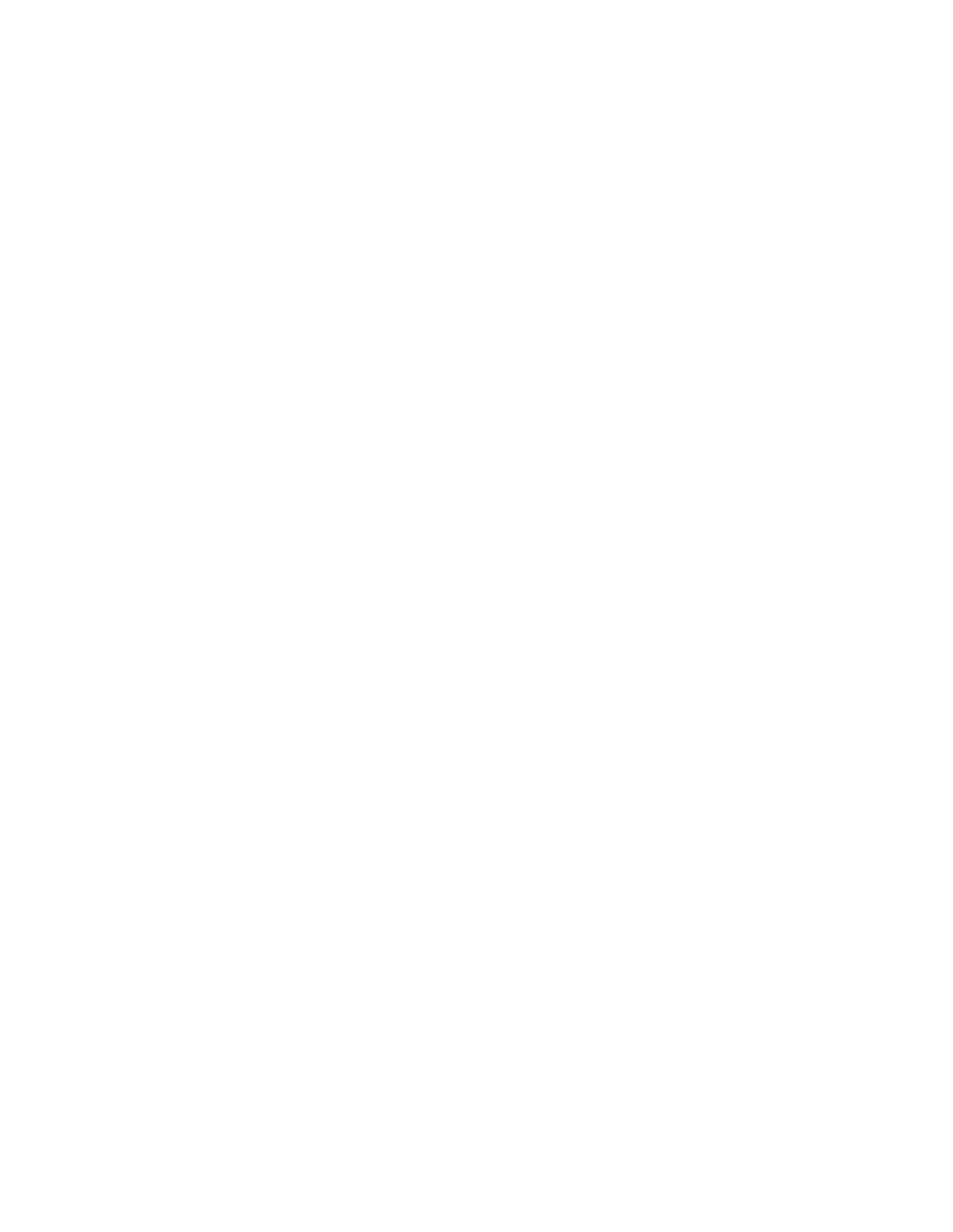

# REBUILDING HONG KONG'S MARINE FISHERIES: AN EVALUATION OF MANAGEMENT OPTIONS

**Fisheries Centre, University of British Columbia, Canada**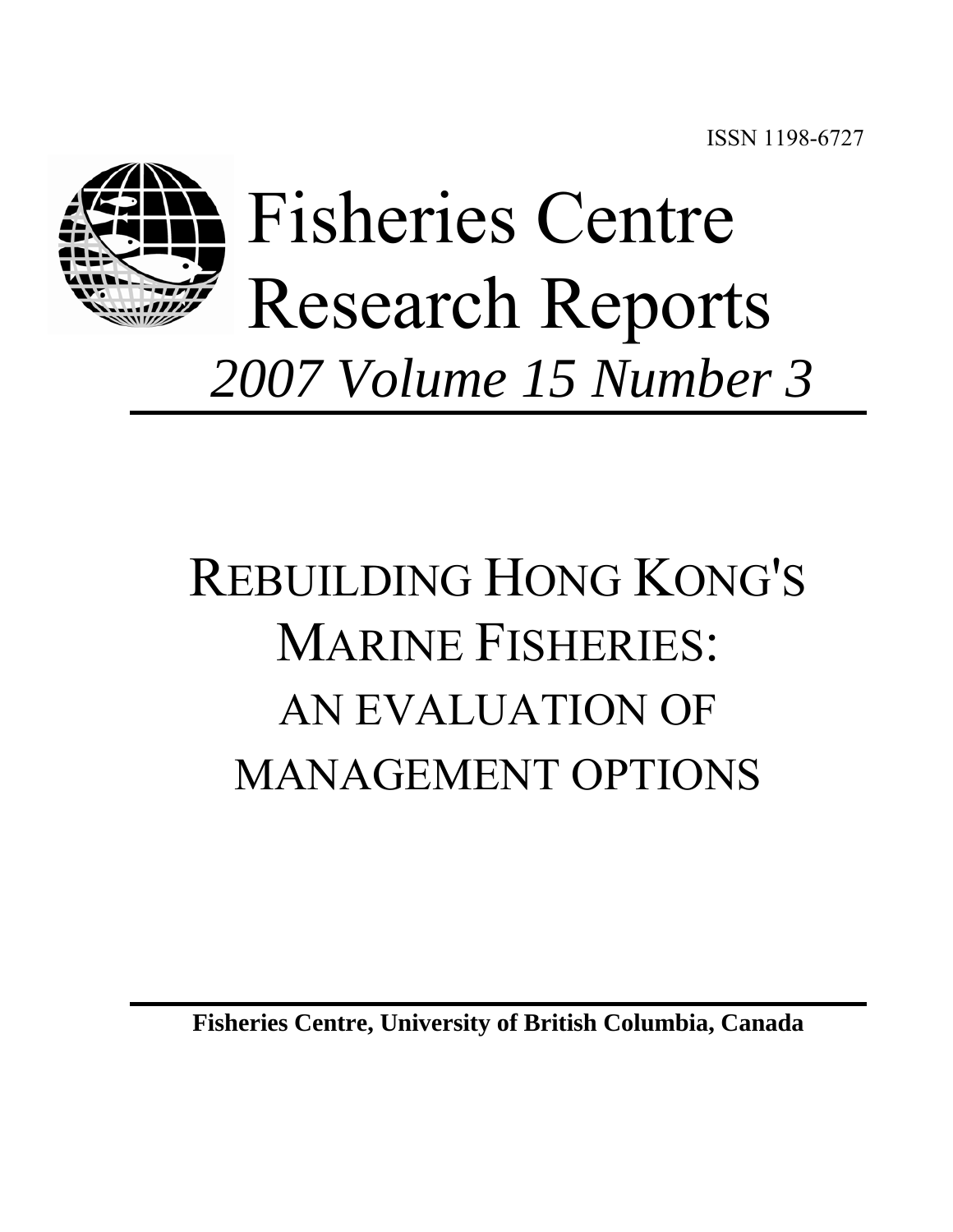# **REBUILDING HONG KONG'S MARINE FISHERIES: AN EVALUATION OF MANAGEMENT OPTIONS**

Ussif Rashid Sumaila, William W. L. Cheung and Louise Teh

*Fisheries Centre Research Reports 15(3) 112 pages © published 2007 by* 

*The Fisheries Centre, University of British Columbia* 

*2202 Main Mall Vancouver, B.C., Canada, V6T 1Z4* 

*ISSN 1198-6727*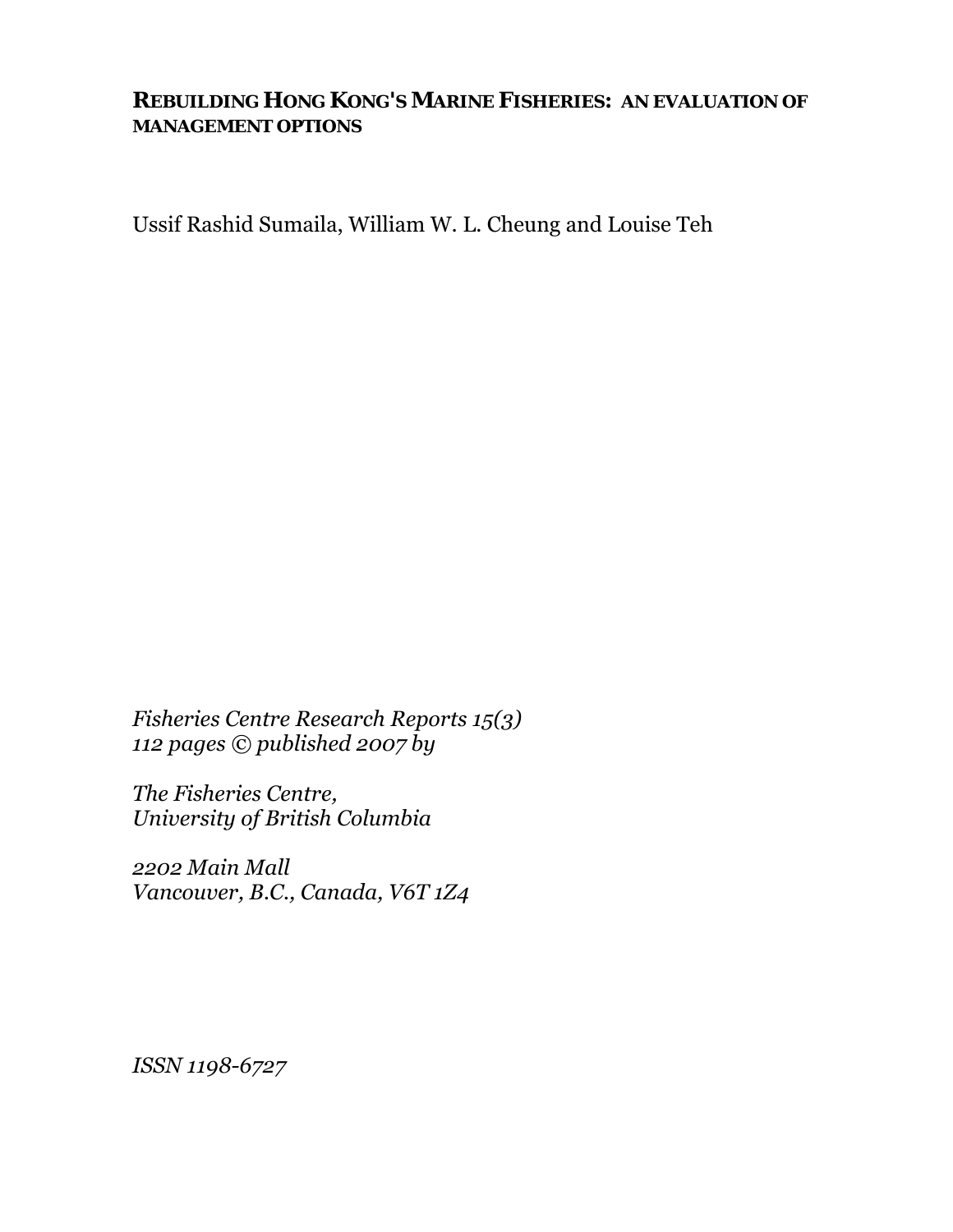# **REBUILDING HONG KONG'S MARINE FISHERIES:** AN EVALUATION OF MANAGEMENT OPTIONS

by

## Ussif Rashid Sumaila, William W. L. Cheung and Louise Teh

## **CONTENTS**

Page

| PART <sub>1</sub> | ALTERNATIVE LIVELIHOODS FOR THE FISHING COMMUNITY |  |
|-------------------|---------------------------------------------------|--|
|                   |                                                   |  |
|                   |                                                   |  |
|                   |                                                   |  |
|                   |                                                   |  |
|                   |                                                   |  |
|                   |                                                   |  |
|                   |                                                   |  |

#### PART<sub>2</sub> ECONOMIC IMPACTS ON THE FISHING INDUSTRY AND SOCIETY



A Research Report from the Fisheries Economics Research Unit, Fisheries Centre, UBC 112 pages © Fisheries Centre, University of British Columbia, 2007

FISHERIES CENTRE RESEARCH REPORTS ARE ABSTRACTED IN THE FAO AQUATIC SCIENCES AND FISHERIES ABSTRACTS (ASFA) ISSN 1198-6727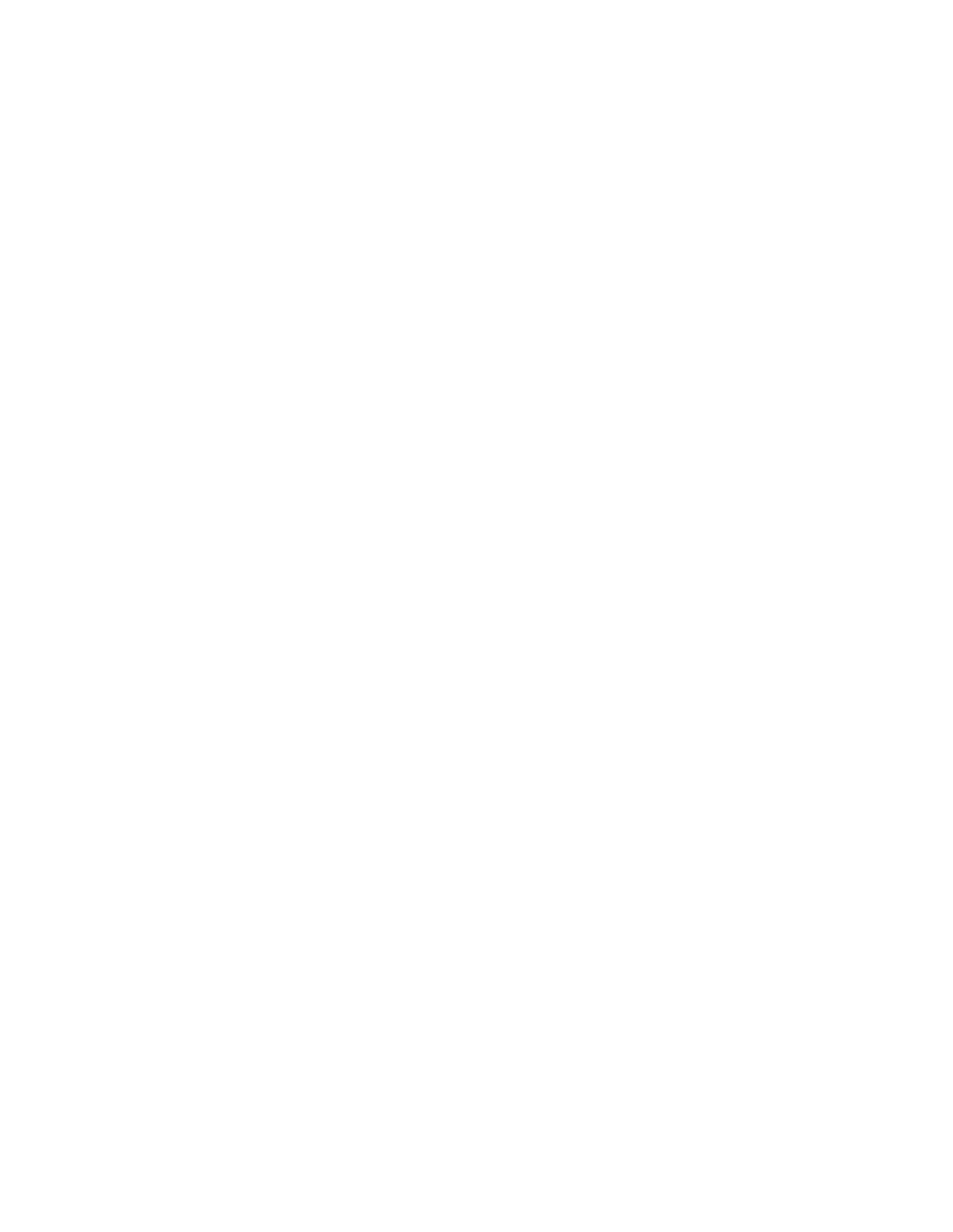#### **DIRECTOR'S FOREWORD**

Fisheries scientists are not the only ones who know that world fisheries are in crisis. Most fishers experience it daily, via diminished catches, catches consisting of lower value species, and reduced incomes and profit. Many fishers therefore, especially among the young, would consider alternative land-based jobs. Unfortunately, most interventions in the fisheries sector, by governments and non-governmental organizations alike, are geared toward maintaining the *status quo* and do not address the issue of reducing fishing effort by encouraging fishers to consider land-based alternatives. These observations also apply to Hong Kong, a Special Administrative Region (SAR) of the People's Republic of China.

This two-part study of the Hong Kong fisheries sector is one of the few which squarely address the issue of effort reduction through retraining of fishers. In the first part, it identifies the number of fishers willing to switch to land-based jobs and the expectations of potential employers, including some in the marine sector. In the second part, it identifies "the potential economic gain (loss) to fishers and to society (Hong Kong as a whole) due to the implementation of different management scenarios".

The different management scenarios that are investigated here were formulated using the *Ecopath with Ecosim* software, which is now routinely used for such purposes in various parts of the world. It allowed quantifying the cost and benefits of different strategies for reducing the number of active fishers based in the Hong Kong SAR. The benefits predominate, but they can be obtained only if the Hong Kong government implements a long-term strategy. If it does so, it is likely that the ecosystem will recover from its presently depleted state and that the remaining fishers will have higher incomes. These results are not surprising, but they always need to be restated. This is, here, nicely done for the marine fisheries of Hong Kong.

#### **Daniel Pauly**

*Director, Fisheries Centre, UBC*  April 2007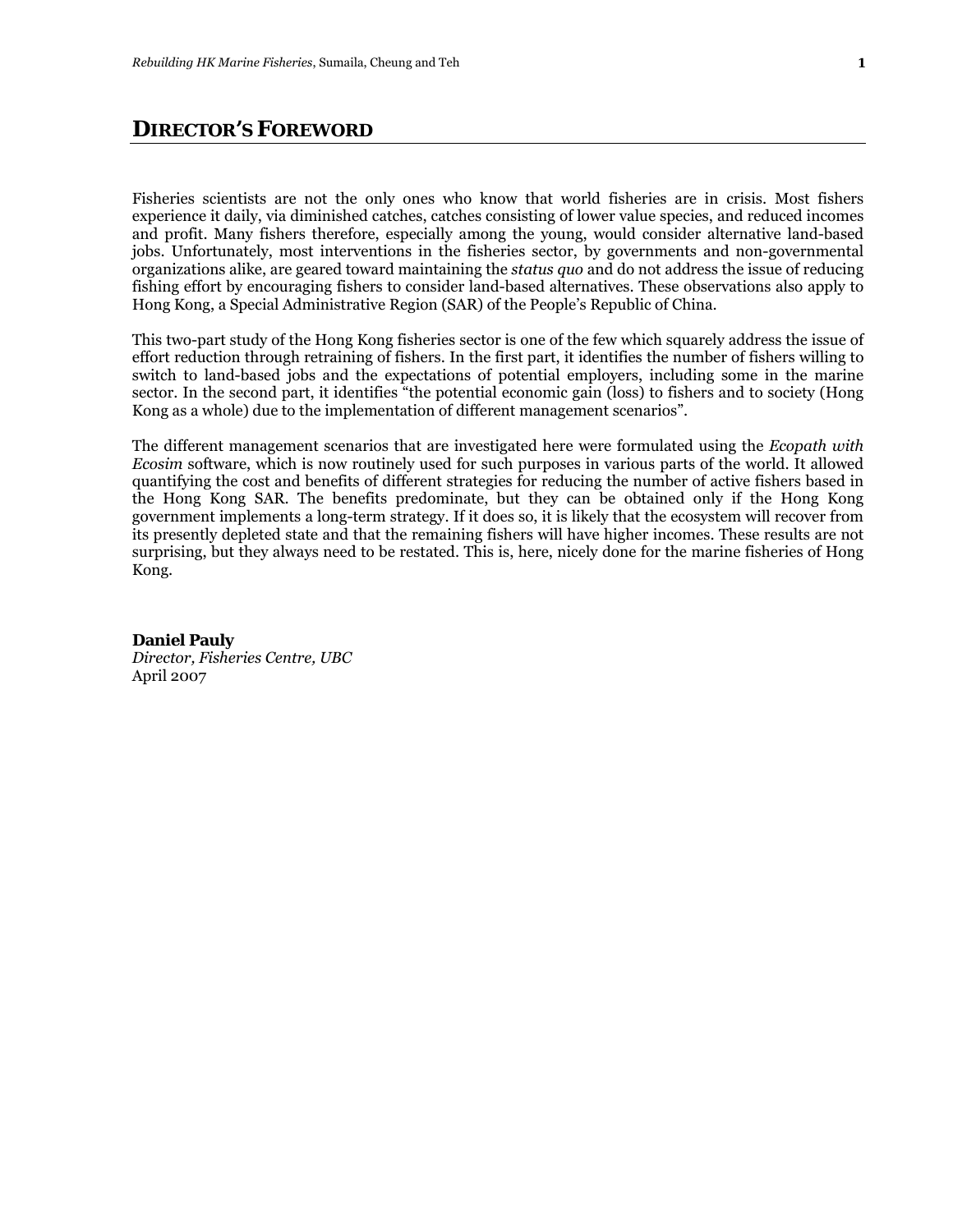#### **ACKNOWLEDGEMENTS**

We thank Albert Leung and Rock Kwok of the Agriculture, Fisheries and Conservation Department of the Hong Kong SAR government for provision of fisheries data. We are grateful to the fishers and other marine-related business operators who provided us with information we needed to carry out this study. We are thankful to the Fish Marketing Organization and the many fisher organizations and associations in Hong Kong for their assistance in arranging the fisher interviews. We also thank Andy Cornish, Clarus Chu, Yvonne Sadovy, Tony Pitcher and Daniel Pauly for their comments on earlier drafts of the report. Rashid Sumaila thanks the *Sea Around Us* Project for its support. This study was commissioned by WWF Hong Kong under its 'Save Our Seas' initiative to restore fisheries and protect marine biodiversity in Hong Kong.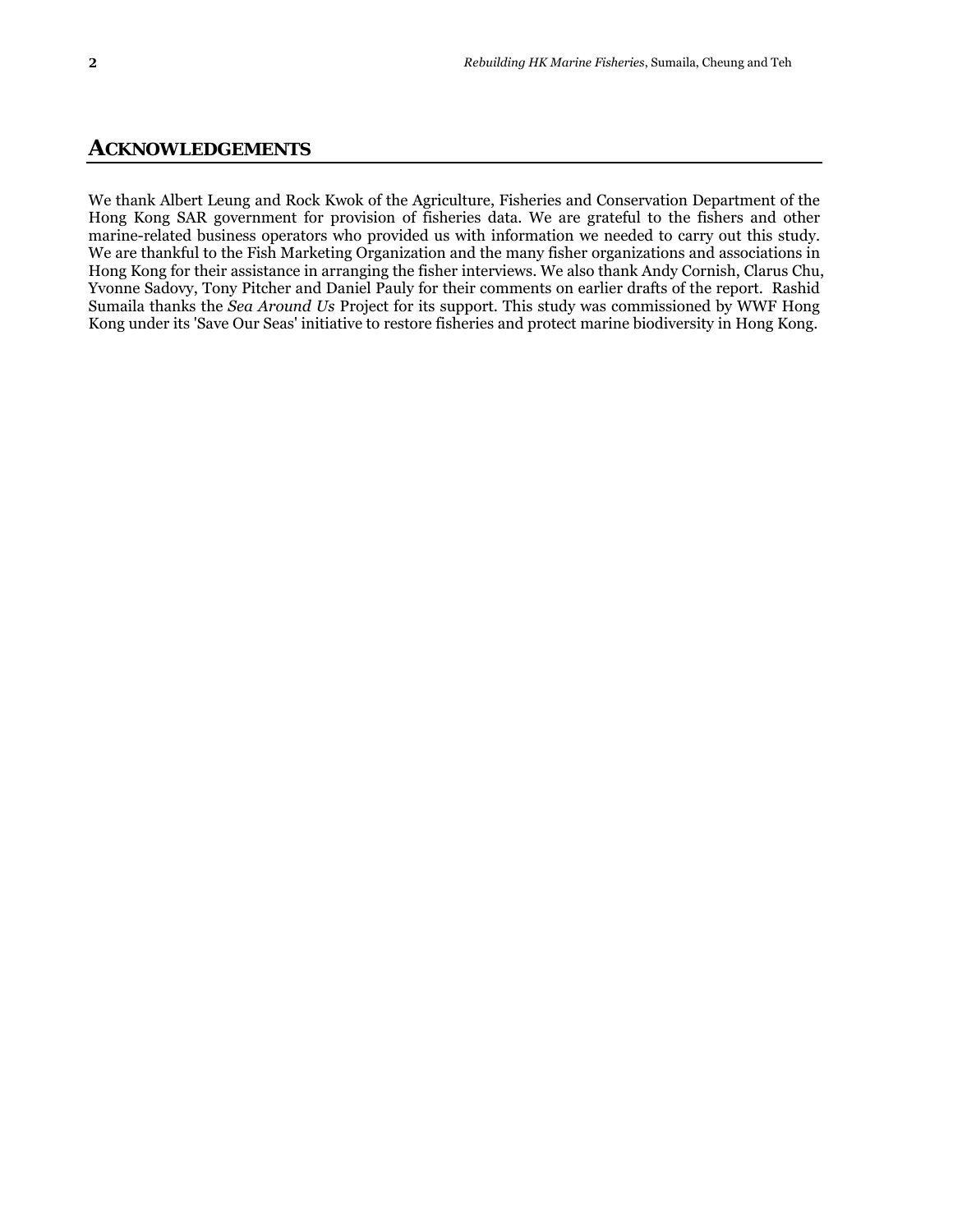1

#### Ussif Rashid Sumaila, William W. L. Cheung and Louise Teh1

*Fisheries Centre, Aquatic Ecosystems Research Laboratory (AERL), University of British Columbia. 2202 Main Mall, Vancouver, BC., V6T 1Z4, Canada r.sumaila@fisheries.ubc.ca ; w.cheung@fisheries.ubc.ca; l.teh@fisheries.ubc.ca* 

Hong Kong's fisheries are primarily concentrated in the waters of Hong Kong, the Pearl River Estuary and the adjacent continental shelf in the South and East China Seas. In 2005, there were an estimated 4,150 fishing vessels and 9,200 fishers in the Hong Kong fishing industry (www.afcd.gov.hk). Fishing fleets landed approximately 29,000 tonnes of fish from Hong Kong waters, contributing HK\$ 552 million in landed value (AFCD Port Survey 2001/02, unpublished data).

Fisheries in Hong Kong have undergone dramatic changes over the past five decades. Just after the Second World War, most Hong Kong fishers fished in Hong Kong and along the coast of south China with saildriven junks. Catches of predatory fishes such as groupers, snappers and yellow croakers were abundant. Since the 1950s, with financial and technical assistance from the Hong Kong government, fisheries in the country have rapidly become mechanized. As a result, fishing effort increased dramatically and fishing power of bottom trawlers, in particular, increased a lot. Without proper fisheries management and limits on fishing effort, signs of over-exploitation of fisheries resources in Hong Kong waters became evident in the 1970s. Fisheries production was maintained by exploring new fishing grounds, further increases in fishing effort, and exploiting smaller and fast-growing species that could withstand higher fishing pressure. A scientific assessment in the 1990s, commissioned by the Hong Kong government and conducted partly by the Fisheries Centre, University of British Columbia, showed that the majority (12 out of the 17 species studied) of local commercial fish stocks was largely over-exploited. Most of the large food fish that once made up the major catches in Hong Kong waters were almost extirpated commercially. The Hong Kong marine ecosystem became dominated by juvenile fishes, and by species with high turn-over rates, such as small fishes and invertebrates.

In view of the over-exploitation of local fisheries resources, the scientific assessment in the 1990s recommended a number of fisheries management and restoration measures. These included: (i) establishing a fisheries licensing system; (ii) limiting new entrants into the fishery; (iii) establishing protected areas for nursery and spawning grounds (i.e., Fisheries Protection Areas); (iv) enhancing and restoring habitat; and (v) engaging in fish restocking trials. In particular, setting up a licensing system and designating marine protected areas were deemed as high priorities by the UBC research team. So far, recommendations to enhance habitats have been implemented through the deployment of artificial reefs, and small-scale fish restocking trials have been conducted. However, benefits of these measures for restoring local fisheries resources have yet to be empirically demonstrated.

In 2004, to implement the remaining recommendations from the scientific assessment, the Hong Kong government (Agriculture, Fisheries and Conservation Department) proposed the establishmentof a fishing license scheme, designation of Fisheries Protecton Areas (FPA) in Port Shelter and Tolo Harbour and Channel (including Long Harbour) (Figure 1), and a seasonal fishing moratorium (from June through July). With the aims of facilitating effective management and restoration of local fisheries resources, WWF Hong Kong proposed amendments to the government initiatives. These amendments included additional conditions to the fishing license scheme to ensure proper reporting of catches by fishers, and designation of no-take FPAs instead of the government proposal that offered only partial protection.

<sup>1</sup> Cite as: Sumaila, U.R., Cheung, W.W.L., Teh, L.. 2007. Executive summary. *In* Sumaila, U.R., Cheung, W.W.L., Teh, L., Rebuilding Hong Kong's Marine Fisheries: An Evaluation of Management Options. Fisheries Centre Research Reports 15(3), pp. 3-9. Fisheries Centre, the University of British Columbia, Vancouver, Canada.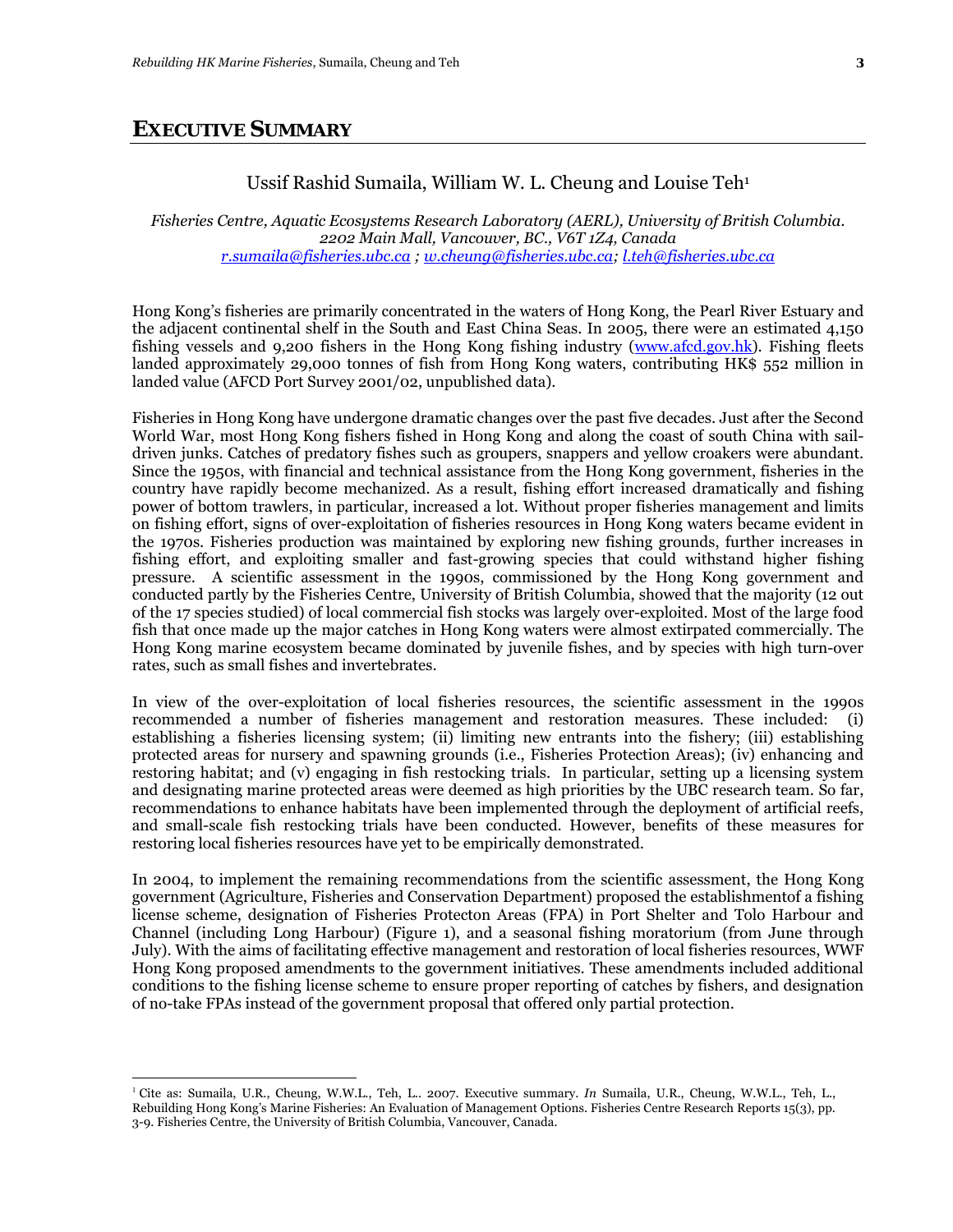

**Figure 1**. Map showing the existing marine parks and reserve, and the proposed Fisheries Protection Areas (FPAs) in Hong Kong.

The potential for these intiatives to lead to short-term negative socioeconomic consequences for fishers is considered one of the key barriers preventing management action. Therefore, to properly and effectively<br>implement these proposals, an implement these proposals, an understanding of the following are necessary: 1) the effects of these initiatives on fishing communities and Hong Kong society; and 2) fishers' willingness and ability to adapt to and accept these changes. This study is especially pertinent because it identifies, for the first time, the key socio-economic impacts, benefits and costs to fishers and wider communities from implementing the various management options.

In particular, the objectives of this study are to: (1) examine the economic and social consequences of implementing three possible fisheries management scenarios in Hong Kong; (2) evaluate the feasibility of creating alternative livelihoods under those scenarios; and (3) evaluate the economic consequences of successful

implementation of the alternative livelihoods. Thus, findings from this study will provide critical information to the government of Hong Kong, non-governmental organizations, the private sector, and other stakeholders for examining the social and economic implications of different management plans for rebuilding Hong Kong's marine fisheries, and illuminating the way forward.

This study identified the management scenarios to be analyzed. This is crucial because these scenarios form the basis for the analysis of alternative livelihood strategies and the analysis of fisheries impacts presented in this report. The management scenarios we identified are:

#### *Scenario 1*

*Status quo*: Continuation of the fisheries and marine park management regimes in place in 2005:

• 4 marine parks (Hoi Ha Wan Marine Park, Yan Chau Tong Marine Park, Sha Chau and Lung Kwu Chau Marine Park, and Tung Ping Chau Marine Park) where trawling is prohibited and fishing with other methods is allowed with licenses;

• 1 marine reserve (Cape D'Aguilar Marine Reserve) where no fishing is allowed;

Chek Lap Kok Marine Exclusion Zone where no fishing is allowed ;

• Artificial reefs deployed in the Hoi Ha Wan Marine Park, Yan Chau Tong Marine Park, Sha Chau and Lung Kwu Chau Marine Park, Chek Lap Kok Marine Exclusion Zone, Outer Port Shelter and Long Harbour;

• Fishing effort is not regulated in areas other than the above.

#### *Scenario 2*

*Government initiatives*: Introduction of the three amendments to the Fisheries Protection Ordinance proposed by the HK SAR government, with timelines and framework as indicated by the HK SAR government in March 2006. This is in addition to the marine park management regime in place in 2005 (Scenario 1):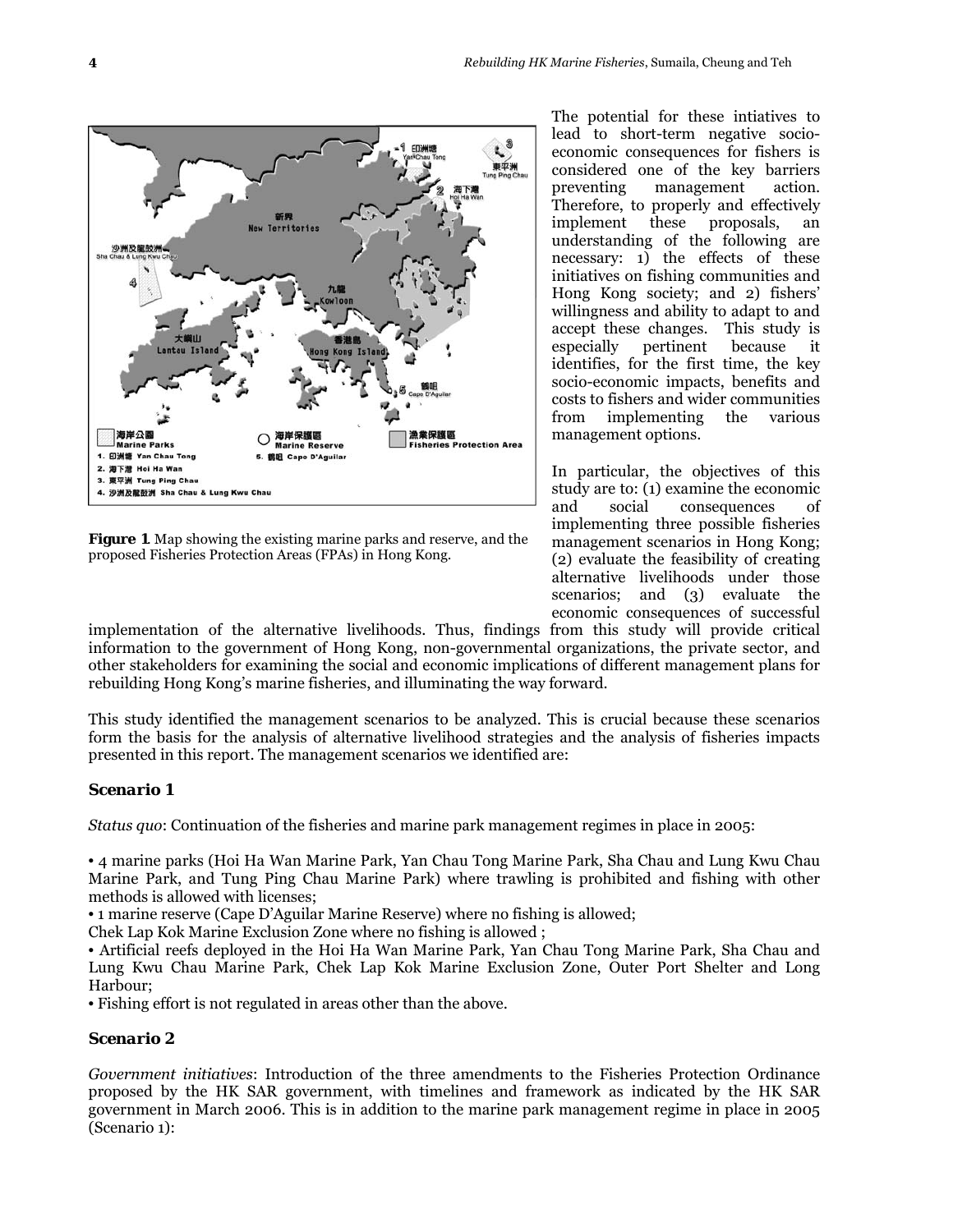Scenario 2a:

Trawls are banned from fishing within Fisheries Protection Areas (FPAs) (Port Shelter, Tolo Harbour and Channel, and Long Harbour); all other fishing gears are allowed to fish in the FPAs, except where artificial reefs have been deployed; Recreational fishing is not regulated;

Licensing system is in place and is used to control commercial fishing effort.

Scenario 2b:

In addition to scenario 2a, a seasonal moratorium that is in line with the moratorium in the South China Sea that is imposed by the mainland Chinese authority is implemented, i.e., trawls and purse seines are banned from fishing in Hong Kong waters during June and July.

#### *Scenario 3*

*WWF initiatives:* Introduction of all or part of WWF's "Save Our Seas" campaign objectives in 2007 (SOS: "Save Our Seas" Position Paper, 1 Dec 2005)

Scenario 3a:

No-take marine zones to cover all existing marine parks, and the proposed FPAs in Port Shelter, Tolo Harbour and Channel, and Long Harbour.

Scenario 3b:

Ban on bottom trawling in all Hong Kong waters, except in the southern waters (south of Lantau and Lamma Islands) where shrimp trawling is allowed.

Scenario 3c: Creation of no-take zones covering the entirety of all HK's marine parks.

Scenario 3d: Combination of Scenarios 3b and 3c.

Scenario 3d2: Creation of no-takes FPAs in Port Shelter, Tolo Harbour and Channel, and Long Harbour

Scenario 3e: Combination of Scenarios 3b and 3d2.

Scenario 3f: Combination of Scenarios 3a and 3b.

This report attempts to collate opinions from fishers, recreational fishing, diving and marine-related tourism operators, and government officials on these management scenarios. Moreover, using ecosystem models, the potential impacts of each scenario listed above on the different fishing groups and sectors in Hong Kong waters are studied. This report is organized into two main parts: 1) alternative livelihood strategies for fishers and fishing communities, and 2) models for assessing fisheries impacts.

#### **Part 1: Alternative livelihoods for fishers and the fishing community**

Effective fisheries management requires an understanding of the socio-economic consequences of management actions. Most experts agree that many fisheries around the world are in crisis, usually because fishing is depleting stocks faster than they can be replaced. Many would agree that actions are needed to stop the depletion. Unfortunately, managing fisheries and rebuilding stocks entails initial costs. In most cases, fishing will have to be reduced significantly in the short term. Subsequently, an important question is: what happens to the fishers while we wait for the fish stocks to rebuild? Our study addresses this question by conducting a survey of Hong Kong's fishers, as it is widely considered that asking fishers is the best way to begin to find feasible solutions to fisheries problems. We interviewed fishers and recreational fishing and diving shop operators, asking questions related to alternative livelihoods, vessel buy-backs, fisheries compensation, no-take marine parks and a trawl ban.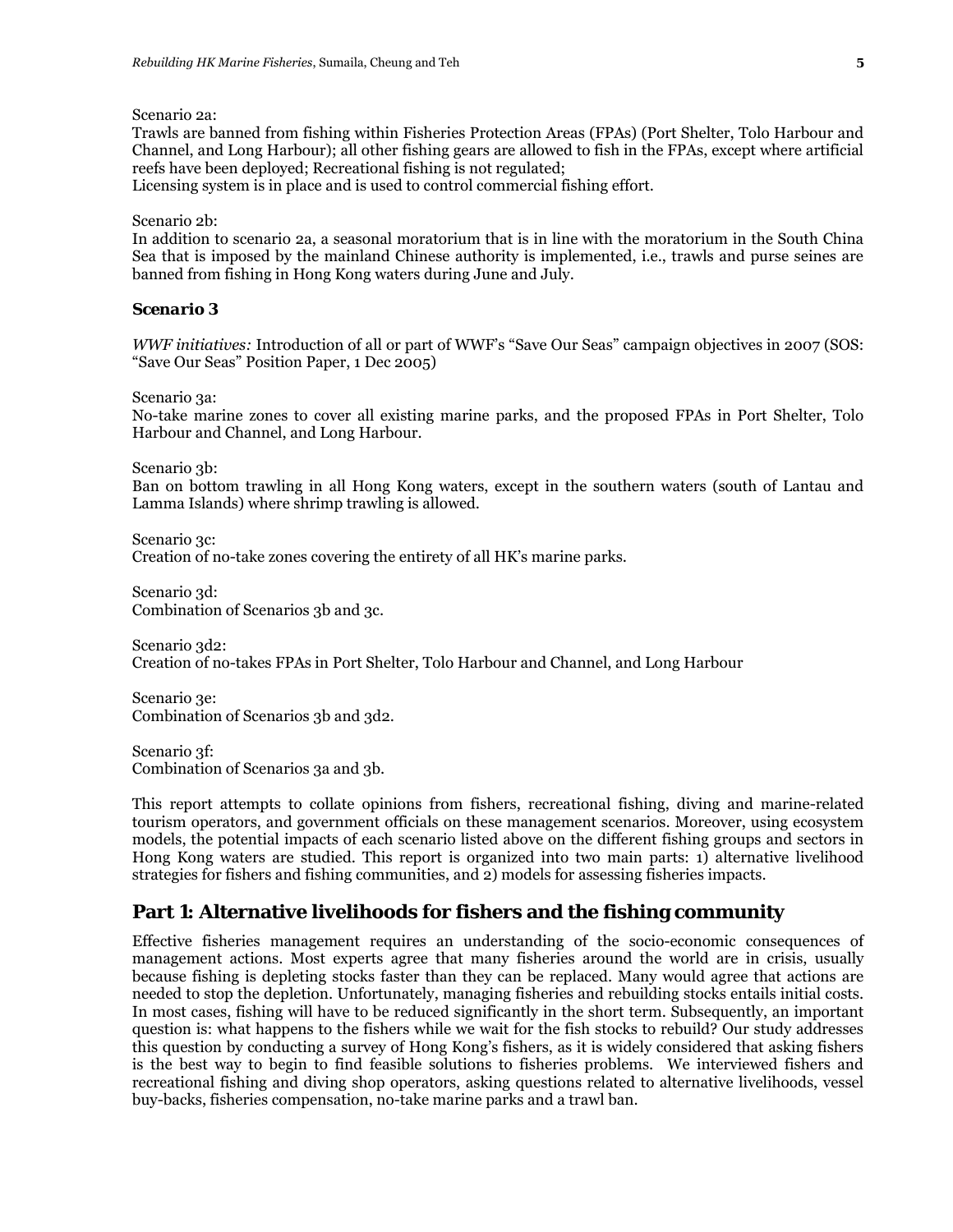Our survey found that 54% of interviewed fishers were willing to switch jobs from fishing, with the remaining 46% stating that they would not consider it. This result implies that there is a good potential for well-designed alternative livelihood schemes to succeed. Also, dive and recreational shop operators were generally receptive to hiring fishers as new employees. The most frequent reason given for not hiring fishers was that they did not have the required skills. Therefore, any well-designed alternative livelihoods scheme will have to address how to develop the necessary skills among fishers. Our study suggests that the current alternative livelihood options within the marine sector (passenger/leisure boat operator, recreational raft fishing, and deep sea tuna fishing) would not be able to provide a sufficient number of jobs for the fishers who may potentially be affected by the management initiatives. Therefore, an alternative livelihood scheme would also have to look outside the marine sector.

The survey results indicated that a total of 75% of the interviewed fishers were willing to participate in a buy-back scheme if they were reasonably compensated for their vessels. These numbers show that a significant number of the fishers are willing to switch from fishing with the right buy-back package put in place.

There was overall strong support among dive and recreational operators for a total ban on fishing in marine parks, with 86% of all respondents either agreeing or strongly agreeing with this proposal. All marine tourism operators agreed with a total ban on fishing in marine parks. Around half of the alternative livelihood operators thought their businesses would benefit from no-take marine parks. In contrast, among fishers, only the small-scale fishers using P4/7 boats thought that marine parks did provide some benefits. P4/7 is a license class for small glass fibre-reinforced boats with outboard engines intended to be used for transportation to and from local mariculture rafts. However, many Hong Kong fishers employ boats with P4/7 license to fish in inshore waters. Thus they are categorized as the P4/7 sector.

When respondents were asked which scenario of the future they preferred, none chose to stay in the present situation (*status quo*). Different groups of fishers had different opinions about the range of proposed management policies, including the designation of partially or fully no-take areas, seasonal and annual trawl bans. The most prominent difference relates to the creation of no-trawl FPAs. While this had support from the P4/7 sector, it was, not surprisingly, opposed by the trawl sector. However, there were divergent opinions within the trawl sector. The big trawlers from one of the main fishing organizations opposed the policy outright, whereas smaller vessels (Tolo trawlers) were more receptive to the idea if they were to receive appropriate compensation.

Fuel cost has become the biggest concern for fishers as the high fuel price has largely lowered the profitability of all fishing sectors. Currently, government fuel subsidies cost taxpayers an estimated HK\$ 48 million annually, while management of the fisheries, including enforcement, costs HK\$ 24 million. In contrast, estimated benefits from the fisheries are roughly HK\$ 150 million. This suggests that the economic performance of Hong Kong's fisheries is poor. The fisheries are sustained largely through the provision of government aid. Big trawlers are the worst affected by rising fuel costs due to their high fuel consumption. This is exacerbated by the fact that much of their capital is tied up in the vessel. It seems unlikely that the problem of high and increasing fuel costs is going to be solved soon. Also, the elimination of government subsidies that maintain or increase fishing capacity is part of ongoing World Trade Organisation (WTO) negotiations. If WTO agreement on subsidies elimination is reached, it may not be possible for Hong Kong to continue providing subsidies to its fishing sector (including the fuel subsidy). It may therefore be strategic for fishers to leave the fishing industry. This is probably why up to 75% of fishers are willing to participate in a buy-back scheme. It is important for both the government of Hong Kong and fishers to seize the opportunity to restructure marine fisheries to ensure restoration and sustainability of the resources while helping fishers adjust to the change.

Government can work to increase job and livelihood diversification for fishers. At the moment, fishers' ability to diversify their livelihood is constrained by factors beyond their control. These include a) strict regulations for converting fishing vessels to meet requirements for transporting passengers, as well as strict guidelines for commercial operation of recreational raft fishing (especially for the P4/7 sector); b) shrinking demand for low wage labour suitable for the current fishers in Hong Kong; c) limited market and growth potential for recreational fishing and diving industries; and d) difficulties for fishers wanting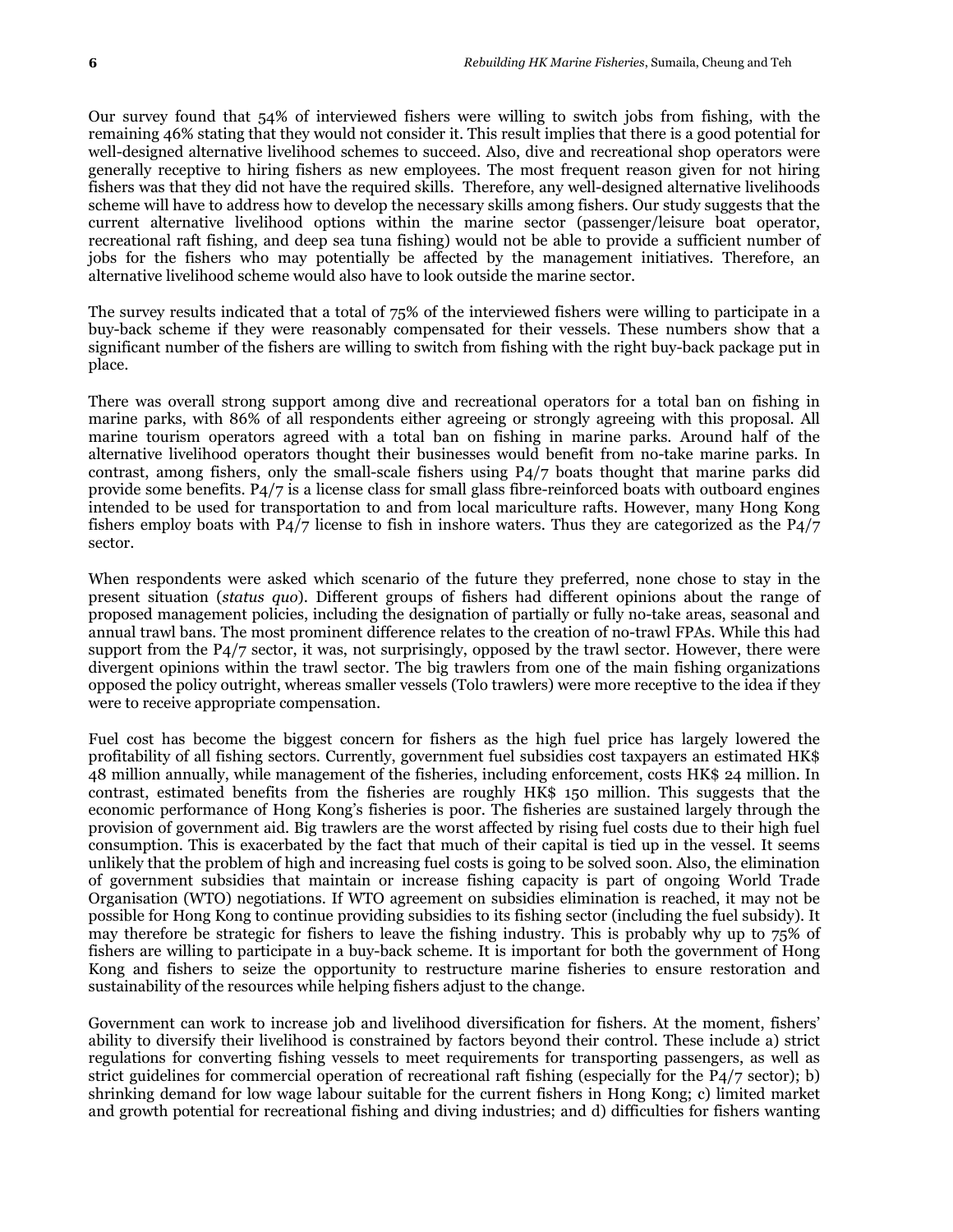to sell their boats as there is little demand for fishing vessels. In addition, fishers acknowledge that their poor education is an obstacle to finding employment in other sectors.

Surveyed fishers consistently indicated that coastal development and pollution had affected fish stocks (both mariculture and capture). This important observation, supported by other studies, suggests the need for integrated coastal zone management in tandem with fisheries management to help deal with the problems of Hong Kong waters in a holistic manner. Successful reform of the mariculture industry, which is currently in decline, also offers potential benefits such as a) alternative livelihoods for fishers; b) reduction of negative impacts of mariculture on capture fisheries; and c) serve as a good source of income and seafood for Hong Kong.

We observed divergent opinions about protected areas in our survey. Dive respondents were more optimistic about the creation of no-take marine parks. Recreational fishing respondents saw no-take marine parks from two perspectives: on the positive side they thought it would attract more recreational fishers by increasing the abundance of fish. On the other hand, it might decrease their business as recreational fishing would be banned in marine parks. A majority of the fishers interviewed thought that protected areas did not provide any sort of benefits. Contrary to findings in other countries, most of the fishers did not think that protected areas had increased fish abundance or fish catch. Generally, the fishers were knowledgeable about the various management initiatives (e.g., Fisheries Protection Areas, Marine Parks and Reserve, etc.) proposed by the government. However, many of them did not believe the claims by the government, environmental groups or academia on the usefulness of the protected areas.

The negative opinions of fishers on the efficacy of marine parks may be a result of the lack of noticeable increase in catches and fish abundances from previously designated marine parks in Hong Kong. We think that their perceptions of failure are real and are likely due to sustained licensed and illegal fishing within the marine protected areas, so that fish abundance did not rebuild as anticipated. Nevertheless, the negative perception towards protected areas identified here may partly result from a limitation of the livelihoods survey and interview/questionnaire design.

A critical pre-requisite for successful restructuring of the fishing industry is effective control of fishing effort. To this end, the government should implement the fishing license scheme as soon as possible to lay the groundwork for other initiatives aimed at helping local fishing communities by restoring fishery resources. This re-emphasizes and reiterates the recommendations from earlier fisheries resources consultancy studies. Without a fishing license scheme, the number of vessels fishing in Hong Kong waters cannot be controlled, and vessels bought out may seep back in or be replaced by others.

In conclusion, this survey suggests that a sizable proportion of fishers in Hong Kong is willing to pursue alternative livelihoods under a well-designed fisheries adjustment program. Most fishers are pessimistic about the future development of Hong Kong fisheries because of the declining catches and increasing costs. Many are willing to switch to non-fishing jobs if opportunities are available. It therefore appears that the time is ripe for the Government of Hong Kong to work with fishers and NGOs to help secure the flow of fisheries benefits from Hong Kong waters to both current and future generations of citizens, and to assist those who wish to switch to alternative livelihoods to do so.

#### **Part 2: Economic impacts to the fishing industry and society**

The goal of this part of the report is to assess the potential economic gain or loss to fishers and to Hong Kong society as a whole due to the implementation of different fishery management scenarios. The economic loss/gain to fishers is assumed to be the difference between the discounted net present value of profits (that is, the sum of profit over time in today's dollars) made under the *status quo* (present situation) management and that estimated under the different proposed management scenarios.

We undertake 3 types of assessments in this report: 1) cost-benefit analysis; 2) ecosystem modeling; 3) feasibility analysis using results from the livelihood study and ecosystem modeling.

The economic loss/gain to society is estimated using a cost-benefit analysis of the fisheries to society under different management scenarios. The benefits component includes profits from commercial fishing and from marine-related livelihoods such as recreational fishing, scuba diving and tourism. The cost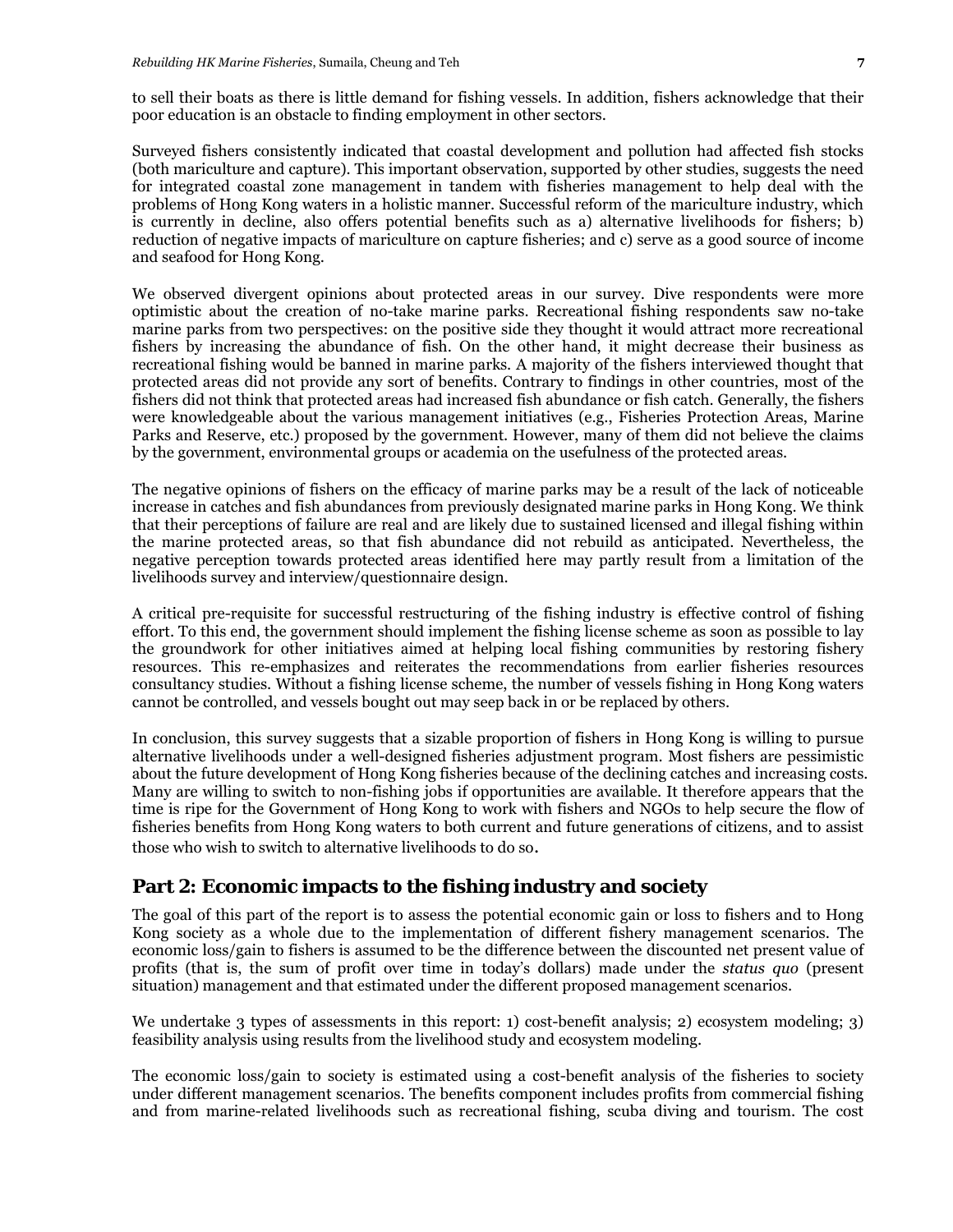component includes: *ex gratia* and vessel buy-back; monitoring, control and surveillance; retraining fishers; and subsidies on fuel and modification of fishing vessels to operate alternative livelihoods.

A distinction between benefits to fishers and to society is important because the gap between the outcomes preferred by private actors (i.e., fishers in the case of fisheries) and society in the use of environmental and natural resources is at the core of the challenges facing managers of these resources. This gap is due to what economists call 'externalities', which are costs or benefits arising from an economic activity that affects people (other than those who decide the scale of the activity). In this study, two things differentiate the way we calculate net present values to the fishers (represented by Hong Kong's various fishing sectors) and society. First, society is assumed to have a longer time horizon than private actors. Second, private actors, because they are businesses, are assumed to apply the market discount rate to calculate their present value of benefits, while society is assumed to use a lower discount rate because of its broader concerns, such as ensuring fisheries benefits to future generations (e.g., fish protein supply).

Data on benefits and costs of the management scenarios to the fishing sectors and to society are based on government published and unpublished data, results from the fishers' livelihood survey, and ecosystem modeling. Catches from Hong Kong waters were estimated from the government Port Survey in 2001/02. Analysis using global catch data shows that the government estimated catches in 2001/02 from Hong Kong waters appear to be up to 300% higher than the expected catches from areas that are geographically similar to Hong Kong. Thus, the catches are likely to be over-estimated by the government. Modeling of the Hong Kong marine ecosystem is based on previously-constructed ecosystem models (using the Ecopath with Ecosim modeling approach), updated with 2001/02 catch data. Notwithstanding the uncertainty in the input data, the results from the ecosystem simulation modeling (using Ecopath with Ecosim) are generally robust to such uncertainty.

In terms of net economic benefits, both fishers (as a group) and society would likely increase their longterm benefits (25 years for fishers and an infinite time-horizon for society) by moving away from the current *status quo* management. In particular, benefits to society are projected to increase many-fold. From an economic perspective therefore, the *status quo* scenario is not an optimum option. However, some fishing sectors and communities may lose from changing the *status quo*. Also, the performance of the private sector in the short and medium terms (5 and 10 years) is lower than in a 25-year time horizon. These may explain the opposition to change from some fishing sectors and communities. Given the potential large benefits to society of alternatives to the *status quo*, it may be beneficial to compensate losers in order to initiate action. This also highlights the need for the development of well-designed alternative livelihood schemes.

Overall, we estimate that management scenarios with a territory-wide trawl ban and no-take marine parks would deliver the highest net benefit to society (about HK\$ 2.8 billion more than the *status quo*). The increase in net benefits, despite a decrease in landed values, agrees with economic theory: in a depleted, open-access system such as Hong Kong, competition among fishers leads to levels of fishing capacity or effort much greater than needed to achieve maximum economic rent, thereby wasting potential economic benefits from the resources. As fish stocks decline, the situation becomes exacerbated, with even more fishing effort required to maintain the same level of catch.

In terms of biomass, our modeling suggests that (i) no-trawl fisheries protection areas (FPAs) and partially-protected marine parks would be less effective in restoring the biomass of most fish groups, especially the large-bodied fishes, than scenarios with no-take FPAs and marine parks; (ii) a combination of no-take FPAs and marine parks would be effective in restoring the biomass of reef-associated fishes; (iii) for invertebrates, medium and large non-reef fishes and large pelagic fishes, a territory-wide trawl ban would be most effective in restoring their biomass; (iv) effects on the biomass of invertebrates and nonreef fishes could be seen in the short to medium term (5 years and 10 years); (iv) reef fishes (particularly medium and large-bodied fishes) respond relatively slowly to different fishing effort levels in each scenarios. In fact, our analysis shows that major changes in their biomass would be expected only after 25 years.

The slow recovery of major exploited stocks highlights the importance of protecting local spawning and nursery grounds. The proposed locations of the FPAs have been identified as spawning and nursery grounds for commercial species. In fact, this is a major reason for proposing the creation of FPAs in these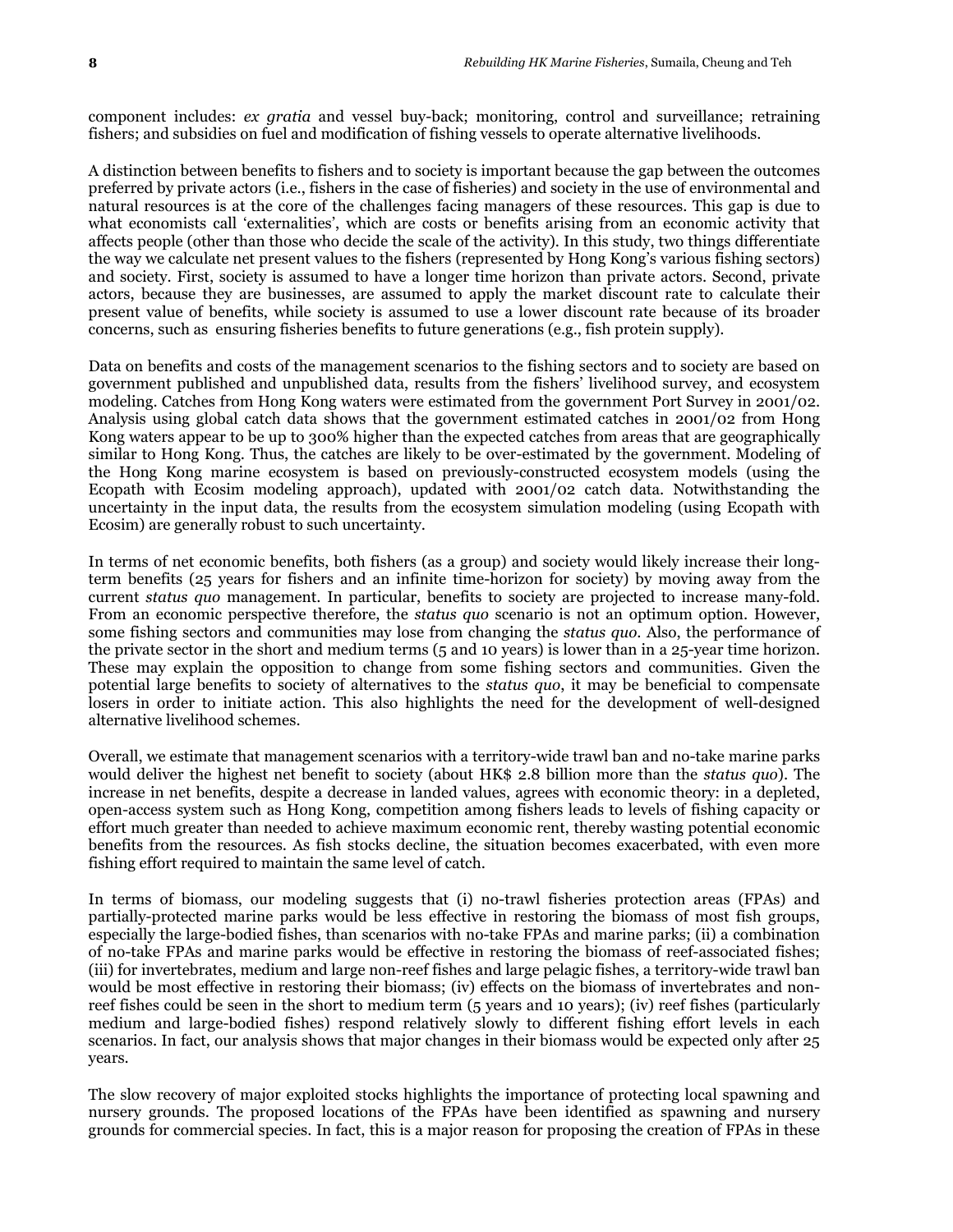areas. Thus, protecting these areas from all fishing activity should facilitate the recovery of depleted stocks. However, these spawning and nursery grounds could not be factored into the spatial simulation model employed in this study. Therefore, the recovery rate predicted from the simulation model may be conservative.

With respect to catch, our study reveals that (i) catch of invertebrates, mostly caught by trawlers and commanding high market prices, would generally decrease after the designation of FPAs, converting existing marine parks into complete no-take zones, or implementing trawl bans. Thus, these scenarios suggest a considerably reduced landed value for the trawling fleets; (ii) catches of reef-associated fishes show strong positive responses under most scenarios, particularly those with a combination of no-take FPAs and marine parks (Scenario 3a). Reef fishes are mainly caught by the P4/7 and miscellaneous sectors and these sectors would benefit most from the implementation of FPAs and marine parks; (iii) a territorywide trawl ban, although effective in restoring biomass, may lead to a relatively larger reduction in catch and landed values of the fisheries (~25% reduction in catch and landed value from the *status quo*). On the other hand, since the profitability of most trawl sectors is much lower than that for small-scale fisheries, a territory-wide trawl ban could increase the net present value (NPV) of profits of the fisheries (by around HK\$ 450 million more than the *status quo* in the 25-year timeframe), thus resulting in high net benefits compared to scenarios with no trawl ban; and (iv) overall, although no-take FPAs and marine parks may result in a slightly larger reduction in catch in the short term (less than 5% in a 5-year timeframe), our modeling suggests a slightly higher catch in the medium and long term  $({}_{25}\%$  in 25-year timeframe), compared to the no-trawl FPA scenario.

The modeling results are influenced by uncertainty in the data (especially catch data), by the model structure, and by a number of ecological assumptions. To understand how these uncertainties might have affected our results, we conducted a sensitivity analysis and compared our results with those of earlier modeling studies. The comparisons suggested that our model outputs are reasonably stable, except for the catch levels used. The model does not explicitly incorporate the recreational fishing sector. However, data on recreational fishing catch are sparse while the catch data in the simulation model are probably overestimates. Therefore, we believe that the exclusion of recreational fishing in the model should not affect the conclusions of this study. On the other hand, the potential impacts from recreational fishing, especially if a management scheme is not in place, should not be ignored. Further research is needed to provide more accurate and consistent catch estimates. The comparisons among the different scenarios are robust, but fine scale predictions from the model (in space and time) should be viewed with caution.

This study clearly demonstrates that moving away from the current *status quo* management, i.e., largely open access and unregulated fisheries, will provide long term benefits to both Hong Kong's fishers and society. The resulting short-term reduction in fishing effort that restoration will entail will have to be addressed with the implementation of appropriately-designed alternative livelihood programmes and buyback schemes. With regards to alternative employment, current marine or fishing related options are not appropriate to accommodate the number of potentially displaced fishers. Thus, government and fishers will have to look for additional job opportunities outside the marine/fishing sectors.

Finally, we want to emphasize that the projected net benefits, both to fishers and to society, are based on the strong assumption that Hong Kong's fishery resources will be managed efficiently after the implementation of the new management scenarios. That is, there will be no growth in capacity and overfishing of the stocks thereafter. This means that an effective licensing, monitoring, control and surveillance system, together with an incentive scheme for fishers to ensure sustainable and efficient fishing by the remaining Hong Kong fleet, will have to be put in place. It is also likely that the current method for recording catches will need to be revised so that accurate fisheries data is available to inform future fisheries management decisions.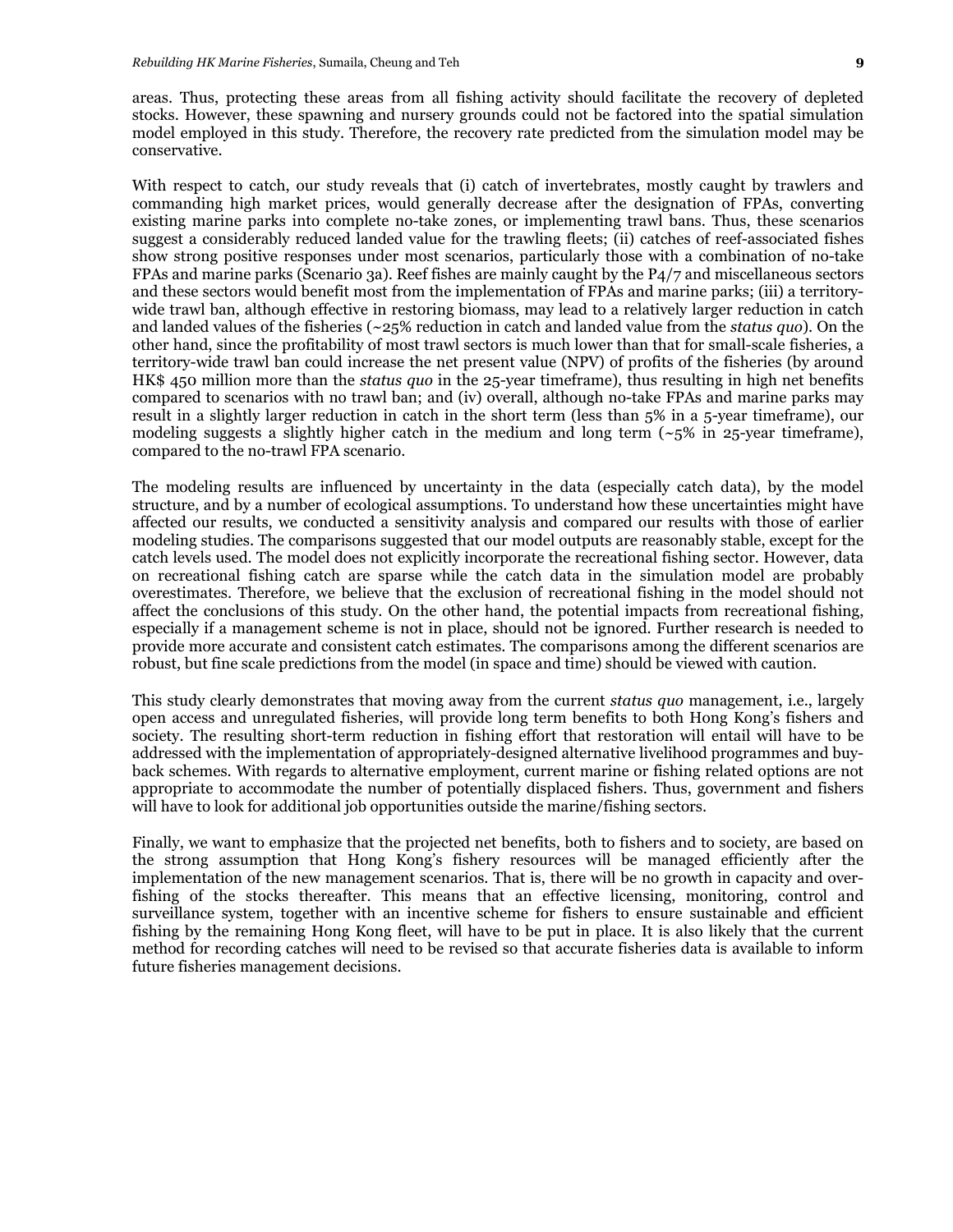### **PART 1**

#### **ALTERNATIVE LIVELIHOODS FOR THE FISHING COMMUNITY**

Ussif Rashid Sumaila, William W.L. Cheung and Louise Teh2

*Fisheries Economics Research Unit, Fisheries Centre, University of British Columbia, Vancouver, B.C., V6T 1Z4, Canada* 

#### **Abstract**

Most experts agree that many fisheries around the world are in crisis. Indeed, many would agree that something needs to be done to fix this problem. Unfortunately, however, doing something entails initial costs. In most cases fishing will have to be reduced significantly in the short term. And, many will ask, what do we do with our fishers while we wait for the fish populations to rebuild? This study addresses this question in the case of Hong Kong by conducting a survey of Hong Kong's fishers, as we believe that asking fishers is a useful approach to begin to find solutions to fisheries problems. The survey indicated that 54% of interviewed fishers were willing to switch jobs or go live on shore, with the remaining 46% saying that they would not consider it. This result implies that there is a good potential for well-designed alternative livelihood schemes to succeed. Also, dive and recreational shop operators were generally receptive to hiring fishers as new employees. The most frequent reason given for not hiring was that fishers did not have the required skills. Therefore, any well-designed alternative livelihoods scheme will have to address how to improve the skills among fishers. Given the concern expressed by fishers that the current alternative livelihood options in the marine sector (passenger/leisure boat operator, recreational raft fishing, deep sea tuna fishing) are not able to provide a sufficient number of jobs, an alternative livelihoods scheme will also have to look outside the marine sector.

#### **Introduction**

 $\overline{a}$ 

Most experts agree that many fisheries around the world are in crisis. There is also wide agreement that something needs to be done to fix the problems (e.g., Pauly *et al*., 2002). Unfortunately, however, "doing something" entails initial costs. In most cases fishing will have to be reduced significantly in the short term, leading many to ask, what do we do with our fishers while we wait for the fish to rebuild? Our study addresses this question in the case of Hong Kong by conducting a survey of Hong Kong's fishers (and other stakeholders) to proposed changes, extensions and mitigations to Marine Parks and other spatial management measures (Wong, 1998). It is widely considered that asking fishers and users is the best way to begin to find solutions to fisheries problems (e.g., McCay *et al*., 2003).

Hong Kong's fisheries are primarily concentrated in the waters of the adjacent continental shelf in the South and East China Seas. In 2005, there were an estimated 4,150 fishing vessels and 9,200 fishers in the Hong Kong fishing industry (www.afcd.gov.hk). Fishing fleets landed approximately 29,000 tonnes of fish from Hong Kong waters, i.e., the waters administrated by the Hong Kong SAR, contributing HK\$ 552 million in landed value (AFCD Port Survey 2001/02, unpublished data). The main fishing gears used include trawls (pair, stern, shrimp, pelagic/hang), gillnet, purse seine, long line, hand line, and traps. Approximately 32% of fisheries production from HK waters comes from the trawling sector (AFCD Port Survey 2001/02, unpublished data). The small-scale fishing sector (referred to as P4/7 sector) accounts for around 43% of fisheries production, and consists of fishers using a wide variety of fishing gears, for example, long lines, nets, traps and hand lines. The P4/7 sector employs small glass fibre-reinforced boats

<sup>2</sup> Cited as: Sumaila, U.R., Cheung, W.W.L., Teh, L.. 2007. Alternative livelihoods for the fishing community. *In* Sumaila, U.R., Cheung, W.W.L., Teh, L., Rebuilding Hong Kong's Marine Fisheries: An Evaluation of Management Options. Fisheries Centre Research Report 15(3), pp. 10-56. Fisheries Centre, the University of British Columbia, Vancouver.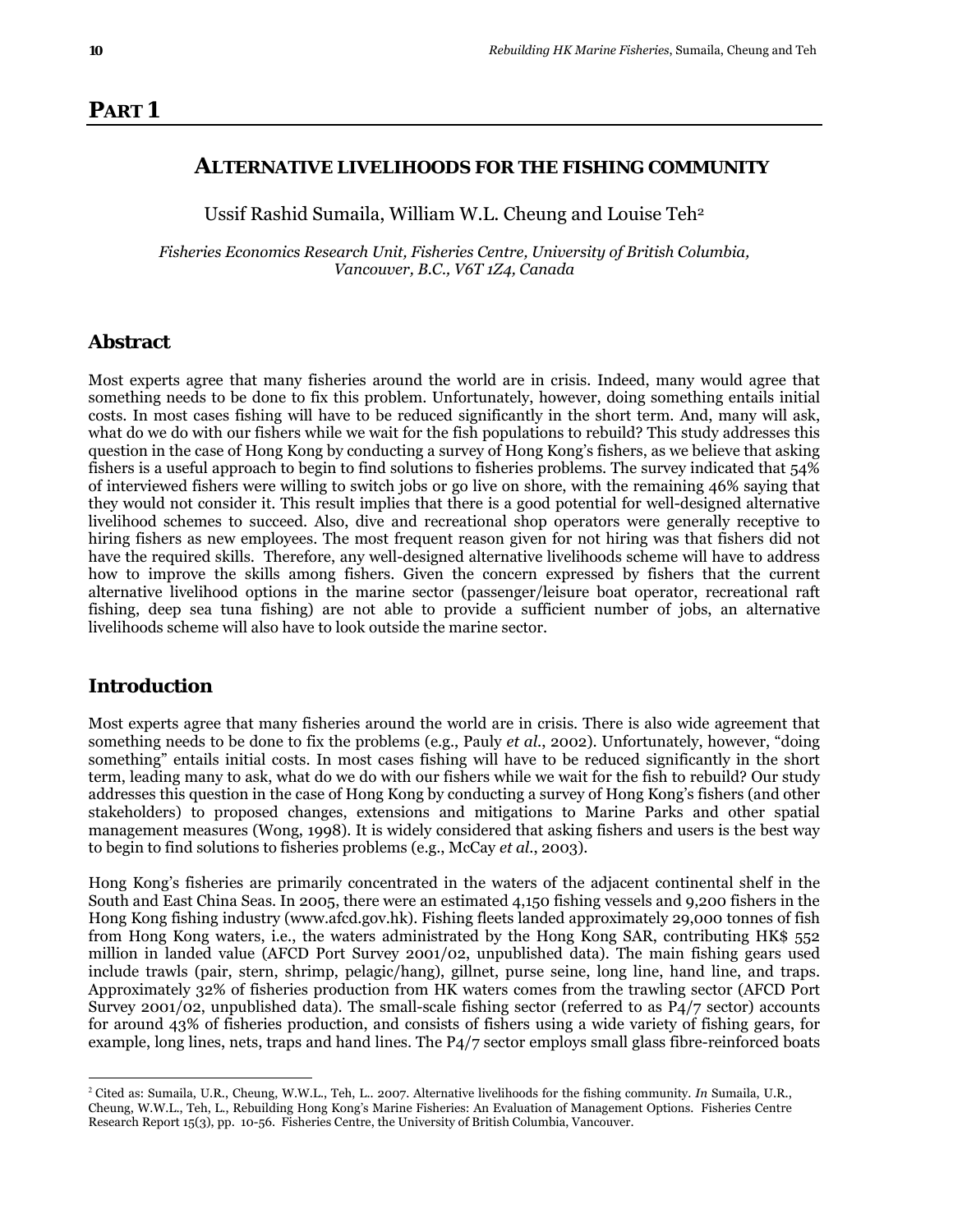with outboard engines. P<sub>4</sub>/7 fishers target higher value species such as crabs, rockfish, snapper, and rabbitfish Larger vessels (medium size purse seines and shrimp trawls, and large trawlers) target small pelagic species and invertebrates.

Fishing effort in HK has largely been unregulated and unmanaged to date (except in existing marine protected areas, which make up less than 2% of HK waters, and where use of some destructive fishing methods are prohitibited), resulting in intensive exploitation and severe depletion of fishery resources (Cheung and Sadovy 2004). Over the past decade, catches in local HK waters have declined by over 50% (Pitcher *et al*. 1998; Cheung and Sadovy 2004). Commercially important nearshore demersal species have declined, while those species remaining are of reduced size (Pitcher et al. 2000). For example, once important and abundant species, such as groupers and yellow croakers, are either rarely seen in markets, or have disappeared from commercial catches altogether (Cheung and Sadovy 2004). The effects of overexploitation are exacerbated by extensive coastal development and land reclamations which have degraded water quality and led to the loss of spawning and nursery grounds for fish.

#### **Study Site**

The study covers all communities which are likely to be impacted by the proposed fishing regulations and potential designation of the Fisheries Protection Areas (FPAs) and no-take zones in Hong Kong. These include villages adjacent to, or close to, the proposed Fisheries Protection Areas (FPA: Port Shelter, Tolo Harbour and Channel, and Long Harbour), all current existing Marine Parks (MP: Hoi Ha Wan, Sha Chau and Lu Kwu Chau, Tung Ping Chau, Yan Chau Tong), and all fishers who will be affected by the proposed initiatives.

#### **Data collection**

Fifty eight semi-structured interviews were conducted (in Cantonese) by William Cheung and Louise Teh from July 9-20, 2006 (Appendix 1). Interviewees included fishers, fishing cooperative leaders, fisheries managers, coastal villagers and operators of activities associated with marine resources that might be considered alternatives to fishing(e.g., scuba diving, recreational fishing, tourism, called 'alternative livelihood operators' hereafter). We contacted the interviewees through local fishers associations and cooperatives, the relevant government departments (e.g., the Agriculture, Fisheries, and Conservation Department, AFCD), and by visiting coastal villages. We also employed a "snowball" sampling approach, asking interviewees to introduce other potential respondents.

Interviews were semi-structured so that interviewees had a wide scope in answering questions, thus allowing any topics of interest to be elaborated upon. Interview questions were however, prepared ahead of time to serve as a guideline in covering important topics. Fishers were told that the purpose of the study was to find out about their livelihood and perceptions about proposed fisheries policies. Alternative livelihood operators were informed that the interview covered questions about providing alternative fisher livelihoods as well as fisheries management policies.

#### **Interview topics**

One of the interview objectives was to investigate the readiness and capacity of the Hong Kong fishing community to cope with increased restrictions on commercial fishing, and their ability and willingness to adopt alternative livelihoods.

Fisher interviews covered the following topics: (i) demographics (age, education, family size); (ii) fishing activity (gear, vessel, target species, catch, fishing effort, number of years fishing); (iii) economics (fishing costs and incomes, other sources of non-fishing incomes, household expenditures); (iv) perception and attitude towards other types of potential employment; (v) fishers' criteria for feasible alternative livelihoods; and (vi) whether fishers would be willing to move away from fishing to other activities.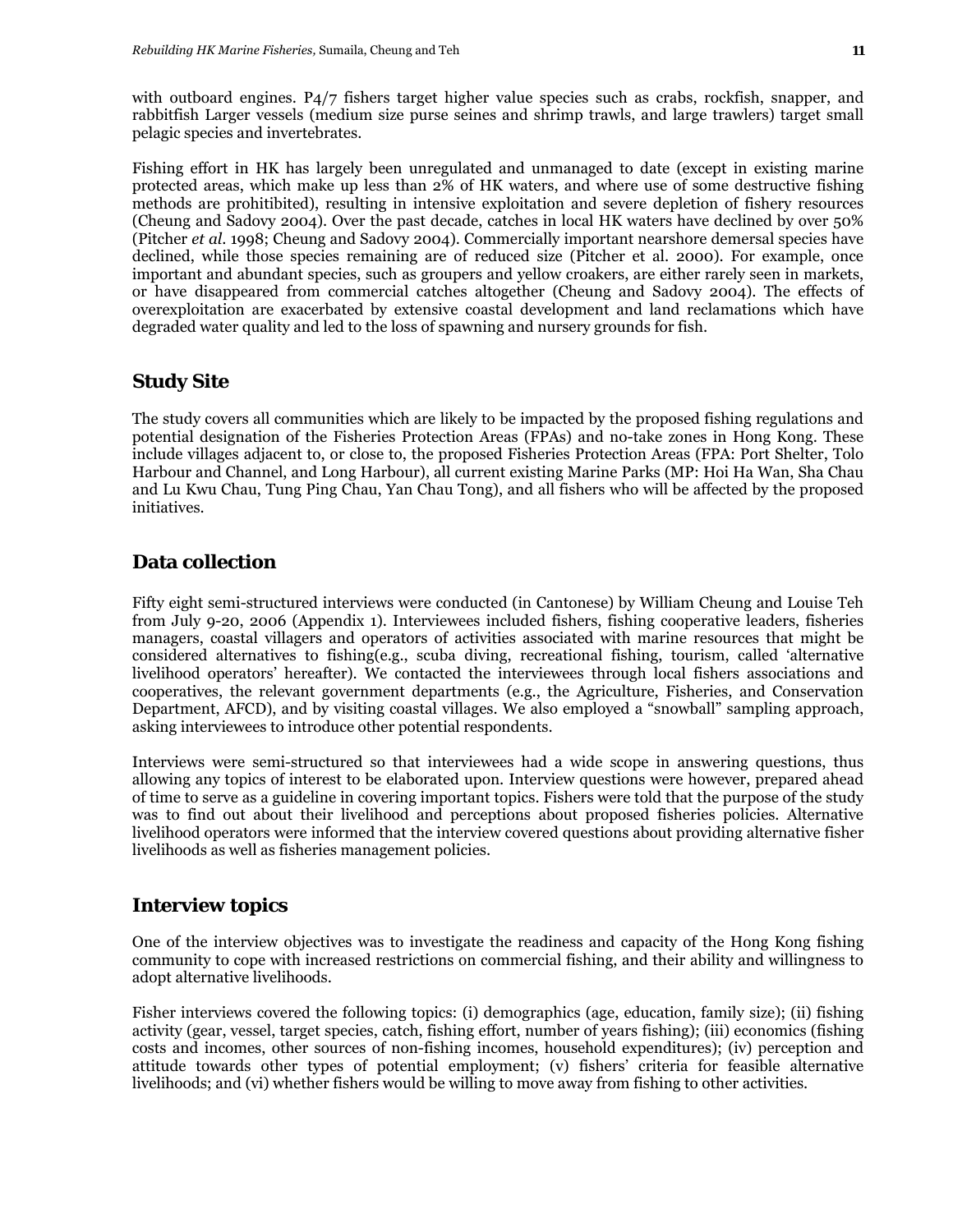Interview questions posed to two fisheries officers from the Hong Kong Agriculture, Fisheries, and Conservation Department (AFCD) covered: (i) plans for alternative livelihoods; (ii) financial costs of alternative activities, and availability of funds and personnel; and (iii) planned method/means of implementing alternative livelihoods.

Interviews involving operators of alternative livelihood activities included questions on: (i) potential growth of the industry; (ii) number of workers the industry needs and can support, skills required, training provided to unskilled workers; and (iii) workers' income.

## **Methodology for the alternative livelihood analysis**

Interview and secondary data were used to examine the social and economic feasibility and long-term sustainability of alternative livelihoods for potentially affected fishers. Secondary sources included published literature, data from the Hong Kong Census and Statistics Department, and unpublished reports from the AFCD and Civic Exchange Hong Kong.

For each of the fisheries management scenarios (described in a later section), we assessed the economic implications on fishers' livelihoods 5, 10 and 25 years following implementation with regards to the following issues:

*1. Which communities and fisheries areas will most likely be impacted by the various fisheries management scenarios?* This question was addressed mainly from the results of our impact on fisheries study (Part 2, this report*),* complemented by the interviews of fishers and fisheries managers.

*2. How dependent are the various fishing groups in the impacted areas on capture fisheries?* We addressed this question by reviewing the literature and publications on the social and economic conditions of Hong Kong citizens, in particular, fishers. We also looked for answers from the interviews with fishing communities, fisheries managers and other relevant stakeholders.

*3. Apart from fishing, what other livelihood activities do fishers in affected sectors engage in?* We answered this question mainly using insights from the fishing communities through survey interviews but also from secondary sources of data.

*4. What skills do potentially affected fishers possess? How can these be enhanced?* This question was addressed mostly from insights from the fishing communities, and also from secondary sources of information.

*5. What types of jobs are fishers willing to take, and are they willing to move away from fishing?* The best source of answers to this question was the interviews of fishing communities.

*6. What is the degree of training required to help fishers switch professions, and what is the estimated cost of such training?* Again, we sought answers to this question from the fishing communities, but we also used insights from fisheries managers, relevant NGOs, and experience from similar efforts from around the world.

*7. What is the potential demand for the provision of marine related tourism and recreation services, e.g., recreational fishing, scuba diving and snorkeling, sight-seeing, "traditional fishing community" tourist experiences, catering?* We used information on current tourism and recreational activities relevant to Hong Kong's marine ecosystem. Some useful information and insights were also derived from the survey.

*8. What are the additional costs that may be incurred by vessels transporting recreational fishers from within no-take FPA areas, notably Sai Kung village, to outside the no-take zones, e.g., fuel costs, and potential impact on their business?* The basis for our answer to this question included government publications and our interviews of fishers, managers and other stakeholders.

*9. What are the difficulties facing marine aquaculture, a profession which has previously offered alternative livelihoods to local fishers in Hong Kong, in the foreseeable future (e.g., poor water quality)?* We addressed this question by drawing on the existing literature on Hong Kong's aquaculture, the general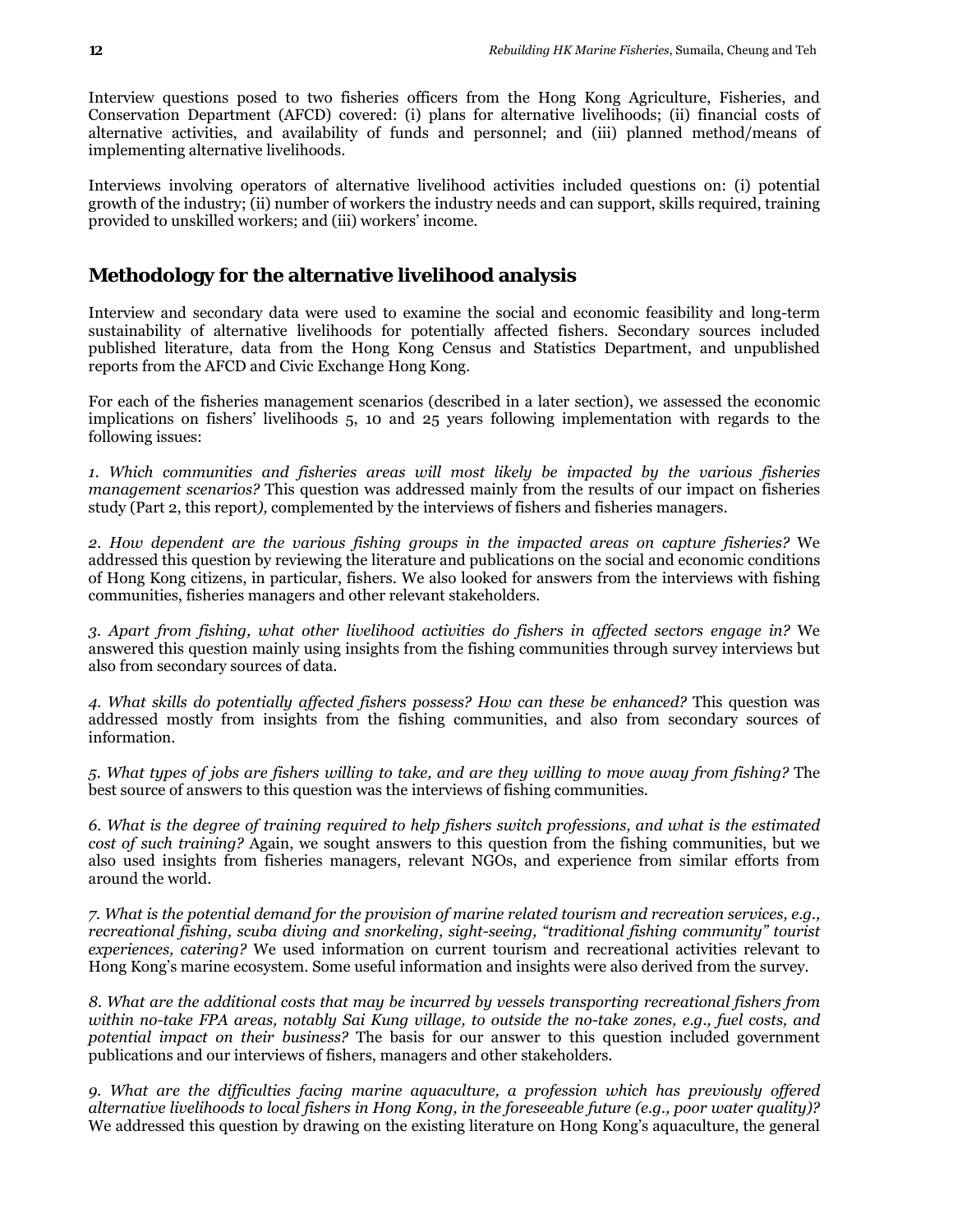*10. What are the attitudes and ability to change within the fishing communities of Hong Kong?* To investigate fishers' attitude and openness to alternative livelihoods, a section of the interview asked fishers to rate their acceptance of potential activities based on their perceived skills (or lack thereof), interest, and anticipated income.

#### **Interview results**

#### *Fishers' profile*

A total of 35 fishers and 3 fishing association representatives, covering both commercial and small-scale fishers from all major Hong Kong home ports, were interviewed (Table 1). The fishing association representatives indicated that they spoke for, and reflected, their members' views and opinions. There are approximately 9,500 both part time and full-time fishers in Hong Kong (AFCD, 2006). We acknowledge that the sample size was small; however we feel that the consistent responses and opinions we received from fishers indicate that our coverage of ports and gear types was adequate. Also, as the fishing association representatives spoke for their members, our results actually represented a larger portion of the fisher population than the number interviewed. Each of the 3 fishing associations we interviewed had membership numbers ranging from 400 (Tai Po) to 1000 (Hong Kong Fisheries Alliance). The majority of interviewed fishers were above the age of 40, had fished since they were young, and had little formal education.

| <b>Gear or Ports</b>                                   | <b>No. of fishers</b> |
|--------------------------------------------------------|-----------------------|
| Gear                                                   |                       |
| Small-scale P4/7 (gill/trammel nets, traps, long line) | 18                    |
| Purse seine                                            | 3                     |
| Trawlers (hang, stern, shrimp, pair)                   | 14                    |
| <b>Home</b> port                                       |                       |
| Aberdeen                                               | 3                     |
| Castlepeak Bay                                         | 5                     |
| Cheung Chau                                            | 6                     |
| Kat O                                                  | 3                     |
| Lamma Island                                           |                       |
| Sai Kung                                               |                       |
| Tai Po                                                 | 8                     |
| Tap Mun/Kau Lau Wan                                    | 5                     |

**Table 1.** Summary of fisher profiles.

## *Fishing activity*

#### *Small-scale fishers using P4/7 boats*

Small-scale fishing using P4/7 (glass fibre-reinforced sampans 5 to 6 m in length of around 40 outboard horsepower) is seasonal, with fishers targeting differing species and switching gears according to the season. In summer, many fishers target crabs and low value, small pelagic fish (fry & juveniles) with trammel nets. Higher value species such as rockfish, snapper, and rabbitfish are caught during the winter using traps and gillnets. Conger pike eels and threadfin breams are also targeted using longlines during the winter. According to AFCD Port survey data, there were 2,745 actively fishing P4/7 boats operating in Hong Kong waters in 2001/2002. It should be noted that technically, vessels with P4/7 registration were originally intended to be used for transportation between land and floating mariculture cages, and not for commercial fishing.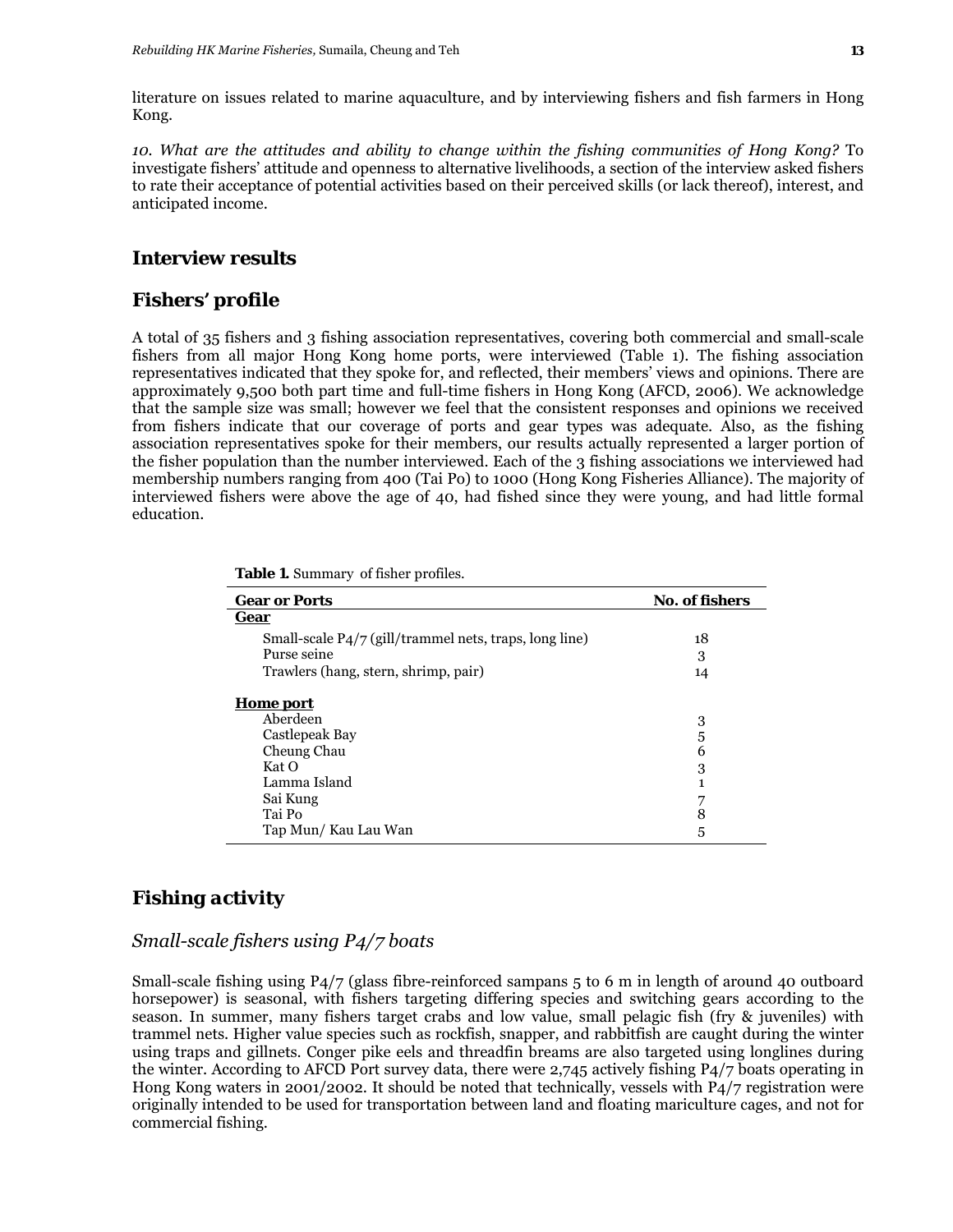Fishers using P4/7 boats tend to fish close (within 15 km) to their home ports. Those around the Sai Kung area might travel as far as the Ninepins and Tai Long Wan during good weather, while some fishers from the Tai Po area might go out to Tap Mun and Bak Sa Wan. On average, P4/7 fishers fish 21 days in a month (n=9, COV =2.8%), with some saying that they fish everyday, when possible. Fishers either rent a stall at the market to sell their catch, or deliver their catch to fish collectors. Cheap fish are kept as bait or as fish feed for cultured fish. Catches are very variable, ranging from a few to 300 catties, or 181 kg per trip (COV = 1.8%), although fishers point out that low catches are more prevalent than catches in the higher range. Peak catches occur during winter.

Most (11 out of 18) of the small-scale fishers using P4/7 boats interviewed also owned a mariculture operation, which offered supplemental income. Many had been in the mariculture business since the 1980s, and decreasing fisheries catches were frequently stated as a reason for getting into mariculture at that time. Mariculture-fishers catch their own fish to supply their operations, but also have to buy fish feed to supplement their catch. A severe occurrence of red tide caused major fish mortality in 1997/98, and mariculture has been on a steady decline since then. This is particularly the case in Tap Mun and Kau Lau Wan, where the red tide caused such severe losses that virtually all operations there have ceased. In recent years, fry mortality rates have been around 80-90%, whereas around 90% of fish fry used to survive before the red tide. Fishers attribute the high mortality rates to disease, pollution, and poor water quality stemming from coastal development and land reclamation.

#### *Trawlers and purse seiners*

We interviewed 17 larger vessel operators, targeting small pelagic species and invertebrates with purse seines and trawls (i.e., hang, pair, stern, and shrimp trawl). The purse seine and shrimp trawl vessels are generally medium-sized wooden boats approximately 15 to 18 metres in length, with 108 to 300 horsepower inboard engines. These tend to operate in coastal waters within Hong Kong, whereas larger hang, stern, and pair trawlers based in Hong Kong usually fish in the South China Sea, except during the 2-month Chinese fishing moratorium. During the moratorium, they either do not fish, or fish occasionally within Hong Kong waters. On average, commercial trawlers fish 24 (n=8) days per month. As with the P4/7 sector, catches are also very variable, with interviewees mentioning catches per trip ranging from 10 to 1,000 catties (6 to 605 kg). Likewise, the catches of purse seines range from 100 to 100,000 catties (60 to 6,049 kg). The trawl vessels we interviewed were all owner-operated, with the help of 4 to 5 workers, mostly hired from China. According to AFCD Port Survey data, there were 596 trawlers and 92 purse seine vessels operating in Hong Kong waters in 2001/2002.

All fishers stated that their current catches were lower than their past catches. In general, fishers most frequently mentioned that catches had declined since 20-30 years ago (38% of responses, n=13), followed by 10-20 and less than 10 years (both 31%). The median perceived magnitude was a four-fold decrease; a 50-fold decrease was the largest mentioned. This result confirms earlier studies showing Hong Kong fish stocks in serious decline (e.g., Pitcher *et al*., 1998), and demonstrates the need for management action. Around 40% (n=28) of fishers blamed decreased catches on coastal development projects and land reclamation, 36% on the use of destructive fishing methods (dynamite and 'electric nets') by Chinese fishing vessels, 14% on the increased number of fishers, and 11% blamed trawlers for destroying marine habitat. According to the interviewed fishers, 'electric nets' are trawl nets that are supplied with high voltage electric current. These could greatly increase the catchability (amount of fish on the fishing ground that are actually retained by the gear), but the electricity also kills large amounts of non-target organisms around the trawl nets. It has been reported that 5 kg of non-target organisms around the electric trawl net would be killed for every 1 kg of catch.3

## *Economics of the fisheries*

Daily fishing revenue (before expenses) is highly variable, reflecting the variability in catches. Small-scale fishers using gillnets or trammel nets reported daily revenues ranging from HK\$100 to 1,000 per day (or

 $\overline{a}$ 3 Southern City News (translated).

<sup>(</sup>http://unn.people.com.cn/BIG5/channel2/3/14/200012/21/21528.html).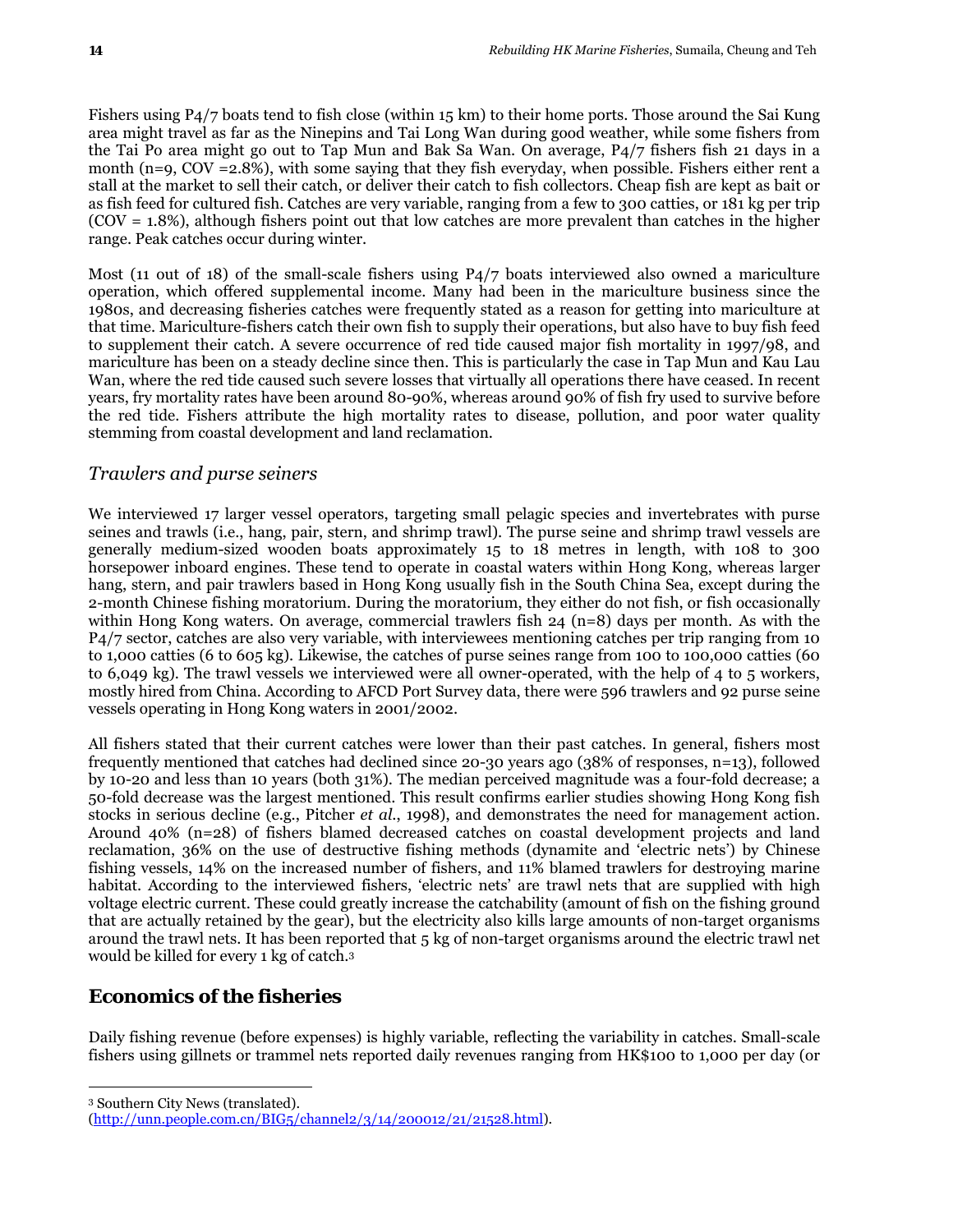approximately HK\$2,000 to 20,000 per month, based on an average of 20 fishing days a month). The monthly revenue of mid-size and large vessels ranges from HK\$13,000 to 110,000 per month. In addition to fishing income, some small-scale fishers also have supplemental income from mariculture, part time work transporting passengers by boat, or from running recreational fishing operations from their mariculture rafts. For instance, mariculture and raft recreational fishing business can generate an additional HK\$20,000 to 30,000 per month, while fishers can earn an extra HK\$300 to 800 a day during the weekends (i.e., approximately HK\$2,400 to 6,400 a month) transporting passengers or taking recreational fishers out for fishing trips.

Fishers are facing tough economic conditions: profit margins have decreased as fish prices have been falling while other operating costs, especially fuel, have been increasing. The resulting pressure on fishers due to lower profitability is expressed in the high numbers who are willing to accept a buy-out as, reported below. This provides Hong Kong a great opportunity to take action to protect or rebuild its fishery resources by reducing the amount of fishing. Fishers attributed the decrease in fish prices in recent years to the increasing volume of fisheries product imports from mainland China. The decreasing size of catches and fish prices has led some fishers to sell their own catch themselves, rather than pass through wholesales. In the past, most fishers sold their catch to a fish collector, who would then bring it to the wholesale fish market. In order to save on the commission charged by the fish collector (around 10%) and the retailer, many fishers now rent a stall at the local market to sell their own catch.

#### *Fuel costs*

Fuel costs make up the major portion of fishers' operating costs, ranging from 30 to 60% of total costs (AFCD, unpublished data 2004). Small-scale fishers (P4/7 sector) use gasoline for their outboard motors, while trawl and purse seine vessels use diesel. The current high fuel prices have forced some of the midsize and larger vessels to reduce their fishing activity, while some have stopped fishing altogether. Others have switched to more fuel-efficient sectors, such as the P4/7 sector. Subsidized (duty free) fuel is available to all fishing sectors. Industrial grade gasoline available to commercial fishers ranges from HK\$1,000 to 1,200 per barrel (200 litres), while unsubsidized gasoline costs around \$2,000 per barrel. The price of diesel is also subsidized by government, and ranges from HK\$880 to 920 per barrel. These government subsides are provided for various socio-economic reasons, in particular to protect jobs. Using 2004 fuel cost data (AFCD unpublished data) and the number of fishing vessels reported in the 2001/02 Port Survey, we estimated that fuel subsidies to Hong Kong's fishing fleet was HK\$237 million annually. Small-scale fishers spend around HK\$100 to 500 per trip on fuel, while the cost of fuel is between HK\$1,000 up to 20,000 per trip for mid and larger sized vessels. The latter fished both in Hong Kong waters and the South China Sea.

#### *Capital and gear costs*

A glass fibre-reinforced P4 type boat used by small-scale fishers costs between HK\$30,000 and 50,000. This includes the cost of the outboard motor, which has to be replaced every 3 to 4 years. Wooden mid-size purse seiners cost around HK\$800,000, while trawlers cost HK\$4 to 5 million. Gears, particularly nets, require substantial investment as well. For example, hang trawlers spend HK\$10,000 to 30,000 for nets per year. The cost of small gill or trammel nets used by P4/7 operators ranges from \$30 to 60 per net. Operating costs per trip range from HK\$1,000 to 6,000 per trip for purse seine vessels, and HK\$3,000 to 9,000 for trawlers. Repair and maintenance costs are substantial for the bigger vessels, requiring HK\$30,000 to 100,000 per year. Trawl vessels have to be docked 3 to 4 times a year for maintenance, costing around HK\$3,000 to 4,000 each time. Motor repairs alone can cost approximately \$100,000 per year. Mainland Chinese crew are paid a salary of HK\$2,000 to 3,000 a month, with the vessel owner providing food and shelter. Trawl vessels employ 4-5 workers, depending on the number of family members available to work onboard. In some cases, workers get a share of the revenue from the catch.

Based on interview data, we calculated the average revenue, costs, and profitability for P4/7 operators, purse seiners, shrimp trawlers, and hang trawlers (Table 2). Although we have a limited sample size (only one for traditional gillnet fisher), our analysis nonetheless is consistent with the trends from the AFCD fishing cost and earning studies results (AFCD unpublished). In particular, both analyses show that smallscale fishers have a profitability of over 40% of landed value, and that gillnet vessels have been operating at a loss in recent years. The gillnet vessel we interviewed used a traditional-style Chinese junk for fishing.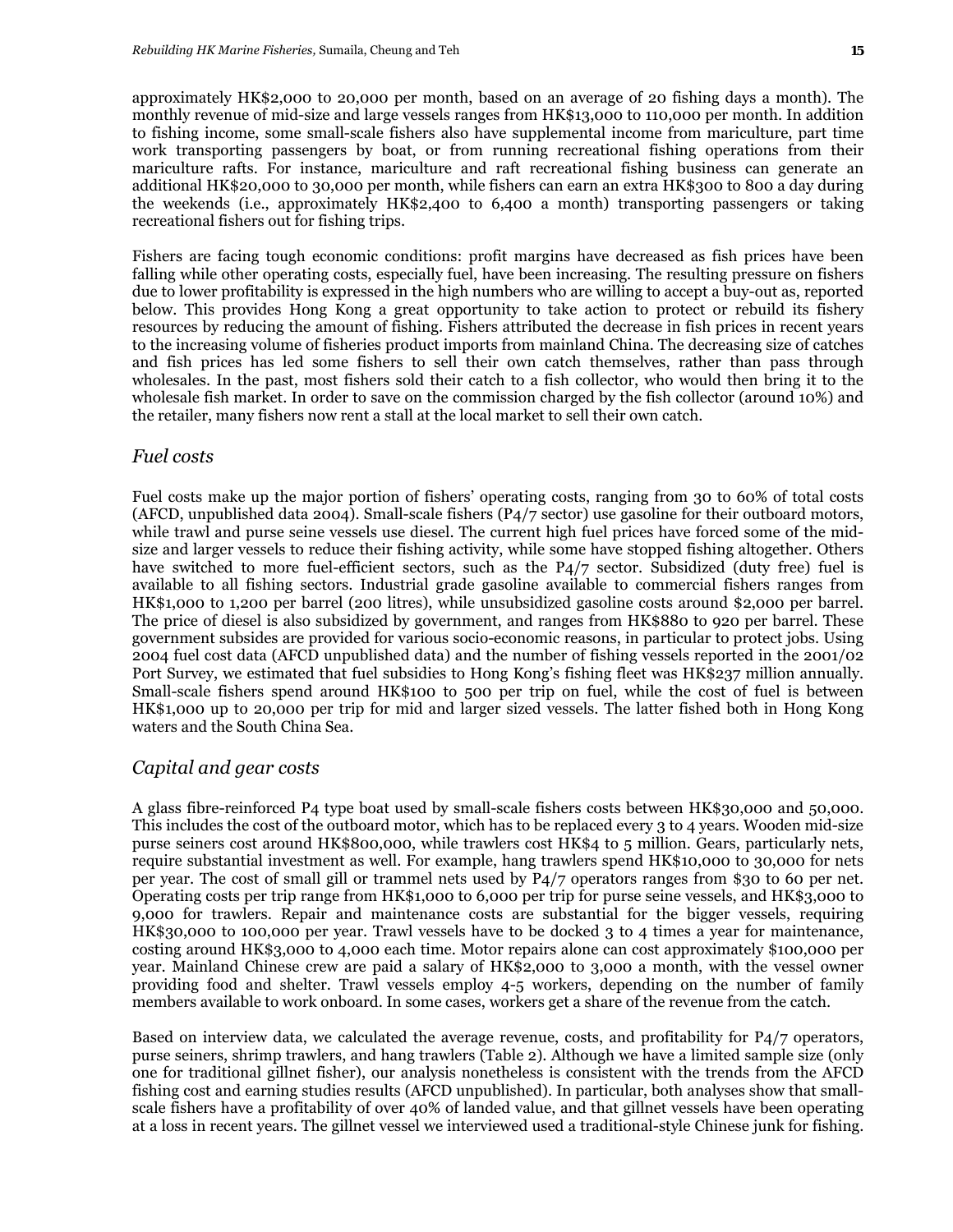These vessels have a higher fuel consumption and maintenance cost compared to P4/7 boats, thus contributing to the lower efficiency of this sector. Our study shows shrimp trawls as very profitable, whereas the AFCD data gave them only moderate profitability. The difference is likely because of the smaller sample size of our survey.

| Gear         | <b>Interviews</b>          | <b>AFCD 2004</b> |
|--------------|----------------------------|------------------|
|              |                            |                  |
| P4/7         | 44                         | 47               |
| Gillnet      | $-58$                      | -8               |
| Purse seine  | 50                         | 24               |
| Shrimp trawl | 23                         | 8                |
| Pair trawl   | Not available <sup>1</sup> | 10               |
| Stern trawl  | Not available <sup>1</sup> | 3                |
| Hang trawl   |                            | 6                |

**Table 2.** Estimated fishing profitability (percent of landed value) based on interview data (2006) and AFCD survey data (unpublished).

1. Available data did not allow us to estimate profitability. However, fishers generally reported low profitability because of high operating costs (especially for fuel) and low catch.

The combination of decreased catches, low fish prices and increasing fuel prices likely encouraged fishers to say that they have been unable to make a profit from fishing recently. In fact,  $50\%$  (n=24) of interviewed fishers said that they either cannot, or are barely able to make a living from fishing. The majority (58%) of these are trawl fishers, reflecting their low profitability as reported in Table 2 above. Many fishers stated that they were just making enough to cover expenses, and were living a day-to-day existence. Evidently, many fishers remain in the fishery in the hope that fuel prices will drop in the future. According to them fishing would be profitable if fuel prices were between HK\$400 to 500 a barrel for diesel, almost half of the current fuel price. At the same time, some fishers would also be willing to leave the fishery (see below).

## *Fishers' perceptions*

#### *Alternative livelihood*

54% (n=24) of interviewed fishers said they were willing to switch jobs, with the remaining saying that they would not consider it. Of those who were willing to switch jobs, concern about not being able to secure a job due to poor qualifications was high. We investigated whether there was a connection between fishers being able to make a living and their willingness to switch jobs. Among the fishers who could make a living (n=15), 8 (53%) were willing to switch jobs. Of those fishers (n=5) not able to make a living from fishing, 3 (60%) were willing to switch jobs. Thus, it appears that the proportion of fishers willing to switch job/livelihood was similar across both groups, regardless of the fishers' economic situation ( $\chi^2$ =0.48, df=5, NS). The majority of fishers were between the ages of 40 to 60. A breakdown of each age group was as follows: the youngest fishers, aged 20-30, made up 4%; age 30-40, 13%; age 40-50, 29%; age 50-60, 42%; age 60-70, 8%; and age 70-80, 4%. For the 40 to 50 year old group, the majority (57%, n=7) were not willing to switch jobs. In contrast, 60% of fishers aged 50 to 60  $(n=10)$  were willing to switch jobs. A detailed breakdown of fishers' age group and their willingness to switch jobs is presented in Figure 1. There is no definite pattern in the relationship between age and willingness to leave fishing, possibly due to the limited sample size ( $\chi^2$ =0.48, df=5, NS).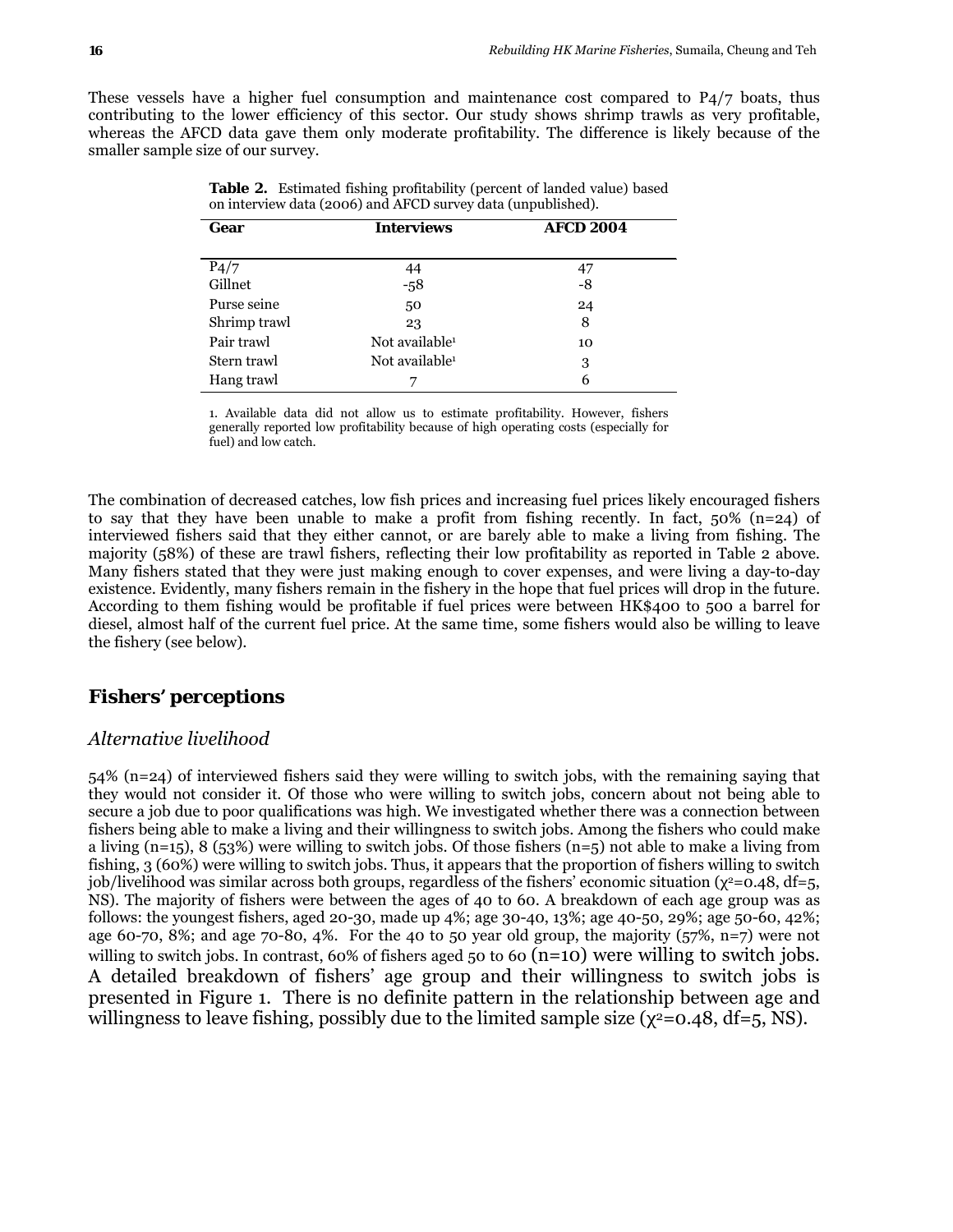

**Figure 1.** Willingness to switch to a land-based job by fisher age group. Grey bars indicate 'Yes', and white bars indicate 'No'.

According to fishers, it is not feasible at present for the current alternative marine livelihood options (passenger/leisure boat operator, recreational raft fishing, deep sea tuna fishing) to provide the number of jobs necessary to absorb all the fishers, if they should leave the fishery *en masse*. The fishers think that the number of boat operator jobs, whether for recreation or everyday transport, is limited. They also point out that since recreational fishing is a leisure activity, demand for that activity, and hence boat operators, will fluctuate according to the state of the economy. Many fishers say that those who wanted to participate in these alternative jobs would have done so already. Overall, fishers are pessimistic about their ability to find suitable alternative jobs. Many fishers pointed out that it would have been easier to switch livelihoods before 1997, as that was a period during which demand for construction workers was high. Lastly, legal and administrative barriers such as the issuance of boat licenses and regulations regarding boat modifications are further obstacles for current fishers considering these alternative options.

#### *Buy-back and compensation*

Fishers were open to the idea of a government vessel buy-back scheme. 35% (n=20) were willing to participate in such a scheme, while another 40% were willing to participate if they were reasonably compensated for their vessel. This means that up to 75% of Hong Kong's fishers can be helped to move out of fishing. This is a positive result for both the Government and WWF's SOS Campaign, because it implies that with a well-designed adjustment package in place, significant restructuring can take place to reduce overfishing of Hong Kong's fishery resources. Ten percent of fishers would not consider a buy-back scheme at all. It should be noted that those who would not consider a buy-back appeared to be doing relatively well financially, as these fishers said that they were able to make a living from fishing, whereas others said they could not. Another 15% thought that it was not possible for the government to implement such a scheme. Fishers were asked about the level of alternative income they would require before they would be willing to permanently (i.e., until retirement) switch to a shore-based job. Responses varied between HK\$7,000 to 11,000 per month. Although fishers' incomes are very variable, the above response is fairly consistent with the current range of earnings reported by individual fishers. In addition, the desired range of HK\$7,000 to 11,000 is reasonable, given that the average monthly salary for "General Workers" in Hong Kong in 2005 was HK\$ 7,350 (HK Census and Statistics Department).

#### *Protected areas*

The proposal for a no-trawl Fisheries Protected Area (FPA) in Port Shelter and Tolo Harbour and Channel received a lot of support from the P4/7 fishers; 72% (n=11) of respondents (all small-scale gear from Sai Kung and Tai Po) were in agreement with the proposed no-trawl FPA. Only one group, the Hong Kong Fisheries Alliance categorically refused to accept it, because its members are mainly comprised of trawl fishers who would be adversely affected by the new policy. In contrast, another trawl association from Tai Po was more open to the proposal, and said that they were willing to accept the trawl ban if they received compensation for doing so. In contrast, a completely no-take FPA was less popular, with 6 out of 9 (67%)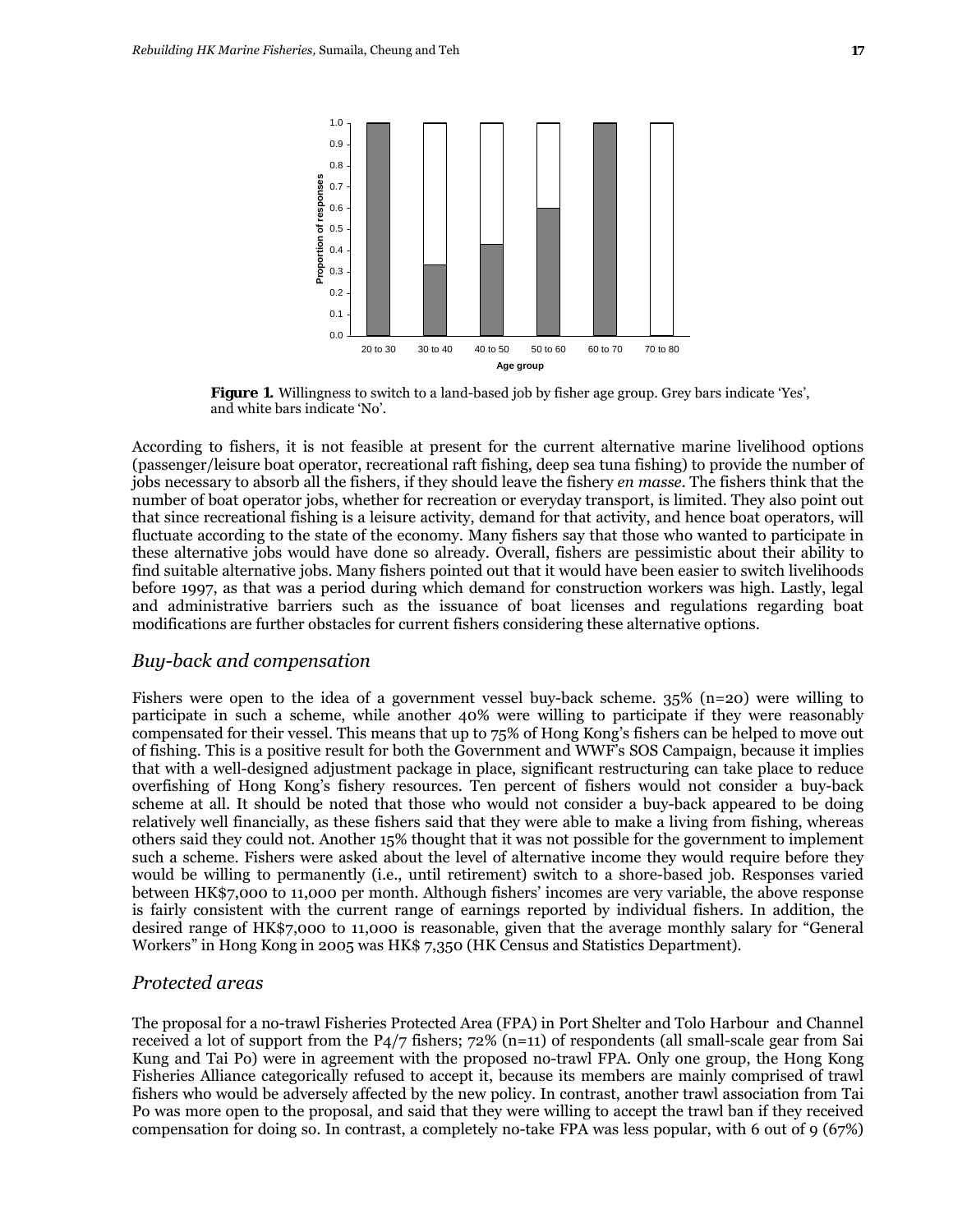of respondents not supporting the proposal. None of the respondents agreed with the establishment of a no-take Marine Park (Table 3). In general, fishers did not think that protected areas provided any sort of benefits; 63% (n=19) thought that marine reserves/protected areas had no effect or were no use, i.e., they did not think that protected areas had increased fish abundance or fish catch. It is interesting to note that those who thought that marine parks did provide benefits were all P4/7 fishers.

**Table 3** Willingness of respondents to accept proposed management policies. N indicates the total number of respondents to the question.

| Response           | FPA        | FPA       | <b>Marine Park</b> |
|--------------------|------------|-----------|--------------------|
|                    | (no-trawl) | (no-take) | (no-take)          |
| Yes                |            |           |                    |
| No                 |            |           |                    |
| Yes if compensated |            |           |                    |
| $N =$              |            |           |                    |

#### *Alternative livelihood operator profile*

We surveyed a total of 54 alternative livelihood operators, and conducted 20 face-to-face interviews, 8 of which were with dive shop operators and 12 with recreational fishing store operators. In addition, approximately 100 questionnaires were mailed or faxed to dive and fishing tackle shops in all parts of Hong Kong. There are 137 recreational fishing and 107 diving shops in Hong Kong, respectively. Another set of questionnaires was distributed during a WWF-sponsored diver workshop. Thirty-four questionnaires were completed and returned. In total, we had responses from 27 dive industry operators (including 2 diving/boat rental companies, 2 dive/ecotourism operators, 6 individual dive instructors, and 1 diving association member), 21 recreational fishing stores, 1 leisure boat operator, 1 aquatic consultant, and 4 ecotourist operators.

In terms of monthly gross revenue, the majority of dive  $(54\%, n=20)$  and recreational fishing  $(75\%, n=16)$ operators earned less than HK\$60,000 per month (Table 4). A larger proportion of dive operators were in the high revenue range, of more than HK\$120,000 per month (25%), compared to recreational fishing shops. In terms of customers, the biggest proportion of dive operators  $(48\%, n=23)$  had fewer than 50 customers per month. In contrast, the majority of recreational fishing shops (58%, n=19) were in the medium range of 50 to 200 customers per month, with none in the lowest category of less than 50 customers per month (Table 4). In general, customer expenditure was quite low for all industries, with 72% (n=45) of overall monthly customer expenditure being less than HK\$1,000.

|                                | <b>Diving</b> | <b>Recreational</b><br>fishing | <b>Ecotourism</b> | <b>Overall</b> |
|--------------------------------|---------------|--------------------------------|-------------------|----------------|
| <b>Customers per month</b>     |               |                                |                   |                |
| < 50                           | 48            | Ω                              | 50                | 28             |
| 50 to 200                      | 17            | 58                             | 50                | 37             |
| > 200                          | 35            | 42                             |                   | 35             |
| Average monthly revenue (HK\$) |               |                                |                   |                |
| <30,000                        | 40            | 30                             |                   | 32             |
| 30,000 to 60,000               | 15            | 44                             | 100               | 35             |
| 60,000 to 120,000              | 20            | 13                             |                   | 15             |
| >120,000                       | 25            | 13                             |                   | 18             |

|  |  |  | <b>Table 4.</b> Breakdown of customer and average revenue scale by industry (%). |  |  |
|--|--|--|----------------------------------------------------------------------------------|--|--|
|--|--|--|----------------------------------------------------------------------------------|--|--|

#### *Alternative livelihood operators and marine parks*

Dive shops are more likely to make use of current Marine Parks (MP) (Table 5). Although small-scale commercial fishing (P4/7 and purse seine sectors) is permitted in MPs by license holders, there is no recreational fishing allowed within MPs, except in Tung Ping Chau Marine Park. Divers are the major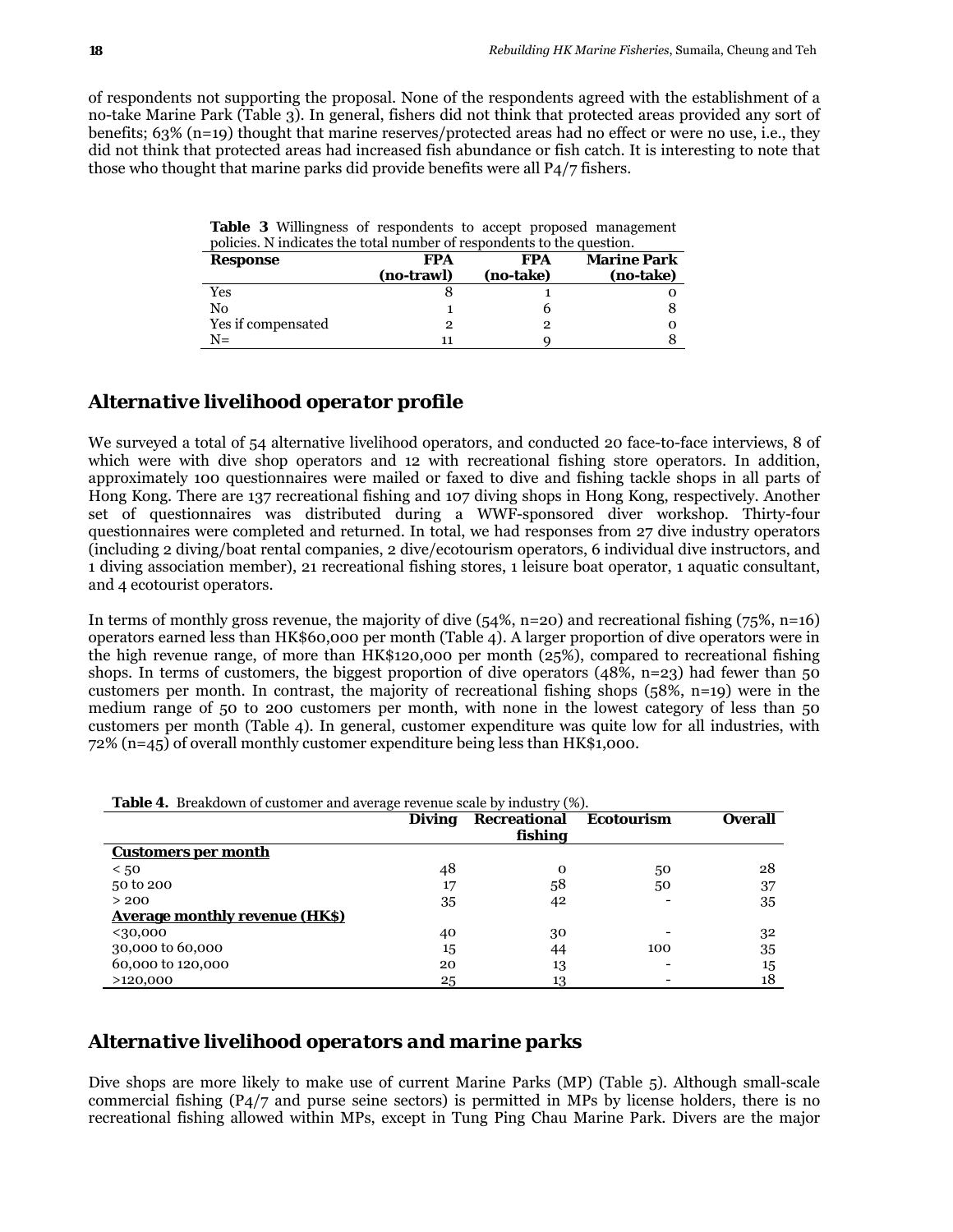recreational users of Tung Ping Chau and Yan Chau Tong MPs (Table 5). The majority of dive shops organize diving trips to the Sai Kung area, with less frequent trips to the MPs. In particular, divers rarely go to Sha Chau and Lung Kwu Chau, due to poor visibility there year-round. Dive operators cite the lack of fish in MPs and a longer distance from the major ports where divers board their boats as the primary reasons why they do not frequent those areas. 45% (n=47) of all respondents organize trips to Tung Ping Chau, and it is the most-visited MP for recreational fishers because recreational fishing is allowed there. Sha Chau and Lung Kwu Chau are the least visited MPs (Table 5).

| ັ                       |                    |                           |                          |
|-------------------------|--------------------|---------------------------|--------------------------|
| <b>Marine Park</b>      | Sample size<br>(n) | % of total<br>respondents | % of dive<br>respondents |
| Tung Ping Chau          | 21                 | 35                        | 62                       |
| Yan Chau Tong           | 17                 | 28                        | 71                       |
| Sha Chau & Long Ku Chau | 10                 | 17                        | 40 <sup>1</sup>          |
| Hoi Ha Wan              | 12                 | 20                        | 25                       |

**Table 5** Percentage of respondents who organize trips to each marine park

1. Divers responded to the survey often reported to have organized dive trips to ALL marine parks. However, it appears that they referred to marine parks in the eastern waters only as some respondents reported that the conditions in the Sha Chau and Lung Ku Chau MP were not suitable for diving (e.g. low visibility, busy marine traffic, etc.).

The majority of respondents (80%,  $n=49$ ) thought that the current MPs were not effective in protecting the marine ecosystem and marine life. When split by industry type,  $82\%$  (n=26) and 71% (n=17) of dive and recreational fishing shops were of this opinion, respectively. The ecotourist operators all thought that there was inadequate protection offered by the MPs. Respondents commonly cited ongoing fishing activity by local small-scale fishers, illegal fishing by mainland Chinese fishers, and the small size of protected areas as reasons for ineffective protection. However, in spite of inadequate protection, 82%  $(n=51)$  of respondents felt that the presence of MPs was beneficial to their industry/business. 96% (n=26) and 71%  $(n=17)$  of dive and recreational fishing operators, respectively, were positive about the perceived benefits of MPs. Three out of the 4 ecotourist operators thought that MPs had offered benefits.

There was overall strong support from alternative livelihood operators for a total ban of fishing in MPs, with 86% (n=50) of all respondents either agreeing or strongly agreeing with this proposal. Dive operators showed a slightly higher agreement rate (88%,  $n=27$ ), whereas the proportion of recreational fishing operators who agreed was lower at 80% (n=19). Indeed, recreational fishing operators expressed more opposition to the proposal, with 10% completely disagreeing and another 10% partly disagreeing. In contrast, only 8% of dive respondents expressed total disagreement. All ecotourist operators agreed with a total ban of fishing in MPs. These responses were very different from those given by the interviewed fishers, as none of them supported setting up no-take marine parks (Table 3).

The main reasons given in support of a complete no-take MP was that it would increase fish abundance and improve the marine environment. In contrast, those opposed to the idea thought that fish abundance would not increase. Respondents also indicated that a ban would restrict the rights of people, and that the fishing policy should distinguish between recreational and commercial fishing, since the latter (especially trawling) is more damaging to the ecosystem. Recreational fishing is currently not allowed in MPs except in Tung Ping Chau MP, where a special area for recreational fishing is designated. However, some recreational fishing operators still thought that a no-take MP would have negative effects on their business due to forgone economic benefits from recreational fishing that they felt should be allowed in MPs

Forty five percent (n=49) of respondents felt that a no-take MP would affect their business, with the rest feeling that MPs would not affect (45%), or might have some effect (10%) on their business (Table 6). A higher proportion of recreational fishing than dive operators felt that their business would be affected (56% versus 41%). 47% (n=40) of all respondents felt that their business would benefit, while 16% thought that no-take MPs would harm their businesses, and 37% thought that no-take MPs would have no impact on their businesses (Table 6). The reasons most commonly attributed to the perceived increase in business were : 1) an improved marine environment, which would attract more customers (divers or recreational fishers); and 2) an increase in fish abundance, which would attract more recreational fishers. The reason respondents expected business to decrease was due to the economic benefits presumed lost from the restrictions on recreational fishing in MPs. Not surprisingly, these responses came from the recreational fishing sector.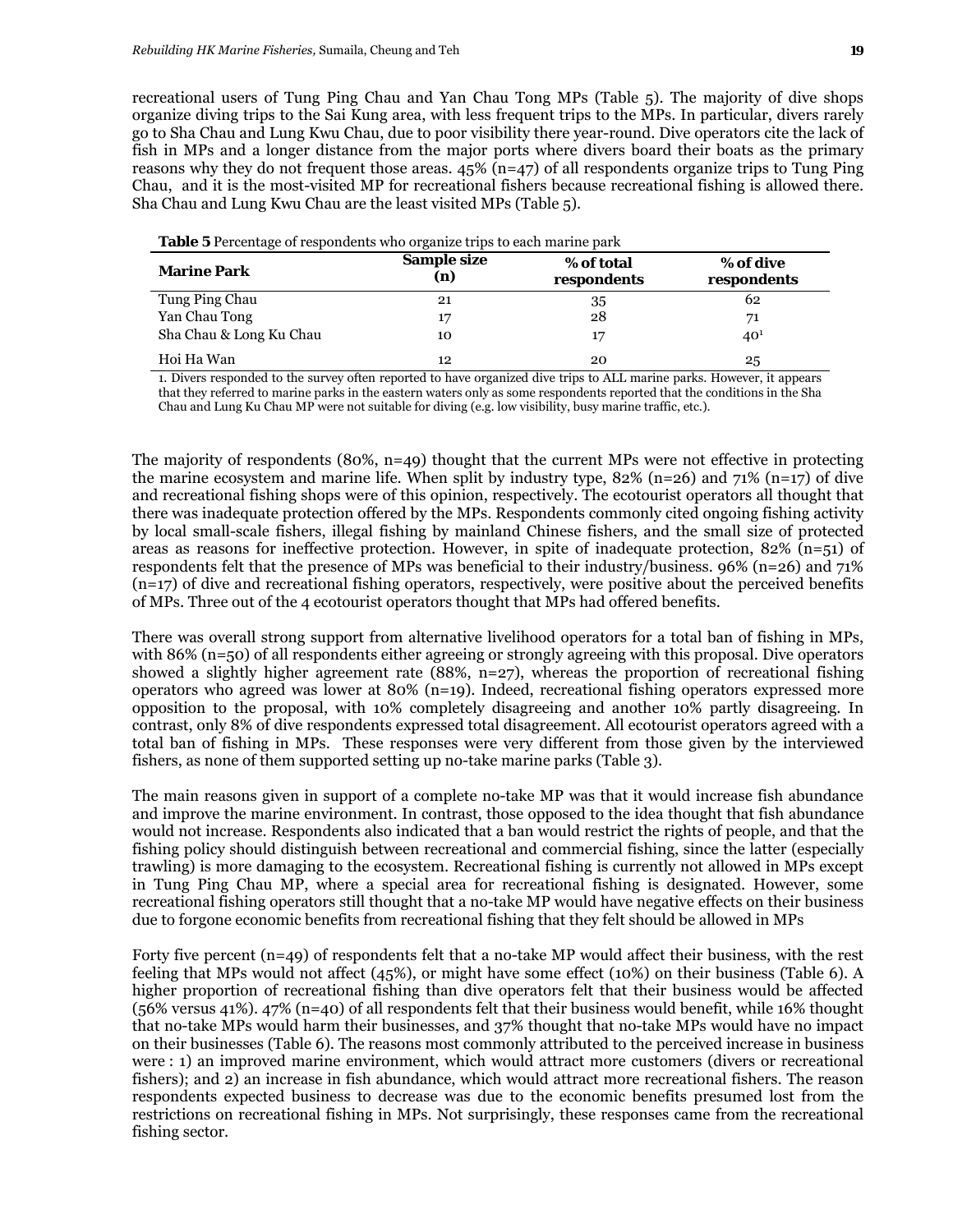| Question                     |            | <b>Responses</b>       |           |
|------------------------------|------------|------------------------|-----------|
|                              | <u>Yes</u> | $\overline{\text{No}}$ | Somewhat  |
| Affect business? $(n=49)$    | 45         | 45                     | 10        |
|                              | Benefit    | Harm                   | No impact |
| Effect on business? $(n=40)$ |            | 16                     |           |

**Table 6.** Responses (in percentages) to questions on the effect of no-take marine parks (MP) on business.

 Respondents were asked how they thought a no-take MP would affect the number of their customers 1, 3, 5, and 10 years after its establishment. After 1 year, the largest proportion (31%, n=36) of respondents thought that there would be no change to their business, while 28% thought that their customers would increase. Dive operators were more optimistic about customers increasing in the short term, as 37% of them  $(n=19)$  expected customers to increase, while only 15% of recreational fishing operators  $(n=13)$ expected likewise (Table 7).

**Table 7** Percentage of responses to anticipated change in customers 1, 3, 5, and 10 years after FPA establishment. Results are grouped by all (All), dive (Dv), recreational fishing (RF), and ecotourist (Ec) respondents. Results are grouped by all (All), dive (Dv), recreational fishing (RF), and ecotourist (Ec) respondents.

|                 | $\cdots$<br>$\sim$<br>$\overline{\phantom{a}}$<br>1year $(n=36)$ |    |                        |              | $\circ$ $\circ$<br>$3$ years (n= $38$ ) |    |                        |             | $5$ years (n=34)        |                         |                         |              | 10 years $(n=32)$ |                        |           |              |
|-----------------|------------------------------------------------------------------|----|------------------------|--------------|-----------------------------------------|----|------------------------|-------------|-------------------------|-------------------------|-------------------------|--------------|-------------------|------------------------|-----------|--------------|
|                 | <u>All</u>                                                       | Dv | ${\bf \underline{RF}}$ | $E_{\rm C}$  | $\underline{\mathbf{All}}$              | Dv | ${\bf \underline{RF}}$ | E           | ${\bf \underline{All}}$ | $\overline{\mathbf{D}}$ | $\overline{\mathbf{R}}$ | ${\bf E}$ c  | <u>All</u>        | $\mathbf{D}\mathbf{v}$ | <u>RF</u> | $E_{c}$      |
| <b>Increase</b> | 28                                                               | 37 | 15                     | 25           | 61                                      | 64 | 46                     | ⊆<br>75     | 62                      | 74                      | <u>F</u><br>27          | 100          | 63                | 72                     | 30        | 100          |
| <b>Decrease</b> | 14                                                               | 5  | 31                     | $\mathbf{o}$ | 11                                      | 9  | 15                     | $\mathbf 0$ | 12                      | 5                       | 27                      | $\mathbf 0$  | 13                | 6                      | 30        | $\mathbf 0$  |
| No<br>change    | 30                                                               | 32 | 31                     | 25           | 5                                       | 0  | 15                     | 25          | 6                       | $\mathbf 0$             | 19                      | $\Omega$     | 3                 | $\mathbf 0$            | 10        | $\mathbf 0$  |
| Don't<br>know   | 28                                                               | 26 | 23                     | 50           | 24                                      | 27 | 24                     | $\mathbf 0$ | 20                      | 21                      | 27                      | $\mathbf{o}$ | 21                | 22                     | 30        | $\mathbf{o}$ |

In all cases, the majority of dive operators expected customers to increase and not decrease (Table 7). In contrast, a larger proportion of recreational fishing operators thought customers would decrease instead of increase after 1 year. An equal proportion of these respondents thought customers would increase as well as decrease after 5 and 10 years (Table 7).

Respondents were then asked to estimate the magnitude of change in the number of their customers 1, 3, 5, and 10 years after MPs become no-take. According to all respondents, the highest change was expected after 5 and 10 years of no-take MP, with a median increase in customers of 15% (Figure 2). After 1 year, the expected median customer increase was 5%, rising to 8% after 5 years. Dive and recreational fishing operators expected different trends of increase. Dive operators expected a progressive increase in customers as the years of no-take MP became longer. The median expected increase after 1 year was 5%, followed by 8%, and then 15% after 5 and 10 years. On the other hand, recreational fishers expected a consistent median increase of 8% throughout all years. Ecotourist operators expected a gradual increase in customers, starting at a median of 5% after 1 year, and rising to 6%, 7.5, and 15% after 3, 5, and 10 years, respectively.

#### *Alternative livelihood operators on trawling and fisheries protection areas*

Almost all respondents (96%, n=48) thought that trawling affected the quality of diving or recreational fishing. The primary reasons given were that trawlers caught too much fish, thus reducing fish abundance, and that trawlers destroyed coral reef habitats. However, the reasons for the generally negative perceptions on trawling is not known. The majority (76%, n=53) of respondents had some knowledge about the proposed trawl bans in the Fisheries Protection Areas (FPAs) in Port Shelter, Tolo Harbour and Channel. Dive operators were in general more aware of this proposal, with  $85\%$  (n=26) of them confirming that they have some knowledge about the proposed FPAs, compared to 61% for recreational fishing shops. All the ecotourist respondents knew about the proposed FPAs also. Given the general negative perception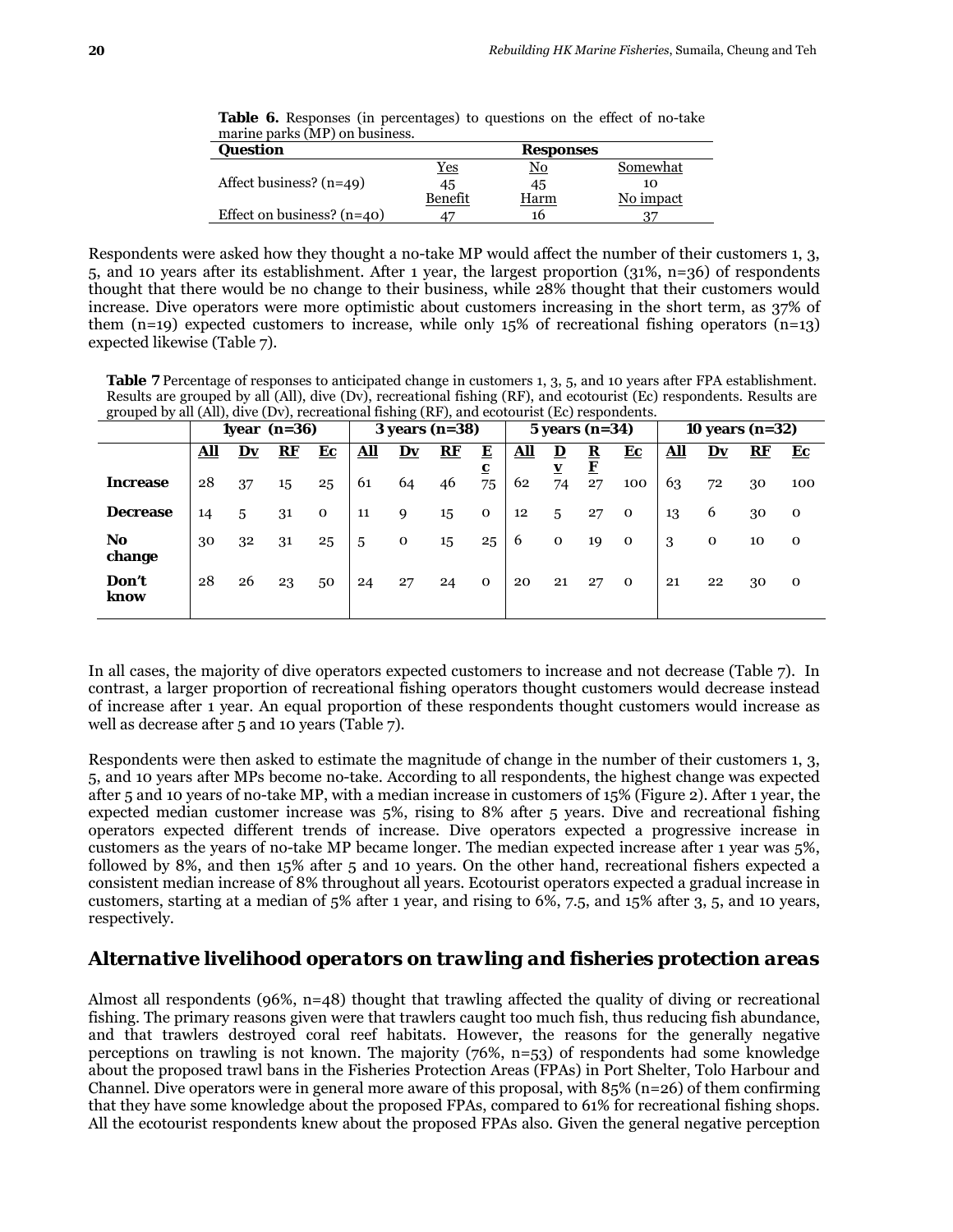of trawlers, it was not surprising that there was almost unanimous  $(96\%, n=46)$  agreement that the establishment of non-trawl FPAs was a good idea. However, there were mixed opinions when respondents were asked whether all fishing activities (including recreational fishing) should be banned in the FPAs. 65% (n=51) of respondents thought that FPAs should be no-take areas. There was a distinct difference in opinion between the dive and recreational fishing industry on this topic; 81% (n=25) of the dive respondents thought that the FPAs should be no-take, whereas only 33% (n=18) of recreational fishing respondents thought likewise.



**Figure 2.** Anticipated increase in customers after establishing no-take Marine Parks for 1, 3, 5, and 10 years (all respondents, n=36, 38, 34, 32, respectively). Bars indicate the 1-standard deviation spread.

The FPA areas are currently visited by both divers and recreational fishers. All except one dive shop respondent (n=24) reported bringing divers to Port Shelter and Tolo Harbour, whereas less than half (41%, n=17) of recreational fishing shops reported that their customers go fishing at these areas. 60% (n=50) of all respondents thought that the establishment of FPAs would affect their companies, while around 22% thought it might be a possibility, and 18% thought that FPAs would not affect them. The majority (76%, n=42) of all respondents thought that FPAs would increase their business. 12% of respondents, all recreational fishing operators, thought that their business would decrease due to the restriction of recreational fishing in the FPAs. Another 12% thought that their business would be unchanged. Dive operators were more positive about the beneficial effects of FPAs, as  $87\%$  (n=23) of dive respondents thought that FPAs would increase their businesses.  $59\%$  (n=17) of recreational fishing shops thought likewise, while all the respondents  $(n=5)$  who thought that FPAs would decrease their businesses were recreational fishing shops.

There was a lot of support for banning all fishing activity in the FPAs. 72% either agreed or strongly agreed with the no take FPA, while  $28\%$  (n=47) of respondents either completely or partially disagreed with the idea. All 4 ecotourist operators supported a no-take FPA. Dive shops were a lot more supportive of no-take FPAs, with 88% (n=25) of dive shops agreeing, whereas only  $33\%$  (n=18) of recreational fishing shops expressed support. In the event of no-take FPAs being established, the majority  $(62\%, n=42)$  of respondents did not expect to hire any extra employees, while 36% expected to hire an extra staff. Dive operators were more open to hiring new employees, with twice as many respondents (48%) expecting to hire new employees compared to recreational fishing operators (23%).

Overall, respondents were positive about the proposed trawl bans in FPAs. The majority thought that their customers would increase after establishment of the FPAs. When asked about the potential increase or decrease in customers 1, 3, 5, and 10 years after establishment of the FPAs, 44%, 78%, 75%, and 79% of all respondents, respectively, thought that customers would increase (Table 8). The highest increase was anticipated to occur 5 years after establishment of the FPA, with a median increase of 15%. Dive operators were the most optimistic about FPAs, with none of them expecting a decrease in customers (Table 8). They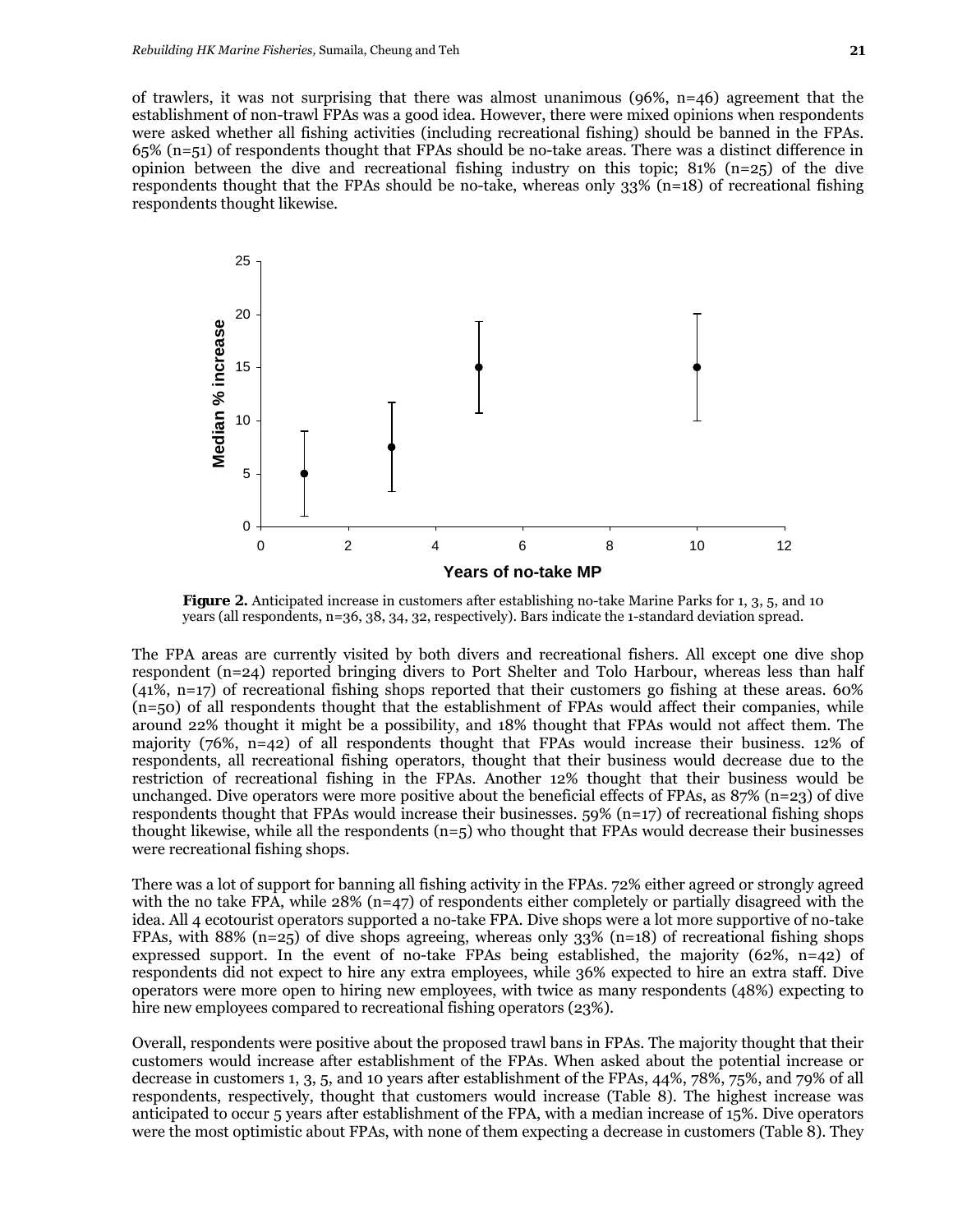expected customers to grow progressively, with median increases of about 5, 8, 11, and 15% after 1, 3, 5, and 10 years, respectively after FPA establishment (Figure 3).

Table 8 Percentage of responses to anticipated change in customers 1, 3, 5, and 10 years after FPA establishment. Results are grouped by all (All), dive (Dv), recreational fishing (RF), and ecotourist (Ec) respondents.

|                 | $1$ year (n=32) |             |           |              | $3 years (n=36)$ |             |    |              | $5$ years (n=28) |                        |    |              | 10 years $(n=24)$ |                        |             |              |
|-----------------|-----------------|-------------|-----------|--------------|------------------|-------------|----|--------------|------------------|------------------------|----|--------------|-------------------|------------------------|-------------|--------------|
|                 | <u>All</u>      | Dv          | <u>RF</u> | $E_{\rm C}$  | <u>All</u>       | Dv          | RE | ${\bf E}$ c  | <u>All</u>       | $\mathbf{D}\mathbf{v}$ | RE | ${\bf E}$ c  | <u>All</u>        | $\mathbf{D}\mathbf{v}$ | RF          | Ec           |
| <b>Increase</b> | 44              | 60          | 25        | 25           | 78               | 94          | 57 | 75           | 75               | 94                     | 25 | 10<br>0      | 79                | 93                     | 20          | 100          |
| <b>Decrease</b> | 6               | $\mathbf 0$ | 20        | $\mathbf{o}$ | 6                | $\mathbf 0$ | 14 | $\mathbf 0$  | 11               | 0                      | 38 | $\mathbf 0$  | 13                | $\mathbf 0$            | 60          | $\Omega$     |
| No<br>change    | 31              | 27          | 25        | 25           | 8                | $\mathbf 0$ | 14 | 25           | 4                | $\mathbf 0$            | 12 | $\mathbf{o}$ | 4                 | $\mathbf 0$            | 20          | $\Omega$     |
| Don't<br>know   | 19              | 13          | 50        | 50           | 8                | 6           | 14 | $\mathbf{o}$ | 10               | 6                      | 25 | $\mathbf{O}$ | 4                 | $\overline{7}$         | $\mathbf 0$ | $\mathbf{o}$ |



**Figure 3.** Anticipated median increase in dive customers 1, 3, 5, and 10 years after FPA establishment. Bars indicate the 1-standard deviation spread. The points are linked to highlight the trends.

Although most interviewed operators expected increase in customer numbers following FPA establishment, there were some who were pessimistic about the FPAs. Of the respondents who expected a decrease in customers, the anticipated median decrease in customers from FPA establishment was 8% in the first 3 years, dropping to 5% thereafter. Only recreational fishing respondents expected a decrease in customers due to the establishment of FPAs (Table 8). They expected customers to decrease by a median of 10% after 1 and 3 years of FPA establishment. This was then reduced to a median decrease of 8 and 5% after 5 and 10 years, respectively. In terms of average net change, recreational fishing respondents expected customers to decrease slightly by around 2% after 1 year. Customers were then expected to increase by 8% after 3 years, after which there was no expected change at the 5 year time period. After 10 years, customers were expected to increase by 6%. Overall, respondents from all industries expected customers to increase by 4% after one year of FPA establishment. This was then expected to increase to 8% after 3 years, with further increases to 10% and 9% after 5 and 10 years, respectively (Figure 4).

With regards to no-take FPAs,  $68\%$  (n=47) of respondents supported the proposal, with 43% totally agreeing, and 26% agreeing with no-take FPAs, respectively. Seventeen percent of respondents completely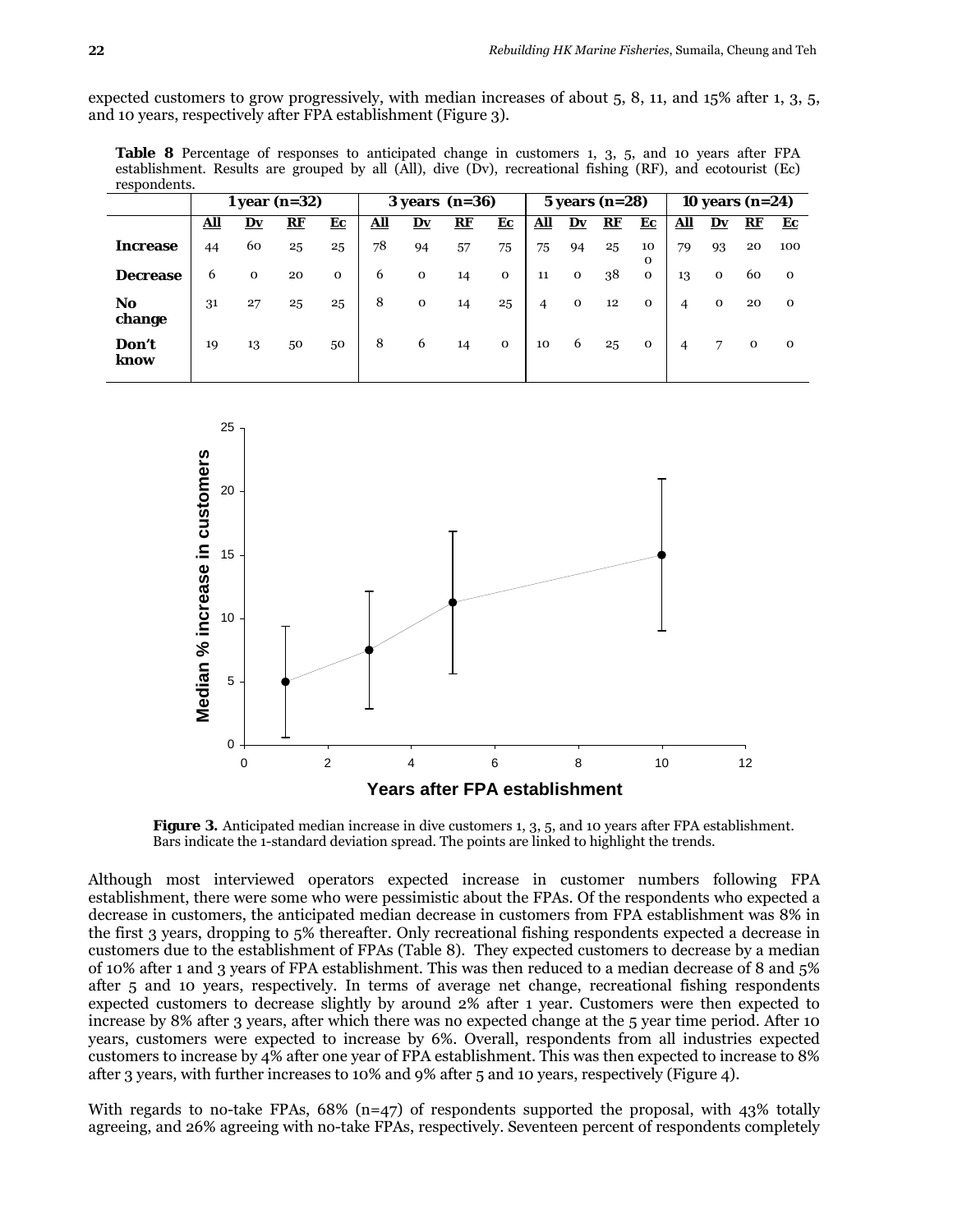disagreed, while 11% partially disagreed with no-take FPAs (the majority of these respondents were from the recreational fishing industry, who thought that no-take FPAs would reduce their customers). Lastly, 4% of respondents had no opinion about no-take FPAs.



**Figure 4.** Anticipated average net change in customers for dive, recreational fishing, and ecotourism industries 1, 3, 5 and 10 years after FPA establishment. Bars indicate the 1-standard deviation spread.

#### *Alternative livelihood operators on management options*

Survey respondents were asked about their preference for four management options, chosen to resemble the fisheries management scenarios reported upon in the section on fisheries impact analysis of this study. A detailed breakdown of all possible scenarios, such as those in the fisheries impact study, was not provided in the survey as it might have confused respondents. The four management options in the survey were: 1) maintain the *status quo*; 2) establish no-trawl FPAs and maintain MPs at *status quo*; 3) establish no-take FPAs and maintain MPs at *status quo*; and 4) establish no-take FPAs and no-take MPs. Most respondents (42%, n=52) preferred option 2. None of the respondents chose the *status quo*. Option 4 (notake MPs and no-take FPAs) was the next most popular, which was chosen by 38% of respondents. It appears that one reason for the popularity of option 2 was due to concern for fishers' livelihoods. Some interviewees mentioned that although option 4 was the best choice for them economically, their concern for the livelihood of fishers made them choose option 2 instead. Both scenarios involving no-take FPAs (options 3 and 4) received support from the majority of the respondents (57%). Dive and recreational fishing operators showed different preferences. Half the dive operators preferred option 4, followed by option 2 (27%) and option 3 (24%). On the other hand, option 2 was the most popular choice by recreational fishing operators (68%), followed by option 4 (21%) and 3 (11%) (Table 9).

Under option 4, all MPs and FPAs as no-take areas, 43% of responses indicated that business profits would go up, while 22%, mainly recreational fishing operators, said profits would decrease. Twenty two percent and 6% of respondents referred to the possibility of new companies entering the industry or leaving the industry, respectively.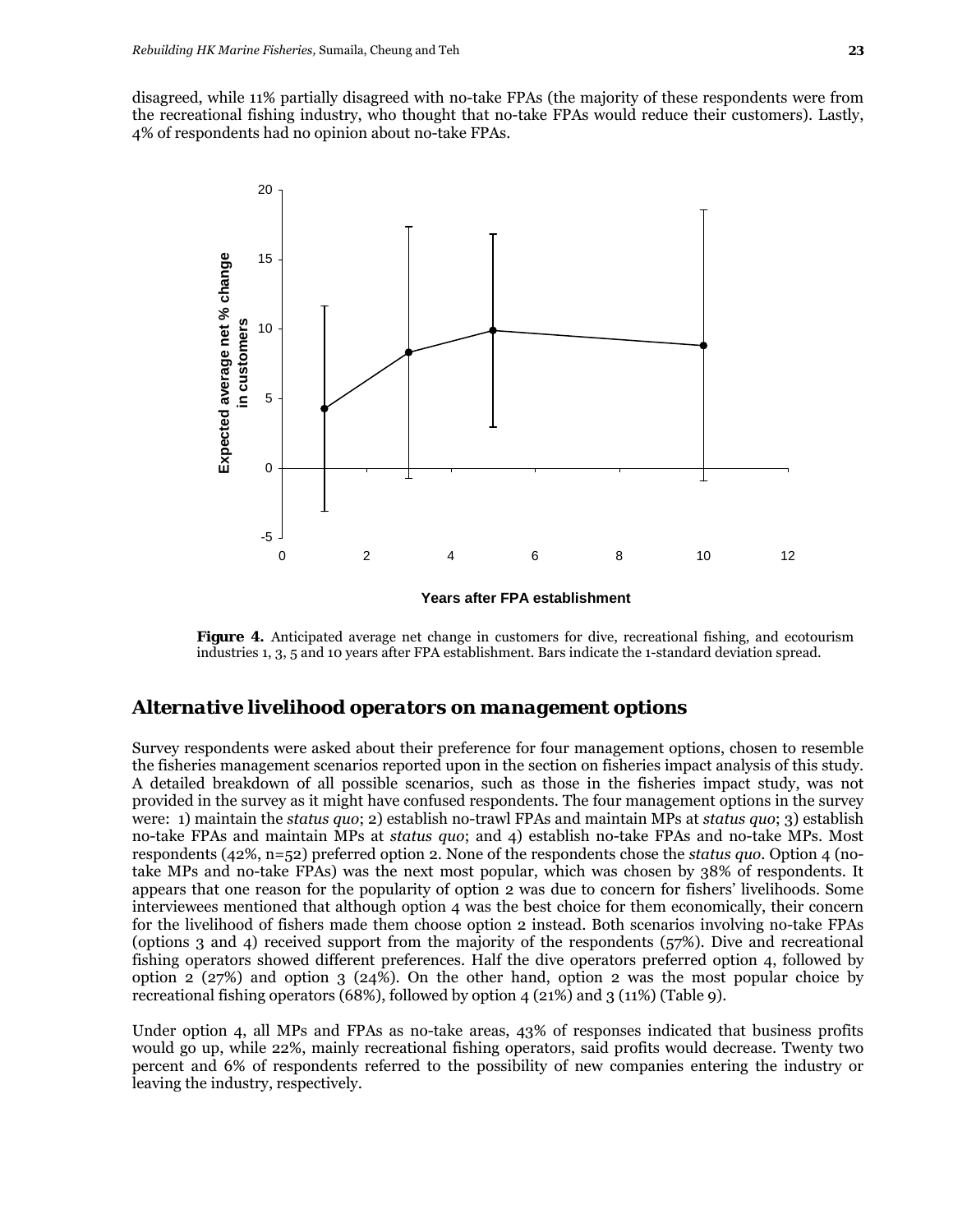| <b>Options</b>                 | <b>Overall</b><br>$(n=52)$ | <b>Dive</b><br>$(n=29)$ | <b>Rec. fishing</b><br>$(n=19)$ | <b>Ecotourism</b><br>$(n=4)$ |
|--------------------------------|----------------------------|-------------------------|---------------------------------|------------------------------|
| 1: Status quo                  | 0                          | $\mathbf 0$             | 0                               | 0                            |
| 2: No trawl FPA, status quo MP | 43                         | 28                      | 68                              | 25                           |
| 3: No-take FPA, status quo MP  | 17                         | 24                      | 11                              | 0                            |
| 4: No-take FPA & MP            | 40                         | 48                      | 21                              | 75                           |

**Table 9.** Preference for each management option (%)

 Another series of options involved anticipated change in customers given a change in the abundance of fish. The options were: 1) a reduction in fish abundance by half; 2) fish abundance doubles; 3) a five-fold increase in fish abundance; and 4) a ten-fold increase in fish abundance.

Under option 1, the majority  $(70\%, n=30)$  of respondents anticipated a decrease in customer numbers, while 10% expected no change and 20% did not know what would occur if fish abundance was reduced by half. The majority of recreational fishing operators (79%, n=14) and dive operators (60%, n=15) expected a decrease. Of those respondents anticipating a decrease in customers, 54% expected a decrease by more than 20%. Recreational fishing shops were more likely to expect this level of decrease (73%), compared to 50% of dive respondents. The median rate of expected customer decrease was 20% for all respondents (Figure 5), 20% for dive operators, 20% for recreational fishing operators, and around 8% for ecotourist operators.

Under the second option where fish abundance doubles, the majority of respondents  $(84\%, n=38)$ anticipated an increase in customers. The most frequently chosen magnitude of increase was 5 to 10%  $(35\%$  of total respondents, n=31), with a median increase of 15% (Figure 5). The most common response for recreational fishing operators was an increase of 5 to 10%, with 55% of recreational fishing respondents choosing this range. The two most common responses for divers was a 5 to 10% and 10 to 20% increase (27% and 32% of responses, respectively). Among dive respondents, the median increase was 11%, while for recreational fishing, it was 20%.

The third option involved a five-fold increase in fish abundance;  $76\%$  (n=17) expected an increase in customers, with half (50%, n=12) anticipating an increase of more than 20%, with a median increase of about 18% from all respondents (Figure 5). The median increase was 18%, 15%, and 20% for dive, recreational fishing, and ecotourism respondents, respectively.

Lastly, the fourth option involved a ten-fold increase in fish abundance. 82% (n=22) anticipated an increase in customer numbers, with an increase of more than 20% (and maximum of up to 70%) being the most frequent response (79%, n=15). 78% (n=9) and 75% (n=7) of dive and recreational fishing respondents, respectively, chose this same level of change. The median increase was 20% overall (Figure 5), as well as for both dive and recreational fishing respondents. In general, the strongest impact on customer numbers was caused from a decrease and doubling in fish abundance. In comparison, there was no substantial impact from a five or ten fold increase in fish abundance (Figure 5).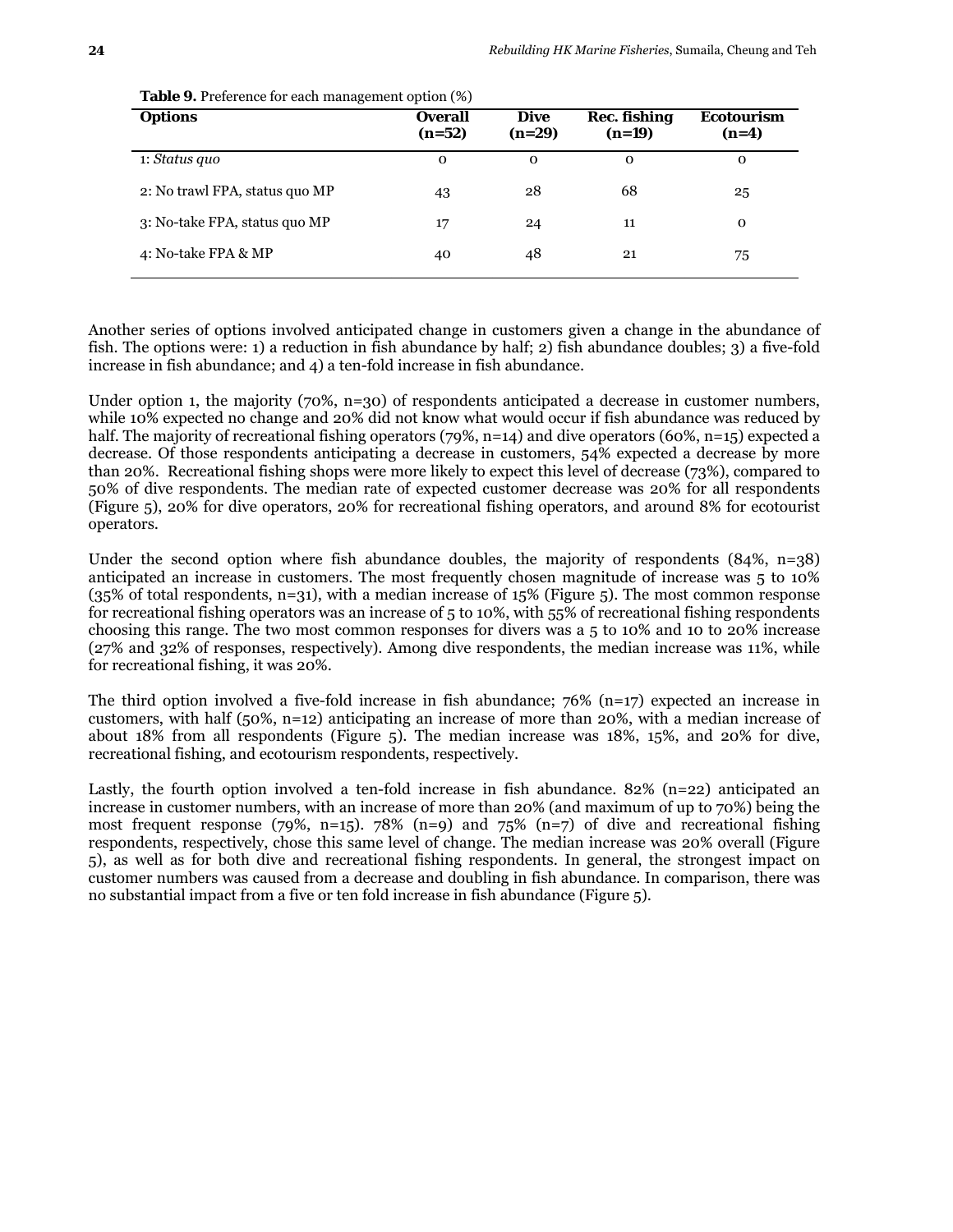

**Figure 5.** Anticipated change in overall customers in dive, recreational fishing, and ecotourism industries given fish abundance reduces by half, doubles, increases by 5 fold, and increases by 10 fold. Bars indicate the 1-standard deviation spread. The points are linked to highlight the trends.

#### *Alternative livelihood operators on employment of fishers*

Dive and recreational shop operators were generally receptive about hiring fishers as new employees, with 55% (n=53) of respondents saying that they would consider hiring a fisher. Seventy percent of all dive, 52% of recreational fishing, and 50% of ecotourism respondents were willing to consider employing fishers, respectively. The most frequent reason given for not hiring was that fishers did not have the required skills, for example, sales skills. Fishers' age, attitude, suitability for business, and lack of interest in the job were other reasons cited for not hiring fishers. Of those willing to hire a fisher, 73% said that they would provide training. The most frequently mentioned training periods were one week (38% of responses, n=21), followed by 1 week to 1 month (29% of respondents). Those respondents who did not think training was necessary said that was because the new fisher employee would already be familiar with the task he was hired to do. Fishers were mostly likely to be hired as boat operators (51% of responses), followed by recreational fishing guides (24% of responses). Other positions included cleaning crew, sailor, dive master, and salesperson. Table 10 provides the breakdown of respondents' salary ranges for the positions of boat operator and fishing guide.

| <b>Table 10</b> Breakdown (%) of respondents' monthly salary range (HK\$) for marine alternative fisher jobs |                     |            |             |        |  |  |  |
|--------------------------------------------------------------------------------------------------------------|---------------------|------------|-------------|--------|--|--|--|
|                                                                                                              | Salary range (HK\$) |            |             |        |  |  |  |
| Job                                                                                                          | <5000               | 5000-10000 | 10000-15000 | >12000 |  |  |  |
| Boat operator $(n=24)$                                                                                       |                     | 58         | 21          |        |  |  |  |
| Fishing guide $(n=18)$                                                                                       | 22                  | 56         | 22          |        |  |  |  |

#### *Alternative livelihood operators on growth of dive and recreational fishing industry*

Dive shop operators stated that the most important factor for divers is good visibility, followed by the diversity and abundance of fish. As such, the Hong Kong dive industry is hampered by the poor clarity of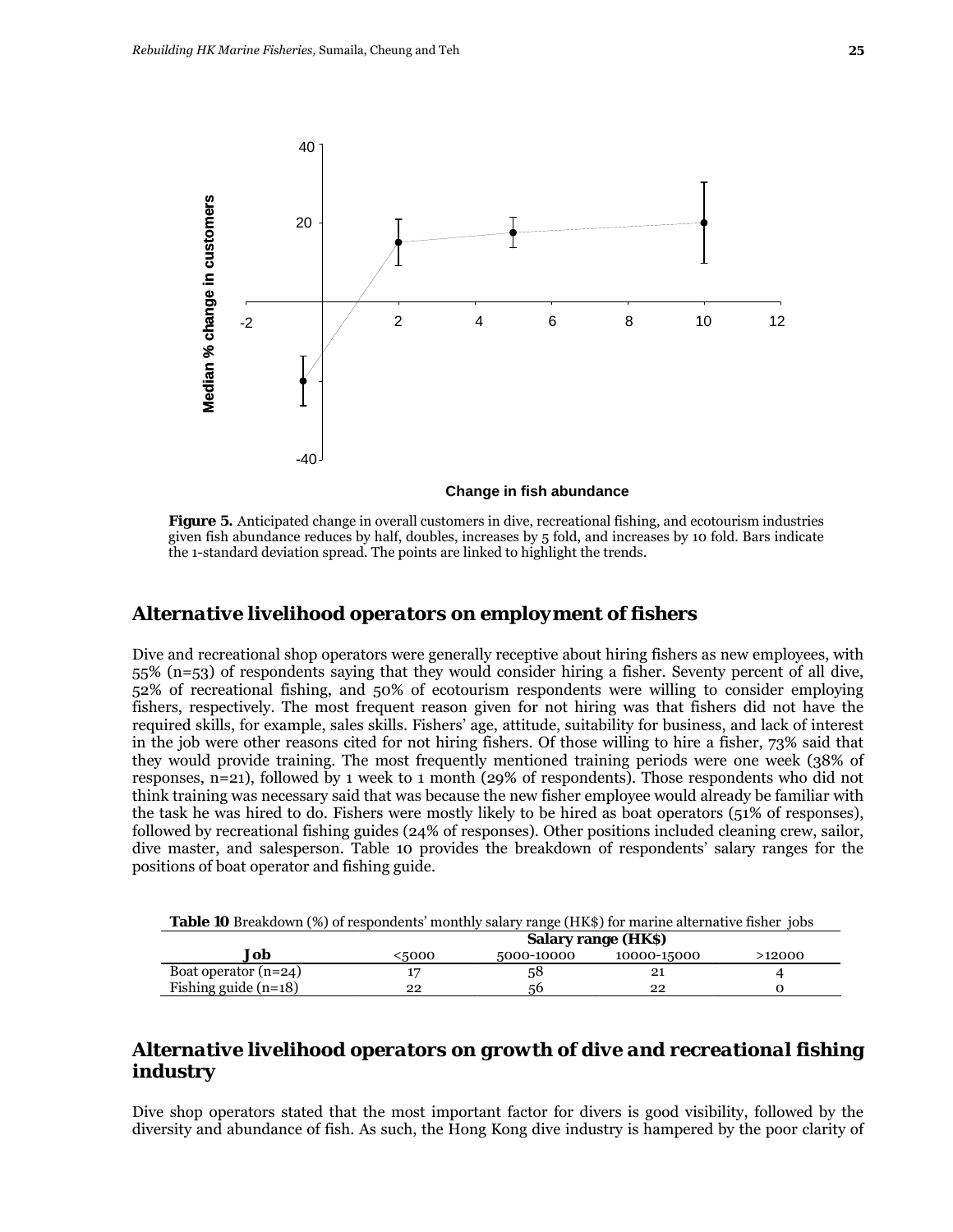$\overline{a}$ 

Hong Kong waters4, and there is no special attraction in terms of marine life. The number of divers in Hong Kong has steadily increased over time. However, one small dive shop operator said it is now more difficult to do business compared to 10 to 20 years ago. In the past divers would invest in dive gear, but now only full time divers buy their own equipment, whereas most of the other divers just rent. In addition, there are now bigger dive stores which can buy gear at lower costs, thus putting smaller dive shops at a disadvantage. Overall, although the number of Hong Kong divers has been increasing, these divers do not generate much business for local dive shops with regards to expenditure on local diving trips. Instead, local divers tend only to learn to dive in Hong Kong, and then spend money diving in other parts of South East Asia. However, some dive companies do benefit, as part of their businesses involve arranging overseas diving packages.

Although there are a reported half a million recreational fishers in total in Hong Kong (AFCD unpublished data, 2004), shop operators indicate that the number of active recreational fishers is considerably smaller. The number of core recreational fishers remains fairly stable, with some new fishers entering and some leaving the activity. The Hong Kong recreational fishing industry is competitive, and there is constant opening and closing of fishing tackle shops because the number of recreational fishers is not increasing by much. Operators therefore did not think that the industry will expand much in the future, as the customer base in Hong Kong is too limited. Moreover, recreational fishing is a leisure activity which is affected by the state of the economy. Fishing tackle shop owners also indicated that many Hong Kong recreational fishers have taken advantage of cheap fishing tour packages to China, and gone there to fish instead. Overall, fishing tackle shops are not very profitable, and some shop owners may operate primarily because fishing is their interest, and not due to profit motivation.

#### *Fisheries managers' view of government fisheries management plan*

An interview was conducted with two AFCD fisheries officers to obtain their views on how the government planned to deal with fishers affected by the proposed fisheries management plan (FMP). The goal of the FMP, which involves the creation of FPAs and a fishing license scheme, is to effectively control fishing activity in Hong Kong. The government views the fishing license scheme as a pre-requisite for other proposed management initiatives. Unfortunately, existing legislation is inadequate to enforce it. Currently, the AFCD is awaiting an adjustment of the Fishery Protection Ordinance (Cap 171), which will give it the legislative authority to carry out such policies. According to the AFCD, the most important aspect of the FMP is to implement the licensing policy, as this will enable the government to effectively control fishing effort. This is required before the government can provide any financial assistance to affected fishers. This is to ensure that fishing capacity does not build-up again after the programme.

The AFCD plans to help displaced fishers through developing alternative livelihood projects such as ecotourism, recreational fishing, and aquaculture development. Aquaculture programmes are aimed at improving the current state of the industry, such as an "Accredited Fish Farm Scheme" to improve the quality of aquaculture products, low-interest loans, and technical development and support to assist in culture techniques. The AFCD is also providing low interest loans for eligible fishers to convert their vessels for offshore fishing, another livelihood option that the AFCD is currently pursuing. Lastly, the government is also investigating the feasibility of buy-back and/or *ex-gratia* payments to deal with the affected vessels. Here, *ex-gratia* payment refers to monetary payment by the government as an act of grace to fishers whose livelihoods are negatively affected.

In terms of the likely success of alternative livelihood options, the AFCD officials we interviewed did not expect many of the existing fishers to go into offshore fishing. In fact, they said that those fishers who have the ability to fish offshore would have already done so. They did not foresee a surge in demand for the recreational fishing industry, either. A transition of small-scale fishers' to recreational fishing would also be hampered by the high cost (several hundred thousand HK\$) required to convert fishing vessels to passenger boats due to strict safety requirements imposed by the Marine Department. Without the implementation of the licensing scheme to control the fishing effort, the government will not consider subsidizing the cost of converting fishing boats. The government is also unwilling to provide further fishing fuel subsidies to mitigate the cost of rising fuel prices.

<sup>4</sup> Underwater visibility is often <5m but tends to be better in winter, and occasional visibility of up to 20m is possible (A. Cornish, WWF Hong Kong *pers. comm*.)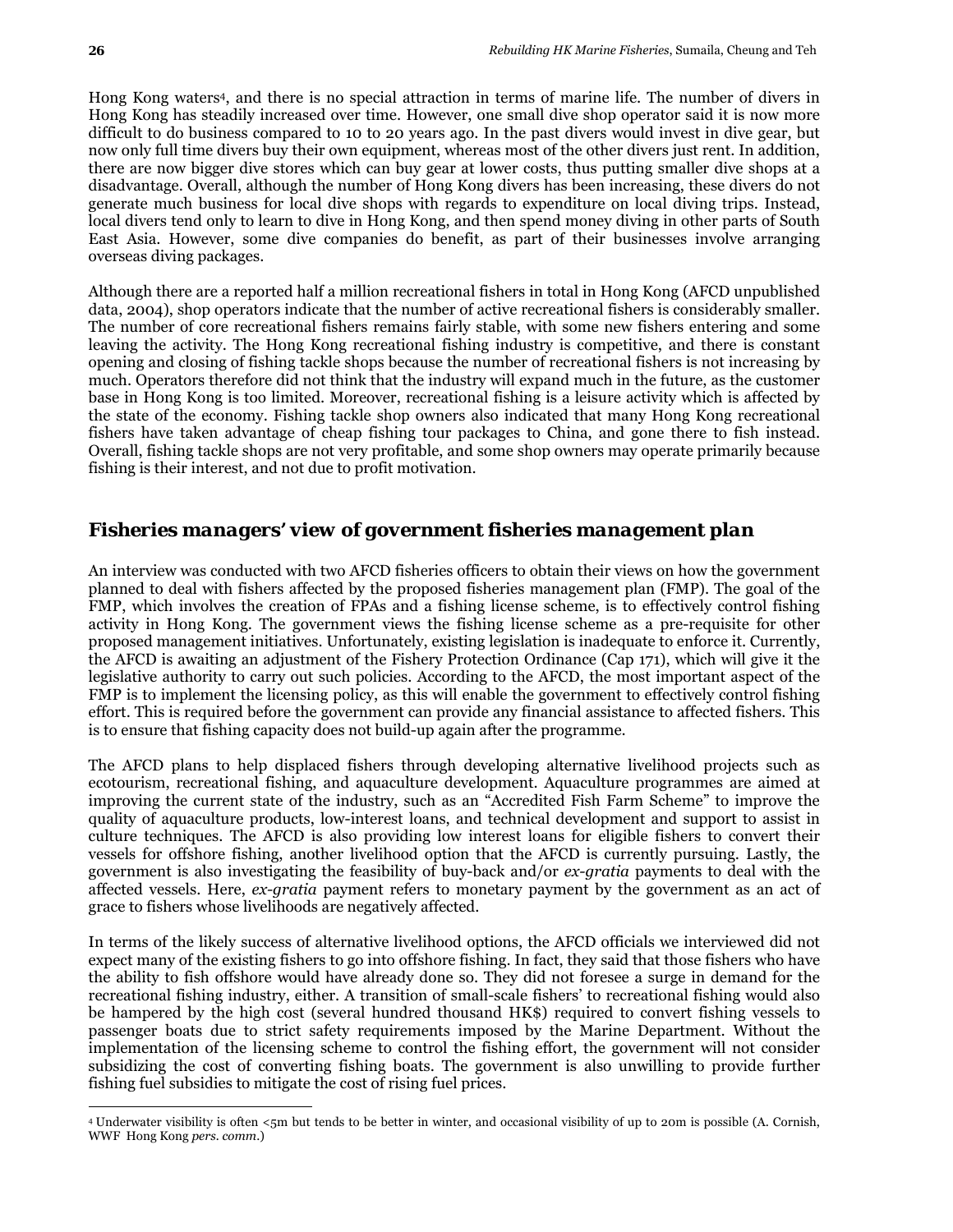# **Results of Alternative Livelihood Analysis**

This section addresses the specific issues outlined in the technical proposal. These issues are as follows:

- a. Which communities and fisheries areas will most likely be impacted by the various fisheries management scenarios?
- b. How dependent are the various fishing groups in the impacted areas on capture fisheries?
- c. Apart from fishing, what other livelihood activities do fishers in affected sectors engage in?
- d. What skills do fishers to be affected possess? How can these be enhanced?
- e. What types of jobs are fishers willing to take?
- f. What is the degree of training required to help fishers switch profession, and what is the estimated cost of such training?
- g. What is the potential demand for persons to provide services related to tourism and recreation e.g. recreational fishing, scuba diving and snorkeling, sight-seeing, niche "traditional fishing community" tourist experiences, catering?
- h. What are the additional costs that may be incurred by vessels transporting recreational fishers from within no-take FPA areas, notably Sai Kung village, to outside the no-take zones e.g. fuel costs, and potential impact on their business?
- i. What are the difficulties facing marine aquaculture, a profession which has previously offered alternative livelihoods to local fishers, in Hong Kong in the foreseeable future (e.g. poor water quality)?
- j. Attitudes and ability to change within the fishing communities of Hong Kong

#### *Impact of management scenarios on fisheries sectors and communities*

#### *Management scenarios analyzed*

Our first task was to identify the management scenarios to be analyzed. This is crucial because these scenarios form the basis of our analysis of alternative livelihood strategies and the analysis of fisheries impacts. The management scenarios we identified are:

#### *Scenario 1*

*Status quo*: Continuation of the fisheries and marine park management regimes in place in 2005:

- 4 marine parks (Hoi Ha Wan Marine Park, Yan Chau Tong Marine Park, Sha Chau and Lung Kwu Chau Marine Park, and Tung Ping Chau Marine Park) where trawling is prohibited and fishing with other methods is allowed with licenses;
- 1 marine reserve (Cape D'aguilar Marine Reserve) where no fishing is allowed;
- Chek Lap Kok Marine Exclusive Zone where no fishing is allowed
- Artificial reefs deployed in the Hoi Ha Wan Marine Park, Yan Chau Tong Marine Park, Sha Chau and Lung Kwu Chau Marine Park, Chek Lap Kok Marine Exclusion Zone, Outer Port Shelter and Long Harbour;
- Fishing effort is not regulated in areas other than the above.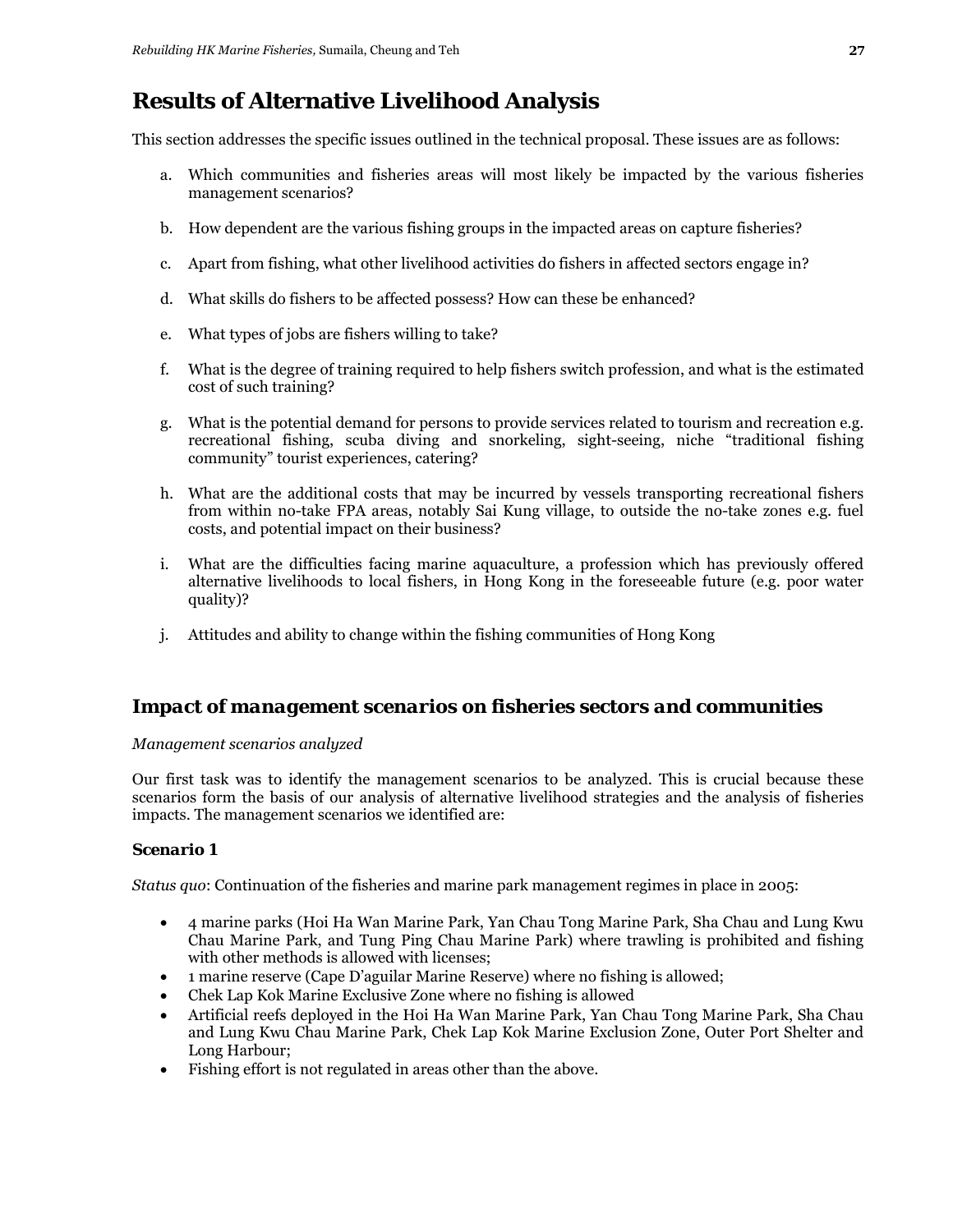#### *Scenario 2*

*Government initiatives*: Introduction of the three proposed amendments to the Fisheries Protection Ordinance proposed by the HK SAR government, with timelines and framework as indicated by the HK SAR government in March 2006. In additional to the marine park management regime as in place in 2005 (Scenario 1):

Scenario 2a:

- Trawlers are banned from fishing within Fisheries Protection Areas (FPAs) (Port Shelter, Tolo Harbour and Channel, and Long Harbour); all other fishing gears are allowed to fish in the FPAs, except where artificial reefs have been deployed; Recreational fishing is not regulated;
- Licensing system is in place and is used to control commercial fishing effort.

Scenario 2<sub>b</sub>:

• In addition to scenario 2a, a seasonal moratorium that is in line with the moratorium in the South China Sea that is imposed by the mainland Chinese authority is implemented, i.e. trawls and purse seines are banned from fishing in Hong Kong waters during June and July.

#### *Scenario 3*

*WWF initiatives:* Introduction of all or part of WWF's "Save Our Seas" campaign objectives in 2007 (SOS: "Save Our Seas" Position Paper, 1 Dec 2005)

Scenario 3a:

• No-take marine zones to cover all existing marine parks, and the proposed FPAs in Port Shelter, Tolo Harbour and Channel, and Long Harbour.

Scenario 3b:

• Ban on bottom trawling in all Hong Kong waters, except in the southern waters (south of Lantau and Lamma Islands) where shrimp trawling is allowed.

Scenario 3c:

• Creation of no-take zones covering the entirety of all HK's marine parks.

Scenario 3d:

• Combination of Scenarios 3b and 3c.

Scenario 3d2:

• Creation of no-takes FPAs in Port Shelter, Tolo Harbour and Channel, and Long Harbour

Scenario 3e:

• Combination of Scenarios 3b and 3d2.

Scenario 3f:

• Combination of Scenarios 3a and 3b.

Using existing and updated models, we studied the potential impact of each scenario listed above on the different fishing groups and sectors in Hong Kong waters.

Fishing sectors refer to the following gear types: stern, pair, shrimp, hang, purse seine, P4/7 (see above for details) and miscellaneous (including long line and gillnet). Fishing communities are segregated by home ports, and include i) the main commercial trawler ports such as Aberdeen, Cheong Chau, and Castle Peak Bay, and ii) small-scale fishing communities such as Kat O, Tap Mun, Kau Lau Wan, and Tai Po and its outlying islands.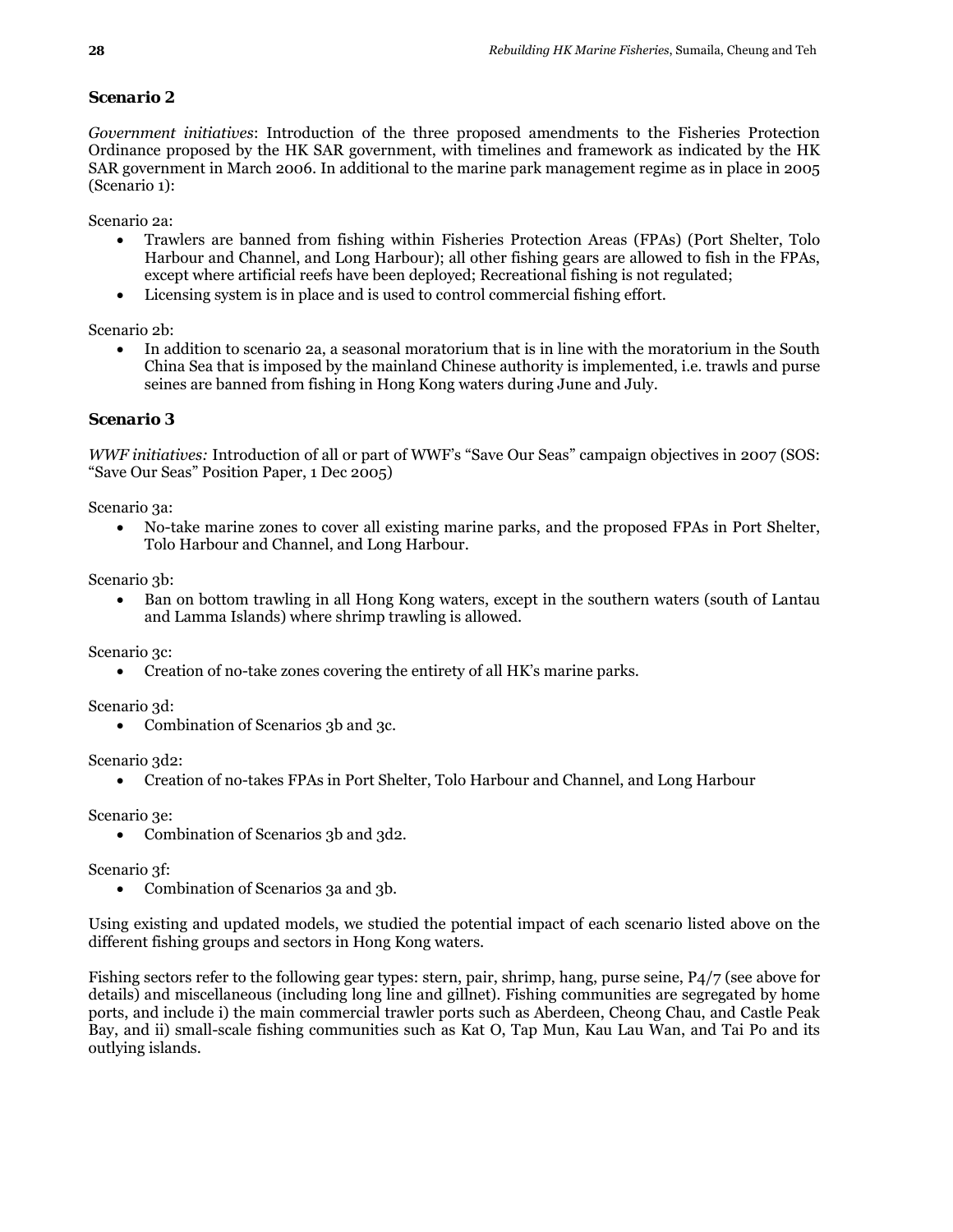#### *Net present value of benefits by fishing sector*

We use net present values (NPVs) of the flows of economic benefits to capture the benefits to the sectors in this paper. A full presentation of impacts on the biomass, catch and NPV is given in the Part II of this report. The equation below is a mathematical representation of the NPV:

$$
NPV_s = \sum_{t=0}^{T} \frac{nLV_{s,t}}{(1+\delta)^t}
$$

Where NPV<sub>s</sub> denotes the net present value to sector *s*, nLV<sub>s,t</sub> is the landed value less the cost of fishing by sector *s* in period *t*, the parameter  $\delta$  denotes the discount rate, and  $t = 0,...T$  is the fishing period or year. In other words, the NPV is calculated by first determining the revenue from the catch in a given year by a sector, and deducting the cost of landing the catch to produce the net benefit. The yearly net benefit is then discounted in each year, and summed over the time horizon of the project. The NPV is therefore a summary measure of the benefits to each sector.

The management initiatives proposed by the government include two no-trawl FPAs (Tolo and Long Harbour and Port Shelter) with core areas of no-take zones (Scenario 2a). This scenario has positive impacts for all fishing sectors except shrimp trawls. The net benefits relative to the *status quo* for stern trawlers, pair trawls and hang trawls increase slightly in the 5 and 10 years time frames (Figure 6 a,c,d). The shrimp trawl sector is the only one which faces a negative impact from scenario 2a, with a decrease in net benefits by around 12% in 25 years. Net benefits for purse seiners increase in the long term compared to the 5 year timeframe. In 25 years, net benefits for purse seiners increase by around 15% from the *status quo*.

When a two-month moratorium on trawling and purse seining (in-line with the PRC regulations) is imposed, all trawl sectors lose relative to the *status quo*. Pair trawls experience the greatest loss of around 30% in net benefits, while stern trawls, shrimp trawls and hang trawls have losses of around 20% relative to the *status quo* in the 25 year time horizon. Net benefits for purse seines also decrease in the 5, 10 and 25 year time periods (Figure 6e). P4/7 and miscellaneous vessels benefit most from the seasonal moratorium, with net benefit increases of around 20 and 30% relative to the *status quo* in the short term (5 years) and long term (25 years) analysis, respectively (Figure 6f, g).

Generally, the purse seine sector sees increases in long term (25 years) net benefits from all the initiatives proposed by WWF (Scenarios 3a-3f, Figure 6e). The scenarios involving a Hong Kong wide trawl ban (3b and 3d) result in the highest increase in short term net benefits for both the P4/7 and miscellaneous sectors (Figure 6f and 6g). Increases range from around 35% for P4/7 to 40% for the miscellaneous sectors. The P4/7 and miscellaneous sectors experience an increase in long term net benefits under all scenarios except that the miscellaneous sector may experience a minor loss in the short and long terms under the no-take FPAs and no-take marine parks scenario (3a).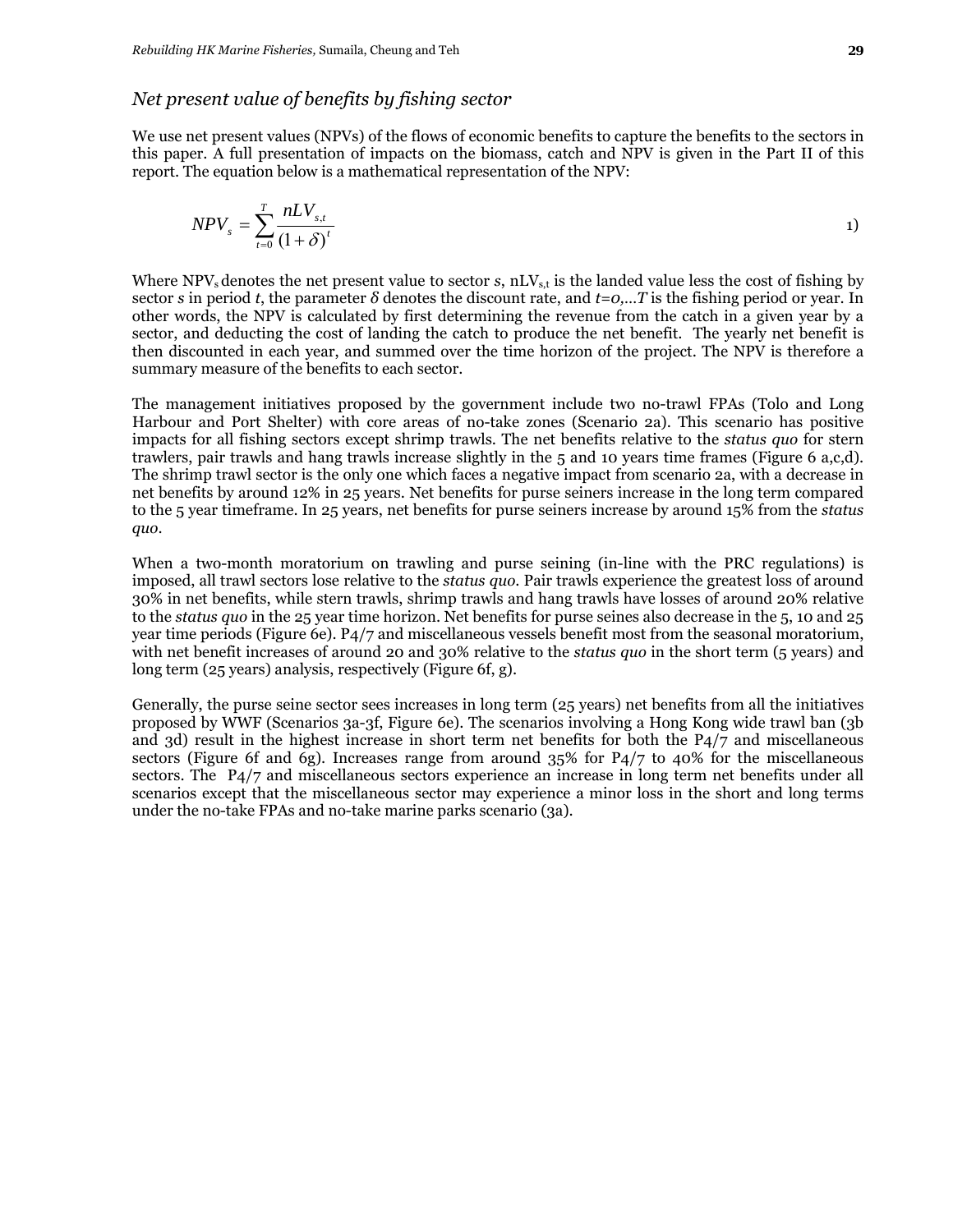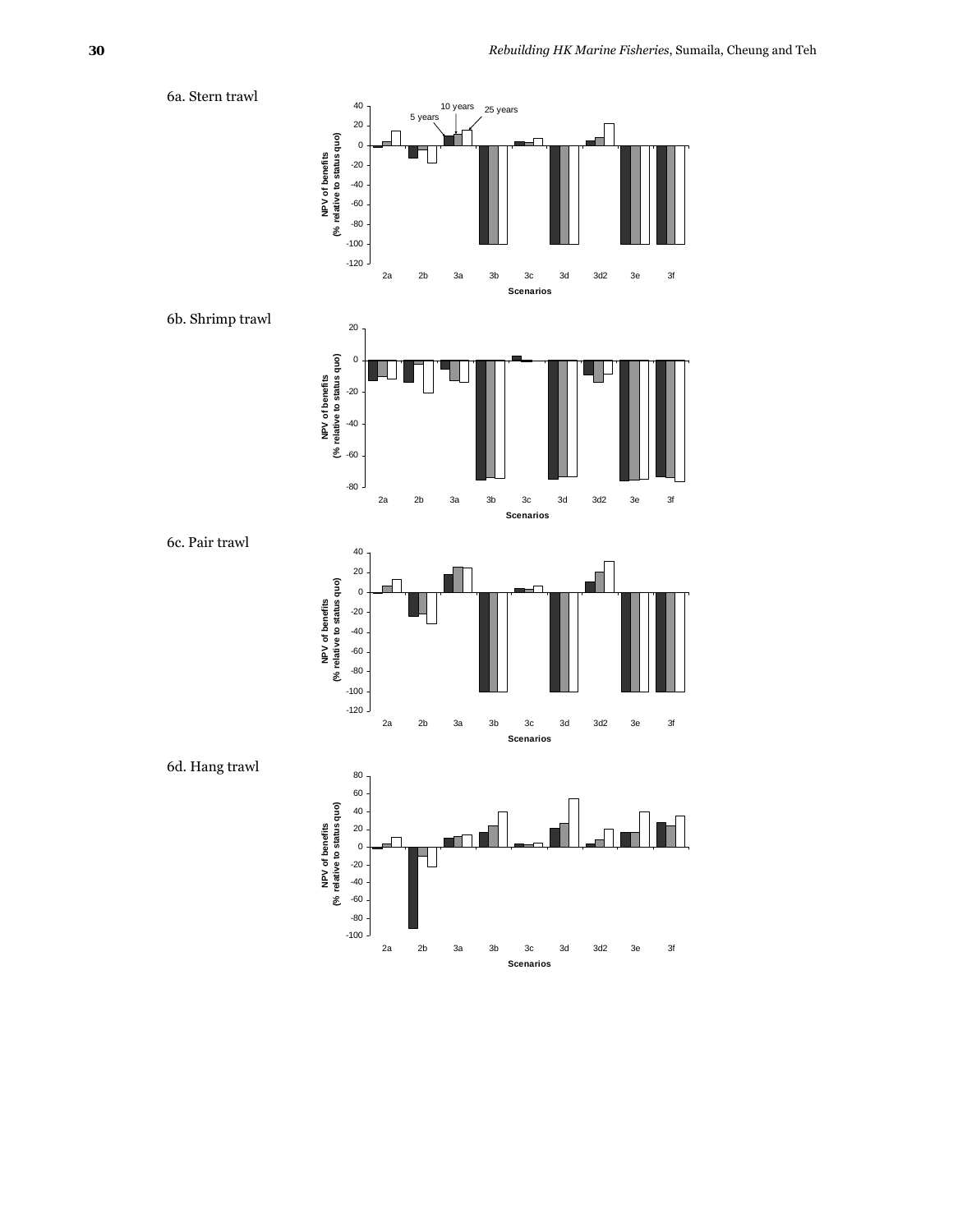

**Figure 6.** Percentage change in net present value of profits (private discount rate of  $7\%$ ) relative to the *status quo* by 7 fishing sectors after 5, 10 and 25 years: a) stern trawl; b) shrimp trawl; c) pair trawl; d) hang trawl; e) purse seine; f) P4/7 and g) miscellaneous. Results are taken from Part II of this report.

2a 2b 3a 3b 3c 3d 3d2 3e 3f **Scenarios**

With the exception of shrimp trawls, the trawl sector experiences small increases in net benefits for the scenarios involving no-take FPAs or MPs (3a, 3c and 3d2). The largest decrease in landed value for the trawl sector, with the exception of hang trawls, comes from scenarios involving a territorial-wide trawl ban (3b, 3d, 3e, and 3f). A territorial-wide trawl ban will definitely result in a big loss to the trawlers if we consider their fishing activities in Hong Kong waters only. However, some of the trawlers can fish outside Hong Kong waters, and thus may not be as seriously impacted by the trawl ban as predicted here.

# *Net present value of benefits by fishing area*

We predict that the fishing areas that are generally most seriously impacted by the various management scenarios (Port Shelter, Tolo Harbour, and Long Harbour areas) will suffer only minor losses in net benefits relative to the *status quo*. Indeed, under scenario 2a, the total net benefits from Port Shelter will be reduced by less than 5% in the 5 and 25 year time horizon models (Figure 7a), with a smaller loss in the long term (25 years) as fish abundance increases after protection. Imposing a seasonal moratorium in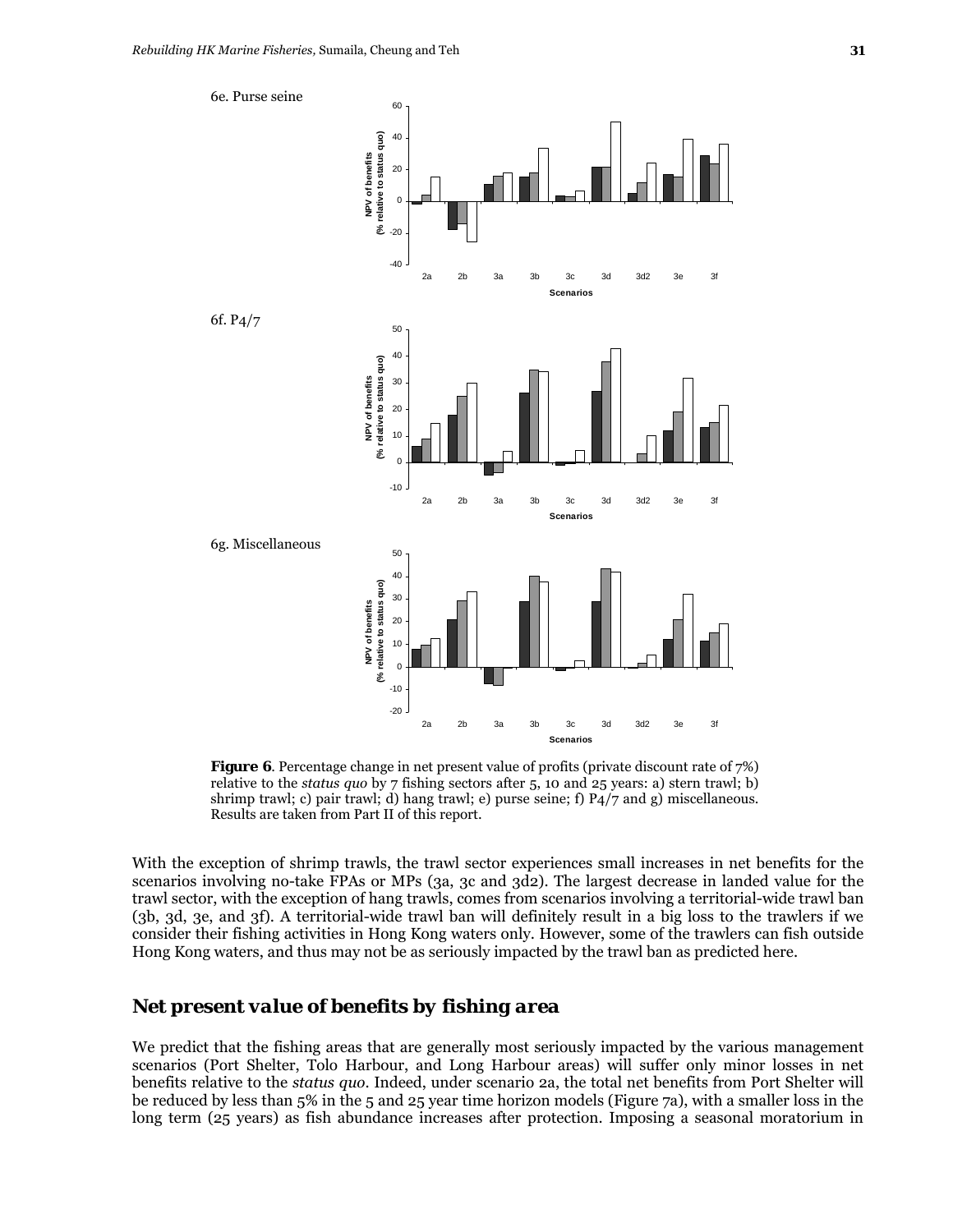addition to the no-trawl FPAs (scenario 2b) results in a smaller loss in net benefits to the Port Shelter area than scenario 2a in 5 and 10 year time frames, but a slightly larger loss (about 3% relative to the *status quo*) in the 25 year time frame. The effects are similar in scenarios 3, in which no-take FPAs are incorporated. Scenario 3c does not involve FPAs (only no-take marine parks) and results in gains in net benefits in 10 and 25 year time frames, showing spill-over effects from the no-take marine parks. As all scenarios with trawl bans (3b, 3d, 3e, and 3f) result in large reductions in net benefits from the *status quo* in all areas (for Port Shelter, scenario 2a is virtually very similar to scenario 3b), they are not shown in Figure 7.



**Figure 7 a-d**. Change in forecast landed value relative to the status quo in a) Port Shelter; b) Tolo and Long Habour; c) Eastern waters other than a, b and d) western and southern waters (See impact to fisheries section for key to scenarios).

The pattern of changes is similar in Tolo Habor and Channel and Long Harbour. The larger increase in net benefits in scenario 3c (no-take marine parks) relative to those in Port Shelter is likely because of the higher benefits of spillover of commercial species from the no-take marine parks in the Tolo area, as most marine parks (Hoi Ha Wan, Yan Chau Tong and Tung Ping Chau) are in close proximity to Tolo Harbour and Long Harbour. The lack of a decrease in the loss of long-term NPV in scenario 3a is because the loss in economic benefits from prohibiting trawling in Tolo Habour is higher than those in Port Shelter.

Outside Port Shelter and Tolo and Long Harbour, net benefits in the eastern waters increase in all nontrawl ban scenarios. Scenario 2a increases the net benefits slightly from the *status quo* by no more than around 5% in 5, 10, and 25 years. The increase is bigger in scenario 3a in the eastern waters, with 1%, 4%, and 10% increases in 5, 10, and 25 years. A seasonal trawl and purse seine ban (2b) seems to have the strongest benefits. Implementing either no-take FPAs or no-take marine parks provides positive net benefits to areas further away from these protected areas.

The patterns of net benefits changes are generally similar in the southern and western waters, although the magnitude of the benefits is relatively smaller to those in the eastern waters. The gains from the scenarios in the western and southern waters suggest that benefits from the protected areas should also be experienced by communities further away. However, increase in net economic benefits in the western waters from designating the Sha Chau and Lung Kwu Chau MP as no-take (scenario 3) is relatively smaller than in Port Shelter and Tolo. This is mainly because of the larger area of the western waters relative to the small area of the MP.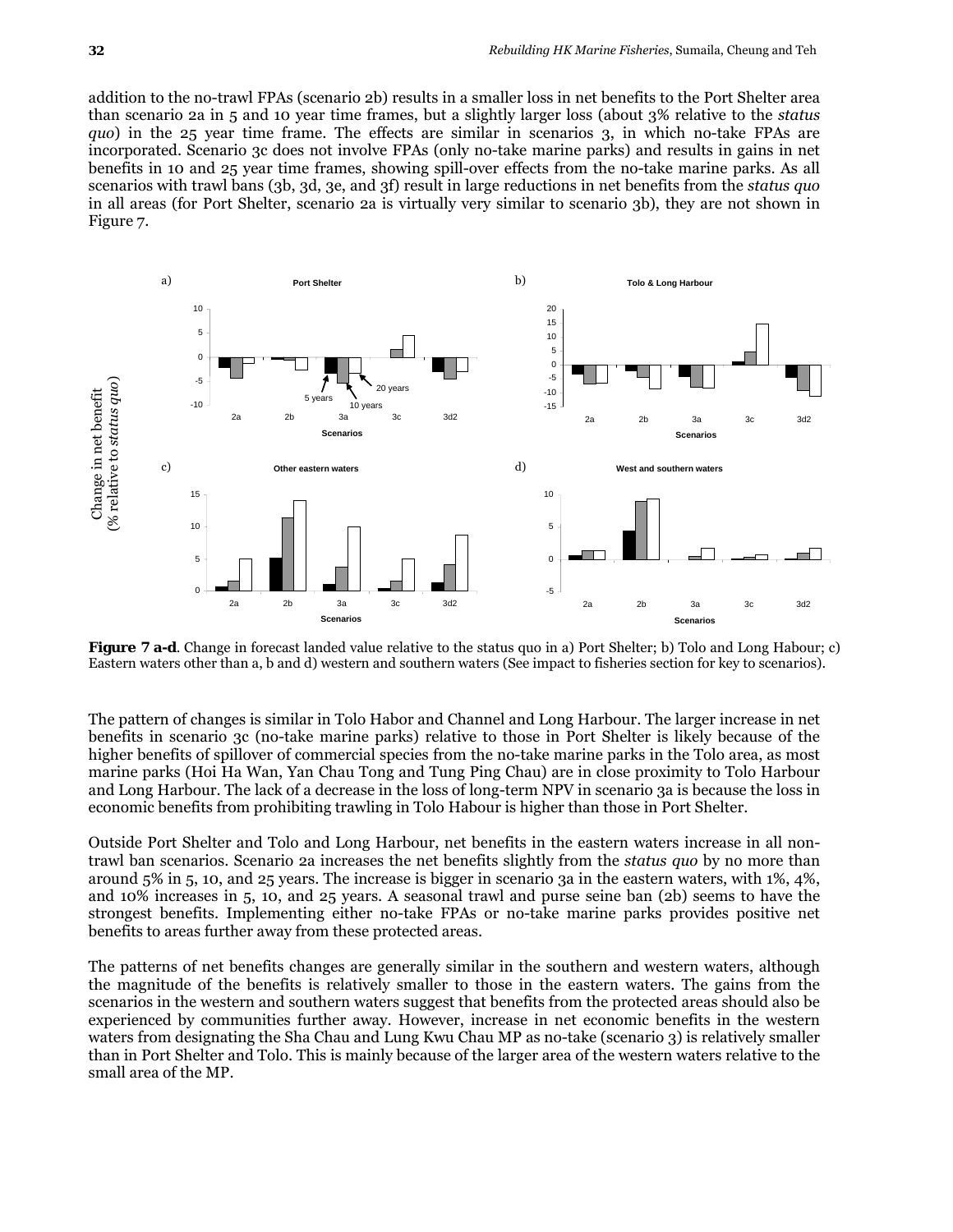#### *Impact on communities*

The establishment of FPAs (scenarios 2a, 2b, 3a, 3d2, 3e) may have slight effects on eastern Hong Kong fishing communities that fish mainly in Port Shelter, Tolo Harbour, and Long Harbour. These include communities such as Tai Po and Sai Kung. If FPAs are made no-take, part of the leisure boat community in Sai Kung may be negatively impacted because they earn considerable income from squid/cuttlefish jigging tours, for which the major fishing ground is Port Shelter. Other recreational fishing-related businesses, such as fish tackle shops, may also be negatively affected by no-take FPAs.

The trawl ban scenarios (3b, 3d) would affect other communities with a large number of trawl fishers, such as Aberdeen, Cheung Chau, and Castle Peak Bay. However, many of the larger scale stern and hang trawlers from Aberdeen, Cheung Chau, and Castle Peak Bay tend to fish in Hong Kong waters only during the June and July fishing moratorium in the South China Sea (see previous section: Fishing Activities). Thus, they will not be as heavily impacted as the smaller scale shrimp and stern trawlers, which operate mostly in the coastal waters of Hong Kong. No-take MPs (scenarios 3c, 3e, 3f) will impact the small-scale fishing communities that currently fish within the Yan Chau Tong, Tung Ping Chau, and Hoi Ha Wan Marine Parks. These include the communities of Kat O, Tap Mun, Kau Lau Wan, and those around Tolo Harbour and Channel. Hang trawlers operating in Sha Chau and Lung Kwu Chau MP will also be affected, but as explained in the previous paragraph, the impacts will be much smaller than the small-scale fishing communities in eastern waters.

On the other hand, positive net benefits are predicted for fishing in other eastern waters and the southern and western waters outside protected areas. Thus, communities in the Port Shelter, Tolo Harbour and Long Harbour areas can offset some of their potential losses by shifting their fishing grounds. Moreover, some scenarios may also provide net benefits to communities fishing further from the protected areas.

## *Dependence of fishing groups on capture fisheries*

Only small-scale fishing is allowed in MPs, therefore P4/7s (sampans) are the fishing group most dependent on MPs in terms of catch and landed value. Hang trawlers are also allowed to operate in the southern part of Sha Chau and Lung Kwu Chau MP. In 2001/02, this sector accounted for 38% and 77% of total catches and landed value from MPs, respectively (AFCD Port Survey). Although these are large percentages, both the total catch from MPs and the actual catch and landed value that small-scale fishers take from MPs is very small relative to other fishing grounds. In fact, catches and landed values derived from MPs account for only 3 and 2% of small-scale fishers' total catches and landed value, respectively. Also, the home ports of most fishers fishing in marine parks are some distance from the parks. Furthermore, many small-scale fishers have other employment in addition to fishing. For example, they may transport passengers or recreational fishers during the weekends, engage in mariculture, or operate a raft recreational fishing facility. 85% (n=13) of small-scale fishers interviewed also had either a mariculture raft or a boat transport business. According to fishers, the proportion of income derived from fishing and non-fishing activities ranged from 2:1 to 1:2. Thus, overall, the establishment of no-take MPs is not likely to have a serious economic impact, even on the most vulnerable group of fishers.

The proposed FPAs in Tolo Harbour, Port Shelter, and Long Harbour are important fishing grounds for pair trawlers, who are estimated to derive 29% of their total Hong Kong catch, and 31% of total landed value from the FPAs (AFCD 2001/02 Port Survey, unpublished data)*.* Tolo Harbour and Port Shelter are also the main fishing grounds for approximately 20 to 30 full-time small-scale shrimp and stern trawlers (less than 20 metres in length) from Tai Po, and to a lesser extent, Sai Kung town. These fishers depend heavily on fishing income, and state that they fish in the proposed FPAs 70 to 80% of the time, and up to 95% during winter. Thus, they will be the most heavily affected by the scenarios involving FPAs. These small trawlers are at a disadvantage because the vessels are not large enough to operate in unsheltered areas outside the harbour. On average, they make a profit of HK\$400 a day, and our survey indicates that they do not have the education or skills for other jobs; thus, fishing is critical for their livelihood. However, they are open to the idea of accepting the FPA if they were to be given reasonable compensation for doing so. In addition to this fishing group, around 1,700 small-scale P4/7 vessels also operate in the FPAs. Compared to the MPs, the FPAs are relatively more important fishing grounds for small-scale vessels; 22%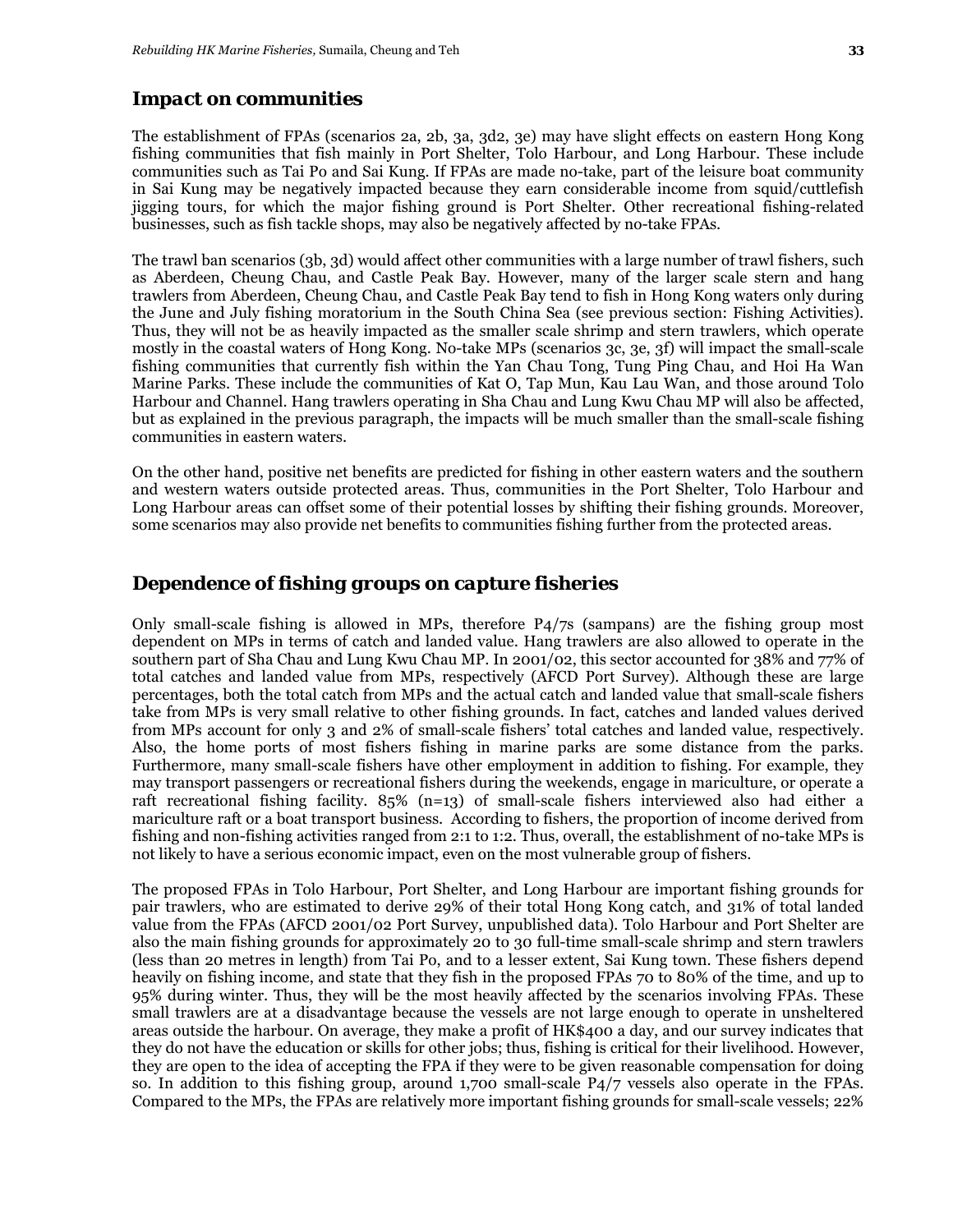and 18% of their total Hong Kong waters catch and landed values come from the proposed FPAs. Therefore under the no-take FPA scenario, small-scale fishers will be heavily impacted.

According to Hong Kong Census and Statistics data, the most common monthly income salary range for skilled agricultural and fisheries workers is HK\$2000 to 3,999, followed by HK\$4,000 to 5,999, and HK\$10,000 to 14,999. From our interview data, the median fishing income for small-scale fishers was HK\$7,500 per month. The monthly income for mid-size shrimp trawl and purse seines was HK\$35,000 per vessel, while it was HK\$14,300 for a medium sized gillnet vessel. Assuming that around 2 family members operate each of these vessels, and all crew are paid equally, fishing income per fisher is approximately HK\$17,500 for shrimp trawl and purse seine fishers, and around HK\$7,150 for gillnet fishers. The monthly income levels from interviews, with the exception of shrimp trawls and purse seines, fall within the range of official census data. The Hong Kong poverty line income ranges from HK\$6,300 to HK\$8,400 per month (China Daily, 13 August 2004), depending on the number of members in a household. Most of these small-scale fishers are therefore either just slightly above, or living below the poverty line. This implies that those who are not currently engaged in other part time work will likely feel more severe financial hardship with the loss of part of their fishing grounds.

## *Other livelihood activities by fishers in affected sectors*

Fishers in affected sectors are also engaged in mariculture, boat transport, and running recreational raft fishing businesses. The main mariculture areas are in Tai Po and, to some extent, its outlying islands, Sai Kung, and Kat O. Fishers that are engaged in boat transport are mainly from the P4/7 sector. Fishers in Sai Kung have the best opportunities to operate transport boats due to the high number of visitors there: they transport recreational fishers for boat fishing or to remote sites for shore fishing. In Hoi Ha Wan, we interviewed one fisher who was routinely hired by marine park visitors to go coral watching using a "water mirror" (i.e., sheet of glass). Fishers in the P4/7 sector also transport people to communities in outlying islands (e.g., Tap Mun, Kau Lau Wan), or are hired by researchers or engineering contractors for transport to survey sites. . Some of the fishers are hired to work as boatmen on leisure boats during weekends, particularly during the high season for leisure boat businesses in summer. Several raft fishing operations have started in the outlying Tai Po islands, Tolo and in Kau Sai Chau in Port Shelter. In Sok Kwu Wan on Lamma Island, a group of fishers have set up a 'traditional fishing village', funded largely by a local seafood restaurant, which offers recreational raft fishing combined with a tour demonstrating historical and cultural aspects of fishing in Hong Kong. This operation was just started so the respondent who informed us about this was not able to comment on its long-term profitability.

#### *Fishers' skills: current capabilities and methods for enhancement*

Most fishers possess limited skills besides fishing, boat operating, and mariculture operation. All the interviewed fishers acknowledged this; thus, only jobs requiring minimal education, such as construction or cleaning, or marine related jobs, such as boat operators or deckhands, would be immediately suitable for them. Fishers' limited skill sets could be enhanced by basic training in certain skills such as English and Mandarin, to allow them to participate in the services (especially tourism) sector. The AFCD currently offers training in aquaculture and boating skills, both of which can potentially improve their opportunities for earning supplemental income. Many interviewed fishers holding licenses to operate fishing crafts also raised the concern that they do not have a license to operate leisure boats. In order to obtain this license from the Marine Department, they are required to pass a written examination which is difficult for them, as many are illiterate. Courses specifically designated for fishers (perhaps conducted and tested orally) may help them overcome the difficulties in getting the knowledge to get a leisure boat license, given that most fishers are very experienced in boat operation and navigation. Also, regular courses in modern mariculture practices might also enhance production from mariculture, which is considered to consist of old fashioned and low technology operations (Chan, 2005). However, the decline in mariculture has been due largely to factors beyond the control of mariculturists, for example, poor water quality and disease outbreak.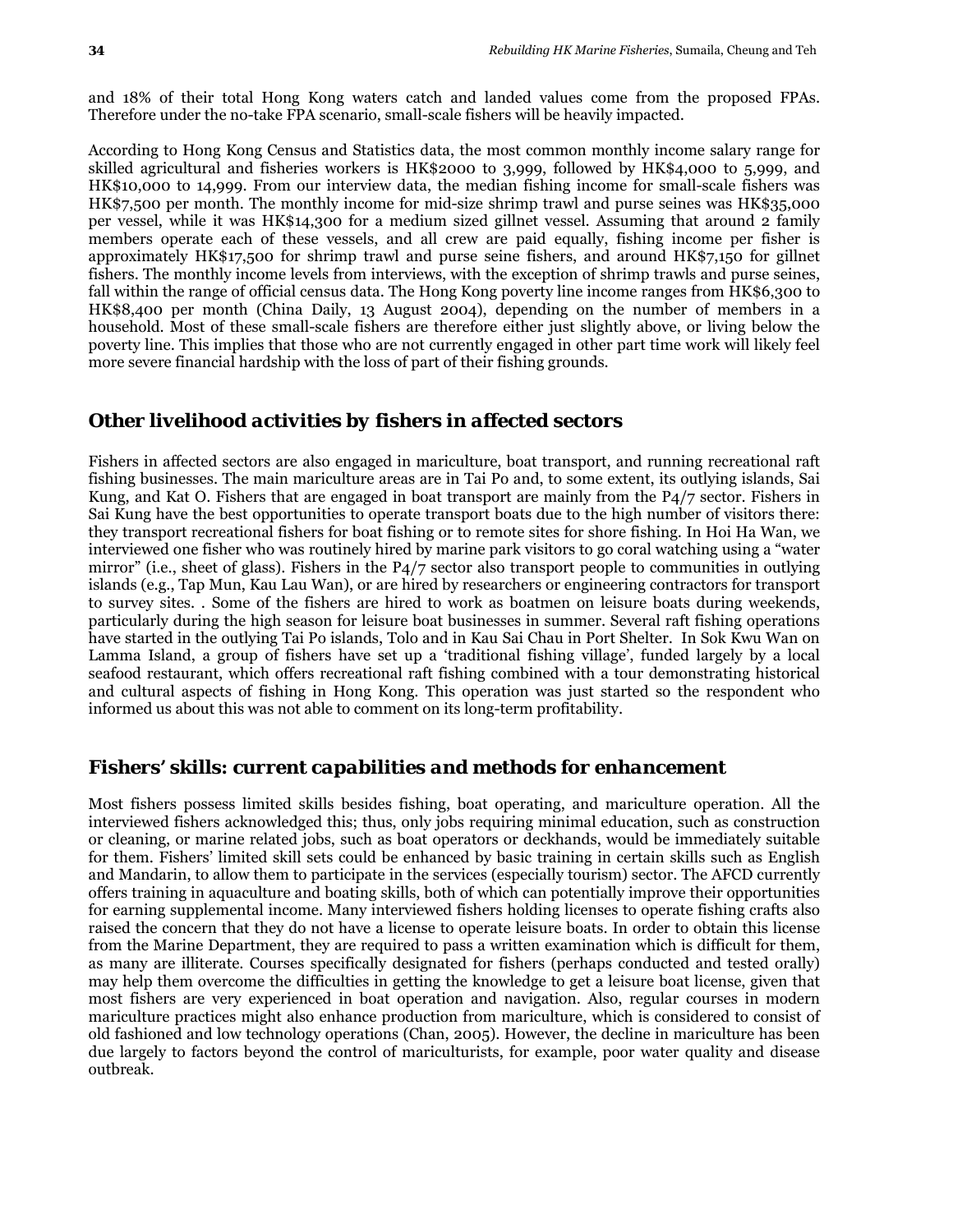#### *Jobs that fishers are willing to take*

In general, fishers are willing to take on marine or fishing-related jobs, such as boat operators (for leisure boats or passenger transport), recreational raft fishing operators, or recreational fishing guides. However, fishers do not think that there are enough of these jobs to absorb all fishers who may potentially be displaced. In terms of non-fishing jobs, most fishers feel that the skill set they possess limits them to low wage, manual jobs such as construction. Many interviewed fishers stated that even if they were willing to take on non-fishing jobs, there are limited employment opportunities. In general, finding low wage jobs in Hong Kong is difficult due to the downturn in the manufacturing sector, reduced demand for construction workers, and an influx of unskilled immigrants from mainland China. The increasing number of low wage workers from mainland China also means that local workers face more competition in securing these jobs. The downward trend in the number of vacancies for manual workers (Figure 8) demonstrates that switching to alternative land-based jobs will be a difficult transition for fishers. Some fishers do not want to work as an employee as they have been used to the freedom of always working for themselves. The willingness of fishers to take on construction work may also be hindered by the new requirement for construction workers under the Construction Workers Registration Ordinance (Cap 583), which stipulates that all construction workers need to register at the Construction Workers Registration Authority, with the type of work allowed depending on the type of license they can obtain.



**Figure 8** Job vacancies for construction site workers. Source: Hong Kong Census and Statistics Department. The trend line shows that job vacancies have been decreasing in recent years.

### *Degree and cost of training required to help fishers switch profession*

We estimated the cost of training based on responses from our survey of alternative livelihood operators. The survey respondents who were willing to hire fishers would hire them as boatmen, deckhands and recreational fishing guides. These jobs require skills and knowledge that fishers generally already possess, although any job requiring a license could pose a barrier (see above). Thus, the degree of training required for fishers to switch to these professions is small. The most common responses for duration of training were one week (38% of responses), and 1 week to 1 month (29% of responses). Given this, we chose an average training period of 2 weeks for our analysis. Based on a salary of HK\$7500 a month (the most common average salary given by respondents), this amounted to a training cost of HK\$3750 per trainee (not accounting for trainer's time).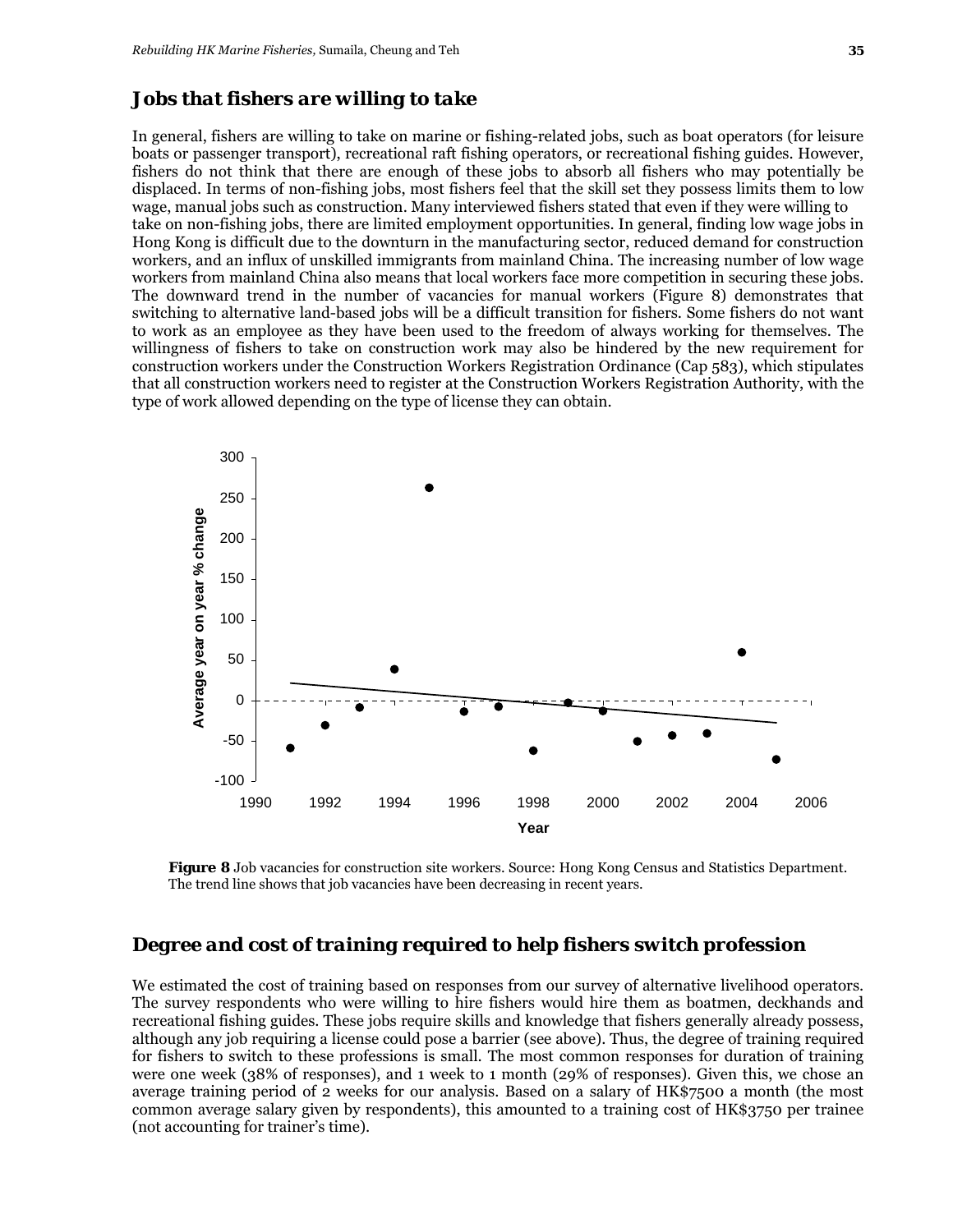Alternatively, fishers who are displaced from fishing may work in other non marine-related sectors, such as the construction sector. In such cases, the cost of re-training fishers can be calculated based on an assumed period of retraining and a minimum wage that can support the livelihood of the fishers during this re-training period. According to the Census and Statistics Department in Hong Kong, the average monthly salary for 'General Workers' in 2005 was HK\$ 7,350. Assuming a maximum re-training period of 6 months, the cost of retaining one fisher is HK\$ 44,100. The Hong Kong government already has an ongoing fund that supports retraining of workers and thus we assume that extra costs are not needed to set up an additional retraining programme for this purpose. The total training costs calculated under each approach is consolidated in a later section (fisheries impact analysis section in this report).

The degree of training for fishers would vary, depending on the skills being taught. The AFCD currently provides fishers with training on offshore fishing and aquaculture. This is jointly funded by the government and the Hong Kong Fish Marketing Organization. In Taiwan, the government provided a retraining programme to fishers and farmers that lasted up to a maximum of 6 months. In the Philippines, a programme which provided direct assistance to small-scale fishers in overfished areas to find alternative employment cost US\$ 75,000 annually in 1998 (APEC, 2000)*.* Elsewhere, training has been provided to fishers on seaweed farming, handicraft making, seafood processing, and aquaculture (e.g., Sievanen *et al*., 2005, Gell and Roberts, 2003). However, not all these activities might be appropriate in Hong Kong. Due to Hong Kong's role as a prominent port, a possible alternative might be to train fishers for work on container or cargo ships as deckhands and stevedores.

# *Potential demand for service workers in tourism and recreation related activities*

Following the SARS outbreak in 2003, tourism to Hong Kong has steadily re-built. In 2003, there were 15.5 million tourist arrivals to Hong Kong. This increased to around 22 million in 2004, followed by another increase to 23 million in 2006 (Hong Kong Tourism Board, 2006). Visitor numbers to Hong Kong are projected to grow, especially with the large influx of visitors from Mainland China. Incoming tourism receipts are forecast to increase by 6.5, 6.5, and 6% in value in 2007, 2008, and 2009, respectively (Euromonitor International, 2005). This will stimulate demand for associated services such as restaurants and hotels. In fact, the hotel industry was planning to increase existing hotel room numbers from 38,500 in 2004 to 51,000 in 2006 (Lam *et al*., 2004). This indicates that employment in the services sector should increase as well. Hotel and restaurant associated jobs requiring limited education, such as cleaning, can provide potential employment for fishers. Figure 9 shows that both restaurant and hotel receipts are on an upward trend since 2003, after declining from the late 1990s to early 2000s.



**Figure 9.** Index showing trend in restaurant and hotel receipts. Source: Hong Kong Census and Statistics Department.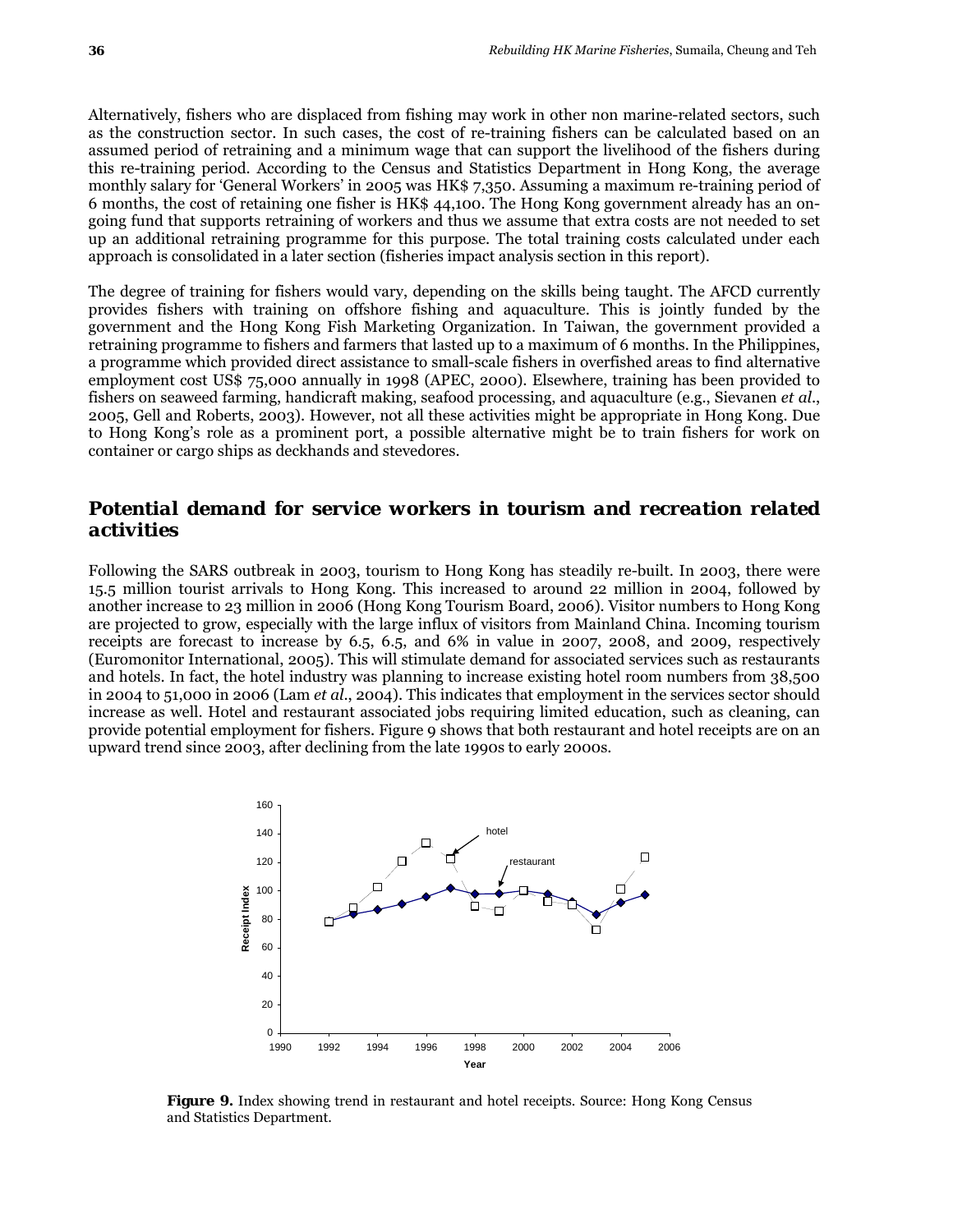In terms of what tourism growth implies for marine or coastal related recreation and tourism, the government of Hong Kong has several initiatives aimed at promoting or improving coastal districts and facilities. Under the Northern New Territories Green Tourism Development Programme, pilot projects to be completed in 2007 in Plover Cove and Tolo Channel include improving supporting facilities, developing island-hopping and sight-seeing tours, as well as conservation and educational initiatives. Other projects include the enhancement of the Stanley and Lei Yue Mun Waterfront. These improvements are likely to attract more visitors, both local and foreign, to waterfront locations, thus increasing the potential for involvement in marine related activities.

In a survey of recreational fishers, over 80% of respondents indicated that they would like more fishable seawalls and the establishment of fishing parks (AFCD, 2004 unpublished report). Therefore the improvement in waterfront facilities will likely attract this group of recreational fishers.

Hong Kong locals frequently visit beaches and country parks during the weekends (Euromonitor International, 2005). In fact, country and marine parks and areas of natural beauty were the most popular tourist attraction in 2004, accounting for more than 45% of visitors to tourist attractions (Euromonitor International, 2005). Visitors to country and marine parks and places of natural beauty grew by 28% during 2004. In light of creating alternative employment for fishers, this increase in demand is a positive development. Interestingly, two interviews conducted with restaurant owners at one of the Marine Parks indicated that their business had actually dropped because visitor numbers to the Marine Park had fallen since the area became protected. They stated that visitors were apparently deterred by the strict conservation/environmental regulations, such as not being allowed to collect or touch shell fish or other marine life. As well, the number of daily visitors was restricted to a certain level, resulting in fewer visitors than before.

Ecotourism has room to grow substantially in Hong Kong, potentially increasing tourism receipts by up to 7.2% (Hopkinson and Stern, 2002). The sustainability of ecotourism is an important factor determining whether this can be a reliable source of income for fishers. Currently, the form of 'ecotourism' in Hong Kong involves organized tours to remote islands or coastal villages and dolphin watching. Many of the tour guides lack appropriate training for leading such trips, leading to potentially negative impacts on the environment. At the same time, the shift in tourist demographics towards more shopping-oriented tourists from China might affect the long term development of the ecotourism sector in Hong Kong (Taipei Times, 2004).

The number of recreational fishers in Hong Kong is expected to increase by 30% in 10 years (AFCD, 2004 unpublished report). However, recreational fishing shop operators stated during our survey that the Hong Kong recreational fishing industry is pretty stable, and that the number of recreational fishers is not increasing much. Operators therefore do not think that the industry will expand much in the future, due to Hong Kong's limited customer base. In addition, recreational fishing is a leisure activity which is easily affected by the state of the economy.

Our questionnaire asked respondents about their expected change in customer numbers based on two different scenarios (the establishment of FPAs and no-take MPs) and during different time frames. The change in expected number of customers can be taken as a proxy for the potential demand for providing services in the diving, recreational fishing, and ecotourism industries. These results are presented in Table 11. Overall, the dive industry is most optimistic about growth in the number of customers both in the long and short term under both FPAs and MPs scenarios. In contrast, the recreational fishing industry expects to lose customers with the implementation of no-take MPs, and benefit slightly with the establishment of FPAs.

|                    | <b>Industry</b> |              |                   |                      |  |  |  |  |
|--------------------|-----------------|--------------|-------------------|----------------------|--|--|--|--|
| <b>Options</b>     | <b>Dive</b>     | Rec. fishing | <b>Ecotourism</b> | Overall <sup>1</sup> |  |  |  |  |
| No-Take MP 1 year  |                 | -9           |                   | 0.2                  |  |  |  |  |
| No-Take MP 3 year  | 8               |              |                   |                      |  |  |  |  |
| No-Take MP 5 year  | 10              | -3           |                   | b                    |  |  |  |  |
| No-Take MP 10 year | 13              | -3           | 14                |                      |  |  |  |  |
| FPA 1 year         |                 | -2           | 5                 |                      |  |  |  |  |
| FPA 3 year         |                 | 8            |                   | 8                    |  |  |  |  |
| FPA 5 year         | 10              | Ω            |                   | 10                   |  |  |  |  |
| FPA 10 year        | 13              |              |                   |                      |  |  |  |  |

|  | <b>Table 11.</b> Expected average net change (%) in customers of marine related industries in Hong Kong. |  |  |  |  |  |  |  |  |
|--|----------------------------------------------------------------------------------------------------------|--|--|--|--|--|--|--|--|
|--|----------------------------------------------------------------------------------------------------------|--|--|--|--|--|--|--|--|

1 Overall average net change measures the combined changes from all three industries and is not equal to the sum of the three industry changes.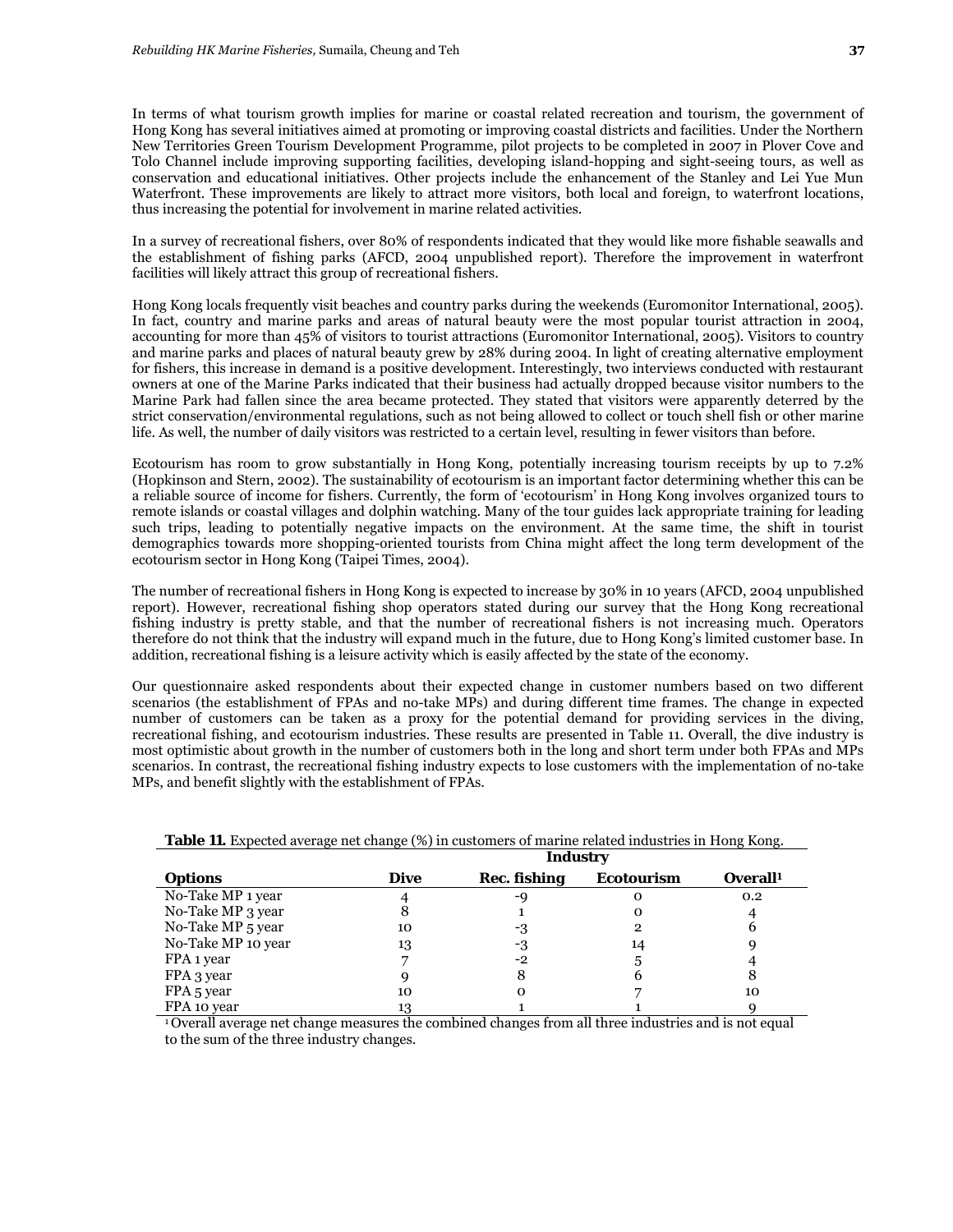# *Additional costs incurred by vessels transporting recreational fishers from within no-take FPA areas to outside the no-take zones, and potential impact on their business*

Fuel is the major cost that would be incurred by vessels transporting recreational fishers. We estimated that recreational fishing vessels would have to travel an extra 3.5 to 14 km, and 1.3 to 13.5 km to reach fishing grounds outside Port Shelter and Tolo Harbour, respectively. The locations of recreational fishing grounds were based on a government recreational fishing survey (AFCD, 2004 unpublished report). Based on a fuel cost of around HK\$12 to 17 per km, the extra fuel cost incurred by each recreational vessel was estimated to range from HK\$42 to 248 for going beyond Port Shelter, and HK\$16 to 230 for going beyond Tolo Harbour. If we assume that the boat operator can transfer the entire increase in fuel cost to customers, the percentage increase in cost to recreational fishers hiring different types of vessels is given in Table 12.

| $\mu$ uppu mmus).                            |                   |                                                       |                     |              |                     |  |
|----------------------------------------------|-------------------|-------------------------------------------------------|---------------------|--------------|---------------------|--|
|                                              |                   | Increase as % of current boat rental<br>cost per trip |                     |              |                     |  |
|                                              | <b>Rental per</b> |                                                       | <b>Port Shelter</b> |              | <b>Tolo Harbour</b> |  |
| <b>Type of vessel</b>                        | trip (HK\$)       | Lower                                                 | <b>Upper</b>        | Lower        | <b>Upper</b>        |  |
| P <sub>4</sub> /7 sampan (fish from vessel)  | 663               | h                                                     | 36                  | 2            | 35                  |  |
| Wooden vessel (fish from vessel)             | 891               | 5                                                     | 27                  | $\mathbf{2}$ | 26                  |  |
| Pleasure craft (squid jigging)               | 1,469             | 3                                                     | 16                  |              | 16                  |  |
| Large $P\frac{4}{7}$ sampan (carry fisher to | 465               | 2                                                     | 10                  |              | 10                  |  |
| fishing spot)                                |                   |                                                       |                     |              |                     |  |

**Table 12.** Percentage increase in boat rental cost due to increased fuel consumption (with lower and upper limits).

According to the government recreational fisheries survey, over 55% of recreational fishers use vessels for fishing. Under the WWF Save Our Seas (SOS) proposal, no-take FPAs would allow recreational fishing only from artificial shorelines or existing raft fishing operations. There is therefore, the potential that a portion of the remaining 45% of recreational fishers who do not currently hire vessels will start to hire a vessel to fish at sea or go to raft fishing operations. Thus, at the least, recreational fishing vessels around the impacted areas can expect customer numbers to remain steady, with the likelihood that demand for recreational vessel hire will increase by a maximum of 45%.

 $2,367$  | 5 26 | 2 25

# *Difficulties facing marine aquaculture as an alternative livelihood to local fishers in Hong Kong in the foreseeable future.*

Many of the fishers interviewed had been involved in mariculture since the 1980s. Mariculture production used to provide a good source of income. However, a severe occurrence of red tide caused major fish mortality in 1997/1998 (see above), and mariculture has been on a decline since then. This is particularly the case in Tap Mun and Kau Lau Wan, where the red tide caused such severe losses that virtually all the operations there have ceased. In recent years fry mortality rates have been around 80-90%, whereas around 90% of fish fry used to survive in the past (before the red tide). Fishers attributed the high mortality rates to disease, pollution, and poor water quality stemming from coastal development and land reclamation. Many fishers did not find mariculture to be profitable anymore. In fact, they have problems selling their fish due to poor prices. Despite these difficulties, many fishers continue to keep some fish in their rafts so as to keep their mariculture license, as government regulations require that fish be kept in the raft in order for the fishers to maintain their license. In addition, many mariculturists continue to keep some fish in hope that the industry will turn around in the future.

In recent studies of the current status of Hong Kong's aquaculture industry, Chan (2005) and Chau (2004) found that problems affecting mariculture were similar to those expressed by the fishers. Among the problems identified by Chan (2005) were: i) high mortality caused by poor inshore water quality and

Wooden vessel (carry fisher to

fishing spot)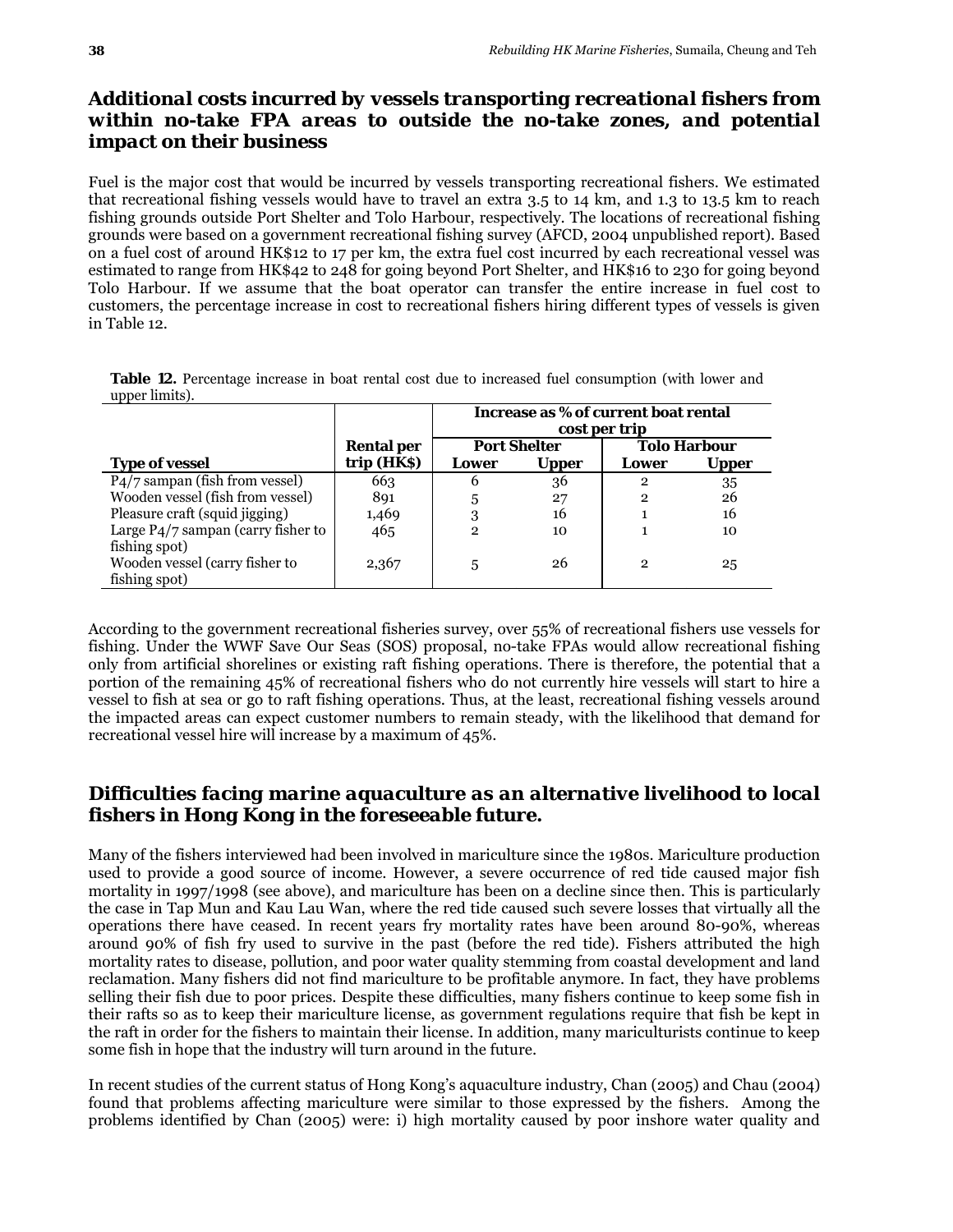diseases; ii) unreliable and insufficient local supply of fish fry; iii) coastal development and pollution; iv) organic and nutrient enrichment of bottom sediment; v) red tides; vi) high wages for local workers and problems hiring foreign workers; vii) lower production costs in other countries, making Hong Kong cultures prices non-competitive; viii) using low quality 'mixed fish' as fish feed; ix) by-catch problems due to using small-meshed nets for catching fry; x) lack of technical expertise or support from government; xi) limited medication to treat fish diseases; and xii) lack of sustainable sources of fish meal for artificial pellet feed.

The aquaculture industry in Hong Kong uses low technology without any mechanization or innovation (Chan, 2005). This is therefore an area the government should focus on if aquaculture is to become a reliable source of alternative income for fishers (as it used to be during the 1980s). A list of recommendations for reforming Hong Kong's aquaculture industry can be found in Chan (2005). Briefly, the recommendations included 1) improving government communication with, and promotion of, the aquaculture industry; 2) establishing comprehensive fisheries management practices; 3) modernizing the aquaculture industry; 4) setting up an alternative fish food production system and centralizing the live seafood market.

# *Attitudes and ability to change within the fishing communities of Hong Kong*

In general, fishers feel that they are unqualified to pursue alternative jobs or livelihoods due to their age, education level, and skills. This underscores the need for well-tailored training courses to help those who want to move out of fishing to do so; 54% (n=24) of fishers said they were willing to switch jobs or go to live on shore, with the remaining 46% saying that they would not consider it. Of those who were willing to switch jobs, concern about not being able to secure a job due to their qualifications still remained. According to fishers, it is not feasible at present for the current alternative livelihood options (passenger/leisure boat operator, recreational raft fishing, deep sea tuna fishing) to provide the number of jobs necessary to absorb all the fishers (if they should leave the fishery *en masse*). On the positive side, none of the proposed management scenarios proposed calls for all fishers to stop fishing.

Interviewees were asked about their willingness to work in alternative jobs such as boat operators or recreational raft fishing. Currently 13% (n=24) of fisher respondents transport passengers on a part time basis. 43% would be willing to work as boat operators, although they stated that it is difficult to do so due to legal restrictions mentioned earlier in this report. The remaining 36% of respondents did not want to become involved in transporting passengers. Two out of 7 respondents were willing to get involved in recreational raft fishing. The remainder were not willing to participate due to reasons such as the suitability of their location for raft fishing, and the limited size of the market for this activity.

Fishers think that the number of boat operator jobs, whether for recreation or everyday transport, is limited. They are also realistic in pointing out that since recreational fishing is a leisure activity, demand for that activity, and hence boat operators, will fluctuate according to the state of the economy. In fact, many fishers say that those who wanted to participate in these alternative jobs would have done so already. Overall, fishers are pessimistic about their ability to find suitable alternative jobs. In addition to their own limitations mentioned above, the state of the job market is another obstacle as in Hong Kong, there is a lack of low wage/manual labour jobs that would be suitable for fishers. In fact, many fishers pointed out that it would have been easier to switch livelihoods before 1997, as demand for construction workers was high then. Lastly, legal and administrative barriers such as the issue of boat licenses and regulations regarding boat modifications are further obstacles for current fishers considering these alternative options. Among the fishers interviewed 35% (n=20) were willing to participate in a buy-back scheme, while another 40% were willing if the compensation amount was reasonable; 10% were not willing to participate, and another 15% did not think that it was possible for the government to implement such a scheme.

# **Discussion and concluding remarks**

This survey indicated that 54% of fishers interviewed were willing to switch jobs or go to live onshore, with the remaining 46% saying that they would not consider it. This result implies that there is a good potential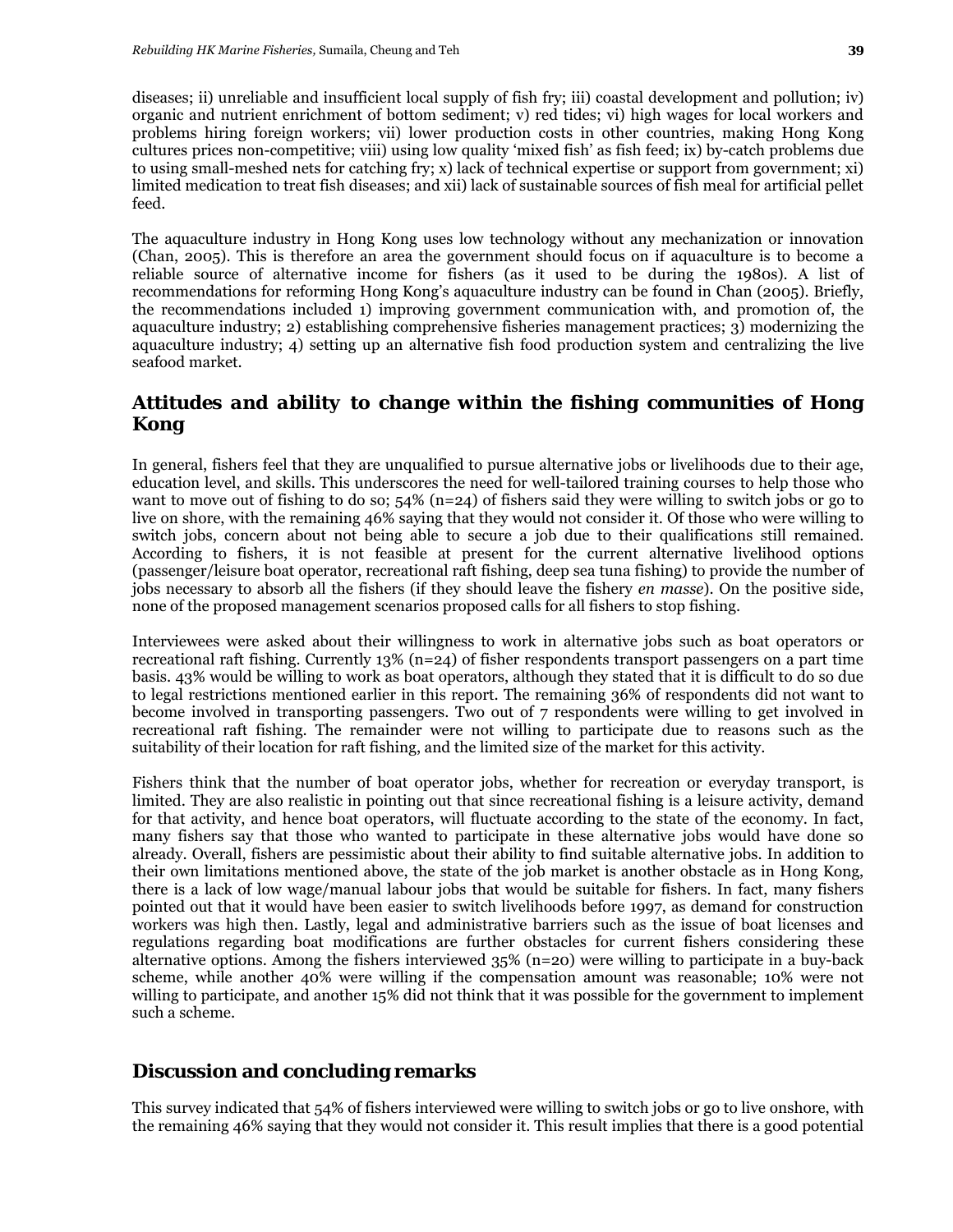for well-designed alternative livelihood schemes to succeed. Also, dive and recreational shop operators were generally receptive of hiring fishers as new employees. The most frequent reason given for not hiring was that fishers did not have the required skills. Therefore any well-designed alternative livelihoods scheme will have to address how to improve suitable skills among fishers. Given the concern expressed by fishers that current alternative livelihood options in the marine sector are restricted, any scheme will have to look outside the marine sector.

Training for fishers is an important activity for the AFCD and other government sectors. Currently the AFCD offers technical training courses for operating fishing vessel engines and equipment, and offers technical/information assistance for switching to other fisheries and related operations (offshore, fish processing, recreational fishing, and aquaculture). However, according to the interview results, fishers are not too keen on these activities. Also, given the possibility of a buy-back scheme, fishers will need skills other than those related to marine activities. Government programmes can therefore consider training which will give fishers more marketable skills outside the fishing sector, e.g., skills for carpentry or electrical trades, and offer skills to facilitate the acquisition of leisure boat operating licences. This implies that the AFCD will need to cooperate with other government departments, and the private sector.

Related to the willingness of over half of the fishers to switch jobs is the finding that a total of 75% of them were willing to participate in a buy-back scheme if they are reasonably compensated for their vessels. These numbers are very encouraging for the proposed management scenarios, as they show that a significant number of the fishers are willing to stop fishing under the right buy-back package.

There was overall, strong support among dive and recreational operators for a total ban of fishing in marine parks, with 86% of all respondents either agreeing or strongly agreeing with this proposal. All ecotourism operators agreed with a total ban of fishing in marine parks. Among fishers, only the smallscale fishers using P4/7 boats thought that marine parks did provide some benefits.

Apart from the trawl sector, there was significant support for a trawl ban. Almost all alternative livelihood operators who responded thought that trawling affected the quality of diving or recreational fishing because trawlers caught too much fish, and thus reduced fish abundance, and that trawlers destroyed coral reef habitats. This finding also lends support to the proposed management scenarios, some of which involve significant reductions in trawling activity to protect the habitat and reduce overfishing in Hong Kong waters.

When respondents were asked which scenario they preferred, none chose to remain at the *status quo* scenario. Different groups of fishers had different opinions about the range of proposed management policies. The most prominent difference deals with the creation of no-trawl FPAs. While this has support from the P4/7 sector, it was, not surprisingly, opposed by the trawl sector. However, there is a difference in opinion within the trawl sector as well. The big trawlers (Hong Kong Fisheries Alliance) oppose outright the policy, whereas the Tolo trawlers (smaller vessels) are more open to the ban, if they are to receive appropriate compensation.

Fuel cost is the biggest concern for fishers now – it has affected the financial performance (profitability) of all fishing sectors. Big trawlers are the worst affected due to their high fuel consumption. This is exacerbated by the fact that a lot of their capital is tied up in the boat. It does not seem to us that the problem of high and increasing fuel cost is going to go away soon. Hence, it is likely to continue to erode the bottom line of fishers, which means that it may be strategic for fishers to get out of fishing. This is probably why up to 75% of fishers are willing to participate in a buy-back scheme. It is important for both the government of Hong Kong and fishers to seize the opportunity to restructure the country's fisheries to ensure restoration and sustainability of the resources, while helping fishers to adjust to the change. However, an important pre-requisite for successful restructuring of the fishing industry is an effective control of fishing effort. As such, the government should implement the fishing license scheme (a reemphasis of the recommendations from fisheries resources consultancy studies (Environmental Resouce Management, 1998)) as soon as possible to lay the ground for other work to help the local fishing communities and restore fisheries resources.

Government can work to increase job and livelihood diversification for fishers. At the moment, the ability of fishers to diversify their livelihood is constrained by factors beyond their control. These include: a) strict regulatory guidelines for converting fishing vessels to meet requirements for transporting passengers, and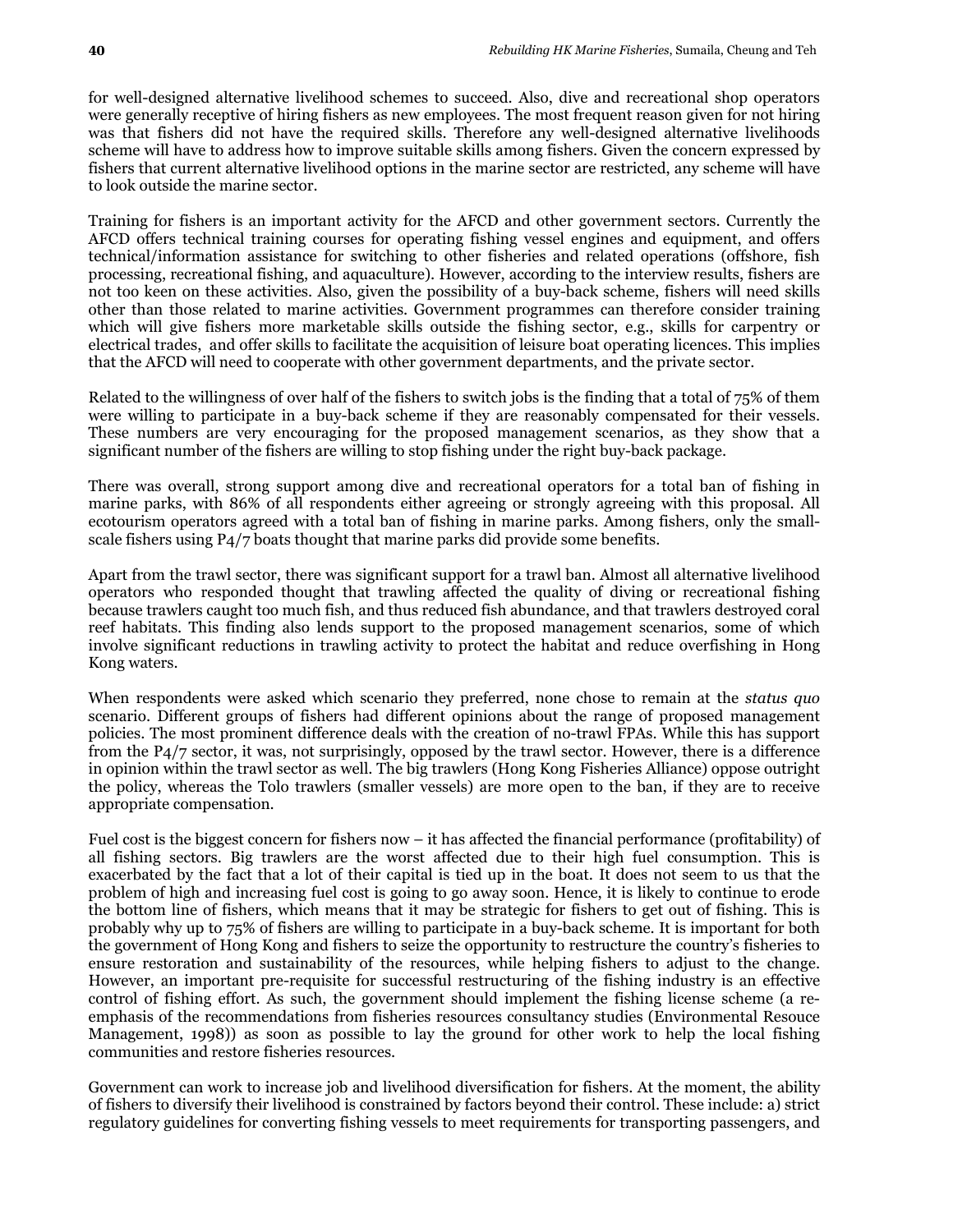guidelines for the operation of recreational raft fishing (especially for the  $P4/7$  sector); b) shrinking demand for low wage labour; c) limited market and growth potential for recreational fishing and diving industries; d) for those fishers wanting to sell their boats, there is no demand for fishing boats, and e) mariculture, the traditional alternative livelihood has become a non-profitable and risky investment. In addition, fishers acknowledge that their poor education is an obstacle to finding employment in other sectors. One observation from the survey is that fishers consistently indicated that coastal development and pollution had affected fish stocks (both mariculture and capture). This suggests the need for integrated coastal management in tandem with fisheries management to help deal with the problems of Hong Kong's marine resources in a comprehensive manner.

We observed divergent opinions about protected areas in our survey. Dive respondents were more optimistic about the creation of no-take MPs. Recreational fishing respondents saw no-take MPs in two perspectives: On the positive side they thought it would attract more recreational fishers by increasing the abundance of fish. On the other hand, it could also decrease their business, because no direct economic benefits can be derived from MPs if recreational fishing is also banned within them. A majority of the fishers interviewed did not think that protected areas provided any sort of benefits. Contrary to the findings in other countries (e.g. Russ *et al.,* 2004), most of the fishers did not think that protected areas had increased fish abundance or fish catch.

A relevant question here is why is the experience regarding the efficacy of marine protected areas in Hong Kong as captured by our survey so negative? This may partly be because of their bad experience from local protected areas schemes and partly because of the limitations of the livelihoods survey and interview/questionnaire design. Fishers did not report noticeable increases in benefits from the existing marine parks and reserves. This might lead them to discount the potential benefits from future protected area programmes. Also, the sample size of our survey is relatively small (even though those interviewed covered the major fishing sectors). The combined interviews and questionnaires covered about 15% of total recreational fishing shops, and 25% of dive shops in Hong Kong. Mail-in questionnaires were not as informative as interviews. Some of them contained missing subtleties or opinions that were expressed during interviews. Finally, the accuracy of the responses to questions on the percentage increase in customers appeared to be limited.

This survey shows that a sizable number of fishers in Hong Kong are willing to pursue alternative livelihoods under a well-designed fisheries adjustment program. In fact, the current costs of the fisheries (i.e., fuel subsidies, management costs) outweigh the benefits, and the profitability from fishing is low or negative for fishers. It appears to us therefore, that the time is ripe for the Government of Hong Kong to work with fishers and non-government organizations to devise a plan to help secure the flow of benefits from Hong Kong waters to both the current and future generations of citizens of Hong Kong.

### **References**

AFCD., 2004. Report on Recreational Fisheries Survey. Unpublished report. 29 pp.

- APEC., 2000. Study into the nature and extent of subsidies in the fisheries sector of APEC member economies. PricewaterhouseCoopers Report No. CTI 07/99T. 1-228.
- Chan, T.T.K., 2005. Study on the Current Status and Potential Sustainable Development of the Aquaculture Industry in Hong Kong. Civic Exchange, Hong Kong. 41 pp.
- Chau, G., 2004. Fishes feeding fishes: the composition, size and volume of wild fish feed used in Hong Kong's mariculture industry. M.Phil. thesis, University of Hong Kong, Hong Kong.
- Cheung, W.W.L., Sadovy, Y., 2004. Retrospective evaluation of data-limited fisheries: a case from Hong Kong. Reviews in Fish Biology and Fisheries 14, 181-206.
- China Daily HK Edition, 13 August 2004. Increase in Families Living Below Poverty Line. Available at http://www.china.org.cn/english/null/103822.htm. Accessed 15 October 2006.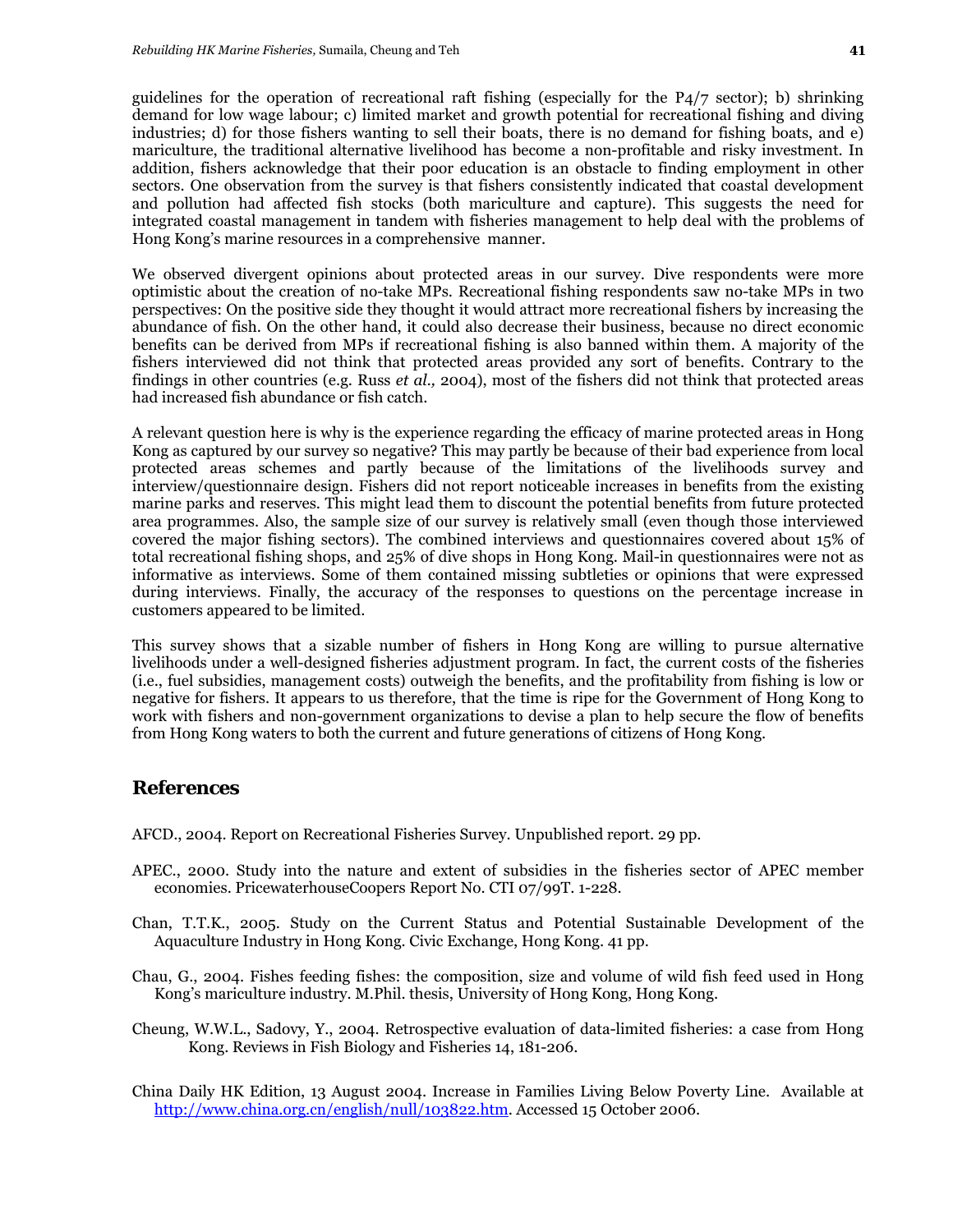- Environmental Resource Management-Hong Kong Ltd,. 1998. Fisheries Resources and Fishing Operations in Hong Kong Waters – Final Report. 7 March 1998.
- Euromonitor, 2005. Travel and Tourism in Hong Kong, China. Retrieved 12 Sept from Global Market Information Database.
- Gell, F., Roberts, C., 2003. The Fishery Effects of Marine Reserves and Fishery Closures. WWF US Report, Washington.
- Hopkinson, L., Stern, R., 2002. Wild But not Free: An Economic Valuation of the Benefits of Nature Conservation in Hong Kong. Civic Exchange, Hong Kong. 40 pp.
- Lam, H., Hills, J., Thomson, A., 2004. Evolving Tourism in Hong Kong: Towards a Sustainable Future. Hong Kong Coalition of Service Industries, Hong Kong General Chamber of Commerce.
- McCay, B.J., Dolaak, N. and Ostrom, E., 2003. The Commons in the New Millennium: Challenges and Adaptation. MIT Press, Boston, USA, 393pp.
- Pauly, D., Christensen, V., Guénette, S., Pitcher, T.J., Sumaila, U.R., Walters, C.J., Watson, R., Zeller, D., 2002. Towards sustainability in world fisheries. Nature 418, 689-695.
- Pitcher, T.J., Watson, R., Courtney, A.M., Pauly, D., 1998. Assessment of Hong Kong's inshore fishery resources. Fisheries Centre Research Reports 6 1, 1-168.
- Russ, G.R., Alcala, A.C., Maypa, A., Calumpong, H., White, A.T., 2004. Marine Reserve Benefits Local Fisheries. Ecol. Appl. 14 2, 597-606.
- Sievanen, L., Crawford, B., Pollnac, R., Lowe, C., 2005. Weeding through assumptions of livelihood approaches in ICM: Seaweed farming in the Philippines and Indonesia. Ocean and coastal management 48 297-313.
- Taipei Times 12 June 2004. Eco-tourism fades away in Hong Kong. Available at http://www.taipeitimes.com/News/feat/archives/2004/06/12/2003174809. Accessed 13 Sept. 2006.
- Wong, C. K., 1998. Establishment of marine protected areas in Hong Kong. In: Morton, B. (Ed.), The Third International Conference on the Marine Biology of the South China Sea. Hong Kong University Press, Hong Kong, pp. 509-517.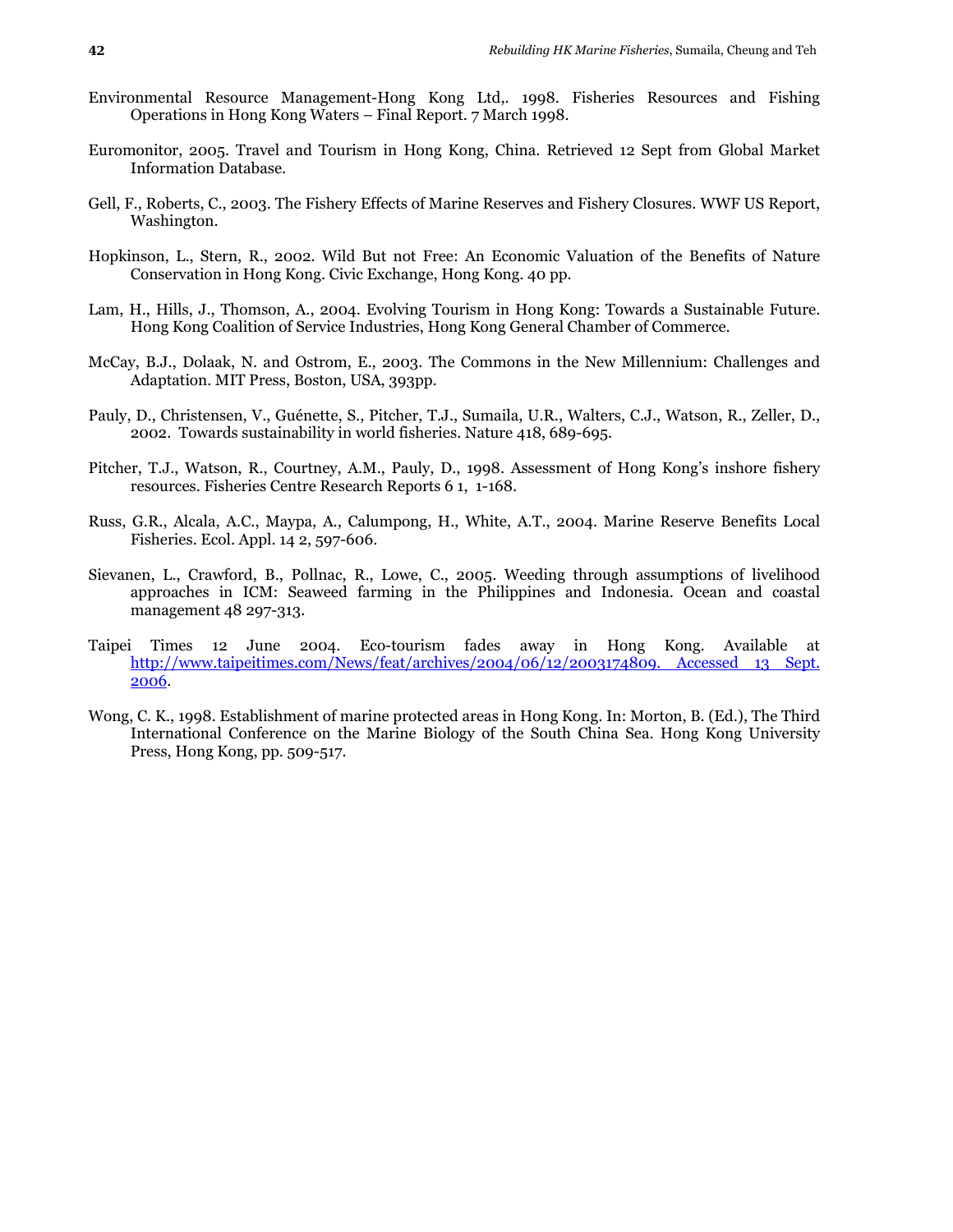# **Appendix 1. Questionnaire for fisher interviews**

 $Date: | \_| - | \_| - | \_| - | \_| - | \_| - | \_|$  Code:  $| \_| \_|$  Location:

# **1. Personal Particulars**

1.1 Age:  $|\_|$ 

1.2 No. of fishing year:  $\lfloor$   $\lfloor$   $\rfloor$ 

Year started fishing career

1.3 Place of Birth: HK/\_\_\_\_\_\_\_\_\_\_

1.4 If not HK born, year of immigration: \_\_\_\_\_\_\_\_\_\_\_\_

1.5 Was your last generation fishermen: **Yes|\_|No |\_|** 

1.6 No. of people in household:

1.7 Single/Married, if married, no. of children ( )

1.7 Education: Primary/Secondary/Tertiary

1.8 Major Home port

| Locations              | <b>Start of career</b> | <b>Mid career</b> | Most recent year |
|------------------------|------------------------|-------------------|------------------|
| ShaiKeeWan             |                        |                   |                  |
| Aberdeen               |                        |                   |                  |
| <b>Castle Peak Bay</b> |                        |                   |                  |
| Cheung Chau            |                        |                   |                  |
| Tai Po                 |                        |                   |                  |
| Tai O                  |                        |                   |                  |
| Sai Kung               |                        |                   |                  |
| Others                 |                        |                   |                  |

#### **2. Fishing method(s)**  $2.1$

| <u>_.</u>       |                        |                   |                  |
|-----------------|------------------------|-------------------|------------------|
| Gear            | <b>Start of career</b> | <b>Mid-career</b> | Most recent year |
| Gill net        |                        |                   |                  |
| Longline        |                        |                   |                  |
| Handline        |                        |                   |                  |
| Shrimp trawling |                        |                   |                  |
| Pair trawling   |                        |                   |                  |
| Stern trawling  |                        |                   |                  |
| Hang trawling   |                        |                   |                  |
| Purse seining   |                        |                   |                  |
| Others          |                        |                   |                  |
|                 |                        |                   |                  |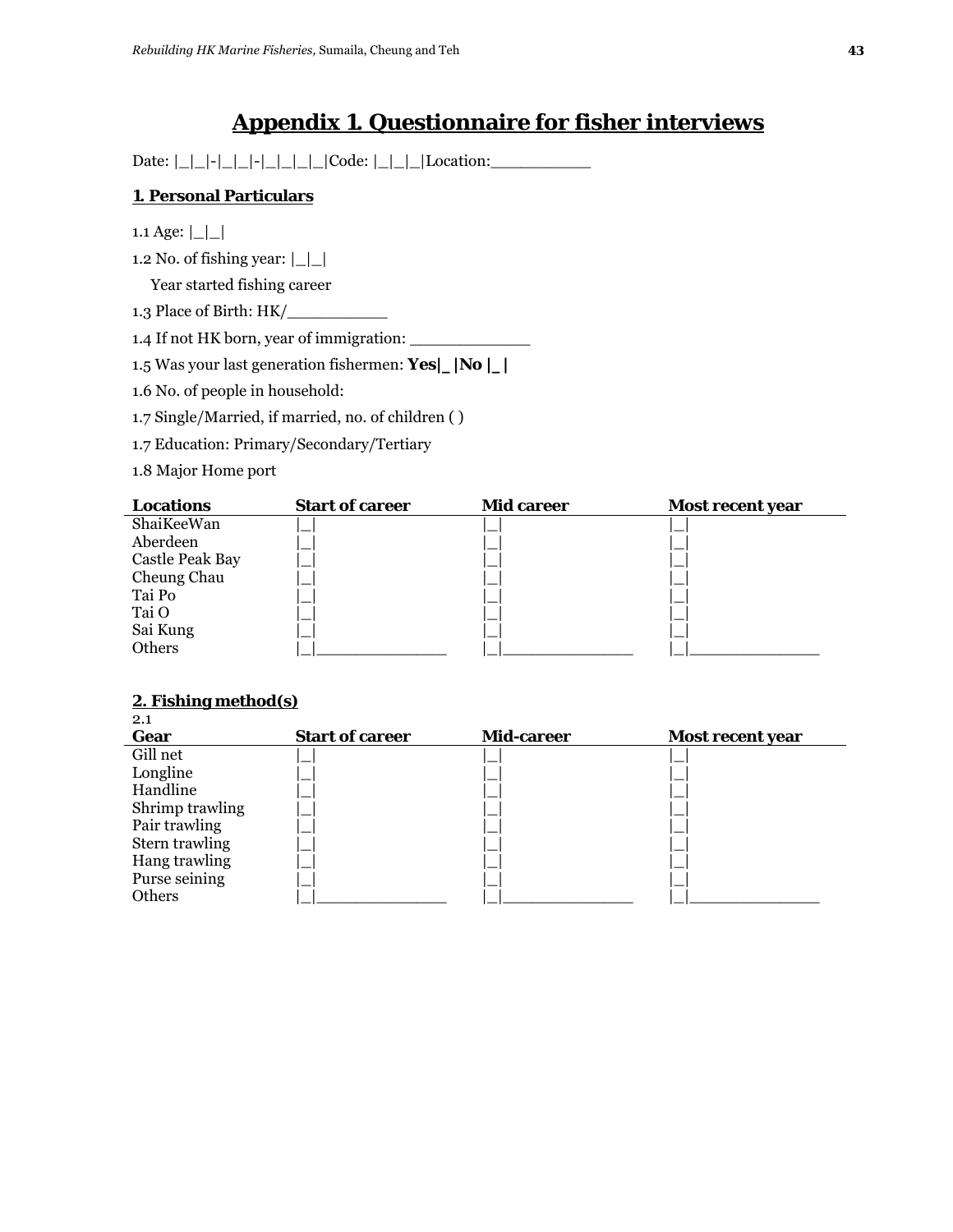| 2.2<br><b>Type of Junk used</b>                                                |      | Size(feet)             | <b>Power</b>                            |                             | <b>Period</b>                 |
|--------------------------------------------------------------------------------|------|------------------------|-----------------------------------------|-----------------------------|-------------------------------|
|                                                                                |      | ft/m                   |                                         |                             | Start of career               |
| the control of the control of the control of                                   |      | ft/m                   | <u> 1990 - Johann Barbara, martin a</u> |                             | Mid career                    |
| <u> 1989 - Johann John Stone, mars et al.</u>                                  |      | ft/m                   | <u> 1989 - Johann Barbara, martx</u>    |                             | Most recent yr                |
|                                                                                |      | ft/m                   |                                         |                             |                               |
| 2.3<br>Major fishing area (use AFCD fishing zone map), also ask % of           |      |                        |                                         |                             | <b>Period</b>                 |
| time spent fishing in that area in most recent year fishing trip               |      |                        |                                         |                             |                               |
|                                                                                |      |                        |                                         |                             | Start of career<br>Mid-career |
|                                                                                |      |                        |                                         |                             | Most recent yr                |
| Could you please estimate the % of time you spent fishing in Hong Kong waters? |      |                        |                                         |                             |                               |
| Outside HK waters, where did you fish?                                         |      |                        |                                         |                             |                               |
| 2.4 Reasons for your change in fishing grounds                                 |      |                        |                                         |                             |                               |
| a. Reduced catch on previous ground                                            |      |                        |                                         |                             |                               |
| b. Improvement on technology                                                   |      |                        |                                         |                             |                               |
| c. Too much vessels on previous ground                                         |      |                        |                                         |                             |                               |
| d. Restriction of fishing on previous ground $\lfloor \frac{n}{2} \rfloor$     |      |                        |                                         |                             |                               |
|                                                                                |      |                        |                                         |                             |                               |
| e. Others                                                                      |      |                        |                                         |                             |                               |
| 3. Species composition                                                         |      |                        |                                         |                             |                               |
| 3.1 The species caught (most recent year)                                      |      |                        |                                         |                             |                               |
| <b>Species name</b>                                                            | Gear | Time of year<br>caught |                                         | <b>Location of</b><br>catch | % of total catch              |
|                                                                                |      |                        |                                         |                             |                               |
| 3.2<br>a. Where do you sell your fish?                                         |      |                        |                                         |                             |                               |
| $\angle$  Hong Kong                                                            |      |                        |                                         |                             |                               |
| China<br>Macau                                                                 |      |                        |                                         |                             |                               |
| $\Box$ Others $\Box$                                                           |      |                        |                                         |                             |                               |
|                                                                                |      |                        |                                         |                             |                               |
| b. Who do you sell the fish to?                                                |      |                        |                                         |                             | Percentage of total catch     |
| <b>FMO</b>                                                                     |      |                        |                                         |                             |                               |
| Directly to market retailer                                                    |      |                        |                                         |                             |                               |
| Directly by yourselves                                                         |      |                        |                                         |                             |                               |
| To fish collector                                                              |      |                        |                                         |                             |                               |
| Others                                                                         |      |                        |                                         |                             |                               |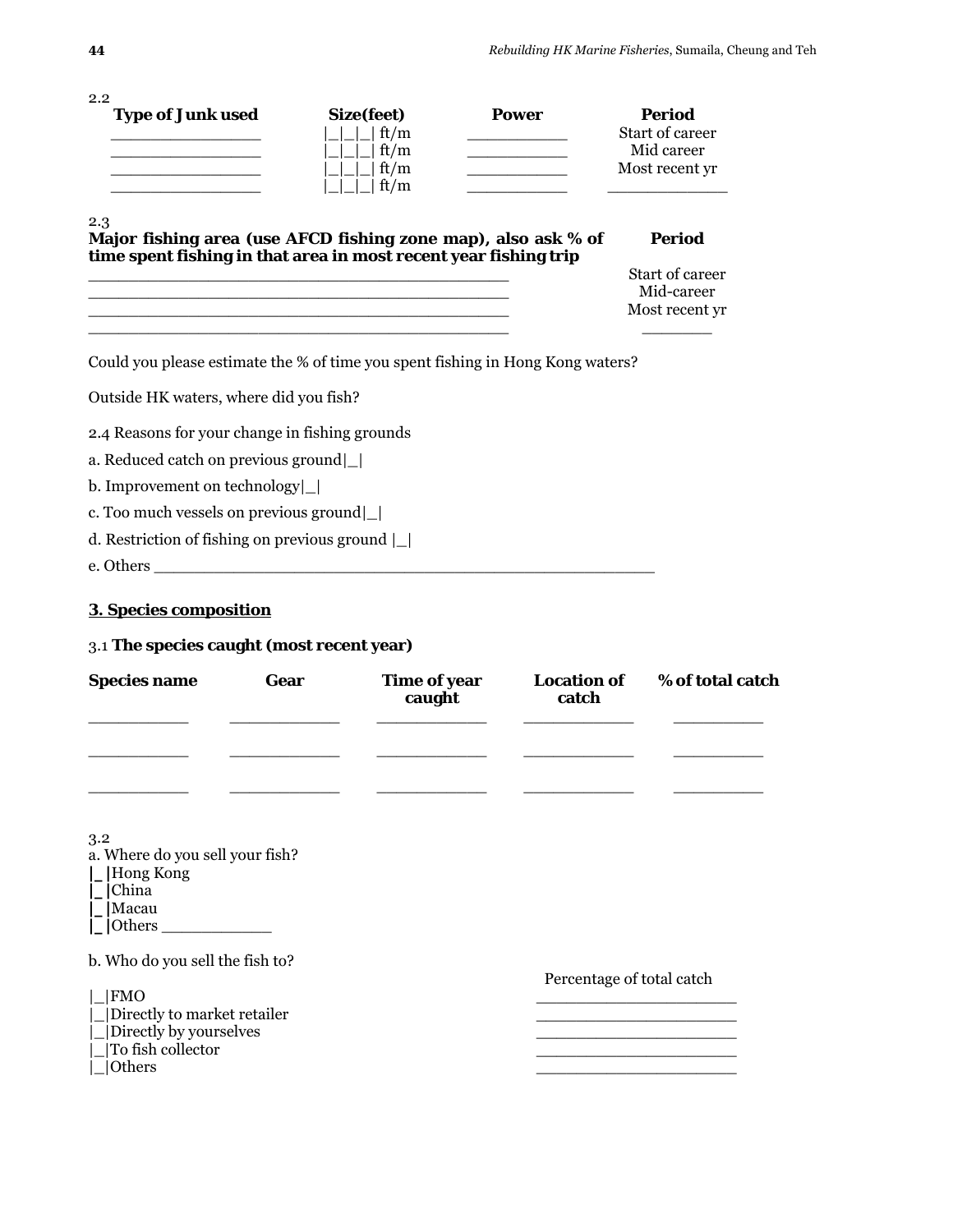# **4. Catches and Effort**

4.1 Fishing seasons

- a. When is the high fishing season (list months)?
- b. When is the low fishing season (list months)?

### 4.2 Do you switch gear during the different seasons?

If yes what gear do you use during:

High season:

Low season:

| Season | Gear | Catch per trip (kg) |     |     | Hours per trip | No. of fishing<br>days per week |     |
|--------|------|---------------------|-----|-----|----------------|---------------------------------|-----|
|        |      | Max                 | Min | Max | Min            | Max                             | Min |
| High   |      |                     |     |     |                |                                 |     |
| Low    |      |                     |     |     |                |                                 |     |

## **5. Fishing Costs**

- 1. Do you own your boat?
- 2. How old is your boat?
- 3. How many years does a boat last?
- 4. What fuel does your boat use? Diesel/Gasoline/none
- 5. What is the fuel consumption per trip/month?

## **6. Fishing Income**

- 1. Is fishing your only source of income?
- 2. If no what other source of income do you have?
	- a.What proportion of household income does fishing make up?
- 3. What is your daily/monthly income (net) from fishing?

|             | HK\$/day |     |     |     | HK\$/month |     |
|-------------|----------|-----|-----|-----|------------|-----|
|             | Max      | Min | Avg | Max | Min        | Avg |
| High season |          |     |     |     |            |     |
| Low season  |          |     |     |     |            |     |

What proportion of it is from Hong Kong waters?

- 1. Do you have another job? Y/N (if Y go to 5)
- 2. What is your other job?
	- a. Where is it located?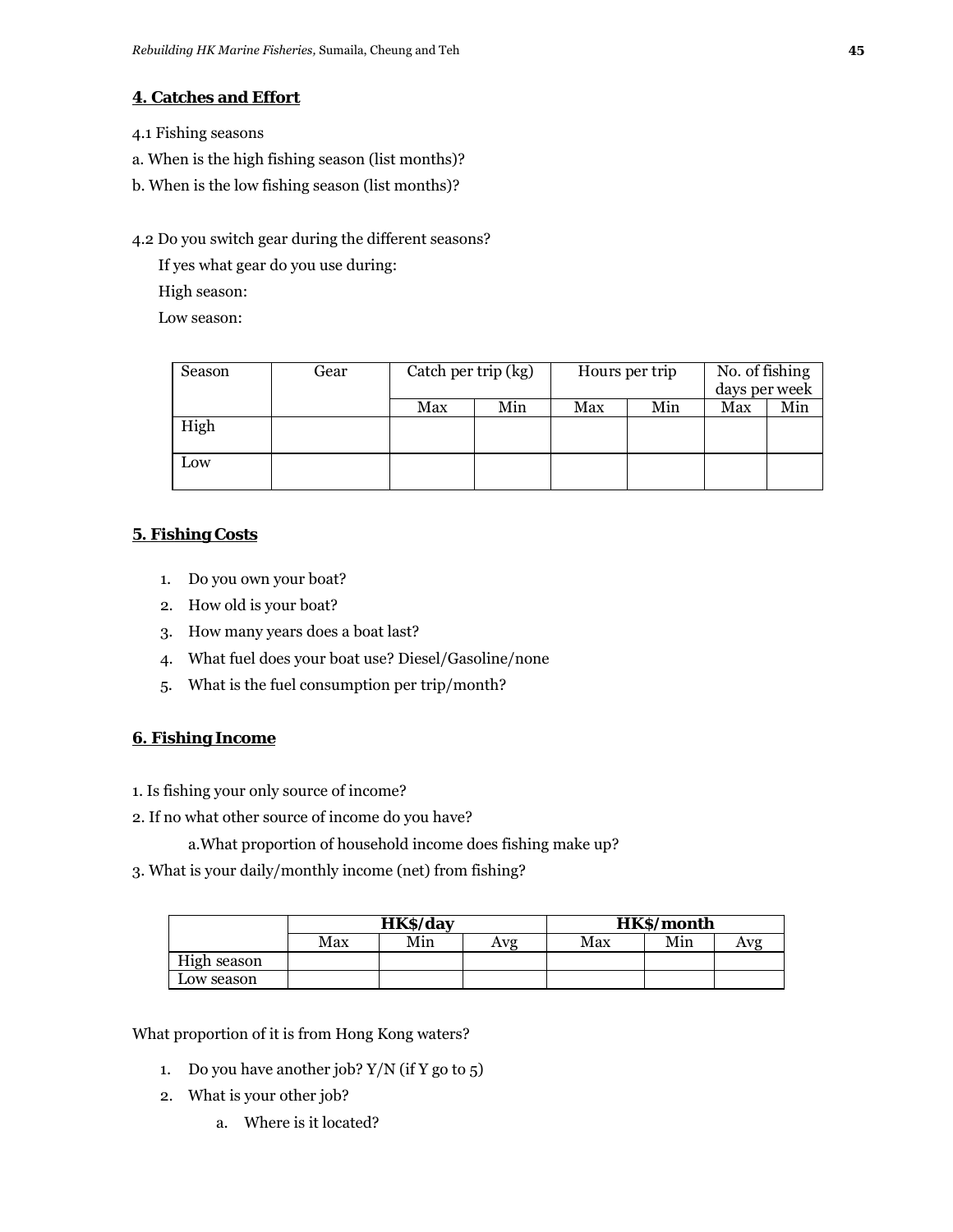- b. Do you do it year round?  $Y/N$  (if Y go to 6, N go to 9)
- 3. What time of the year do you do your other job?
	- a. For how many months?
- 4. How much income (daily/monthly) do you get from that job? Daily HK\$ \_\_\_Monthly HK\$
- 5. Do other members of your household fish?
- 6. Do other members of your household work?

Wife / Husband / Son / Daughter /Aunt / Uncle / Father / Mother / Cousin /Other

- a. What type of work do they do?
- b. How much do they contribute to monthly household income (% or HK\$)?

#### **7. Alternative Livelihood**

- 1. Do you see that you/your children will continue to rely on fishing as major source of income? If not, why?
- 2. Is the income you earn from your current fishing practice enough to live on?

a. What do you do when you do not earn enough from fishing?

Borrow from bank Borrow from friends/family

Borrow from government /fishers cooperatives\_\_\_

Get another job Use savings

Do nothing\_\_\_

Apply for government low-income social benefits\_\_\_

- 3. If there were other jobs available that offer same income as fishing, would you switch jobs or continue to fish? Why?
- 4. If you choose to continue fishing, will you consider changing your current fishing practice? How?
	- \_\_\_ Spend more time fishing further offshore (where?)
	- \_\_\_ Spend more time fishing further inshore (where?)
	- \_\_\_ Change fishing method (to what gear?)
	- \_\_\_ Develop distant water fishing
- 5. Has your fishing income increased or decreased from before (5, 10, 15 years ago)?
- 6. Would you be interested to work in:
	- i) Tourism (e.g., boat driver/fishing guide) Y/N Why?
	- ii) Aquaculture Y/NWhy?
	- iii) Fish processing factory Y/NWhy?
	- iv) Other (specify)

How much income per month would you expect an alternative livelihood could provide you if you were to switch to it from fishing?

7. Do you think you have the skills required to work in: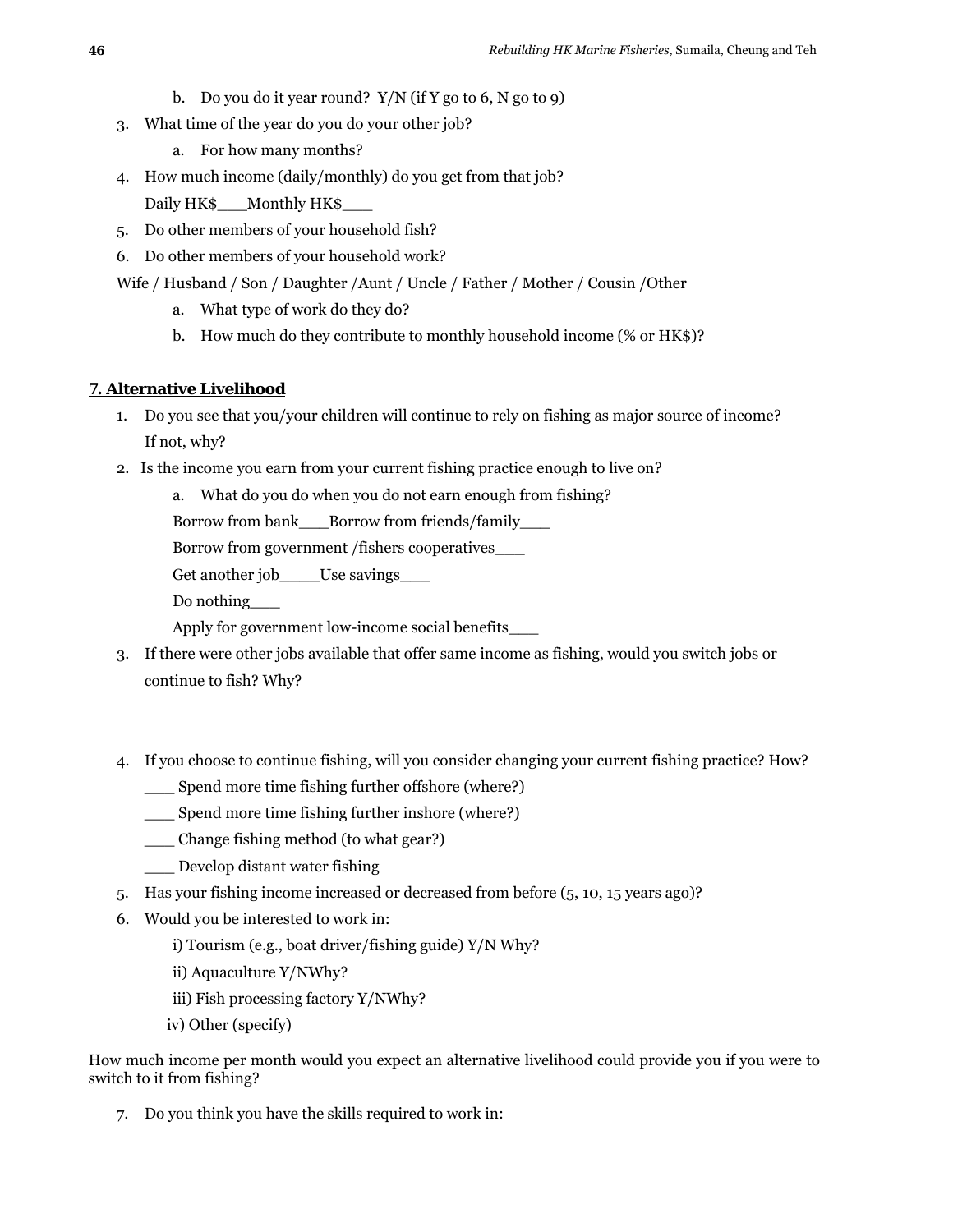- i) TourismY/N
- ii) AquacultureY/N
- iii) Fish processing factoryY/N
- iv) Other
- 8. Are you willing to learn the required skills?
- 9. Would you be willing to do another job full time or just part time (and continue fishing rest of the time?
- 10. Would you be willing to stop fishing altogether?
- 11. If the government were to establish a vessel buy-back scheme, will you consider giving up fishing? Why?

#### **8. Fish trade**

- 1. Who/Where do you sell your fish to?
- 2. How many years/months have you been selling to this buyer?
- 3. What types of fish do you sell to this fish trader?
- 4. How does the fish trader pay you? Cash\_\_Credit\_\_ Exchange for fuel/bait\_\_
- 5. How much fish do you keep for your own consumption?
- 6. Do you sell to this same place year round?
	- a. If no where else do you sell to?
	- b. Why do you switch to a different buyer?
- 7. Does the price of fish change during the year?
	- a. When is it highest/lowest?
- 8. Can you tell me the price of main fish species sold:
- 9. In a normal catch, what proportion of the catch is of expensive fish, and what proportion is of cheaper fish?

#### **9. Perception about fishing restrictions**

- 1. Have your catches from HK waters declined from the past?
	- a. By how much (% or factor) has your catches decreased?
- 2. What do you think has caused the decrease in catches?
	- a. Increase in no. of fishers \_\_\_
		- Can you estimate the % increase in fishers in your fishing area since you began fishing?
		- Where did the new fishers come from?
	- b. More efficient gears \_\_\_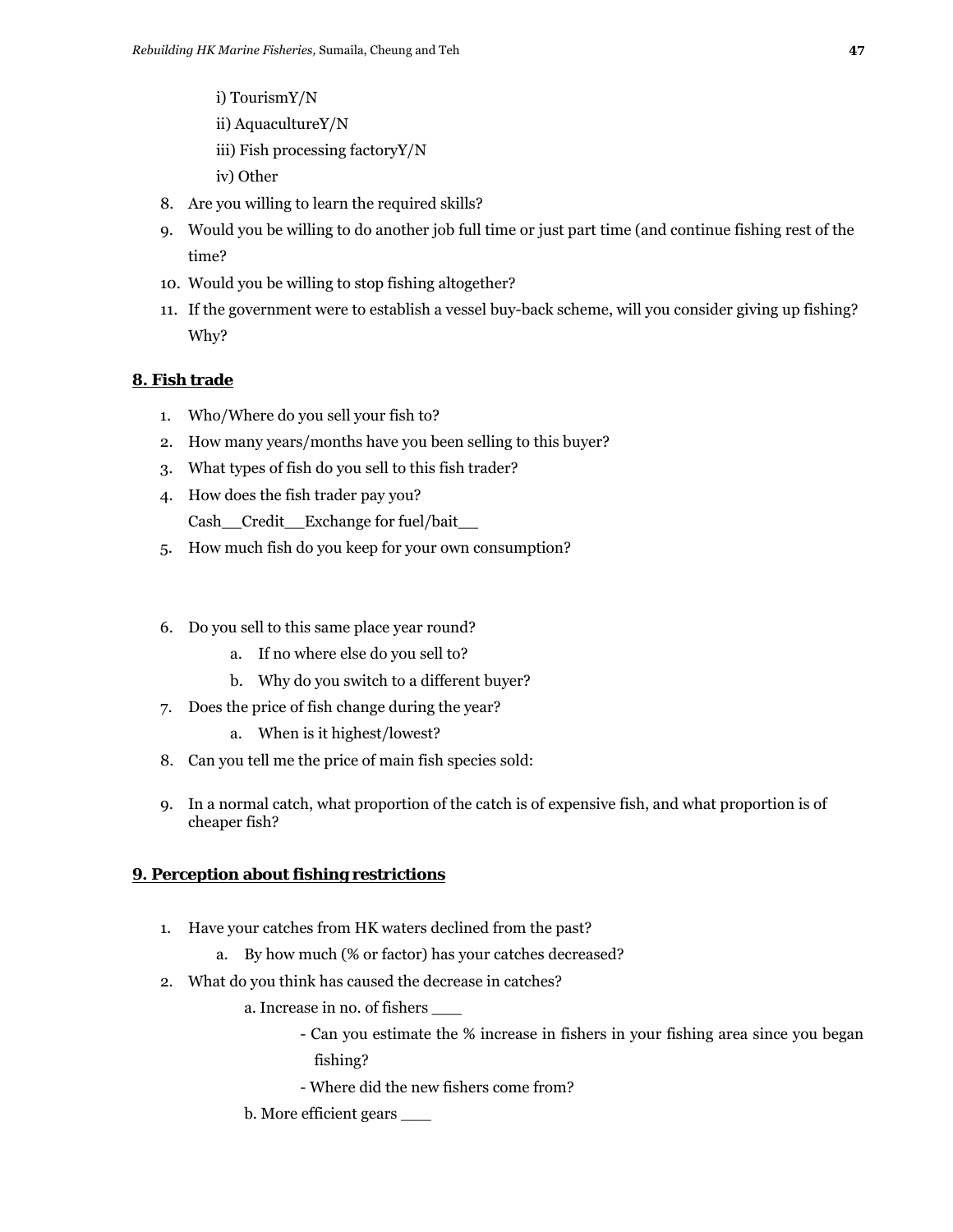c. Other \_\_\_

- 3. What do you think should be done to prevent further decreases in catches?
- 4. Do you think the fish/ fishing grounds (in HK) have to be protected? Why or why not?
- 5. Do you think establishing a marine reserve (no fishing allowed) within HK fishing grounds would help the fish populations to recover? If yes, do you think you can benefit from it?
- 6. Would you agree to a marine reserve in your current fishing ground (within HK)?
	- If no would you continue to fish there even if it was made into a reserve?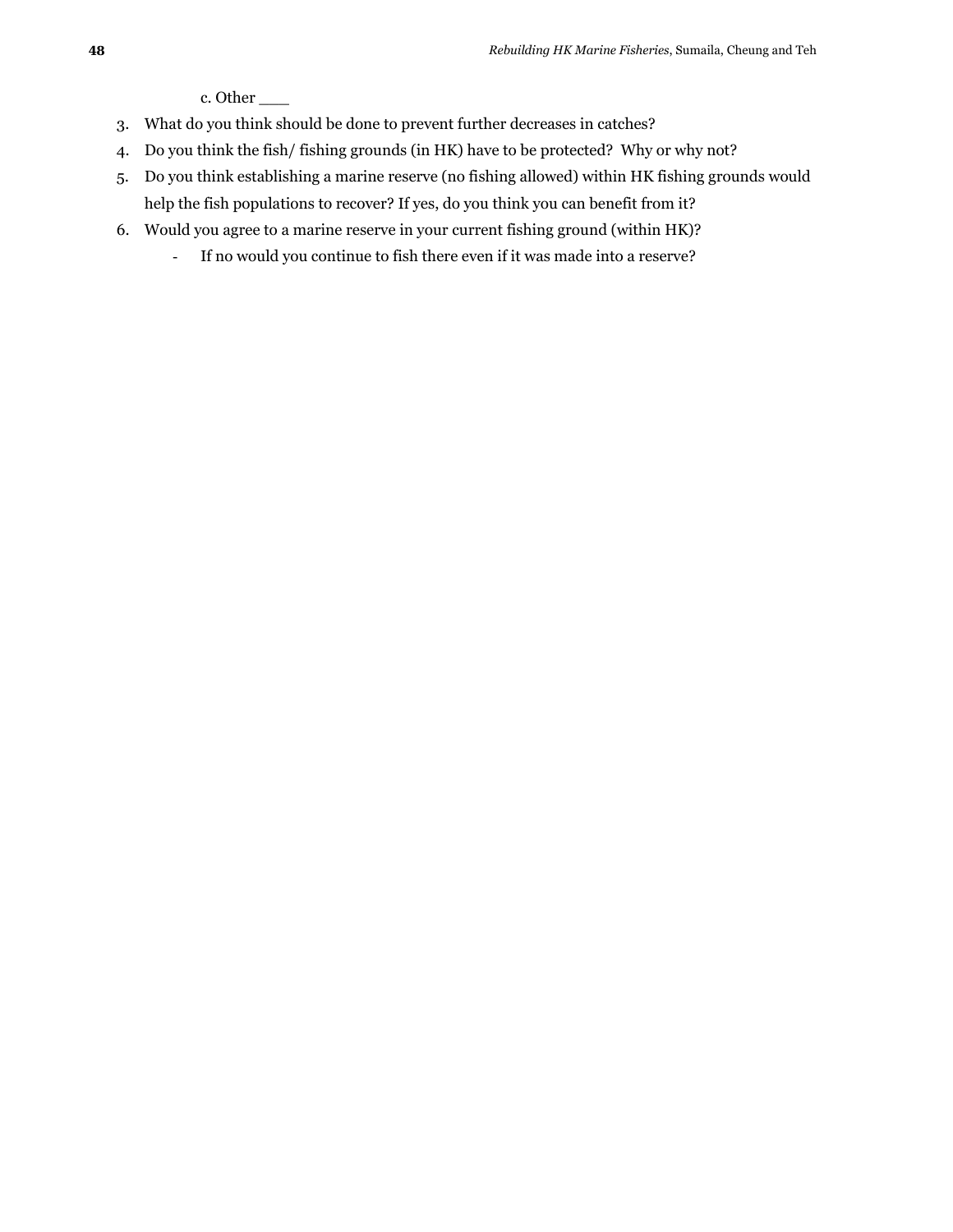# **Appendix 2. Questionnaire for Alternative Livelihood Operators**

Name: \_\_\_\_\_\_\_\_\_\_\_\_\_\_\_\_\_\_\_\_\_\_\_\_\_

Company name: \_\_\_\_\_\_\_\_\_\_\_\_\_\_\_\_\_

Contact Tel no.: \_\_\_\_\_\_\_\_\_\_\_\_\_\_\_\_\_

Email:

If we need further questions regarding this survey, can we contact you again?

\_\_Yes\_\_No

1) Business type:

\_\_Dive shop

\_\_Recreational fishing shop/ guide

\_\_Boat rental

\_\_Ecotourism

\_\_Others, please specify \_\_\_\_\_\_\_\_\_\_\_\_\_

2) Location of the company: **\_\_\_\_\_\_\_\_\_\_\_\_\_\_\_\_\_\_\_\_\_\_\_\_\_\_\_\_\_\_** 

3) Number of years in operation:

4) Customers (no. of persons) per month:

 $\leq$  50  $\leq$  50-100 100-150 150-200 > 200

5) Do you have

\_\_ Same number of customers each month, or

\_\_ More customers during certain months? (Circle months)

JanFebMarApr MayJunJulAugSepOct NovDec

6) Average spending per customer per month:

\_\_<HK\$500\_\_\$500-\$1000 \_\_\$1000-\$2000 \_\_\$2000-\$3000

\_\_\$3000-\$4000\_\_\$4000-\$5000 \_\_>\$5000

7) Average income from business per month:

\_\_<HK\$30,000 \_\_\$30,000-\$60,000 \_\_\$60,000-\$120,000 \_\_>\$120,000

\_\_\_\_\_\_\_\_\_\_\_\_\_\_\_\_\_\_\_\_\_\_\_\_\_\_\_\_\_\_\_\_\_\_\_\_\_\_\_\_\_\_\_\_\_\_\_\_\_\_\_\_\_\_\_\_\_\_\_\_\_\_\_

8) Where do you take your customers (for diving or fishing)?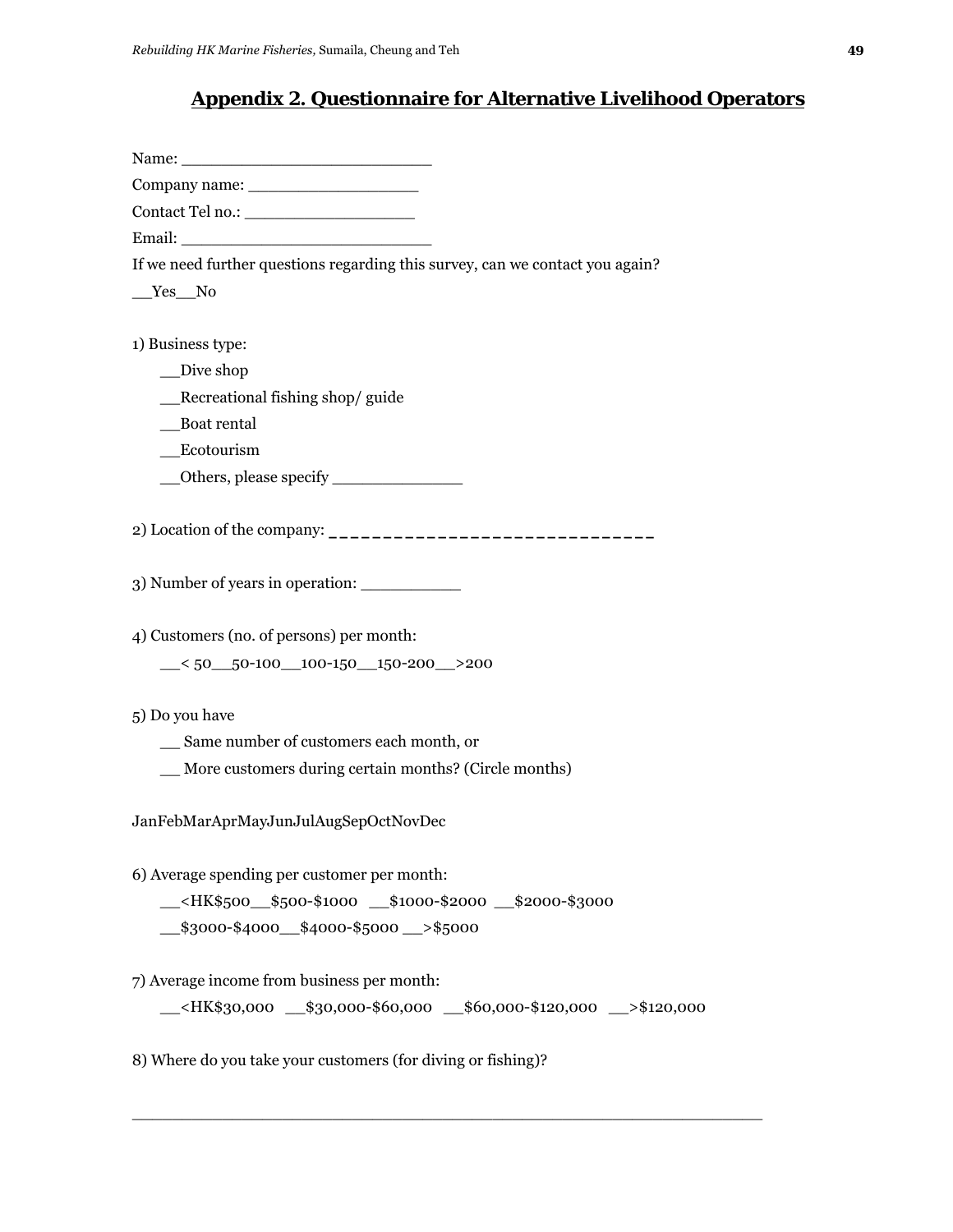- 9) Do you take your customers to the following areas:
	- \_\_ Tung Ping Chau
	- \_\_ Yan Chau Tong
	- \_\_ Sha Chau and Lung Kwu Chau
	- \_\_ Hoi Ha Wan
- 10) How many trips do you make to each of the marine parks per month? (Circle choice)

Tung Ping Chau 0 1-5 5-10 10-15 15-20 >20 Yan Chau Tong 0 1-5 5-10 10-15 15-20 > 20 Sha Chau & LKC 0 1-5 5-10 10-15 15-20 >20 Hoi Ha Wan 0 1-5 5-10 10-15 15-20 >20

11) How many people are there in each trips?

 $-1-5-5-10$  10-20 20-30 30-40 >40

- 12) How much does each of your customers pay, on average, to go diving/fishing/visiting at these areas?
	- Tung Ping Chau \_\_\_\_\_\_\_\_

Yan Chau Tong \_\_\_\_\_\_\_\_

Sha Chau & LKC \_\_\_\_\_\_\_\_

Hoi Ha Wan \_\_\_\_\_\_\_\_

13) Do you think that the fish/marine life is adequately protected in the marine parks? \_\_Yes\_\_No

14) Does the presence of marine parks benefit or disadvantage your operation?

\_\_Yes\_\_No

15) Do you agree that the current marine parks should be made into no take zones (prohibit all kinds of fishing)?

\_\_Do not agree \_\_Slightly disagree \_\_No opinion \_\_Agree \_\_Strongly agree

16) If you **AGREE** that marine parks should be made into no take zones, please specify your reasons for agreeing (can choose more than one):

\_\_There will be more fish

- \_\_ It will improve the marine environment
- \_\_There will be benefits to other sectors besides fisheries
- \_\_It will be good for my business
- \_\_ Other, please specify \_\_\_\_\_\_\_\_\_\_\_\_\_\_\_\_\_\_\_\_\_\_\_\_\_\_\_\_\_\_\_\_\_\_\_\_\_\_\_\_\_\_\_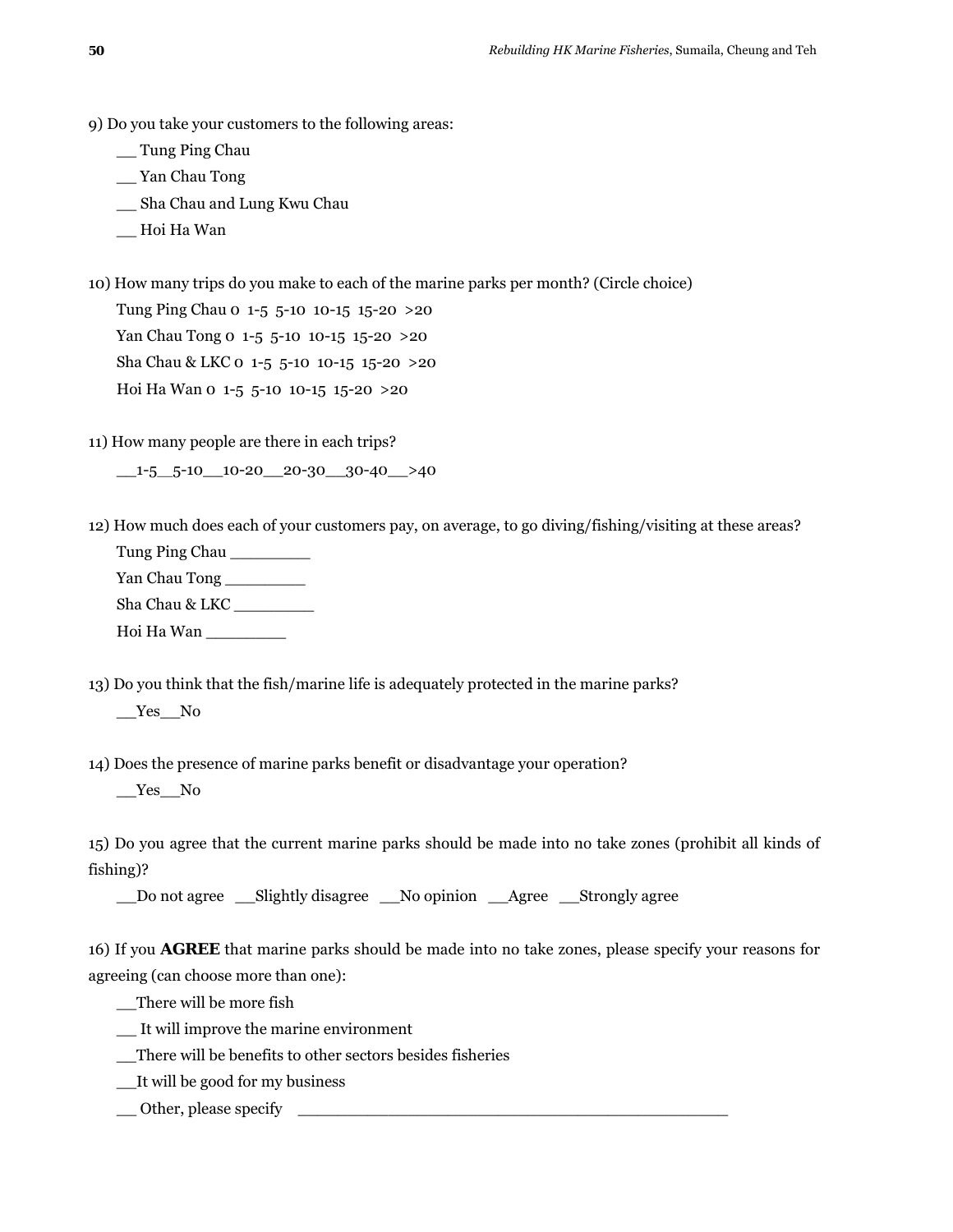17) If you **DISAGREE** that marine parks should be made into no take zones, please specify your reasons for not agreeing (can choose more than one):

\_\_Fish stocks will not recover

\_\_Fishermen will be out of work

\_\_Not all fishing boats should be banned (state which should not be banned\_\_\_\_\_\_\_\_)

\_\_It cannot be enforced

\_\_It will ruin my business

Other, please specify

18) Do you think the conversion of all marine parks into no take zones will have an impact on your business?

\_\_Yes\_\_No \_Maybe

If your answer is YES,

a) how will you business be affected?

\_\_Increase business

\_\_Decrease business

\_\_No change

b) Why do you think it will have an impact?

19) How many more / fewer customers do you anticipate after the marine parks are designated no take zones? (Circle choice)

 $\_$  , and the state of the state of the state of the state of the state of the state of the state of the state of the state of the state of the state of the state of the state of the state of the state of the state of the

1 year \_increase \_decrease \_no change \_don't know 3 year \_increase \_decrease \_no change \_don't know 5 year \_increase \_decrease \_no change \_don't know 10 year \_increase \_decrease \_no change \_don't know

If you think that customer number will increase, how much increases will there be?

1 year  $\leq 5\%$   $\leq$  5-10%  $\leq$  10-20%  $\leq$  20% 3 year \_< 5% \_ 5-10% \_10-20% \_>20%  $5 \text{ year }$   $\leq 5\%$   $\qquad -5^{-10}\%$   $\qquad 10^{-20}\%$   $\qquad >20\%$ 10 year  $\leq 5\%$   $\leq$  5-10%  $\leq$  10-20%  $\leq$  20%

If you think that customer number will decrease, how much decreases will there be?

1 year  $\leq 5\%$   $\leq$  5-10%  $\leq$  10-20%  $\leq$  20%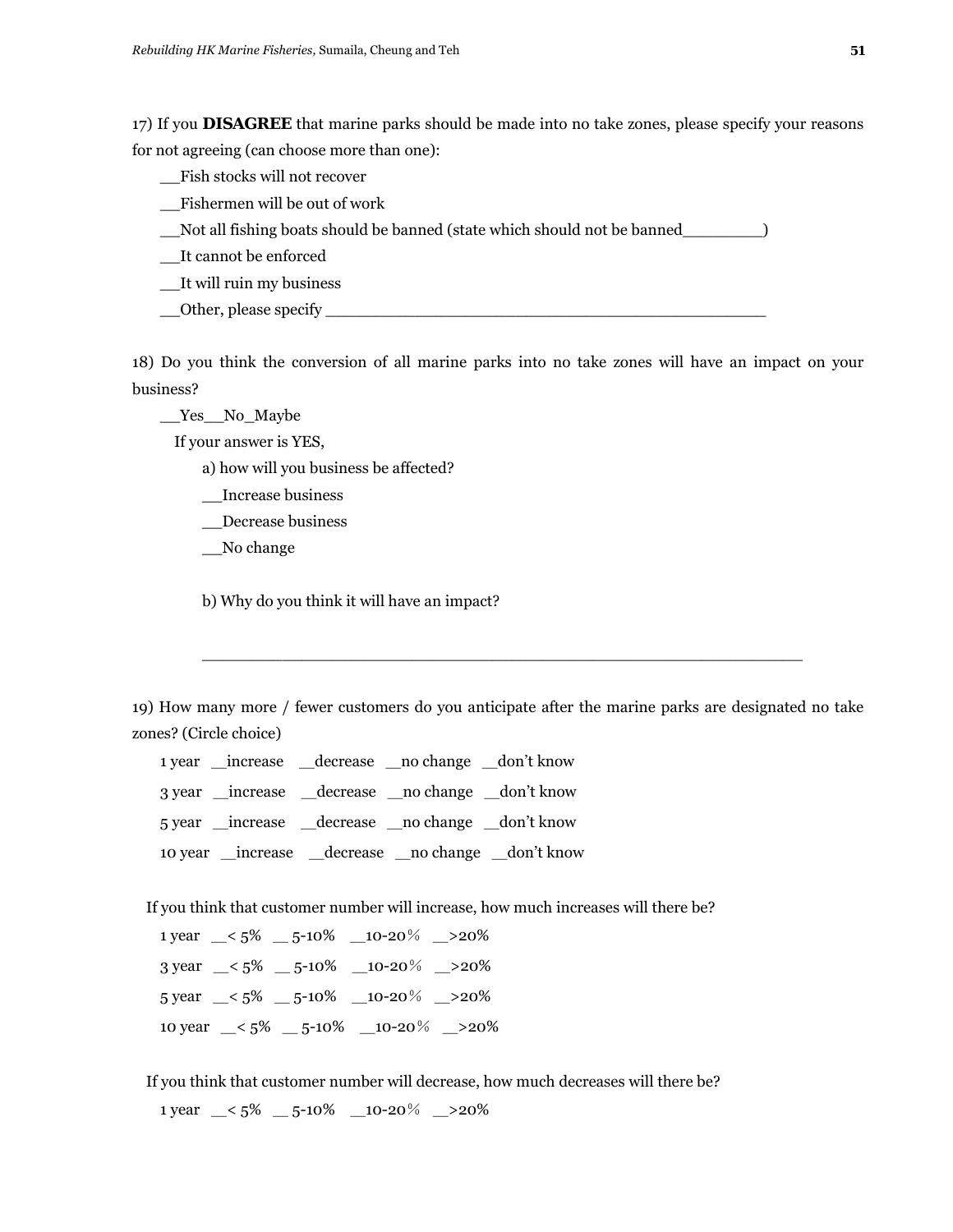$3 \text{ year }$   $\leq 5\%$   $\leq$  5-10%  $\leq$  10-20%  $\geq$  20%  $5 \text{ year }$   $\leq 5\%$   $\qquad -5^{-10}\%$   $\qquad 10^{-20}\%$   $\qquad >20\%$ 10 year \_< 5% \_ 5-10% \_10-20% \_>20%

20) If marine parts are made into no-take zone, will the cost of your business increase/decrease?

\_\_No change

\_decrease 1-30% \_decrease 31-60% \_decrease 61-90% \_decrease>90%

\_increase 1-30% \_increase 31-60% \_increase 61-90% \_increase>90%

21) If the marine parks are made into no take zones, you will:

\_\_Hire more staff (How many? \_\_\_\_\_\_\_\_)

\_\_Lay off staff (How many? \_\_\_\_\_\_\_\_\_)

No change

22) If you have to hire staff are you willing to hire ex-fishermen?

\_\_Yes

a) Will you be willing to spend time or money to train ex-fishers to become tourism/service/dive workers? \_\_Yes \_\_No

b) How much time are you willing to spend to train the ex-fishers?

Time:  $\angle$  1-2 days  $\angle$  2-4 days  $\angle$  4-6 days  $\angle$  one week \_\_\_> 1 week (enter no. of days: \_\_\_\_)

c) What jobs would you hire the fishermen to do?

\_\_Boatman \_\_Waiter \_\_Cleaner \_\_Gardener \_\_Fishing guide

Other, please specify

\_\_No, why (can choose more than one answer)?

\_\_Lack of work skills

\_\_Unable to speak English

\_\_Attitude

\_\_Age

\_\_Other, please specify

23) What is the average monthly salary of these jobs?

Boatman: Waiter:\_\_\_\_\_\_\_\_ Cleaner:\_\_\_\_\_\_\_ Gardener: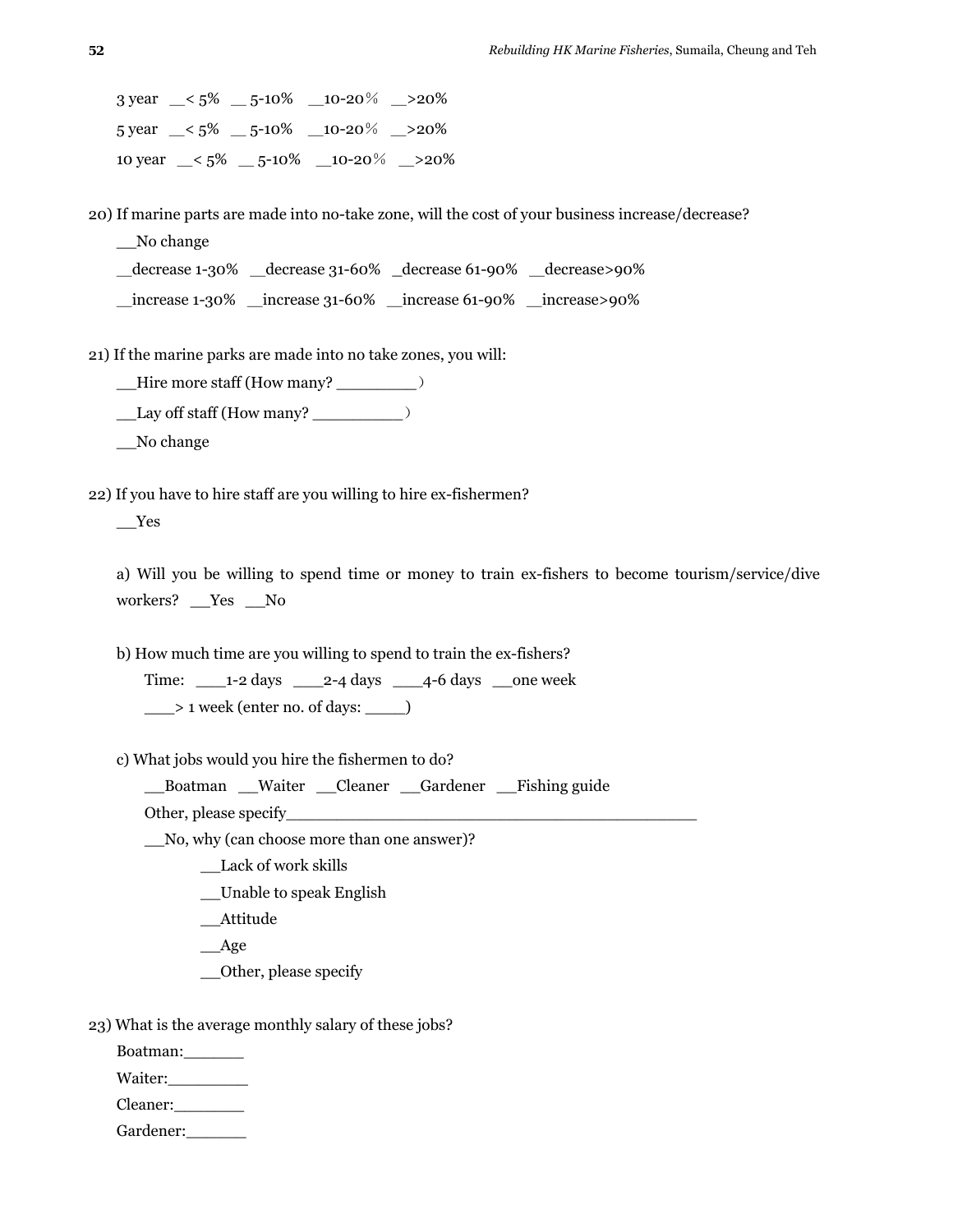Fishing guide:\_\_\_\_

Others:

#### **Creation of Fisheries Protection Areas**

24) Do you know about the proposal for creating 3 new Fisheries Protection Areas in Port Shelter, Tolo Harbour, and Channel?

\_\_Yes \_No

25) Do you think this is a good or bad idea?

\_\_Good\_\_Bad Why?  $\blacksquare$ 

26) Should these Fisheries Protection Areas be no take zones (no fishing)?

\_\_Yes \_\_No

27) Do you currently take your customers diving/fishing in the Fisheries Protection Areas? How many tours per month on average do you organize to these areas?

No of tour per month

Port Shelter (0 1-5 5-10 10-15 15-20 >20)

\_\_Tolo Harbour (0 1-5 5-10 10-15 15-20 >20)

\_\_Tolo Channel (0 1-5 5-10 10-15 15-20 >20)

 $\frac{\text{Long Harbor}}{0 \times 5}$  = 10 10-15 15-20 > 20)

28) How many people on average in each tour?

 $\_1$ -5 $\_5$ -10 $\_11$ -20 $\_21$ -30 $\_31$ -40 $\_$ >40

29) How much do your customers pay, on average, to go diving/fishing/visiting at these areas?

Port Shelter\_\_\_\_\_\_\_

Tolo Harbour\_\_\_\_\_\_\_

Tolo Channel\_\_\_\_\_\_\_

Long Harbour\_\_\_\_\_\_\_\_

30) Do you think the creation of new FPAs will have an impact on your business?

\_\_Yes\_\_No \_\_Maybe

If your answer is YES,

a) How will you business be affected?

\_\_Increase business

\_\_Decrease business

\_\_No change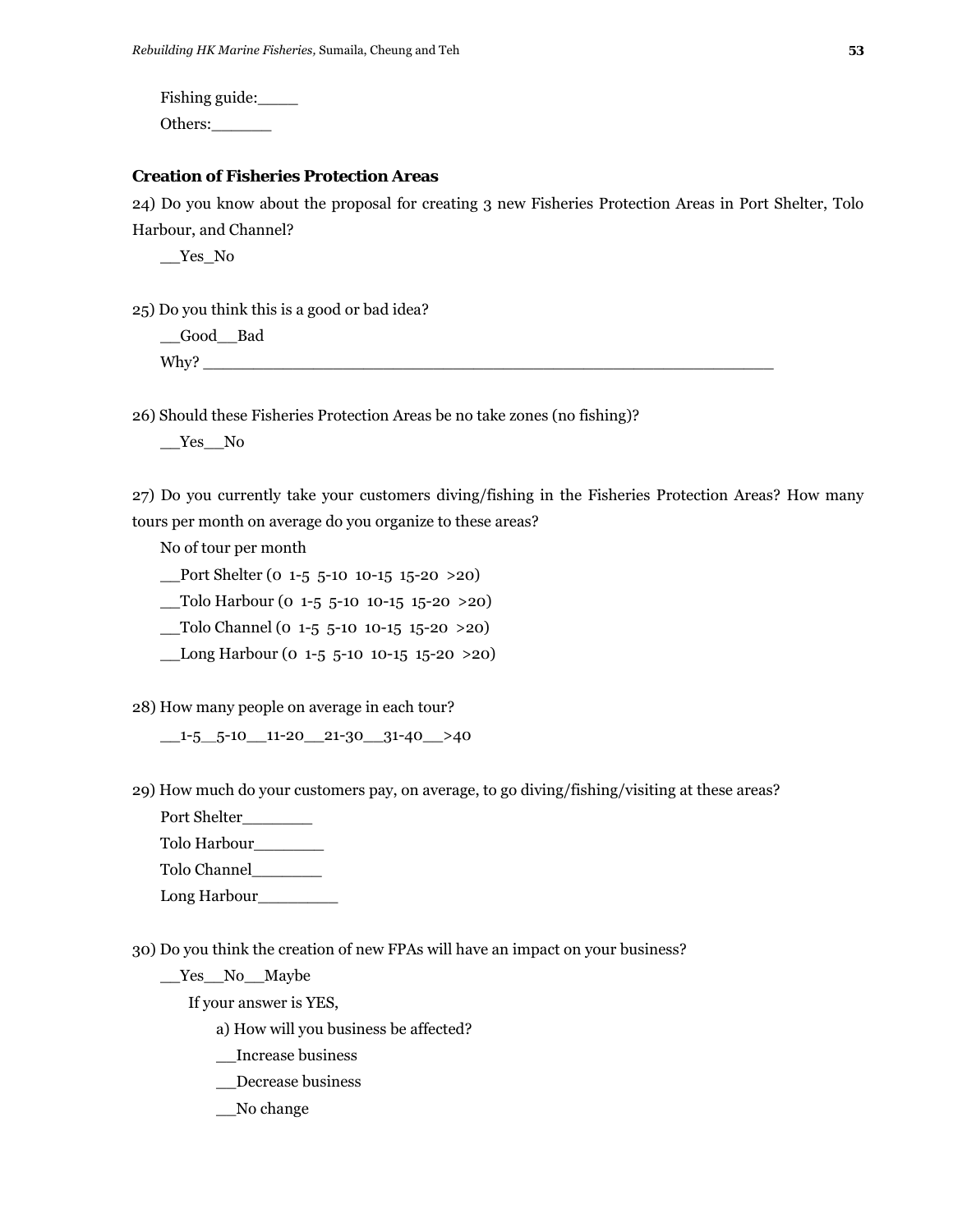b) Why do you think it will have an impact?

31) How many more / fewer customers do you anticipate after the designation of the Fisheries Protection Areas? (Circle choice)

 $\_$  . The contribution of the contribution of  $\mathcal{L}_\mathcal{A}$ 

1 year \_\_increase \_\_decrease \_\_no change \_\_don't know 3 year \_\_increase \_\_decrease \_\_no change \_\_don't know 5 year \_increase \_decrease \_no change \_don't know 10 year \_increase \_decrease \_no change \_don't know

If you think that customer number will increase, how much increases will there be?

1 year  $\leq 5\%$   $\leq$  5-10%  $\leq$  10-20%  $\geq$  20% 3 year  $\leq 5\%$   $\leq$  5-10%  $\leq$  10-20%  $\geq$  20%  $5 \text{ year }$   $-5\%$   $-5\frac{10\%}{20\%}$   $-20\%$ 10 year  $\leq 5\%$   $\leq 5^{-10}\%$   $\leq 10^{-20}\%$   $\leq 20\%$ 

If you think that customer number will decrease, how much decreases will there be?

|  | 1 year $\leq 5\%$ $\leq$ 5-10% $\leq$ 10-20% $\geq$ 20%                |  |
|--|------------------------------------------------------------------------|--|
|  | 3 year $\leq 5\%$ $\leq 5 \cdot 10\%$ $\leq 10 \cdot 20\%$ $\leq 20\%$ |  |
|  | 5 year $\leq 5\%$ $\leq$ 5-10% $\leq$ 10-20% $\geq$ 20%                |  |
|  | 10 year $\leq 5\%$ $\leq$ 5-10% $\leq$ 10-20% $\geq$ 20%               |  |

32) If Fisheries Protection Areas are designated, will the cost of your business increase/decrease?

No change

\_decrease 1-30% \_decrease 31-60% \_decrease 61-90% \_decrease>90%

\_increase 1-30% \_increase 31-60% \_increase 61-90% \_increase>90%

33) Do you think your responses above will change if the Fisheries Protection Areas are made into no take zones (no fishing)?

\_\_Yes, how? \_\_\_\_\_\_\_\_\_\_\_\_\_\_\_\_\_\_\_\_\_\_\_\_\_\_\_\_

 $\sqrt{N}$ 

34) Do you agree that the FPAs should be made into no take zones?

\_\_Do not agree \_\_Slightly disagree \_\_No opinion \_\_Agree \_\_Strongly agree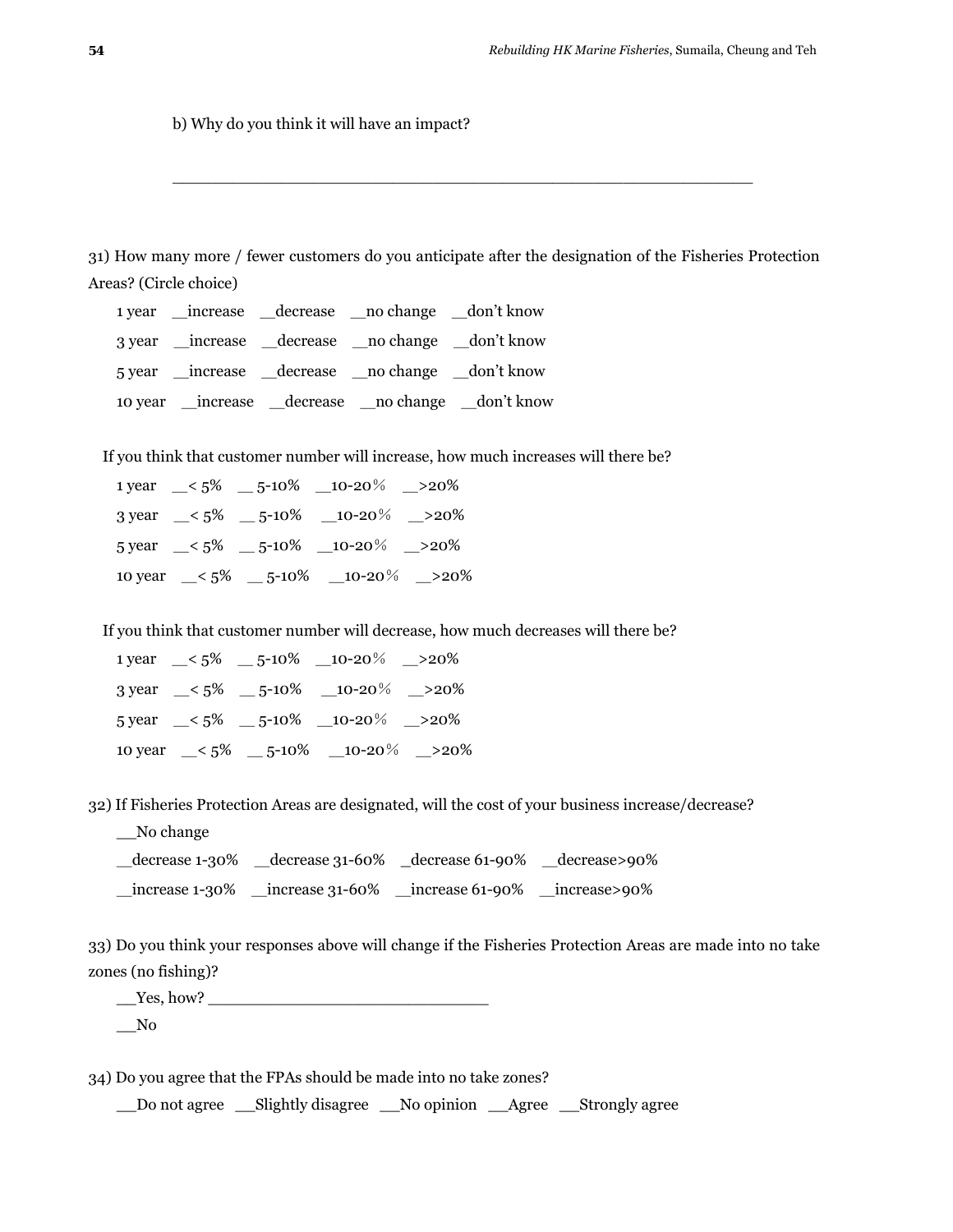35) If Fisheries Protection Areas are designated, you will:

\_\_Hire more staff (How many? \_\_\_\_\_\_\_\_)

 $\_\_$ Lay off staff (How many?  $\_\_$ 

\_\_No change

#### **Trawling**

36) Do you think trawling affects the quality of diving/ fishing experience?

 $\_\$ Yes, why?

\_\_Trawlers catch all the fish

\_\_Destroys the coral reef habitat

\_\_ Reduces fish abundance

\_\_No

37) Overall, which option do you think is best?

\_\_*Status quo* (Marine parks with no new Fisheries Protection Areas)

\_\_Creation of Fisheries Protection Areas (not no-take zones) and marine parks as now

\_\_Creation of Fisheries Protection Areas (no fishing) and marine parks as now

\_\_no take zones in all new Fisheries Protection Areas and marine parks

38) Overall do you think that making all the FPAs and MPs into NTZs will have an impact on the industry (dive, ecotourism, or recreational fishing)? Y/N?

\_\_Yes

If YES, what do you think the impact will be (can choose more than one)?

\_\_Businesses cannot make a profit

- \_\_Businesses will increase their profits
- \_\_New businesses enter the industry
- \_\_Current businesses leave the industry
- \_\_Other, please specify\_\_\_\_\_\_\_\_\_\_\_\_\_\_\_\_\_\_\_\_\_\_\_\_

 $\sqrt{N}$ 

39) Overall, how will the creation of NTZs in the 3 FPAs and all MPs directly affect your business?

\_\_\_\_\_\_\_\_\_\_\_\_\_\_\_\_\_\_\_\_\_\_\_\_\_\_\_\_\_\_\_\_\_\_\_\_\_\_\_\_\_\_\_\_\_\_\_\_\_\_\_\_\_\_\_\_\_\_\_\_\_\_\_\_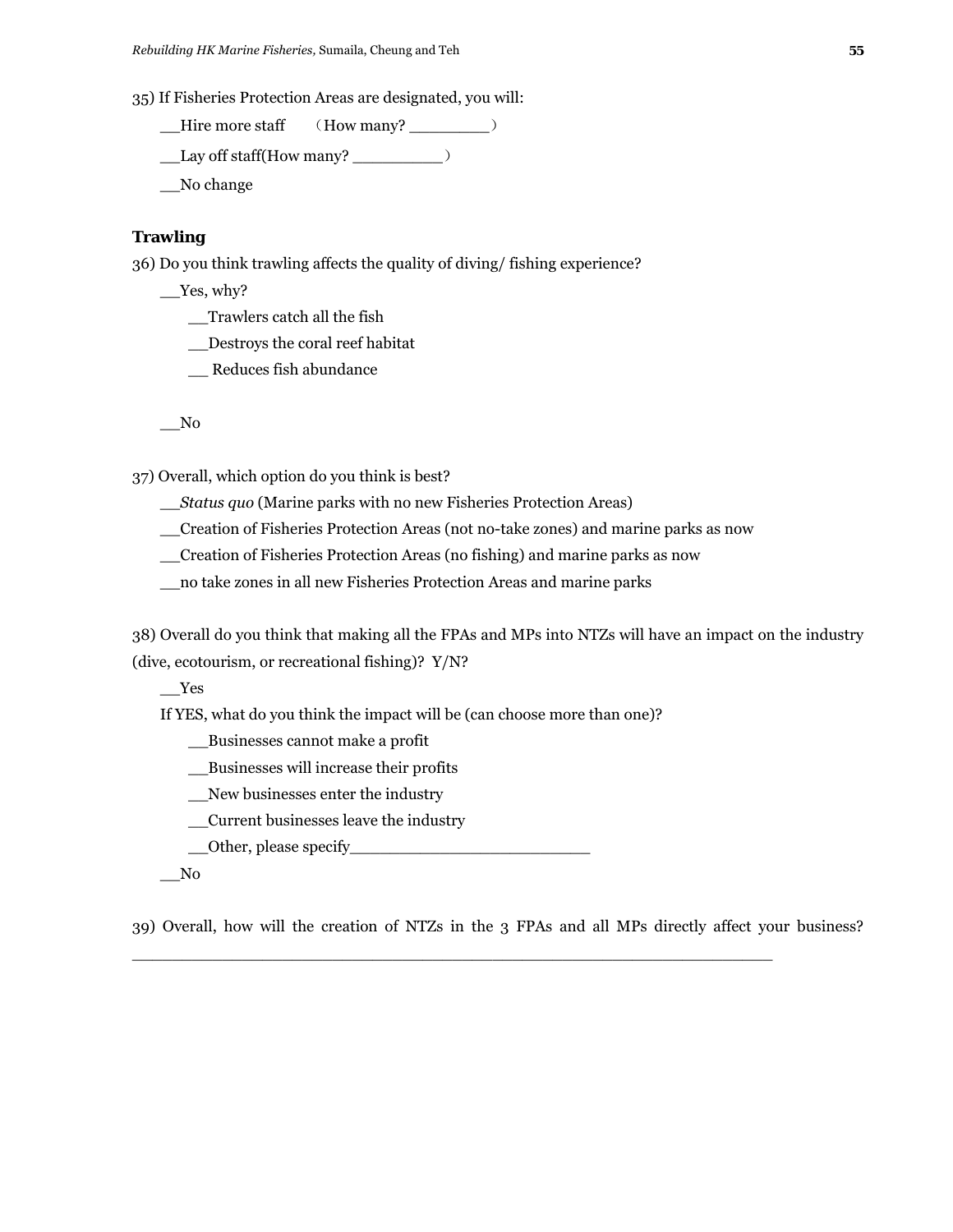40) If fish abundance changes from the current amount, how many more/fewer customers do you anticipate?

#### **Fish abundanceEffects on customer no.**

- **Half:** No changeIncrease/decrease (< 5% / 5-10% / 10-20% / >20%) Don't know
- **Double:** No changeIncrease/decrease (<  $5\%$  /  $5$ -10% / 10-20% / >20%) Don't know
- **5 times:** No changeIncrease/decrease (< 5% / 5-10% / 10-20% / >20%) Don't know
- **10 times:** No changeIncrease/decrease (<  $5\%$  /  $5$ -10% / 10-20% / >20%) Don't know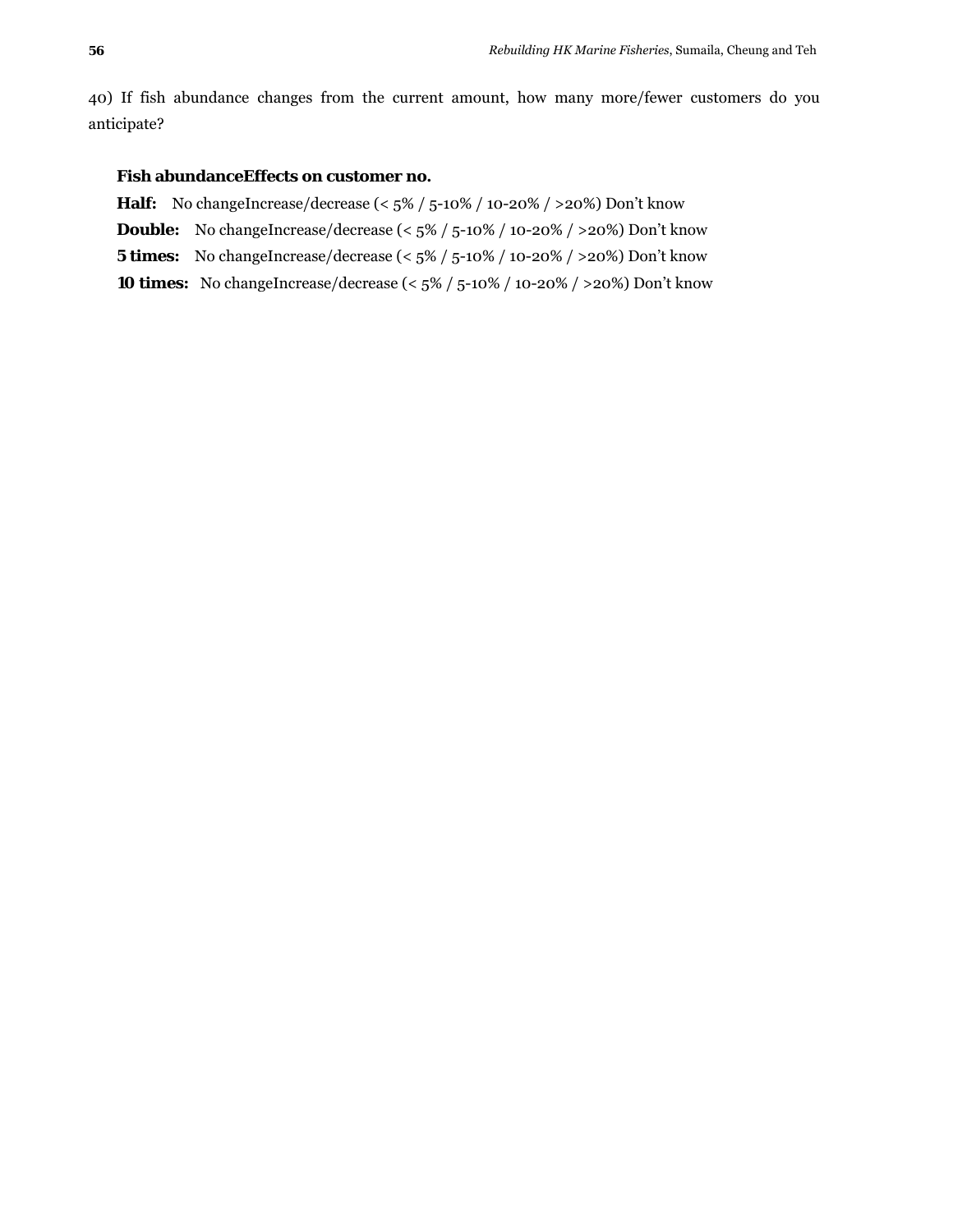# **PART 2**

Ussif Rashid Sumaila, William W. L. Cheung and Louise Teh5

*Fisheries Economics Research Unit, Fisheries Centre, University of British Columbia, Vancouver, B.C., V6T 1Z4, Canada* 

## **Abstract**

The goal of this contribution is to assess the potential economic gain (loss) to fishers and to society (Hong Kong as a whole) due to the implementation of different management scenarios. The economic loss (gain) to fishers is assumed to be the difference between the discounted net present value of profit (that is, the sum of profit over time in today's dollars) that they would have made under *status quo* (current) management and the different management scenarios proposed. On the other hand, the loss (gain) to society is the difference in the discounted net present value of the benefits that would accrue to Hong Kong as a whole under the *status quo* and the different management scenarios investigated using the Ecopath with Ecosim software. We find that in terms of net economic benefits, both fishers as a group and the society are likely to increase their benefits by moving away from the current *status quo* management. From an economic perspective, therefore, the *status quo* scenario is not an option. However, some fishing sectors and communities will lose from change in management from the *status quo*. Also, the performance of the private sector in the short and medium terms (5 and 10 years) are lower that in the 25 year time horizons. The combined cost in the short term and to certain sectors explains why there is opposition to change from the *status quo*. Given the benefits to society, it is good economics to compensate losers in order to get movement. We therefore conclude that there is a need to develop well-designed alternative livelihood schemes to remove the obstacle to introducing ecologically and economically sensible management of the ecosystems of Hong Kong.

# **Introduction**

<u>.</u>

The main objective of this report is to evaluate the potential economic loss or gain to fishers and to Hong Kong society resulting from the implementation of various fishery management scenarios. The economic loss or gain to fishers is assumed to be the difference between the discounted net present value of profits (that is, the sum of profit over time in today's dollars) made under *status quo* (current) management and that estimated under alternative proposed management scenarios.

This distinction between benefits to fishers and society is important because the gap between the outcomes preferred by private actors and society in the use of environmental and natural resources is at the core of the challenges facing managers of these resources. This gap is due to factors that economists call 'externalities' (Baumol and Oates, 1988). In this study, two things differentiate the way we calculate net present values to fishers, as represented by fishery sectors, and the society. First, society is assumed to have a longer time horizon than private actors. We therefore evaluate benefits to fishers using 5, 10 and 25 year time horizons, while benefits to society are assumed to flow through time or in perpetuity. Second, the market discount rate is applied to calculate the present value of benefits to private actors. On the other hand, because of the concern for future generations, society is assumed to use a discount rate lower than the market rate (Sumaila, 2004, Sumaila and Walters, 2005, Berman and Sumaila, 2006). The lower

<sup>5</sup> Cited as: Sumaila, U.R., Cheung, W.W.L., Teh, L.. 2007. Economic impacts to the fishing Industry and society. *In* Sumaila, U.R., Cheung, W.W.L., Teh, L., Rebuilding Hong Kong's Marine Fisheries: An Evaluation of Management Options. Fisheries Centre Research Report 15(3), 57-112. Fisheries Centre, the University of British Columbia, Vancouver.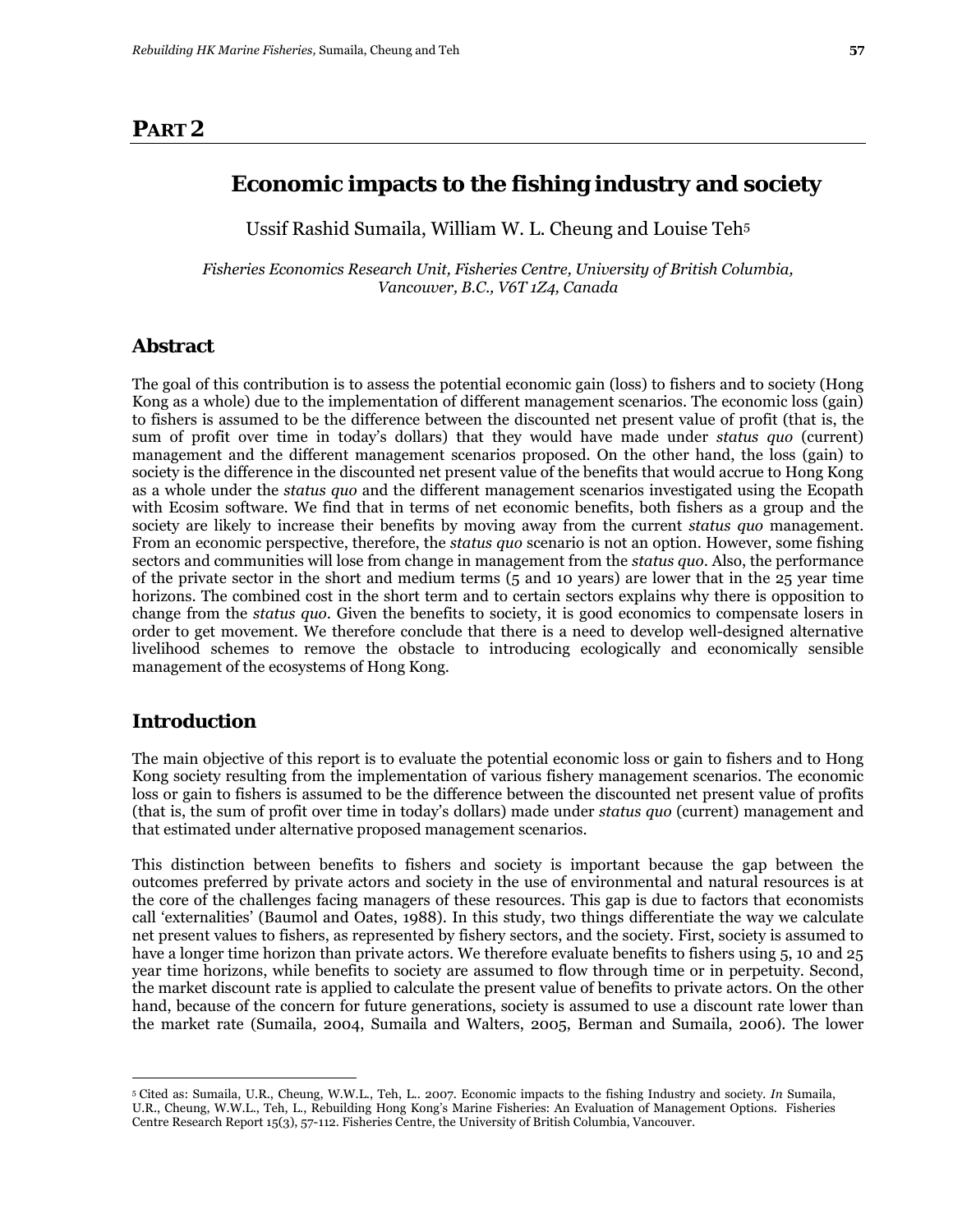society rate captures, to some extent, broader values from the ecosystem, e.g., existence, cultural and bequest values.

# **Simulation modeling**

Impacts of the different management scenarios on the Hong Kong fisheries and marine ecosystem were evaluated using the Ecopath, Ecosim and Ecospace software (Polovina, 1984; Christensen and Pauly, 1992; Walters *et al.,* 1997; Walters *et al.,* 1999). (See Box 1 for an introduction to this modeling approach). A mass-balanced Ecopath model representing a possible ecosystem state of the Hong Kong waters in the early 2000s was constructed. The model is an update of an earlier version of a Hong Kong ecosystem model (Pitcher *et al*., 2002, 2005). The previous version is hereafter called the 90s HK model as the model parameters were based on surveys conducted in the late 1990s (Pitcher *et al,.* 2002). The 90s Hong Kong model was used to evaluate the impacts of a range of management scenarios including those that are covered in this study (Pitcher *et al*., 2000, 2002; Buchary *et al*., 2003).

In this updated version, catch data obtained from the 2001/02 Port Survey (AFCD unpublished data) were used. The AFCD believed that the estimated catches from this survey were more accurate than the earlier survey in 1996/97 as the 2001/02 survey was conducted by their department, while the earlier survey was conducted by a consultant. As such, they were more certain of the quality of the 2001/02 survey (Rock Kowk, AFCD, pers. comm.). Still, the validity of the 2001/02 catch estimates is evaluated and discussed in a later section.

Since the estimated catches from the 2001/02 survey increased by about 45% from the 96/97 estimates, the biomass and production to biomass (P/B) ratio of most of the exploited groups had to be adjusted upward to achieve mass-balance. The revised model parameters are given in Appendix 1. The basic model structure, i.e., the number and definition of functional groups, and fishing fleet structure of the groups are largely unchanged from its earlier version (see Pitcher *et al.* 2002 for detailed descriptions of the model). The species composition in each functional group is listed in Appendix 2.

To model the effects of the spatial scenarios in this study, spatial dynamic simulations using Ecospace based on the updated HK model were conducted. The basic set up of the spatial model followed the 90s HK model. Hong Kong waters was represented by 5 x 5 km<sup>2</sup> cells (Figure 1). Habitat types were defined as: reefs, non-reef and marine mammal habitats. Each functional group was assigned to be associated with one or more habitat types. The marine mammal habitat is defined based on the key occurrence area of the major groups of marine mammals (Chinese white dolphin and Finless porpoise). The inclusion of this 'habitat' is primarily to mimic the local distribution of these marine mammals. However, the habitat does not exclude the marine mammals group from entering other habitat types, or non-mammal groups entering into the marine mammal habitat. Five types of management areas were defined: marine parks, marine exclusive zone and marine reserves, fisheries protection areas (non-core) and fisheries protection areas (core), and a special shrimp trawl area (Figure 1). The special shrimp trawl areas are proposed by the WWF Hong Kong's SOS Campaign as an area where shrimp trawling is allowed when a territorial-wide bottom trawl ban is implemented, and include some of Hong Kong's most productive shrimp grounds. Total area of this shrimp trawl area was set at  $75 \text{ km}^2$  (15 x 5 km<sup>2</sup> cells). The Cape D'Aguilar marine reserve and the Chek Lap Kwok Marine Exclusive Zone, both areas where fishing is prohibited, were too small to be represented separately in the model. Therefore, they were combined and represented as a single cell. As the prime focus on this report is on comparing the specified spatial management scenario, total fishing effort for each sector was assumed constant throughout the simulation time horizon, except the total trawl ban scenarios in which fishing effort from trawlers were essentially reduced to zero. The basic set up of the Ecospace model follows the 90s HK model (Pitcher *et al*., 2002).

In each simulation, the model was run under the *status quo* (*i.e.*, no change in fishing effort, four partly protected marine parks and one no-take reserve and marine exclusive zone) until the ecosystem was close to an equilibrium state (i.e. until the biomass of the functional groups became stable). Thus, any changes in biomass from this equilibrium state will be a result of the different scenarios implemented. Initial simulation runs indicated that 25 years would be required for the functional groups to re-organize themselves under the spatial setting. The length of this re-organization period does not have any empirical meaning. Instead, it merely reflects the extent to which the initial Ecopath structure deviates from the spatial setting. After the 25-year initial run, the spatial management scenarios were implemented in the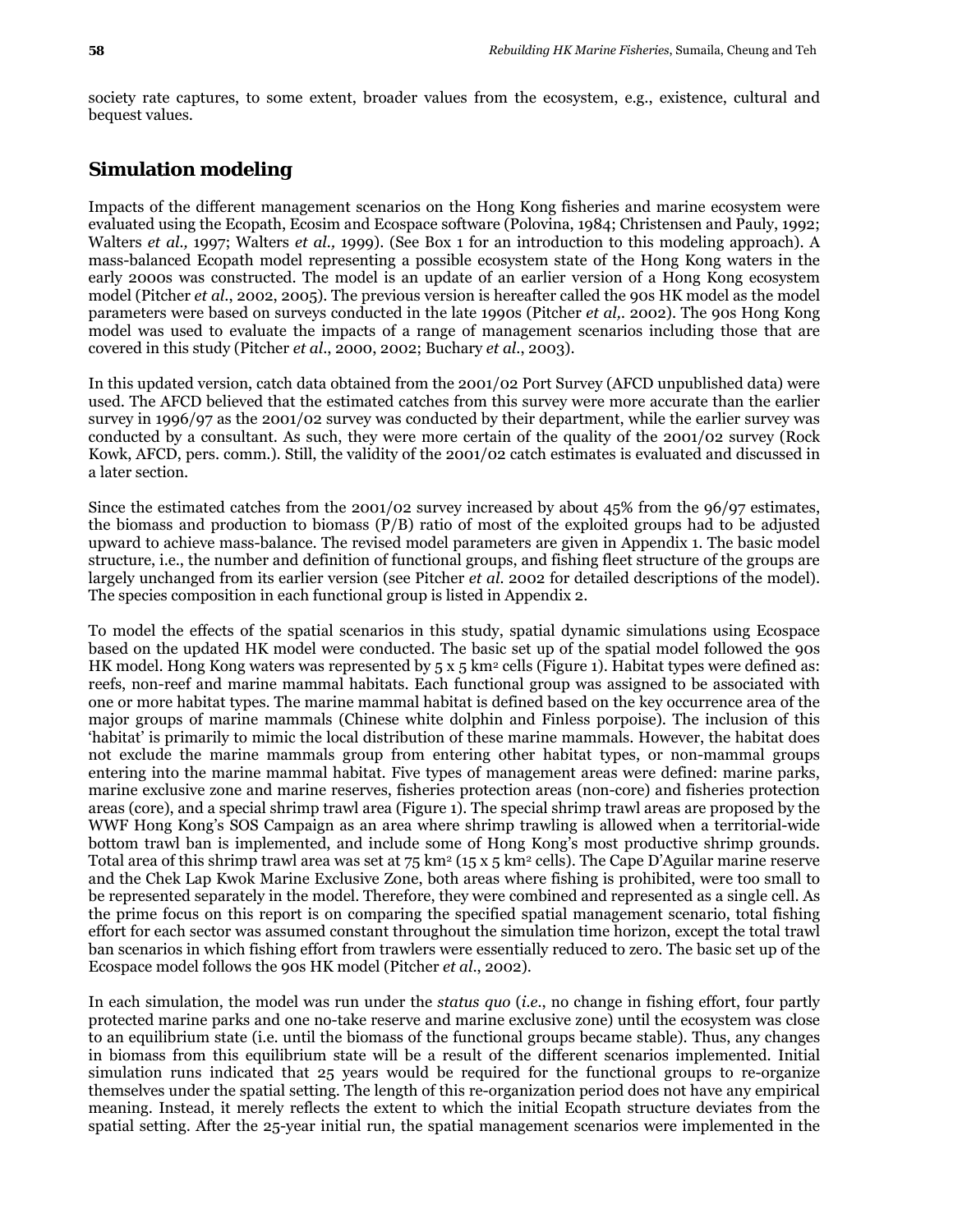simulations and the time-series changes in biomass and catches relative to the equilibrium state were recorded. Simulations were conducted for 5, 10 and 25-year models. Since the main objective of this study is to compare the impacts of the management scenarios on the fisheries, total fishing effort in Hong Kong waters was assumed to be unchanged overtime from the *status quo* in all scenarios.



Figure 1. Ecospace simulation, the Hong Kong waters ecosystem is represented by (a) base map of habitats, (b) base map of management areas, and (c) base map of fishing regions.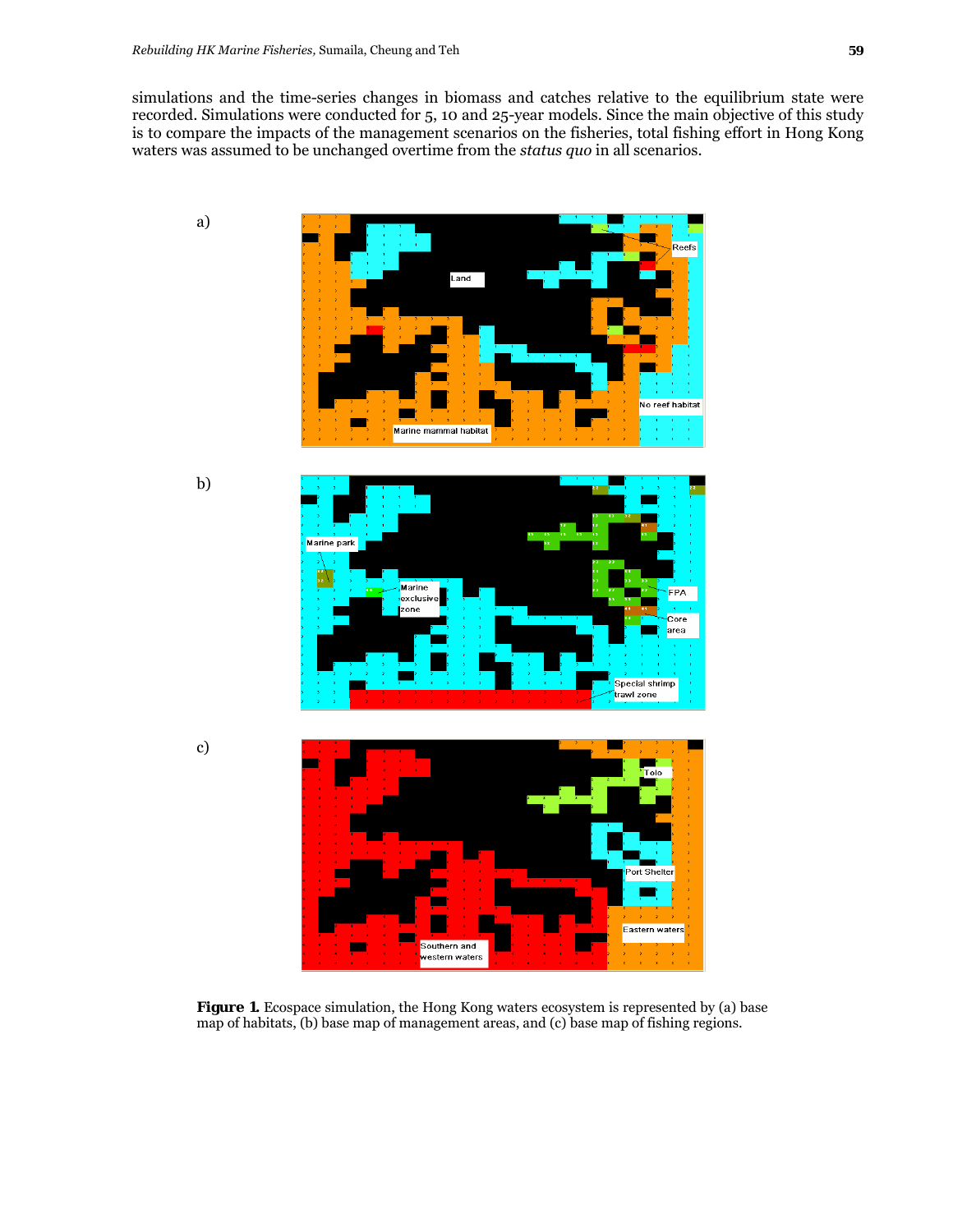#### **Box 1:** *The Ecopath with Ecosim model*

Based on the mass-balance principle, Ecopath can be used to develop hypothesis of ecosystem structures that are possible thermodynamically (Christensen and Walters, 2004). In most Ecopath models, species, usually those with similar biology and ecology are aggregated into functional groups to reduce the number of modelled units. The model is governed by the mass-balance principle which is based on two basic equations. The first one ensures balance between production, consumption, predation, fishery, migrations and other mortalities among groups:

$$
(P/B)_i \cdot B_i \cdot (1-EE_i) - B_j \cdot (Q/B)_j \cdot DC_{ji} - Y_i - E_i - BA_i = 0 \qquad \qquad \ldots \qquad \ldots \qquad \ldots \qquad \ldots \qquad \ldots \qquad \ldots \qquad \ldots \qquad \ldots \qquad \ldots \qquad \ldots \qquad \ldots \qquad \ldots \qquad \ldots \qquad \ldots \qquad \ldots \qquad \ldots \qquad \ldots \qquad \ldots \qquad \ldots \qquad \ldots \qquad \ldots \qquad \ldots \qquad \ldots \qquad \ldots \qquad \ldots \qquad \ldots \qquad \ldots \qquad \ldots \qquad \ldots \qquad \ldots \qquad \ldots \qquad \ldots \qquad \ldots \qquad \ldots \qquad \ldots \qquad \ldots \qquad \ldots \qquad \ldots \qquad \ldots \qquad \ldots \qquad \ldots \qquad \ldots \qquad \ldots \qquad \ldots \qquad \ldots \qquad \ldots \qquad \ldots \qquad \ldots \qquad \ldots \qquad \ldots \qquad \ldots \qquad \ldots \qquad \ldots \qquad \ldots \qquad \ldots \qquad \ldots \qquad \ldots \qquad \ldots \qquad \ldots \qquad \ldots \qquad \ldots \qquad \ldots \qquad \ldots \qquad \ldots \qquad \ldots \qquad \ldots \qquad \ldots \qquad \ldots \qquad \ldots \qquad \ldots \qquad \ldots \qquad \ldots \qquad \ldots \qquad \ldots \qquad \ldots \qquad \ldots \qquad \ldots \qquad \ldots \qquad \ldots \qquad \ldots \qquad \ldots \qquad \ldots \qquad \ldots \qquad \ldots \qquad \ldots \qquad \ldots \qquad \ldots \qquad \ldots \qquad \ldots \qquad \ldots \qquad \ldots \qquad \ldots \qquad \ldots \qquad \ldots \qquad \ldots \qquad \ldots \qquad \ldots \qquad \ldots \qquad \ldots \qquad \ldots \qquad \ldots \qquad \ldots \qquad \ldots \qquad \ldots \qquad \ldots \qquad \ldots \qquad \ldots \qquad \ldots \qquad \ldots \qquad \ldots \qquad \ldots \qquad \ldots \qquad \ldots \qquad \ldots \qquad \ldots \qquad \ldots \qquad \ldots \qquad \ldots \qquad \
$$

The second equation ensures balance between consumption, production and respiration within a group:

$$
Q_i = P_i + R_i + GE_i Q_i \tag{1.2}
$$

where  $(P/B)_i$  is the production to biomass ratio;  $B_i$  the total biomass;  $EE_i$  the ecotrophic efficiency (1- $EE_i$ represents mortality other than predation and fishing); *Yi* the total catch; *Ei* the net migration; *BAi* the biomass accumulation of functional group *i*;  $(Q/B)$  is the consumption to biomass ratio for predator groups *j*; DC*ji* is the proportion of group *i* in the diet of predator groups *j* ; *R* is respiration while *GE* is the proportion of unassimilated food (Christensen and Walters, 2004).

The model maintains mass-balance by solving equations 1.1 and 1.2 for all groups simultaneously. Thus any of the four basic input parameters (*B*, *P/B*, *Q/B*, *EE*) in each group has to be estimated to ensure mass-balance. Since *EE* is difficult to measure empirically, it is usually estimated through the massbalance process provided that data to estimate other parameters are available. In cases where data for *B, P/B or Q/B* are unavailable, *EE* is assumed to be 0.95.

Ecosim is a dynamic simulation model which simulates changes to the ecosystem that is described under Ecopath. It estimates changes of biomass among functional groups in the ecosystem as functions of abundance among other functional groups and time-varying harvest rates, taking into account predatorprey interactions and foraging behaviours (Pauly *et a*l., 2000; Walters *et al*., 2000). Ecosim is governed by the following basic dynamic equations (Christensen *et a*l,. 2000):

$$
\frac{dB_i}{dt} = g_i \sum_j C_{ji} - \sum_j Cij + I_i - (M_i + F_i + e_i)B_i
$$
...(1.3)

and

$$
C_{ij} = \frac{v_{ij} \cdot a_{ij} \cdot B_i \cdot B_j}{v_{ij} + v'_{ij} + a_{ij} \cdot B_j}
$$
...(1.4)

where the left side gives the growth rate of group *i* in terms of its biomass,  $q_i$  is growth efficiency, M and F are natural and fishing mortalities, *I* and *e* are immigration and emigration rates, *Cji* is the consumption of group *j* organisms by group *i* organism, *v* and *v'* parameters represent rates of behavioural exchange between invulnerable and vulnerable states and *aij* represents rate of effective search by predator *j* for prey type *i*. The behaviours of functional groups in dynamic simulations are heavily affected by the 'vulnerability factor' – a scaling factor of *v* which determines the foraging behaviour of the functional groups in predator-prey interactions (Walters *et al.* 1997; Walters & Martell 2004).

Ecospace consists of spatial replicates of Ecosim simulations in grid cells on a pre-defined base map. Each spatial cell is linked through: (1) dispersal of organisms, (2) spatial movement of fishing effort in response to changes in profitability of fishing, and (3) creation of protected areas (Walters *et al*. 1999; Walters 2000).

The Ecopath with Ecosim, and the Ecospace software were used to address questions posed in the technical proposal.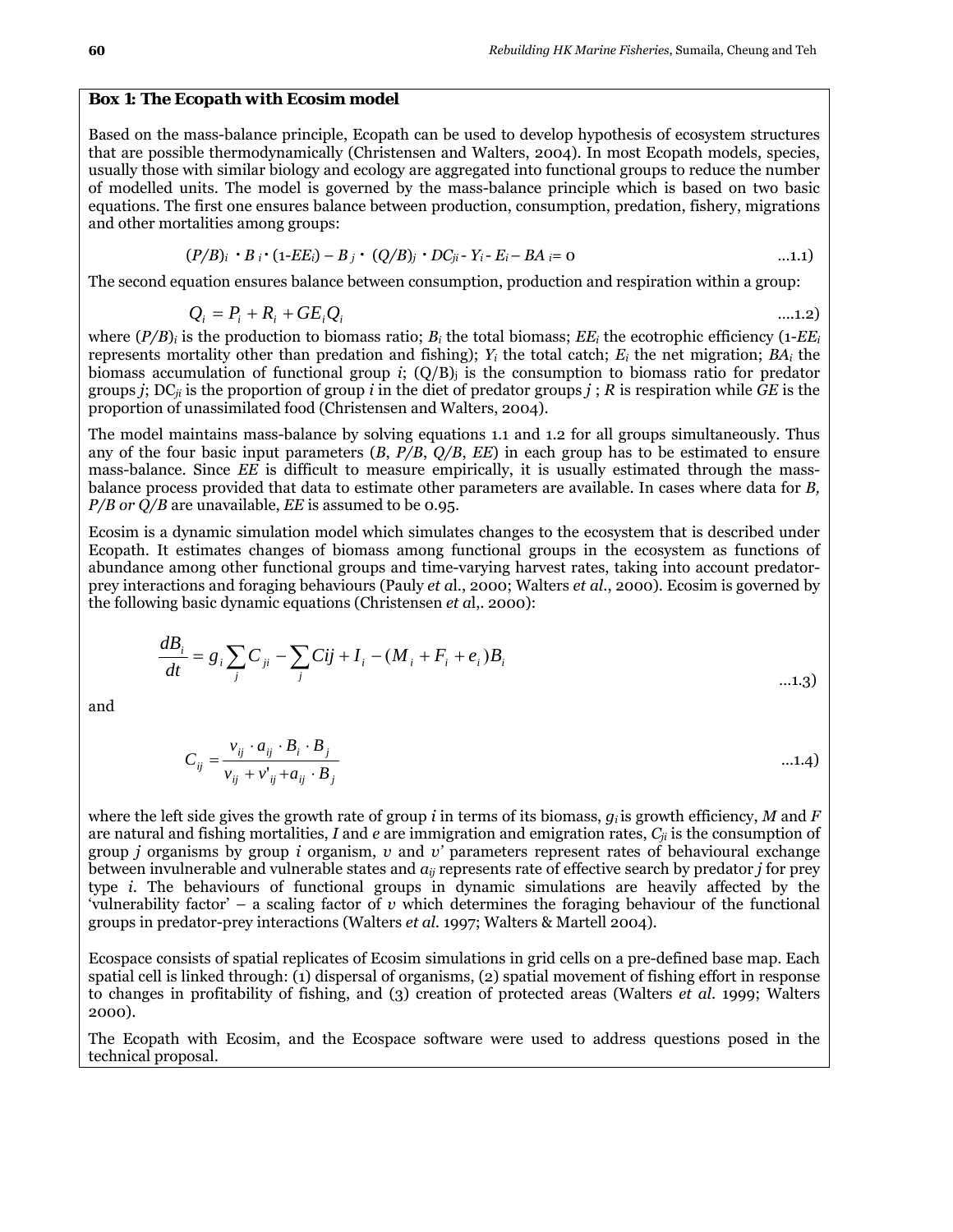# **Management scenarios analyzed**

Our first task was to identify the management scenarios that would form the basis of our fisheries impacts analysis. The scenarios we used are:

# *Scenario 1*

*Status quo*: Continuation of the fisheries and marine park management regimes in place in 2005:

- 4 marine parks (Hoi Ha Wan Marine Park, Yan Chau Tong Marine Park, Sha Chau and Lung Kwu Chau Marine Park, and Tueng Ping Chau Marine Park) where trawling is prohibited and fishing with other methods is allowed with licenses;
- 1 marine reserve (Cape D'aguilar Marine Reserve) where no fishing is allowed;
- Chek Lap Kwok Marine Exclusive Zone where no fishing is allowed
- Artificial reefs deployed in the Hoi Ha Wan Marine Park, Yan Chau Tong Marine Park, Sha Chau and Lung Kwu Chau Marine Park, Chek Lap Kok Marine Exclusion Zone, Outer Port Shelter and Long Harbour;
- Fishing effort is not regulated in areas other than the above.

## *Scenario 2*

*Government initiatives*: Introduction of the three amendments to the Fisheries Protection Ordinance proposed by the HK SAR government, with timelines and framework as indicated by the HK SAR government in March 2006. In additional to the marine park management regime as in place in 2005 (Scenario 1):

Scenario 2a:

- Trawls are banned from fishing within Fisheries Protection Areas (FPAs) (Port Shelter, Tolo Harbour and Channel, and Long Harbour); all other fishing gears are allowed to fish in the FPAs, except where artificial reefs have been deployed; recreational fishing is not regulated;
- Licensing system is in place and fishing effort is controlled.

Scenario 2b:

• In addition to scenario 2a, a seasonal moratorium that is in line with the moratorium in the South China Sea that is imposed by the mainland Chinese authority is implemented, i.e., trawls and purse seines are banned from fishing in Hong Kong waters during June and July.

## *Scenario 3*

*WWF initiatives:* Introduction of all or part of WWF's "Save Our Seas" campaign objectives in 2007 (*SOS* : "Save Our Seas" Position Paper, 1 Dec 2005).

Scenario 3a:

• No-take marine zones to cover all existing marine parks, and the proposed FPAs in Port Shelter, Tolo Harbour and Channel, and Long Harbour.

Scenario 3b:

• Ban on bottom trawling in all Hong Kong waters, except in the southern waters (south of Lantau and Lamma Islands) where shrimp trawling is allowed.

Scenario 3c:

• Creation of no-take zones covering the entirety of all HK's marine parks.

Scenario 3d:

• Combination of Scenarios 3b and 3c.

Scenario 3d2:

• Creation of no-takes FPAs in Port Shelter, Tolo Harbour and Channel, and Long Harbour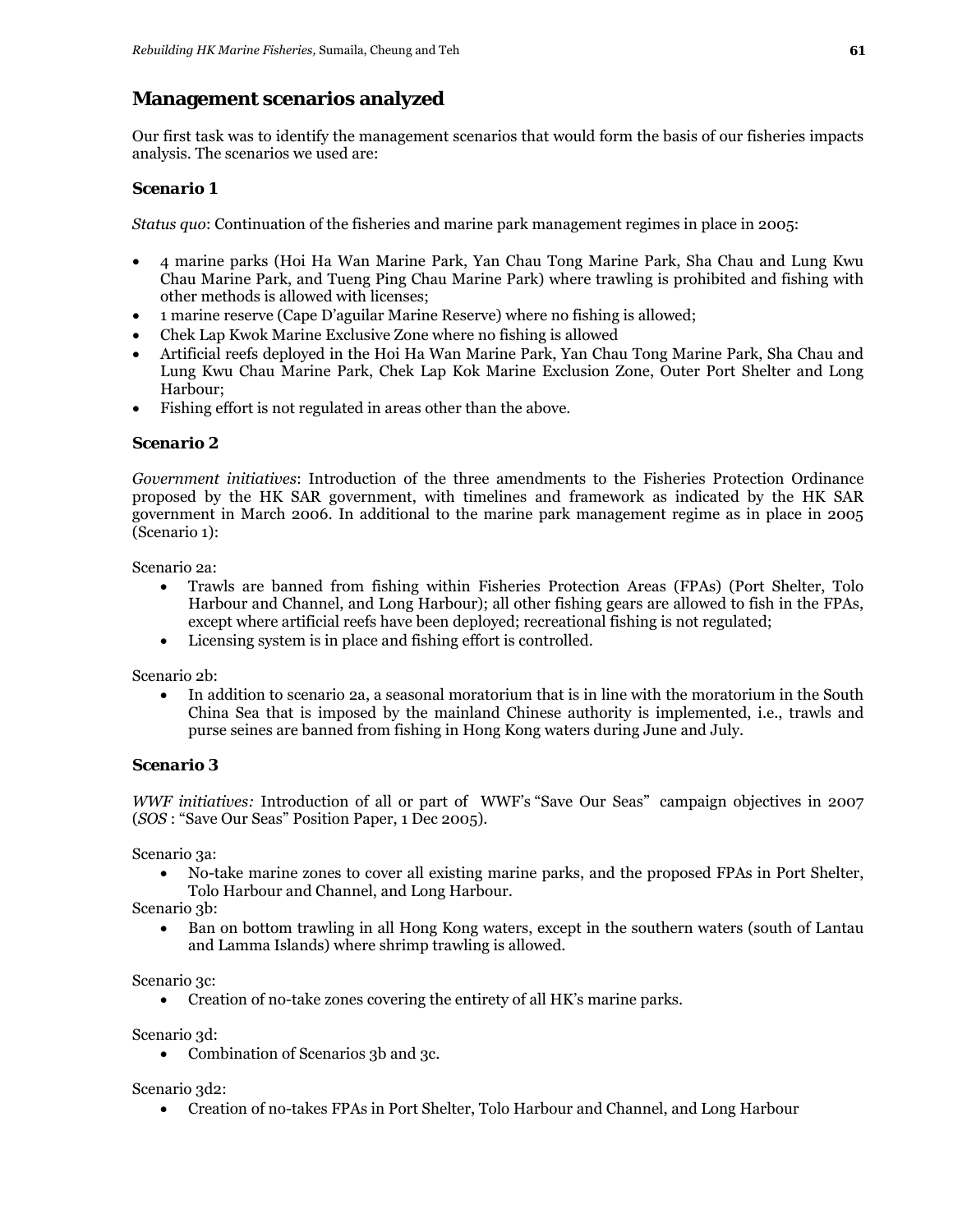Scenario 3e:

• Combination of Scenarios 3b and 3d2.

Scenario 3f:

• Combination of Scenarios 3a and 3b.

Using existing and updated models, we studied the potential impact of each scenario listed above on the different fishing groups and sectors in Hong Kong waters.



**Figure 2**. Map showing the existing marine parks and reserve, and the proposed Fisheries Protection Areas (FPAs) in Hong Kong.

The site selection for the FPAs was made by AFCD (Figure 2), based on information contained in a previous report (ERM 1998) showing these to be important spawning and nursery areas.

# **General results**

We explored the effects of the different scenarios on the fisheries and different ecosystem groups. Indicator groups across the ecosystem were selected to evaluate changes in their catches in different management scenarios. The indicator groups included both invertebrates and fishes such as jellyfish, cephalopods, reef and non-reef fishes.

# *Biomass of indicator species*

Jellyfish abundance often increases in highly depleted ecosystems when most predatory species are heavily depleted and energy flows shift from the demersal to pelagic system (Pitcher and Pauly, 1998). Thus increased jellyfish abundance can be an indicator of possible ecosystem degradation. Our model predicts that jellyfish abundance decreases in 10 and 25 years from the *status quo* with no-trawl FPAs (scenario 2a) and under the scenarios with no-take FPAs and MPs (scenario 3a, 3c and 3d2) (Figure 3a). The reduction is particularly large in scenarios 3a and 3d2, in which Port Shelter, Tolo and Long Habour are designated as no-take zones. The decrease in jellyfish abundance is mainly due to the increased predation mortality of jellyfish because of the recovery of predatory species after the implementation of the management measures. For instance, increased abundance of demersal fishes can reduce jellyfish abundance through increased feeding on the jellyfish polyps.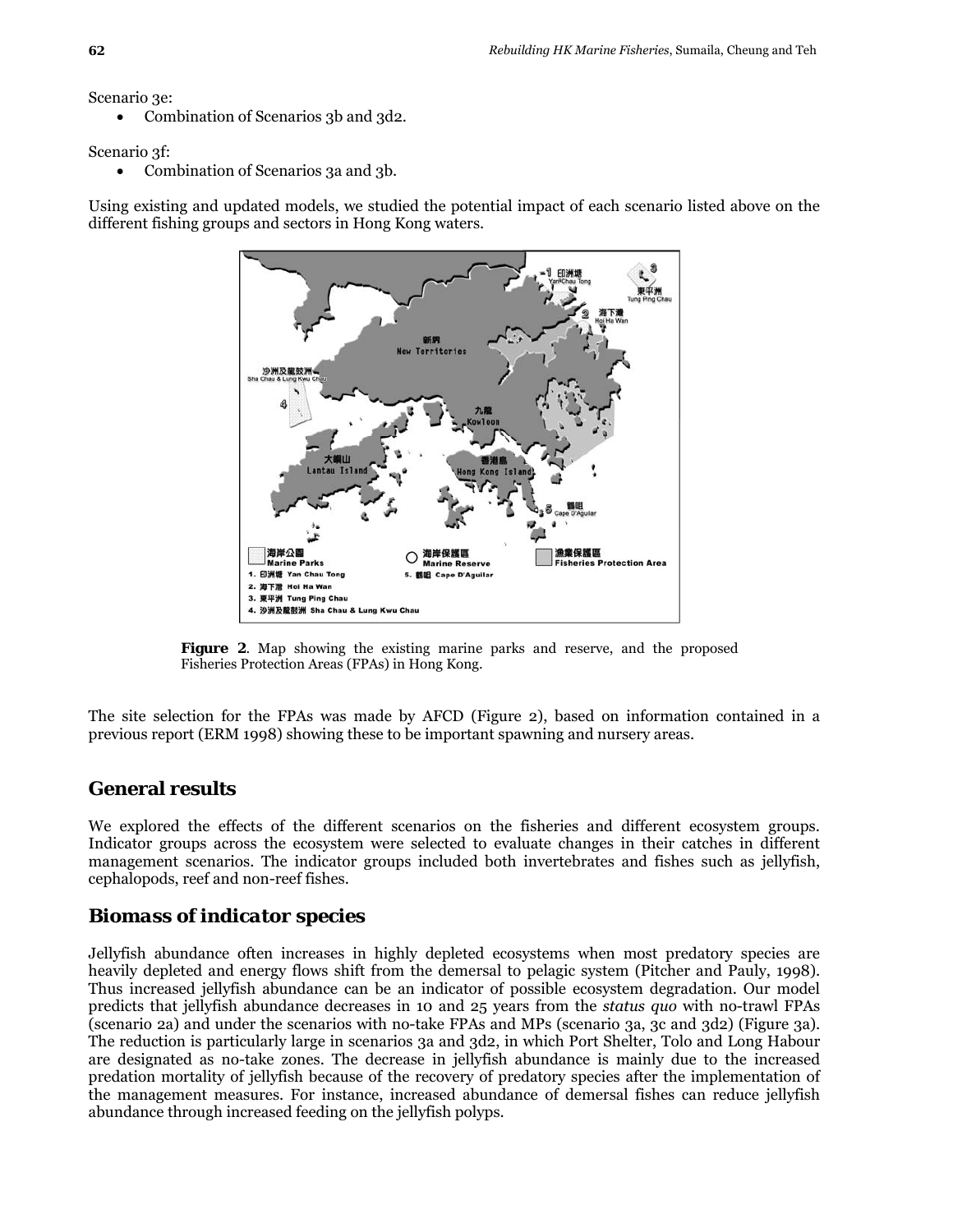Jellyfish biomass increases slightly in the seasonal trawl ban and the territorial-wide trawl ban scenarios (2b and 3b) (Figure 3a). Jellyfish is mainly caught and discarded by the trawling sectors. Therefore, the trawl ban reduced fishing mortality on jellyfish and increased their abundance. On the other hand, when trawl ban is accompanied with no-take marine parks or FPAs (scenarios 3c, d, e and f), the reduced fishing mortality of jellyfish will be cancelled by the increased predation mortality resulting from the recovery of the large predatory species (see below). Thus, jellyfish abundance eventually declined within 10 or 25 years. It should be noted that because of the limited data availability, the current model could not fully account for the ecology of jellyfish in detail. Therefore, predictions on the responses of this group to the management scenarios, particularly the unexpected increases in jellyfish abundance under the trawl ban scenarios, are less certain.

Benthic crustaceans and shrimps, important and valuable groups targeted by the bottom trawling sectors, increased rapidly in abundance after implementation of management measures but abundance reduced in the longer term (25 years) simulations (Figure 3b). These groups generally have short life cycles and thus high turn-over rates, which allows them to withstand the high fishing mortality in Hong Kong waters (Pitcher *et al*. 1998). Therefore, when fishing effort was reduced because of the designation of partial or total no-take zones (marine parks and FPAs), their biomass increased rapidly (in 5 years) because of their high productivity. However, their biomass decreased in the medium and long terms (10 and 25 years) as the abundance of their major predators, the larger demersal fish groups (with longer life cycle and thus lower productivity), recovered.

The predicted changes in abundance of benthic invertebrates agree with observed changes in heavily trawled areas. Heavy trawling removes predators of benthic invertebrates and modifies benthic habitat. This greatly increases the productivity of the high-turnover species (such as benthic invertebrates) adapted to disturbed habitats, and partly explains the booming of benthic invertebrates fisheries (highlyvalued) after the collapse of ground fish stocks in the NE Atlantic (Worm and Myers, 2003). Thus this represents a trade-off between the valuable invertebrate fisheries and the recovery of predatory species (Cheung and Sadovy, 2004). The biomass of cephalopods (squid and cuttlefish) increases in almost all scenarios (except 3c, with no-take marine parks) in 25 years (Figure 3c). Setting up no-take marine parks had little effect on this group, probably because of its high mobility and dispersal rate relative to the smallsize of the marine parks. However, a territory-wide annual trawl ban reduces the fishing mortality considerably and thus exerts a positive impact on cephalopods, with 20 to 40% increase in biomass from the *status quo* in the various scenarios and time horizons. In shallow inshore waters where trawl nets often sweep a large fraction of the water column, pelagic species, in particular squid and cuttlefish, are well-represented in the catch. Indeed, squid and cuttlefish are reported as the main catch for pair and stern trawlers, respectively, by AFCD. In our model, catches of cephalopods from bottom trawlers represent about 20% of their total catch. Therefore, a territorial-wide trawl ban is predicted to have a positive impact on the abundance of cephalopods. Cephalopods have a high recreational value through the recreational squid/cuttlefish jigging fisheries. The increase in cephalopod biomass may generate considerable revenue to the tour companies and leisure and passenger boats operators, especially in the Port Shelter area.

Biomass of reef fishes increases significantly in most scenarios, with the biomass of small reef fishes responding much faster to protection (Figure 4). With no-trawl FPAs (scenario 2a), biomass of small reef fishes changes slightly after 5 years, but more than triples in 10 and 25 years. The decrease in biomass of small reef fishes from 10 to 25-years in the no-take FPAs scenarios (3a, 3d2 and 3e) mainly result from the increased predation mortality, as the biomass of the medium and large reef fishes (predators of small reef fishes) increase. Large increases in the biomass for medium and large reef fishes relative to the *status quo* occur only after 25 years, with the biggest increase being almost 4 to 8 times over the *status quo* biomass.

The no-take FPAs and no-take marine parks (3a) together greatly increase the biomass of reef fishes in 25 years, compared to the no-trawl FPAs scenario (2a). Under scenario 3a, the biomass of small, medium and large reef fishes increase around 4 times from the *status quo* in 25 years, No-take FPAs have stronger positive effects than no-take marine parks alone, basically because of the larger area of protection offered by the earlier scenario. Addition of a territorial-wide trawl ban (scenario 3f) offers double the benefits to small reef fishes and increases the benefits to large reef fishes by 50% in the long term compared to the scenario with no-take FPAs and no-take marine parks only (scenario 3a). The predicted recovery of medium and large reef fishes is generally slow. This is because at the start of the simulation (after the 25 years equilibrium run), the biomass of reef fishes in most reef habitats have been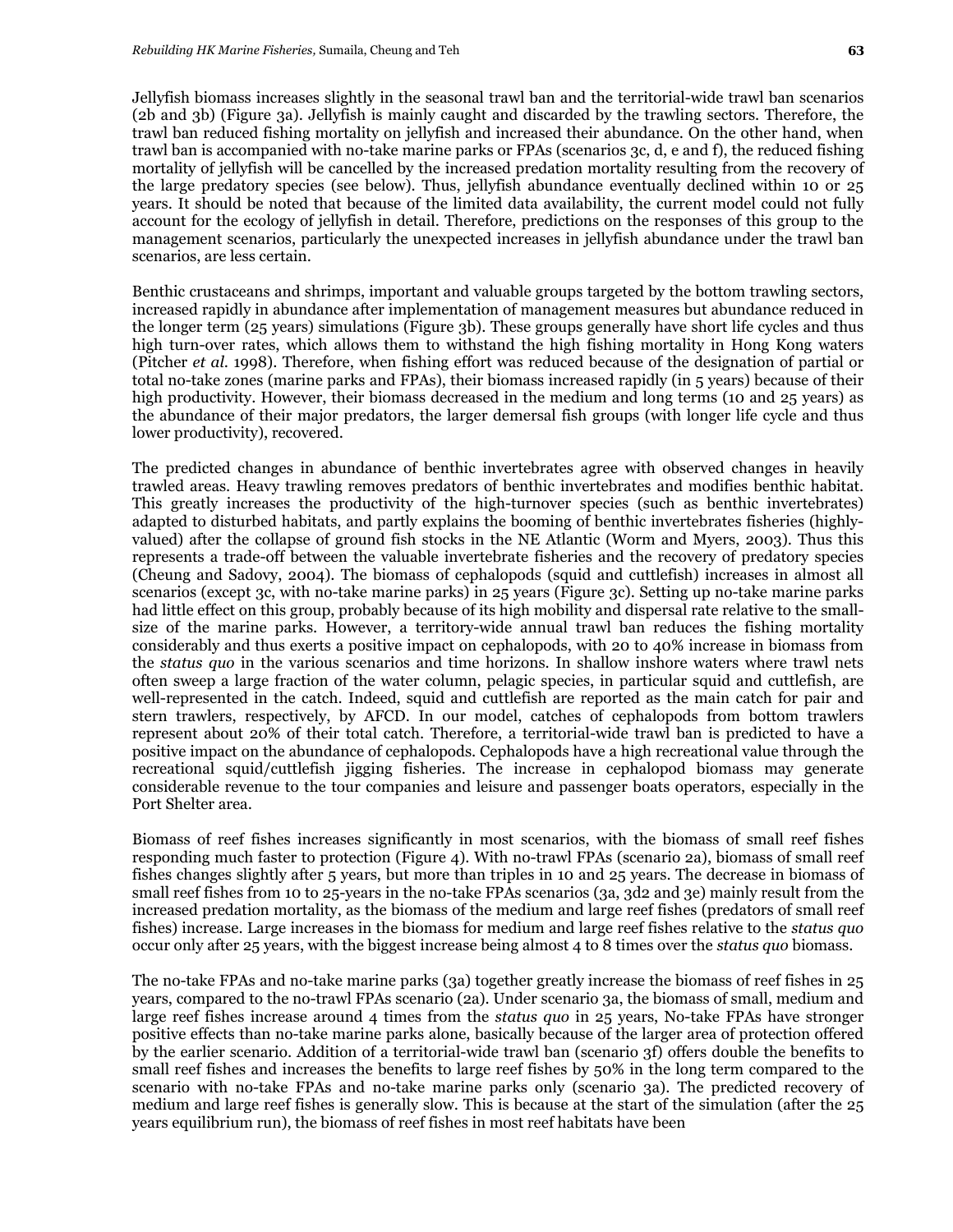

**Figure 3.** Changes in biomass relative to the *status quo* (scenario 1) for (a) jellyfish, (b) benthic crustaceans, (c) shrimps, and (d) cephalopods in 5 (black bars), 10 (gray bars) and 25 (white bars) years.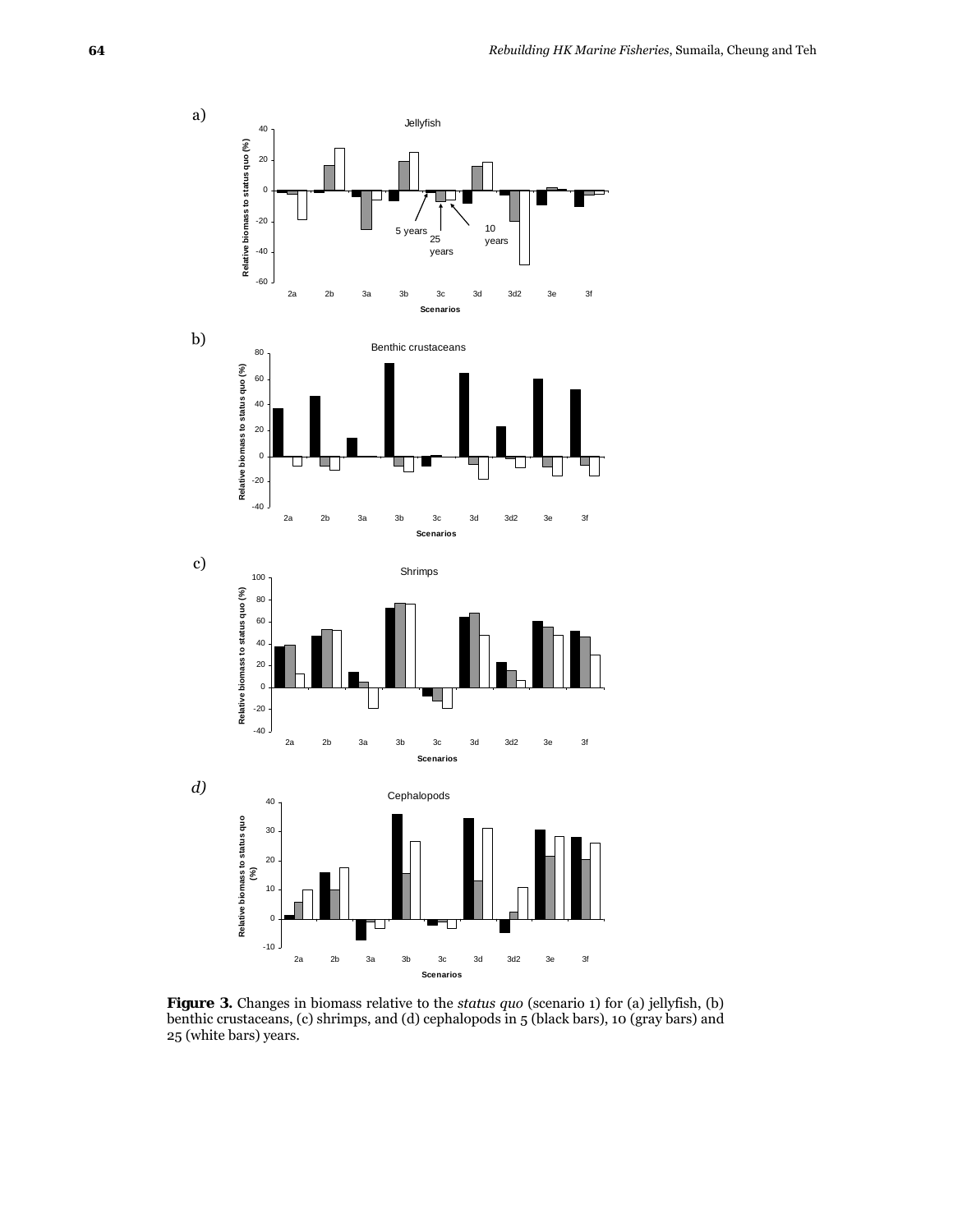

**Figure 4.** Changes in biomass of (a) small reef fishes, (b) medium reef fishes and (c) large reef fishes relative to the *status quo* in 5, 10 and 25 years.

greatly depleted, except in the no-take area (marine reserves + marine exclusive zone). Since the Hong Kong marine ecosystem is assumed for the purposes of modeling to be a closed system (no immigration or emigration into or out of the system), the rate of recovery of fishes in the depleted reefs depends heavily on the dispersal and re-colonization of juveniles and adult reef fishes from the no-take reefs within Hong Kong. However, in reality, recruitment from outside Hong Kong waters are likely (Cornish, 2000) and should help to restock the depleted reefs, thus allowing a faster rate of recovery. Therefore, the predicted rate of recovery by the model should be considered conservative. This also indicates that the actual recovery rate would depend strongly on the availability of local recruits and spawning stocks, and the degree of recruitment from outside Hong Kong waters. This is an area for future studies.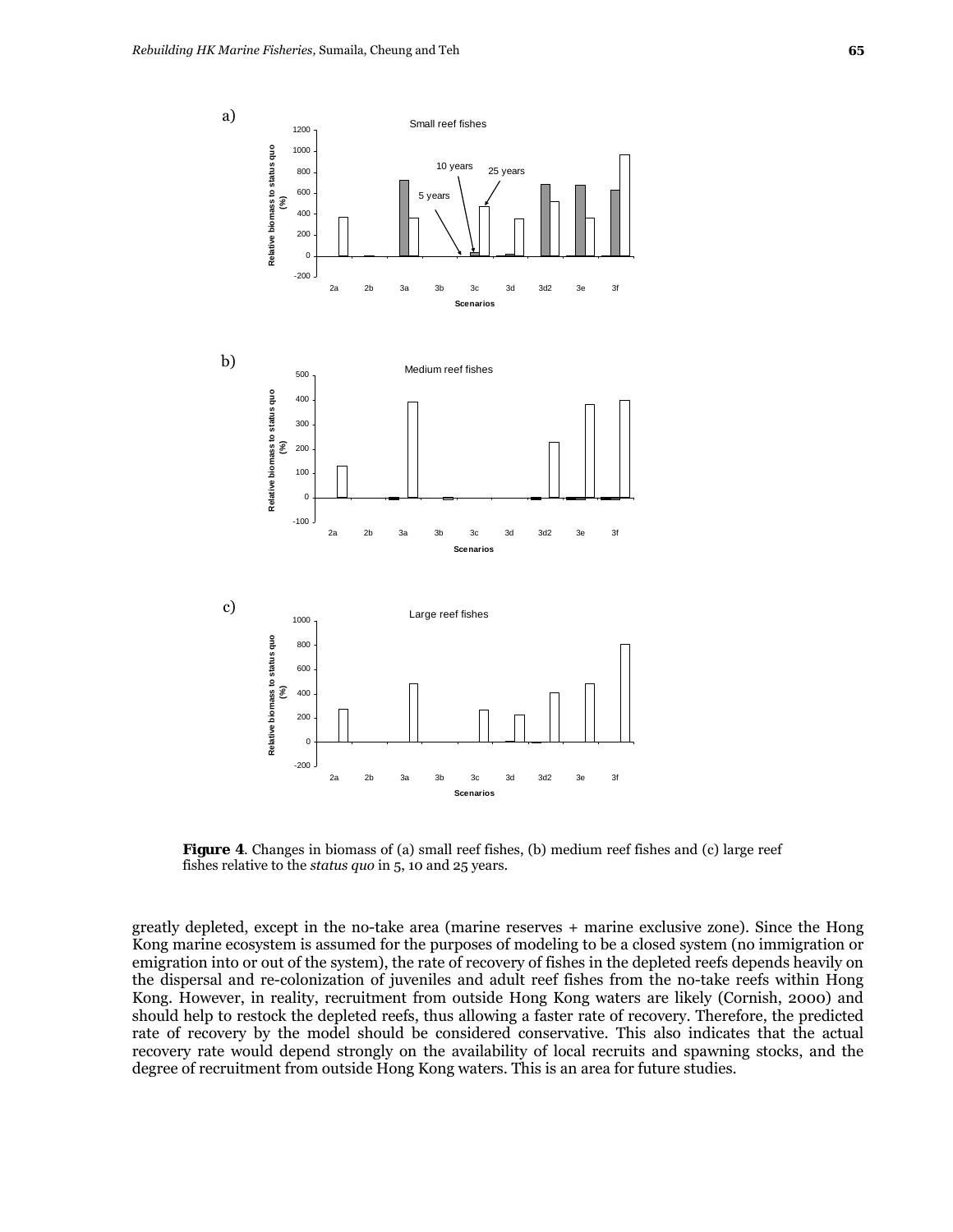Reef fishes are important to the small scale fishing sectors (the P4/7, miscellaneous sectors) and the alternative livelihood operations such as diving, recreational fishing and ecotourism. Thus the large increases in biomass from setting up the FPAs, in particular, if it is no-take, are predicted to offer considerable increase in benefits to the small scale sector and to the society in the long term given that the proportion of the small scale sectors in local fisheries is large.

Biomass of large non-reef fishes increases in all scenarios while biomass of medium non-reef fishes increases only in the scenarios with a territorial-wide trawl ban (Figure 5). Changes in the biomass of the small non-reef fishes are opposite to the medium non-reef fishes. Biomass of small non-reef fishes decreases in all trawl ban scenarios and increases in the others. Overall, the trawl ban scenarios (3b, 3d, 3e, 3f) offer the most benefits to the non-reef fishes, with over 50% and 40% increase in biomass for the medium and large non-reef fishes, respectively.



**Figure 5.** Changes in biomass of (a) small non-reef fishes, (b) medium non-reef fishes and (c) large non-reef fishes relative to the *status quo* in 5, 10 and 25 years.

Biomass of large pelagic fishes increases the most (over 30% from the *status quo*) in scenarios with territorial-wide trawl ban in 5, 10 and 25 years (Figure 6). This trend is opposite in small and medium pelagic fishes as biomass decreases under the trawl ban scenarios, mainly a result of increased predation from the large pelagic fishes. For large pelagic fishes, increases in biomass under scenarios without trawl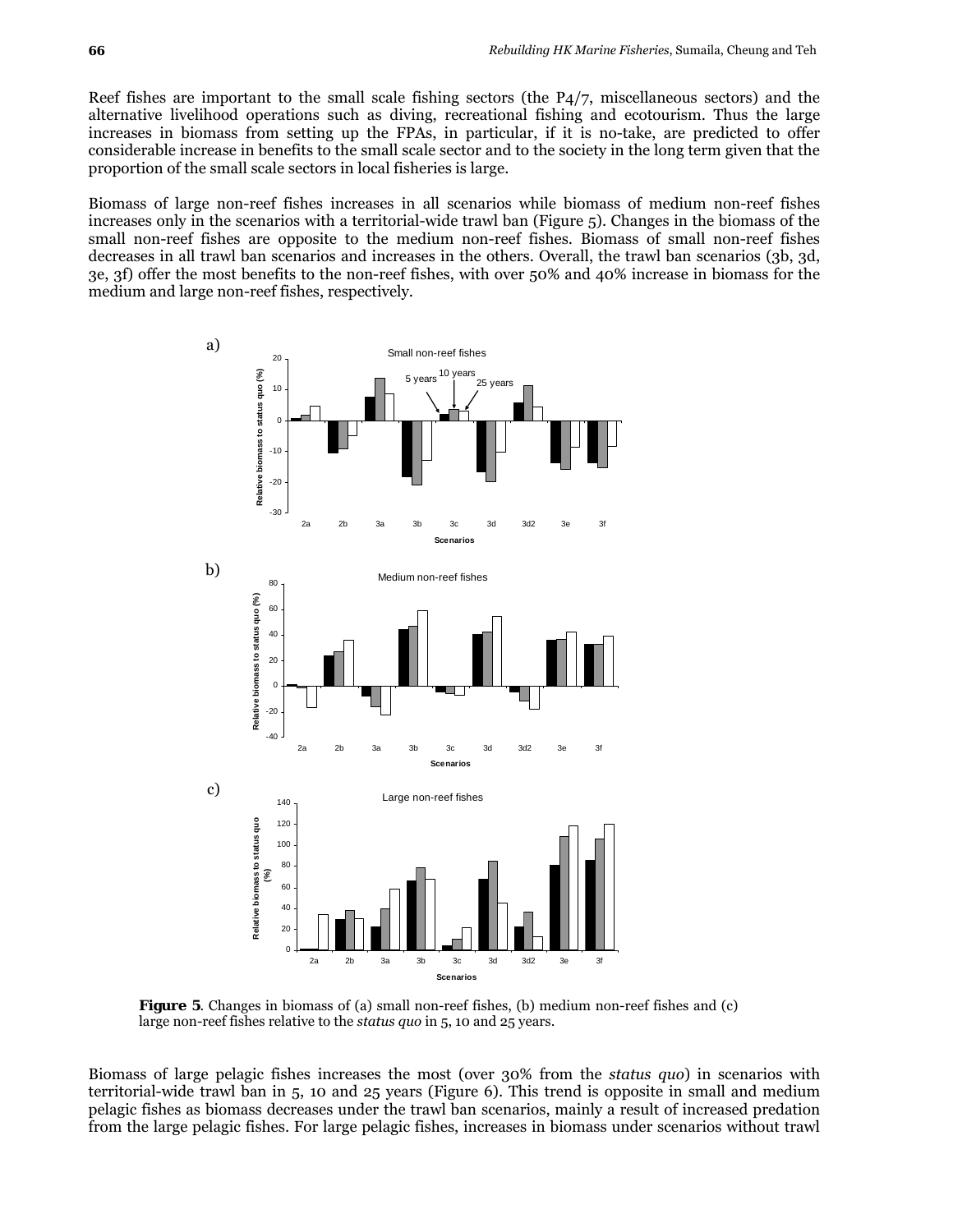ban are small, less than 20% changes from the *status quo.* With no-take FPAs (scenarios 3a and 3d2) biomass of small and medium pelagic fishes increase by 5% from the *status quo* in 5 years, followed by an increase of over 15% in 10 years. No-trawl FPAs do not have strong effects on the biomass of pelagic fishes.

All in all, biomass of reef fishes increases the most with no-take FPAs and marine parks, while invertebrates, non-reef fishes and pelagic fishes groups benefit most from a territorial-wide trawl ban. The rate of recovery of reef fishes depends strongly on the availability of local spawning biomass and the recruitment from outside Hong Kong waters. Biomass of benthic invertebrates (shrimps and other crustaceans) increased rapidly after protection from trawling, but their biomass gradually declined as the abundance of their predators increased. As benthic invertebrates are generally valuable commercially, the interactions between these groups and their predators may become a trade-off in restoring the Hong Kong marine ecosystem.



**Figure 6.** Changes in biomass of (a) small/medium pelagic fishes and (b) large pelagic fishes relative to the *status quo* in 5, 10 and 25 years.

### *Catches by indicator groups*

We explored the effects of the scenarios on different ecosystem groups. We selected indicator (fish & invertebrates) groups across the ecosystem and evaluated their changes in catches under different management scenarios.

Catches of jellyfish, benthic crustaceans and shrimps generally decrease in all management scenarios, except the one with a seasonal trawl ban (scenarios 2b) (Figure 7 a, b and c). These groups are mainly caught by the trawl gears. Thus, it is expected that the decrease in catch is biggest in the territorial-wide trawl ban scenarios (3b, d, e and f).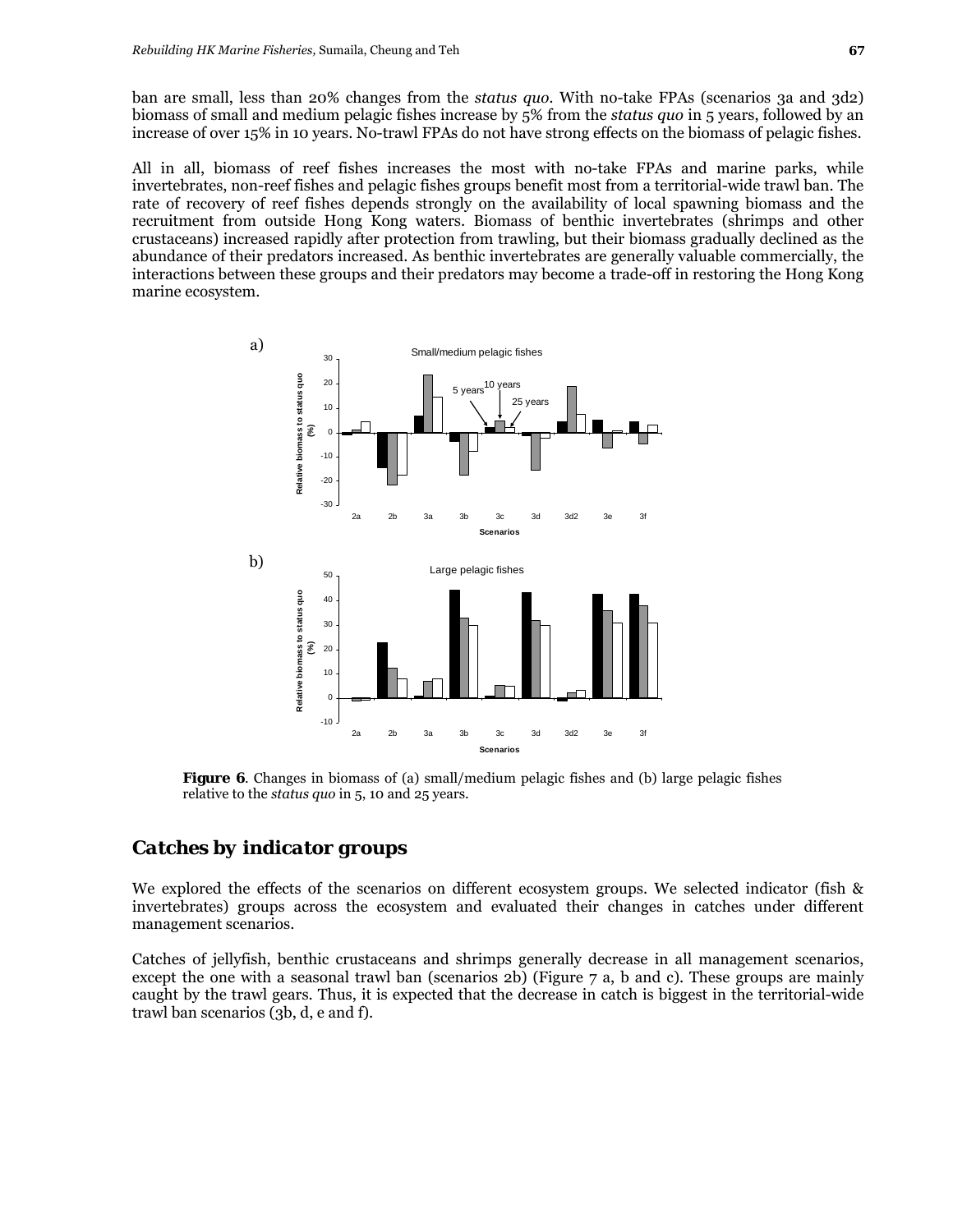

**Figure 7**. Predicted percentage changes in catch of invertebrate in each scenario relative to the *status quo* for (a) jellyfish, (b) benthic crustaceans, (c) shrimps and (d) cephalopods.

The scenario with no-trawl FPAs only (scenario 2a) result in a moderate reduction in jellyfish catch over the medium and long term (less than 20% in 10 and 25 years). On the other hand, implementing a seasonal trawl-moratorium increases the catches of benthic crustaceans and shrimps (scenario 2b). This indicates that the bottom trawl sectors may benefit from the seasonal trawl ban. With no-take FPAs and marine parks, reduction in jellyfish catches change from 20% in 10 years to 50% in 25 years. Reductions in catches of benthic invertebrates are relatively similar for the non-trawl ban scenarios with no-trawl or notake FPAs (2a, 3a, 3d2). The scenarios with only no-take marine parks have a small effect on benthic invertebrate catches in the short to long term.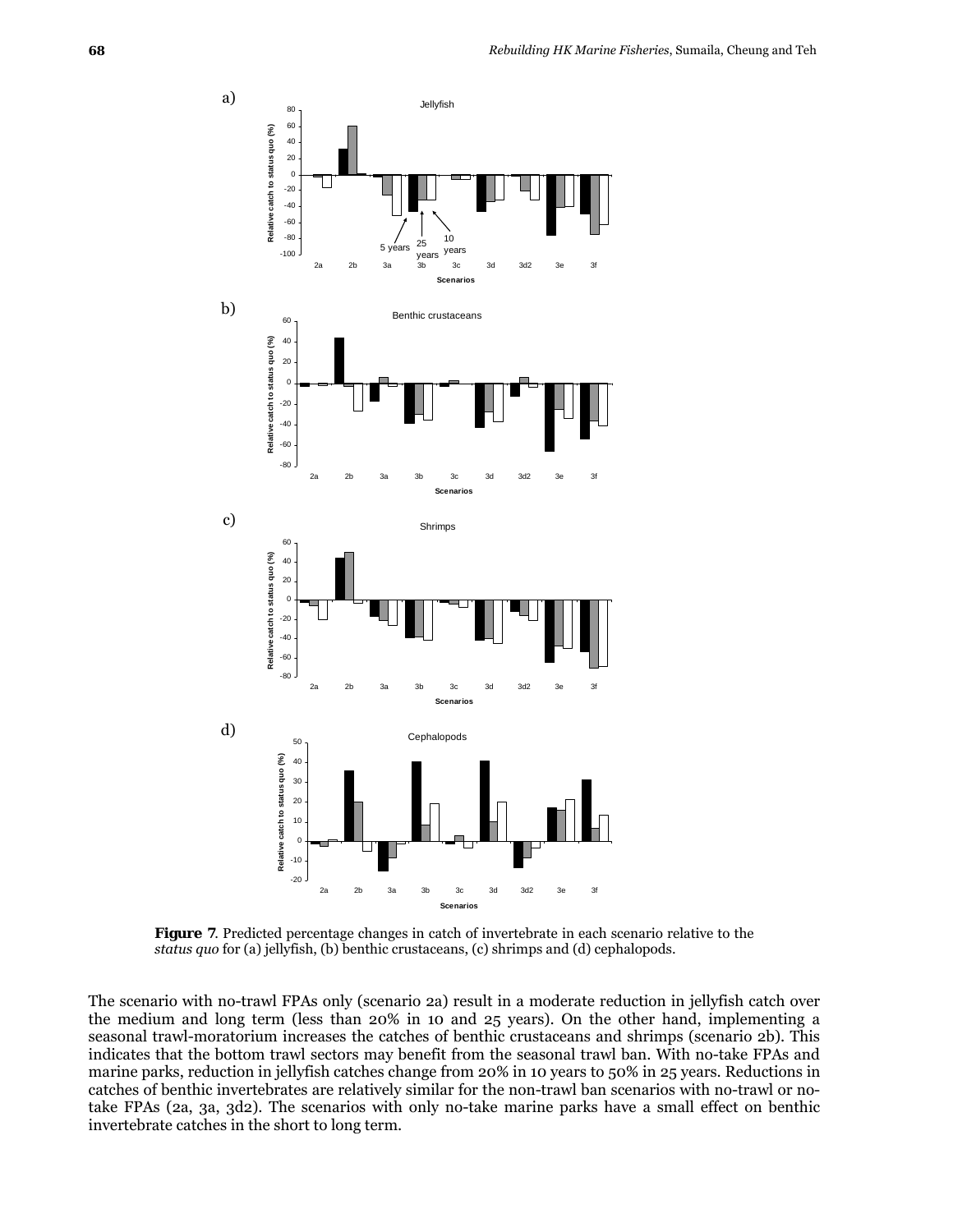Changes in catches of cephalopods (squids, cuttlefishes, and octopus) are more variable across different time frames and scenarios (Figure 7c). Cephalopods are mainly caught by the purse seine and  $P\frac{4}{7}$ sectors. In the short term (5 years), cephalopod catches increase from 20 to 40% from the *status quo* in all seasonal or total trawl ban scenarios (2b, 3b, 3d, 3e and 3f). The increased cephalopod catches is a result of the increase in biomass from reduced fishing mortality and the subsequent increase in catch by the purse seine sector as the trawling sectors are excluded from fishing. However, catches then decline from the 5-year levels in the medium and long term (10 and 25 years).

Changes in catches of reef associated fishes follow their biomass closely, and show strong positive responses under most scenarios (Figure 8). Reef fishes are mainly caught by the P4/7 and miscellaneous sectors. In scenario 2a, there is minimal change in catches of small, medium and large reef fishes in 5 years time. Catches of small reef fishes show the quickest response, with an increase in catches of almost 150% in the 10 year model. In the 25 year model, catches of small reef fishes increase greatly relative to the *status quo*. Medium and large reef fishes do not show a large response except in the 25 year time horizon model. The slow responses of catches of medium and large reef fishes are closely linked to their biomass dynamics, which depends heavily on re-colonization and recruitment from local and external (outside Hong Kong waters) sources.

The pattern of change in scenario 3a is similar to 2a, but the magnitude of change is much bigger. Catches of small and large reef fishes increase by over 300% and 250%, respectively in the 25-year model (Figure 8). Changes in medium reef fish catches in scenario 3a are similar to those in 2a. Implementing either notake FPAs or no-take marine parks separately (scenario 3c and 3d2) does not result in as much as an increase in catch of small and large reef fishes as in scenario 3a (with no-take FPAs and no-take marine parks). A territorial-wide trawl ban (scenario 3b) slightly affects the catches of reef fishes as these groups are not the main catches of bottom trawl gears. The large positive effects observed in scenarios 3d, e, and f are due to the no-take FPAs and no-take marine parks that offer protection to reef habitats and the associated species. In particular, reef fish biomass increases largely in the long term after protection, both within and outside the FPAs and marine parks, which also increases the catches from the unprotected areas. In general, the reduction in catch in the short term (5 year timeframe) is relatively small, considering that the major fishing grounds for the P4/7 sector (main sector catching the reef fishes) are closed in the no-take FPAs scenarios (3b, 3d, 3d, 3f).

The trend is opposite for medium non-reef fishes in which catches increase in scenarios with seasonal or total trawl ban and decrease in non trawl ban scenarios (Figure 9b). With a territorial-wide trawl ban (scenarios 2b, 3b, 3d, 3e and 3f), catches increase up to 40% from the *status quo*. However, the catches decrease in scenarios with no-take FPAs. The decrease ranges from 20 to 40%, from 5 to 25 years. The notrawl FPAs (2a) scenario results in a moderate decline in catch of 4 to 20% from 5 to 25 years while the effect is small with no-take marine parks only (3c). The largest reduction in catches in all time periods occurs under the no-trawl and no-take FPA scenarios (3a and 3d2).

Catches of large non-reef fishes show positive responses in all scenarios (Figure 9c). This group is mainly caught by small scale sectors. Scenarios with relatively large increases in catch are those with a territorialwide trawl ban. The small scale sectors benefit from the increased biomass of large non-reef fishes, which offsets loss of catches from the trawl ban. This increases the overall catches in the trawl ban scenarios.

Pelagic fishes are mainly targeted by the purse seine, hang trawl and pair trawl sectors, and their catches are negatively impacted by most scenarios (Figure 10). The trawl-ban scenarios (2b, 3b, 3d, 3e and 3f) result in reduced catches of small/medium pelagic fishes over all time frames, while large pelagic fishes increased. Therefore, the lower small/medium pelagic fishes catch is likely driven by the reduction in small/medium pelagic fish abundance as the predatory large pelagic fishes increase in biomass.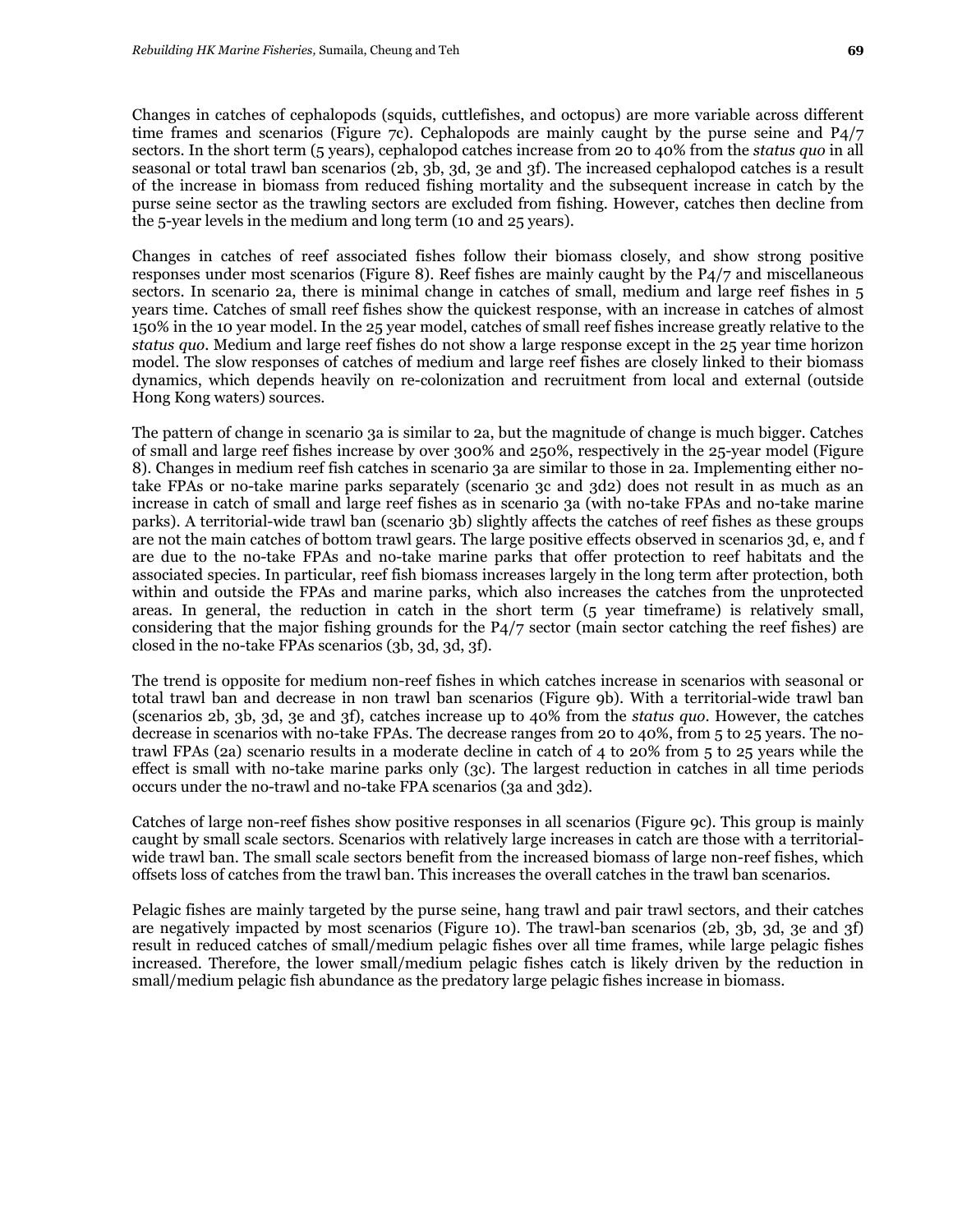

**Figure 8**. Predicted percentage changes in catch of reef fishes in each scenario relative to the *status quo*: (a) small reef fishes, (b) medium reef fishes and (c) large reef fishes.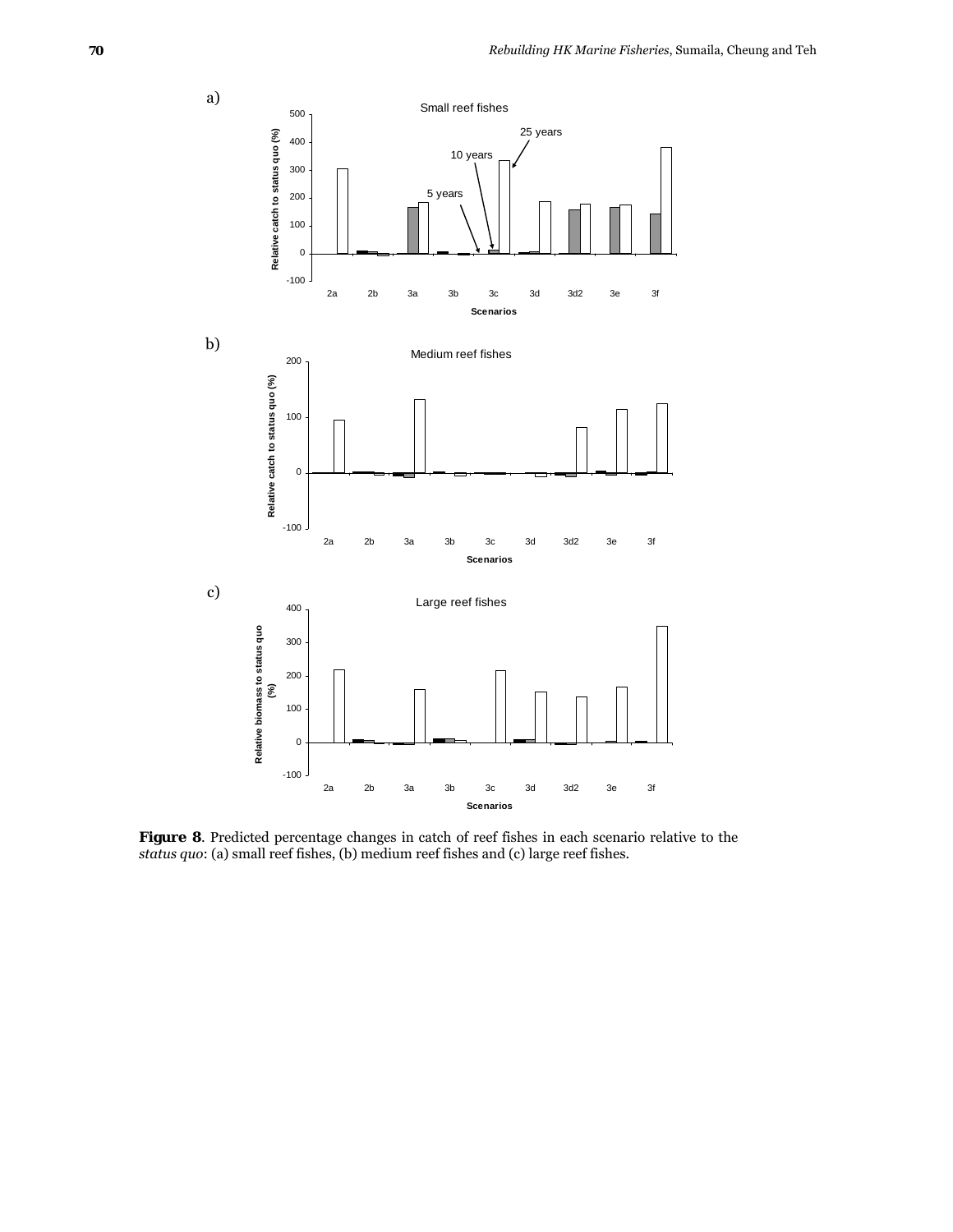

**Figure 9**. Predicted percentage changes in catch of non-reef fishes in each scenario relative to the *status quo*: (a) small non-reef fishes, (b) medium non-reef fishes, and (c) large non-reef fishes.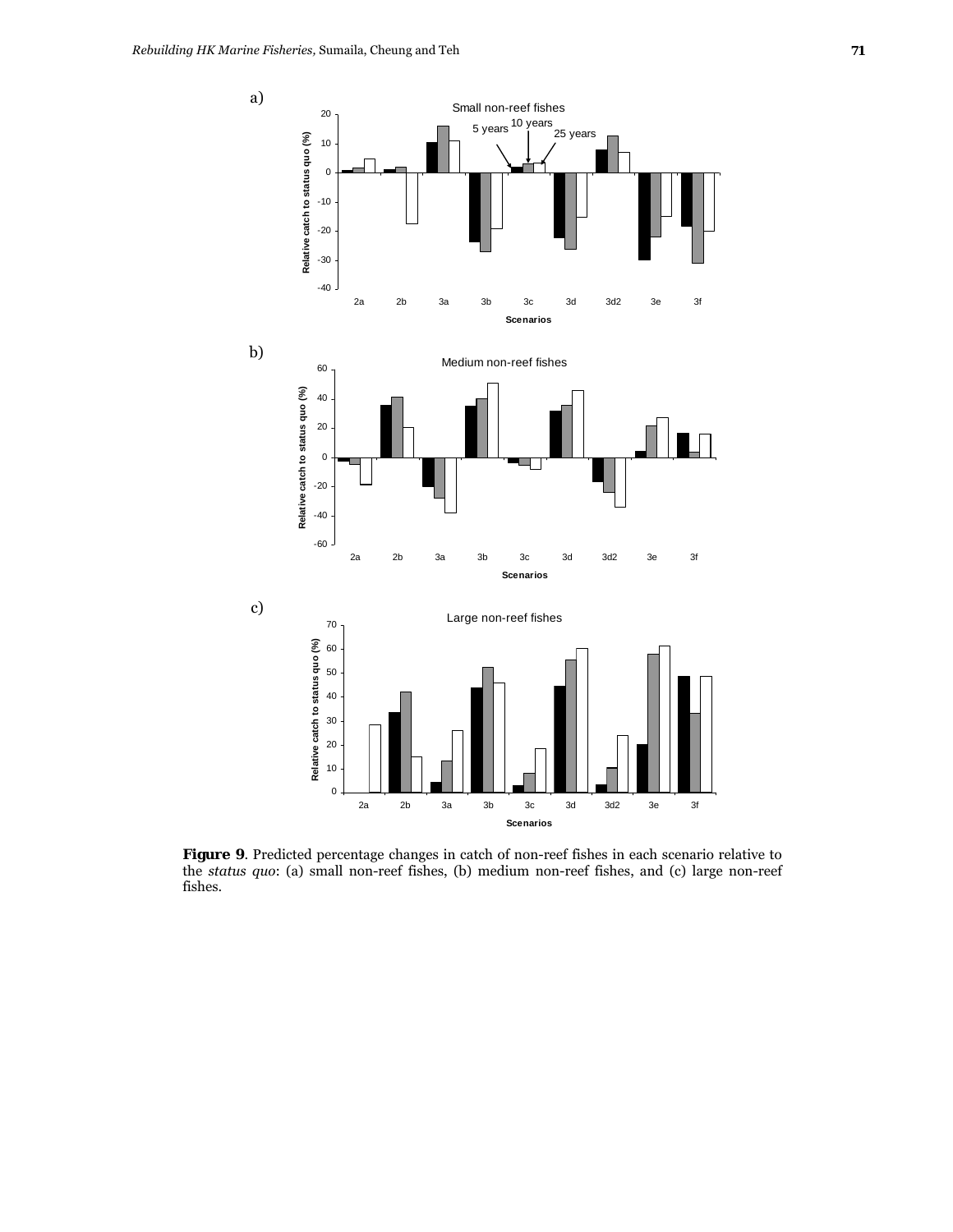

**Figure 10.** Percentage changes in catches relative to the *status quo* for different groups in 5, 10 and 25-years time horizons.

In summary, no-take FPAs and marine parks have strong positive effects on the catches of reef fishes, small/medium pelagic fishes and small and large non-reef fishes. However, for medium and large non-reef and pelagic fishes, the territorial-wide trawl ban scenarios exert the biggest positive effects on their catches. In general, territorial-wide trawl ban, combined with no-take marine parks and FPAs, is predicted to result in the largest biomass increase for most fish groups in the long term. However, catches of invertebrates, such as shrimps and other benthic crustaceans, would decline. No-take FPAs and no-take marine parks would be effective in restoring reef fish abundance. These predictions agree with those from previous studies using the 90s Hong Kong ecosystem model (Pitcher *et al*., 2002).

The following sections used the model predictions to evaluate the overall benefits of the various management scenarios to the private sectors and the society in the short, medium and long terms. Such analyses were not conducted in previous studies in Hong Kong.

### *Total catches, landed values and net benefits from various scenarios*

Under all scenarios that do not involve large-scale restrictions on the trawl sectors (scenarios 2a, 3a, 3c and 3d2), total catches increase in the 10 and 25-year analysis from the *status quo* (Figure 11.) Among these four scenarios, the increases are largest in scenario 3a (2 no-take FPAs and 4 no-take marine parks), while increases are least in scenario 3c (4 no-take marine parks only). The increase is mainly due to the rebuilding of stocks after protected areas are set up in the medium to long terms. In the 5-year time horizon under all four scenarios, annual catch is generally lower than in the *status quo* management regime in all four scenarios, because stocks have not recovered in the short period of protection. At the same time, the loss of fishing grounds from the protected areas leads to reduction in catch.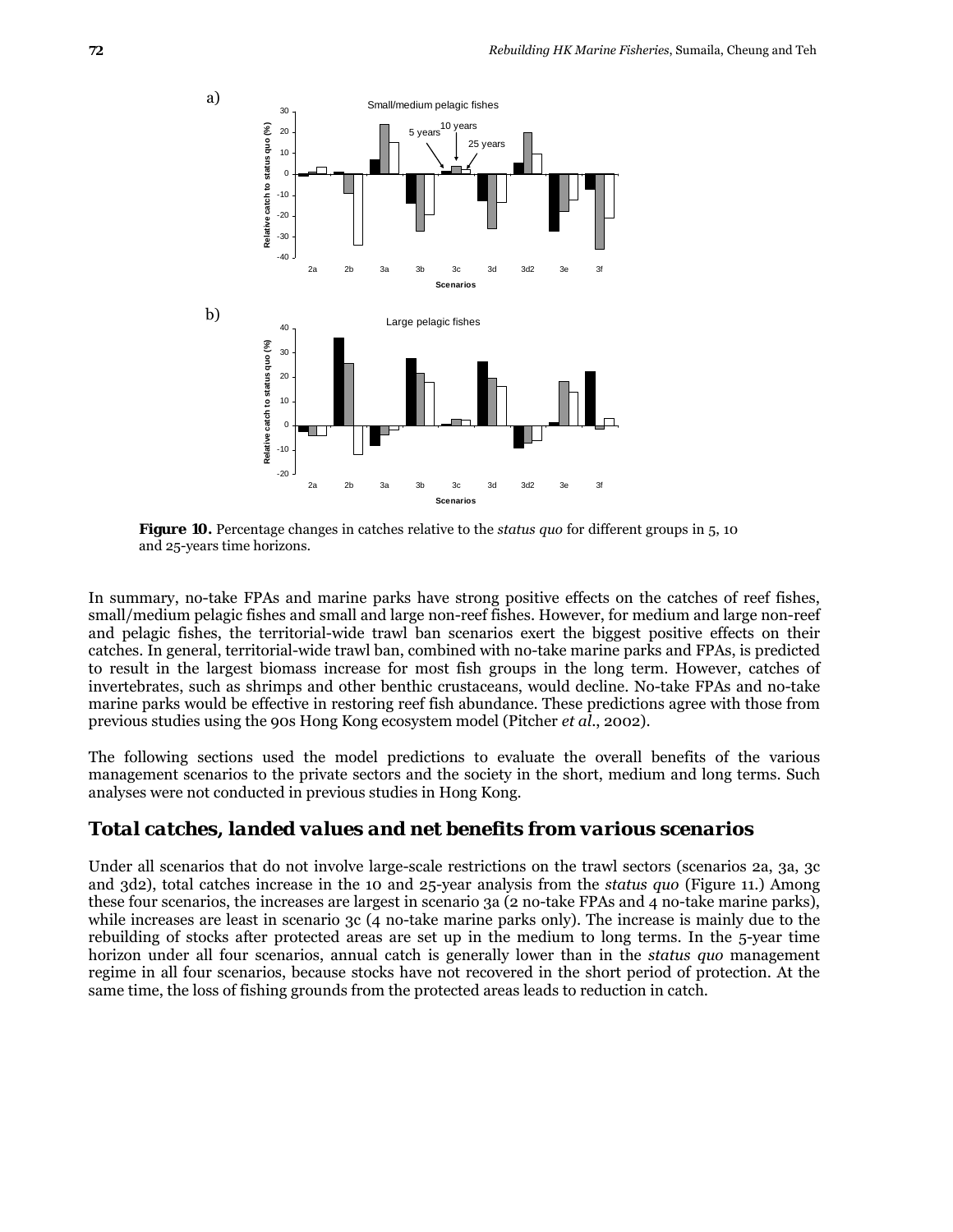

**Figure 11**. Percentage changes in (a) annual catch, (b) landed value and (c) net present value of the benefits from fishing in Hong Kong waters relative to the *status quo* under the various management scenarios, after 5, 10 and 25 years. Discount rate was assumed to be 7% to calculate the net present value.

All trawl moratorium scenarios result in a reduction in catch from the *status quo*. When a seasonal trawl moratorium is imposed (scenario 2b), annual production decreases by 10% to 15% from the *status quo*  (Figure 11a). However, when a territory-wide total trawl ban is implemented (scenarios 3b, d, e and f), annual catch reduces by up to 25%. According to the 2001/02 Port Survey, the trawl sectors contribute over 43% of catch to the total catch from Hong Kong waters. Thus removing the trawl sectors from Hong Kong waters is expected to have a large impact on annual production. However, the creation of a designated shrimp trawl area where shrimp trawls are allowed to operate within the territorial wide trawl ban can help considerably to offset the reduction in annual catch.

The landed value results are generally consistent with the changes in annual catch in each scenario (Figure 11b). However, increases in landed value are smaller than the increase in catches for scenarios 2a, 3a, 3c and 3d2. Again, this is because of the trade-off between catching the valuable invertebrates by trawls and the large fishes by the small scale sectors. In these management scenarios, the increase in landed value from the increased catches of large fishes was discounted by the reduced landed value from the reduction in trawling grounds, thus lowering the overall landed values. Landed values from scenario 2b (seasonal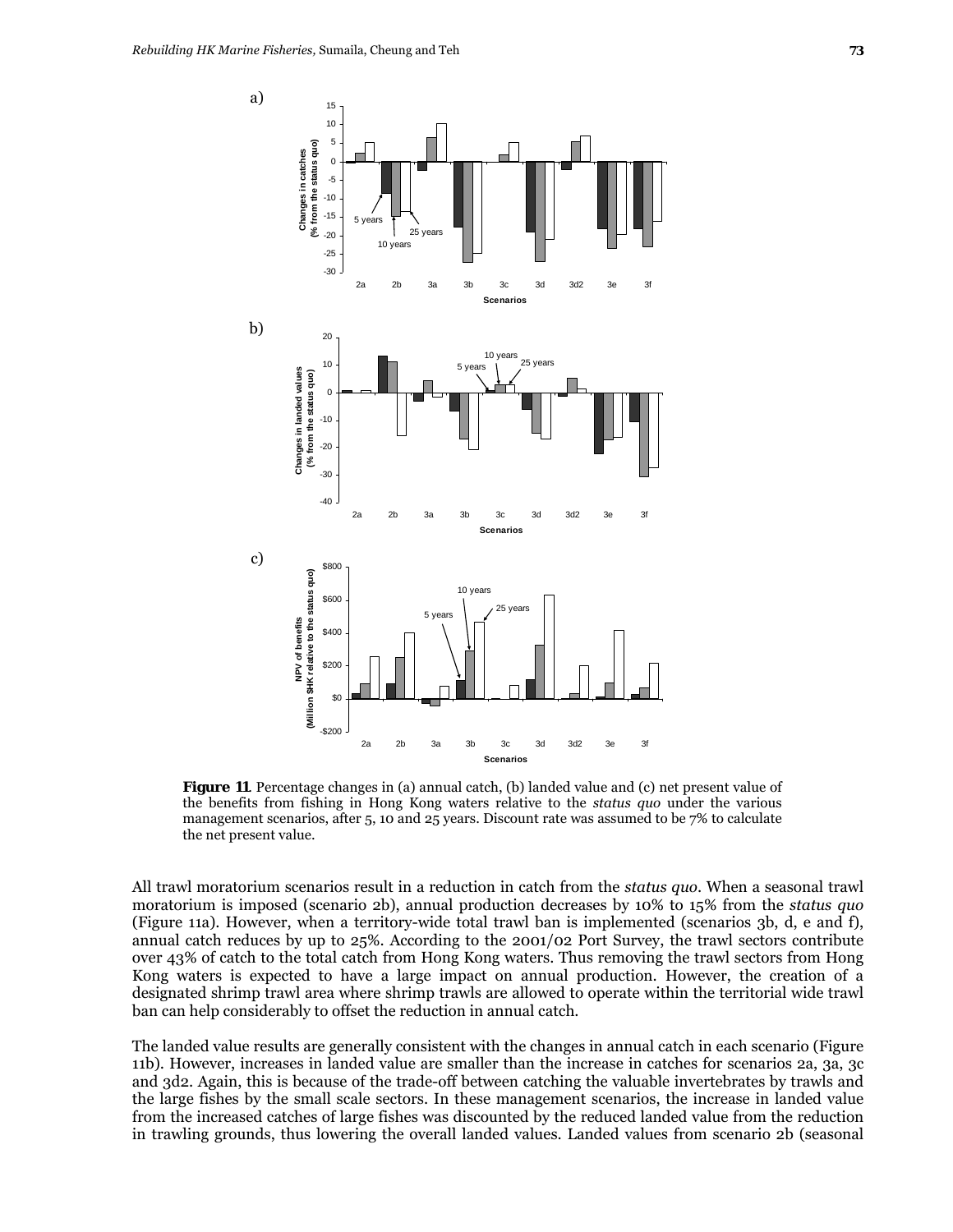moratorium, with no-trawl FPAs) increased in the 5- and 10- year timeframes but deceased in the 25-year timeframe. This shows that the benefits from the no-trawl FPAs and seasonal moratorium could not compensate for the losses in landed values in the long term.

The net present values (NPV) of the benefits (= landed values minus cost, with the flow of benefits through time discounted by a discount rate for private sector of 7%) from most scenarios increase although most of their landed values (= catches x per unit values) decrease (Figure 11c). The net benefits relative to the *status quo* are highest in the scenarios with no-take marine parks, territorial-wide trawl ban and a special shrimp trawl area (scenario 3d) (Figure 11c). NPV increases largely in the long term. NPV from the scenarios with no-take FPAs and marine parks (3a) may incur a loss in the short term (5-year time horizon model), but become positive over the long term (25-year time horizon model). However, the NPV of benefits from this scenario is relatively low compared to scenarios 2. The territorial-wide trawl ban scenario (with a special shrimp trawl area) (3b) can provide the second highest benefits, while adding a no-take FPA to the scenario (3e) may slightly lower the net benefits. Again, these predictions are in line with the results from previous studies in Hong Kong (Pitcher *et al*., 2002).

The increase in net benefits (revenue minus cost) despite a decrease in landed values agrees with economic theory. In a depleted, open access system such as Hong Kong's marine ecosystem, fishing capacity (i.e., fishing effort) is well past the level that can achieve maximum economic rent (MER) – theoretical fishing capacity or effort that can maximize the net benefits (Gordon, 1954). Thus, the mostly unregulated fisheries in Hong Kong have led to economic waste and dissipation of the economic benefits which the fisheries are capable of producing. This is schematically shown in Figure 12 and is empirically demonstrated from the low profitability in many fishing sectors in Hong Kong, particularly the trawl sectors. The management scenarios reverse this situation and increase overall efficiency, and thus the net benefits from the fisheries. For instance, the trawl sectors have low profitability, although they have high annual catch and landed values. In the annual territorial-wide trawl ban scenarios (3b), these sectors are excluded from fishing in Hong Kong waters, except for the more profitable shrimp trawls which are allowed to fish in a special shrimp trawl area. Although annual catch and landed values decrease greatly, the overall profitability, and thus the net benefits, of the Hong Kong inshore fisheries increases.



**Figure 12**. Schematic diagram comparing net benefits that can theoretically be obtained from well managed fisheries relative to the current depleted status of the Hong Kong fisheries. Overexploitation from the mostly unregulated fisheries (fishing effort at  $E_3$ ) in Hong Kong led to economic waste and dissipation of the economic benefits which the fisheries are capable of producing. Reducing fishing effort from  $E_3$  to  $E_1$  can restore the productivity of the fisheries resources and increase the net benefits from the fisheries. MSY – maximum sustainable yield, MER – maximum economic rent, BE – bionomic equilibrium.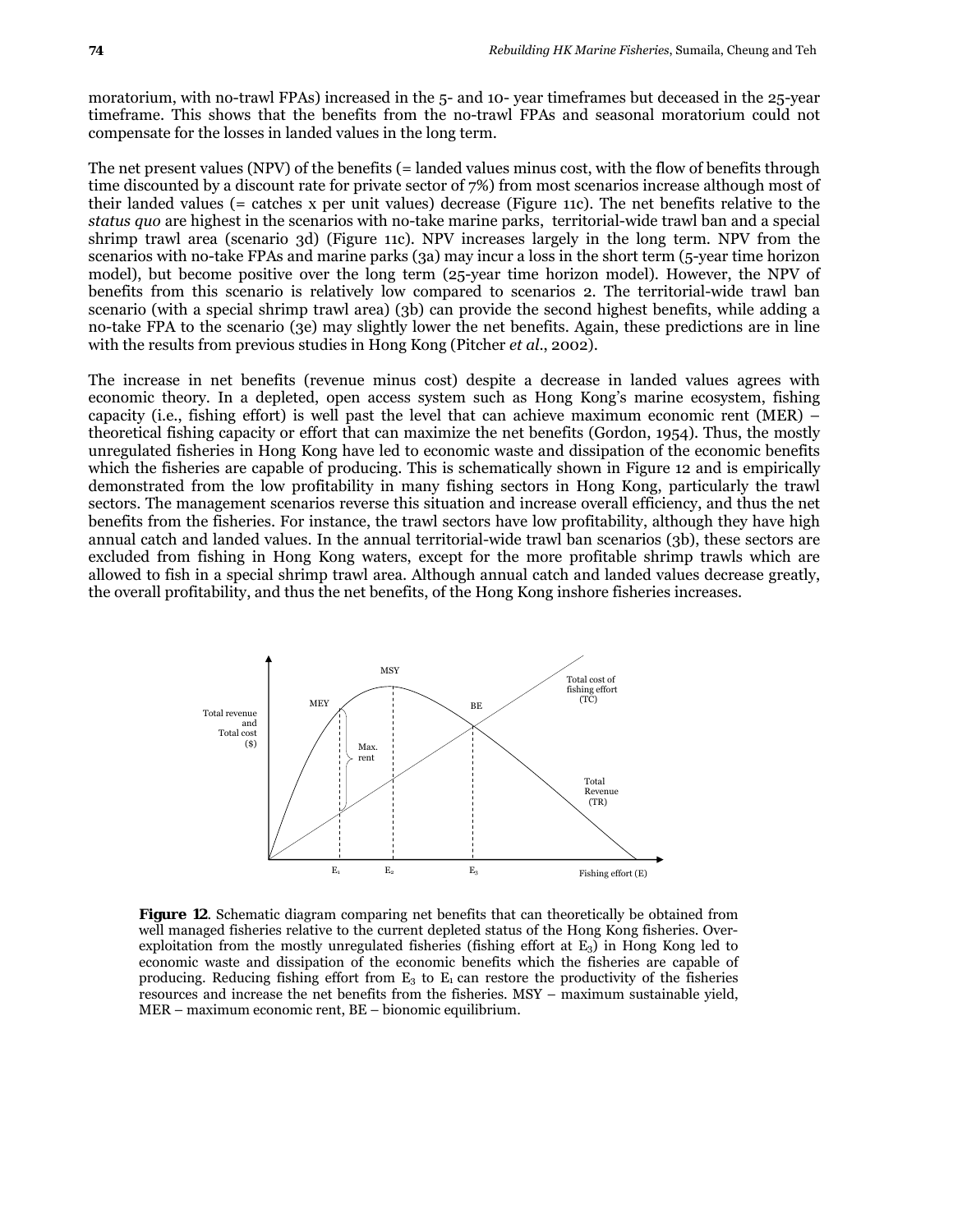# *Comparison of estimated catches from the 1996/97 and 2001/02 Port Surveys*

Estimated annual catch from Hong Kong waters in 2001/02 was 28,838 tonnes, which is over 60% more than the 17,685 tonnes estimated in 1996/97 (Table 1). From both surveys, 'mixed fish' contribute most to the catch. However, the proportion in weight of 'mixed fish' to the total catch reduced greatly from 45% in 1996/97 to 16% in 2001/02. The 'mixed fish' is an aggregate of catches from groups that do not have separate categories. The decrease in catches of this group in the latest Port Survey should not be caused by the difference in the level of catch aggregations between the two surveys as the 1996/97 Port Survey has more detailed categories of catch than the 2001/02 survey. The 20 groups with the highest catch (excluding 'mixed fish') are generally consistent between the two surveys, with scads, sardine, rabbitfish, croaker, crab and anchovy at the top of the list. However, the absolute catch of these groups increased largely in 2001/02. In particular, the high catch of reef fishes such as groupers (340 tonnes) in 2001/02 is inconsistent with observations from market surveys (Yvonne Sadovy, University of Hong Kong, pers. comm.). This shows the high uncertainty on the accuracy of the Port Survey estimates.

Although the volume of catch differs largely between the two surveys, the estimated mean trophic levels of the catch is similar. The mean trophic level of catch is calculated from the average trophic level of the species (groups), weighted by their annual catches. The mean trophic level of catch (or the marine trophic index, MTI) is considered a major indicator of marine biodiversity by the IUCN-World Conservation Union (Butchart *et al.,* 2004) and the Convention on Biological Diversity (Pauly and Watson, 2005). Based on the trophic level estimated from the 1990s Hong Kong Ecopath model and the model developed in this study, the estimated MTIs for both periods are 2.96. This indicates that the structure of the Hong Kong marine ecosystem is unlikely to have changed considerably between the 1990s and 2000s. However, the current MTI suggests a marked decline from the 1950s level (MTI=3.23) (Cheung, 2001) and the situation does not seem to have improved since the 1990s.

|                      | 1996/97 Port Survey    |           | 2001/02 Port Survey |           |  |
|----------------------|------------------------|-----------|---------------------|-----------|--|
| <b>Rank in catch</b> | <b>Common name</b>     | Catch (t) | <b>Common name</b>  | Catch (t) |  |
| 1                    | Mixed fish             | 7,912     | Mixed fish          | 4,492     |  |
| $\overline{2}$       | Scad                   | 1,211     | Rabbitfish          | 2,305     |  |
| 3                    | Sardine                | 986       | Sardine             | 2,220     |  |
| 4                    | Croaker                | 903       | Croaker             | 1,953     |  |
| 5                    | Anchovy                | 834       | Scad                | 1,899     |  |
| 6                    | Crab                   | 656       | Squid               | 1,811     |  |
| 7                    | Rabbitfish             | 598       | Shrimp              | 1,751     |  |
| $\overline{8}$       | Silver shrimp (Acetes) | 382       | Anchovy             | 1,713     |  |
| 9                    | Pony fish              | 346       | Crab                | 1,639     |  |
| 10                   | Rockfish               | 324       | Seabreams           | 1,618     |  |
| 11                   | Shrimp                 | 315       | Threadfin bream     | 682       |  |
| 12                   | Squid                  | 299       | Mullet              | 655       |  |
| 13                   | Gizzard shad           | 291       | Cardinalfish        | 512       |  |
| 14                   | Seabreams              | 224       | Scorpionfish        | 505       |  |
| 15                   | Conger-pike eel        | 222       | Conger-pike eel     | 501       |  |
| 16                   | Flathead               | 184       | Mantis shrimp       | 442       |  |
| 17                   | Mullet                 | 181       | Pomfret             | 417       |  |
| 18                   | Mantis shrimp          | 170       | Hairtail            | 348       |  |
| 19                   | Hairtail               | 166       | Grouper             | 340       |  |
| 20                   | Melon coat             | 119       | Ponyfish            | 272       |  |
| 21                   | Cuttlefish             | 106       | Snapper             | 261       |  |
|                      | <b>Total catch</b>     | 17,685    |                     | 28,838    |  |

**Table 1.** Top 20 groups (including 'mixed fish') of catch by weight in the 1996/97 and 2001/02 Port Surveys.

Three possible reasons that may explain the increase in catch: (1) the number of fishing boats reported to have fished in Hong Kong waters increased from 1996/97 to 2001/02 for most fishing sectors except purse seine boats (Figure 13a). The increase was especially large for the P4/7 sector. The increase in fishing boats (thus fishing effort) may have led to a short-term increase in total catch; (2) increase in abundance of exploited populations. Catch-per-unit-effort (CPUE), calculated from dividing the catch by the number of fishing boats by sector, can be used as a relative index of abundance of exploited populations. CPUE of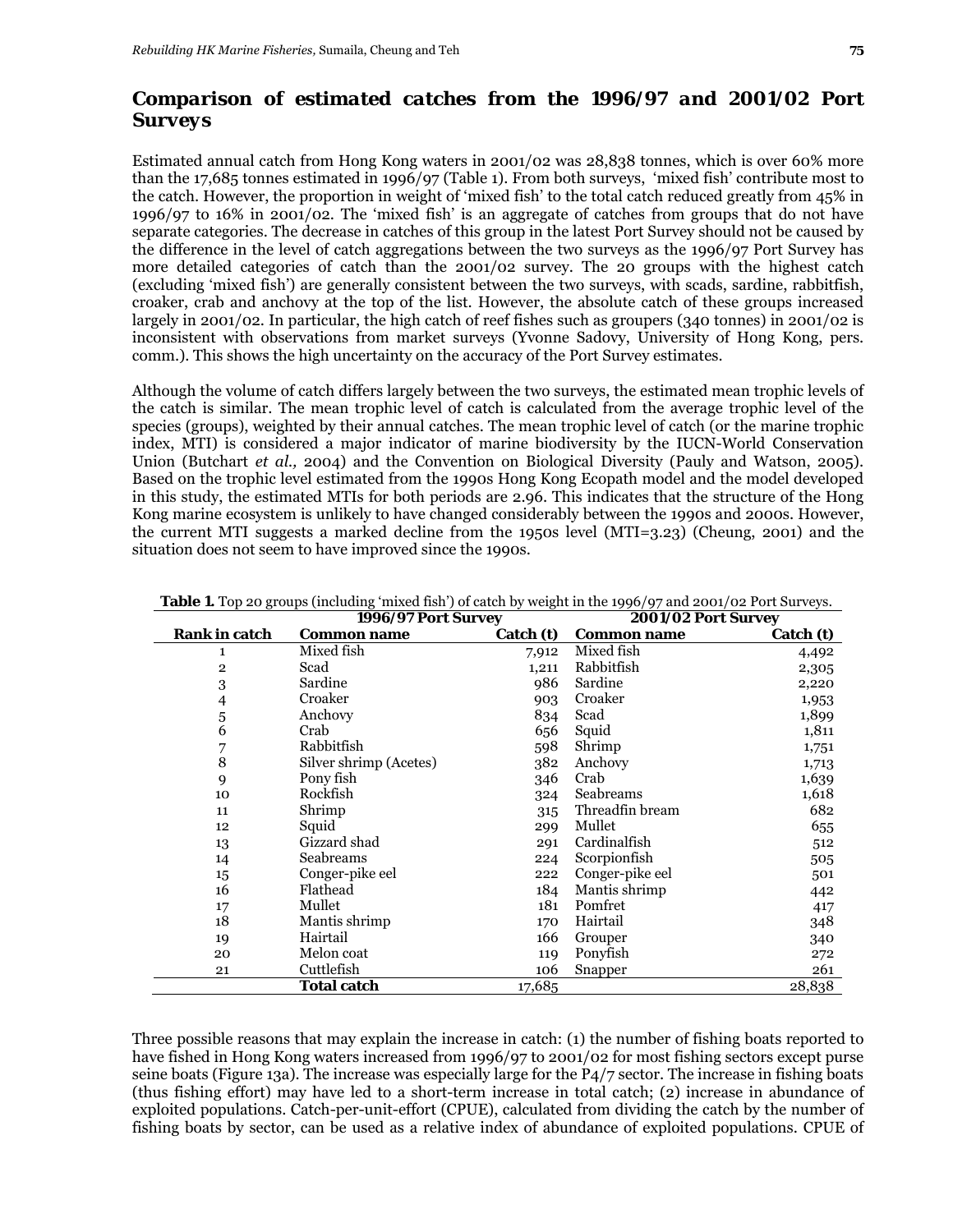pair trawls and purse seines reduced by over 60% and 20%, respectively, while those from the other sectors increased. It is not impossible that the abundance of demersal groups (e.g. benthic invertebrates, demersal fish etc.) increased, which led to an apparent increase in CPUE for the fishing sectors that targeted demersal groups (except hang trawl). On the other hand, the apparent changes in CPUE may not reflect changes in stock abundance. The changes may instead be caused by changes in fishing behaviour of the fishers, for instance, increased fishing time (in Hong Kong waters), improved fishing technology, etc; (3) measurement error. Using global the *Sea Around Us* data, our analysis (see section below for details) indicates that the estimated catch from the 2001/02 is extremely high compared to the recorded catch from areas with similar productivity and characteristics as Hong Kong. However, the estimated catch from 1996/97, which amounts to around 11 t km-2, falls within the range of recorded catch. Therefore, it is likely that the 2001/02 Port Survey over-estimated the catch from Hong Kong waters. In particular, the estimates from the Port Survey depended almost entirely on reports from fishers. Incentives for misreporting may have been high if fishers were aware that their reported catch in the Port Survey would be used to calculate their *ex gratia* payments, or calculate their buy-back prices. Thus, it is crucial that regular surveys are conducted to collect more reliable catch data or to cross-validate and, if needed, correct the data collected from the Port Survey.



**Figure 13**. Comparison of estimates by fishing sectors from the 1996/97 and 2001/02 Port Surveys on (a) number of fishing boats and (b) catch-per-unit-effort (CPUE) in catch per boat.

Currently, we do not have enough data to make a definitive conclusion on the relative contribution of the above to the increased catch. Data from fisheries independent surveys would greatly help to resolve this problem. Fisheries independent stock assessment data are available from 1996/97 (Pitcher *et al*. 1998), and it would be highly desirable if a similar assessment can be repeated in the 2000s.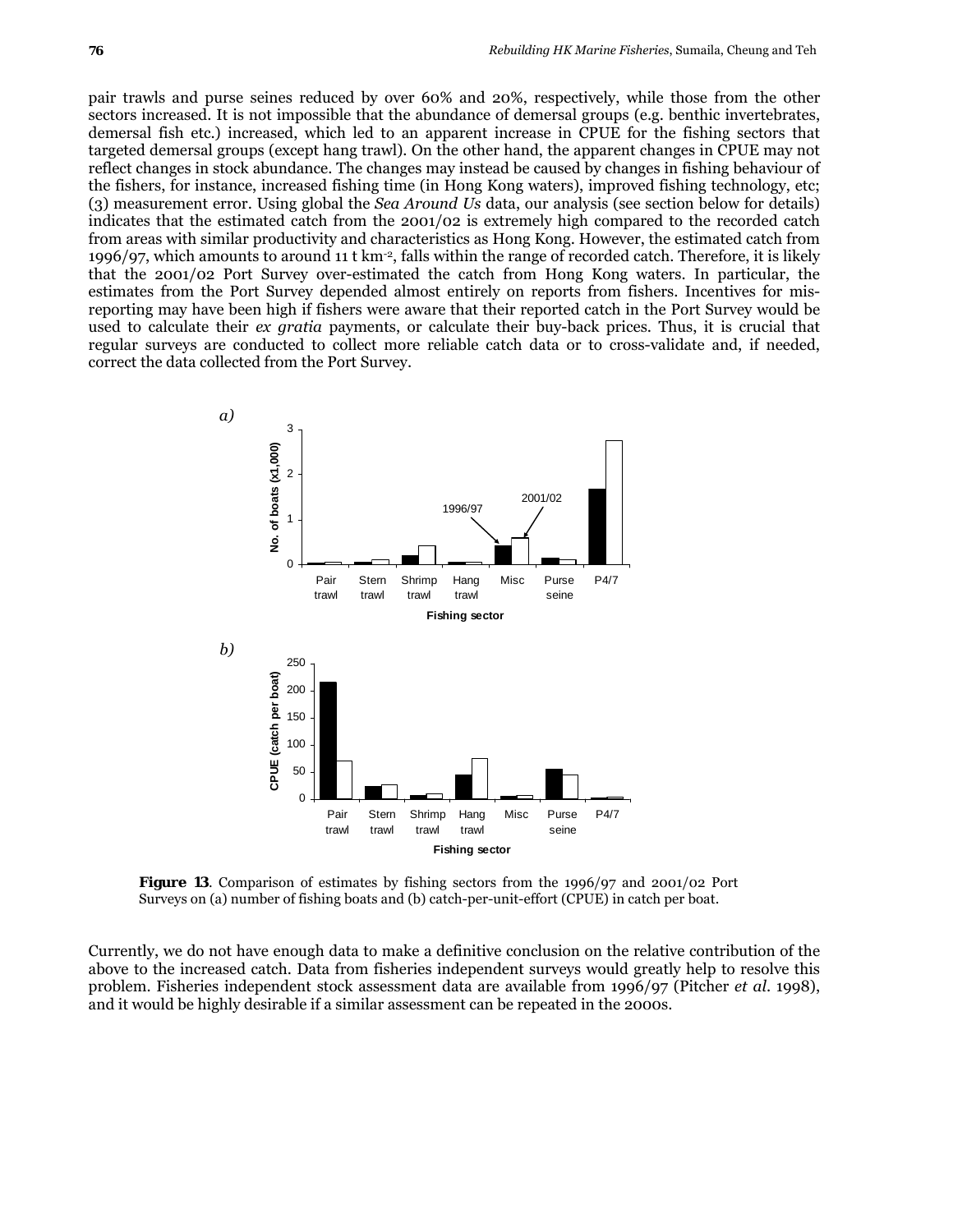# *Validation of annual production figure from the 1996/97 and 2001/02 Port Survey*

The 1996/97 and 2001/02 Port Surveys employed similar methodology to estimate catches from Hong Kong waters. During the surveys, fishers from different fishing sectors were selected and asked about catch composition, catch volume, fishing grounds, etc. from their last fishing trips. The data were used to extrapolate the total catch from Hong Kong waters. Since the surveys relied almost entirely on reported catches from fishers, the high sampling errors and systematic bias may largely affect the accuracy of the estimates.

To test the validity of the estimated catches from the Port Surveys, estimates of annual production from Hong Kong waters from the 1996/97 and 2001/02 Port Surveys (AFCD unpublished data) was crossreferenced against a range of plausible production from similar regions in the world's oceans. To do this, estimates of annual catch rate (t km-2 year-1) segregated into 30 x 30 minute cells covering the world's oceans were obtained from the *Sea Around Us* Project database (Watson *et al*., 2004 ; www.searoundus.org).

We determined the range of plausible annual productivity in areas similar to Hong Kong, whose waters occur within a latitudinal range of  $20^{\circ}$ N to  $24^{\circ}$ N along the coast and with average primary productivity of about 1.3 gC·m- ²·day-1. Primary productivity refers to the rate of fixation of inorganic carbon by living organisms, leading to the formation of organic compounds. The primary productivity estimate used in this study is based on depth integrated chlorophyll pigment concentration as derived from SeaWiFS (http://seawifs.gsfc.nasa.gov/SEAWIFS.html) data, and photosynthetically active radiation calculated as in Bouvet *et al.* (2002). The data were then spatially interpolated into 30 x 30 minute cells using the method described by Lai (2004). We obtained annual catch rates (t km-2year-1) in year 2004 from the 30 x 30 minute cells representing waters that have similar characteristics as Hong Kong waters, i.e., same latitudinal range, along the coast and having primary productivity values that were within a 25% range of those in Hong Kong. Production estimates from 2004 were assumed to be close to the carrying capacity of the resources (Watson and Pauly, 2001). We then calculated the distribution of the fishery production capacity of these cells. Annual production estimates from the 2001/02 Port Survey were then compared with this probability distribution. This method of validating the estimated catch is roughly the same as the statistical methods developed to test for over-reporting of catches from China (Watson and Pauly, 2001).

Production from Hong Kong waters estimated from the 2001/02 Port Survey is significantly higher than the production capacity of waters that are geographically similar to Hong Kong waters (Figure 14). The 2001/02 Port Survey estimated that annual production in Hong Kong waters was over 16 t km-2. However, the median catch rate from areas similar to Hong Kong waters is around 4 t km-2. This indicates that the catches from the Port Survey may be over-estimated. Further, as fisheries resources in Hong Kong are largely over-exploited, the likelihood of the Hong Kong ecosystem supporting such high level of fisheries production is low. On the other hand, estimates from the Port Survey are the only available production figures from Hong Kong waters at such level of detail in recent years. Also, the government assesses local fisheries based on this dataset. Thus, our analyses in this study are based on the Port Survey estimates but the effects of their potential over-estimations are evaluated in a later section.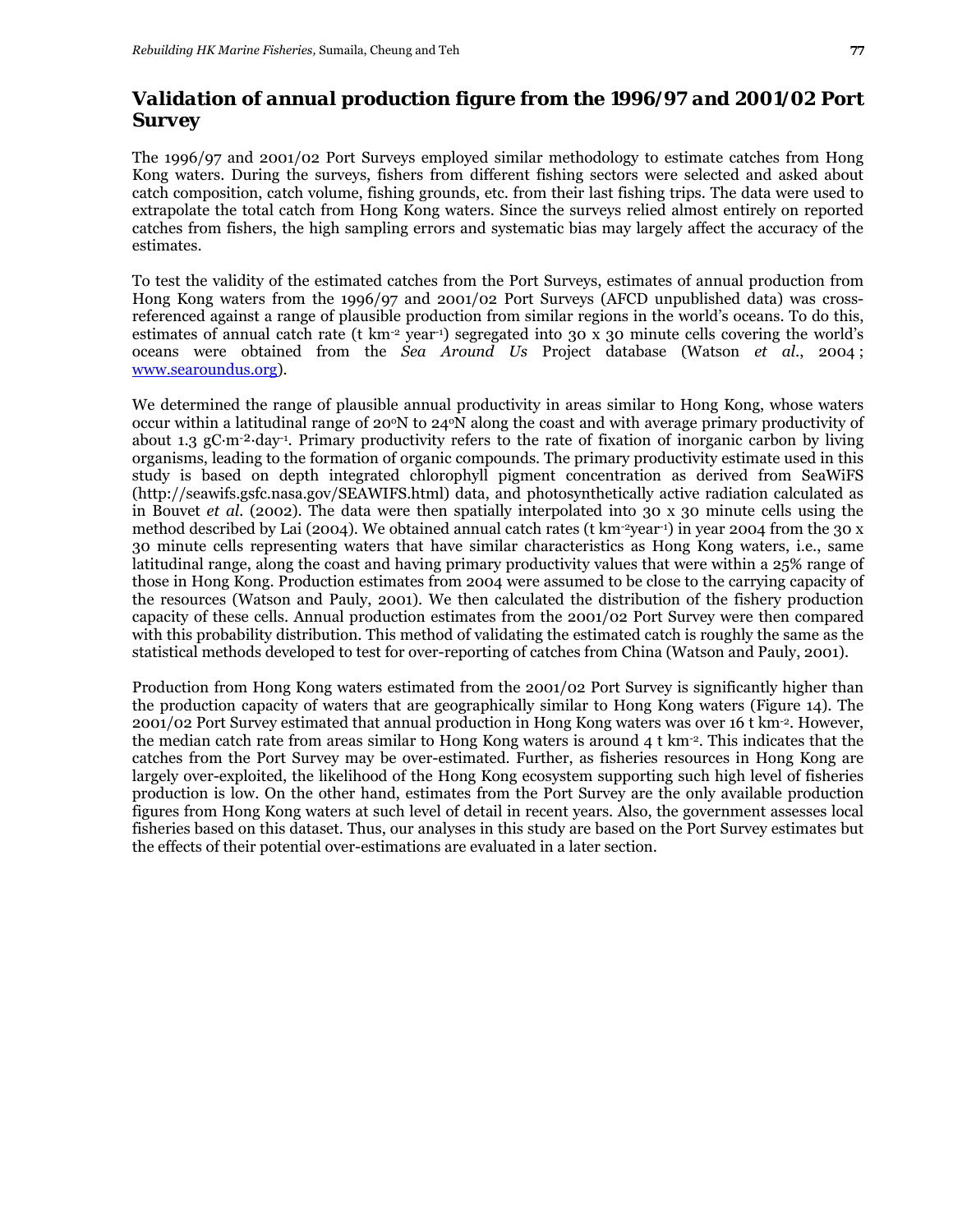

**Figure 14.** Distribution of annual catch rates (tkm<sup>-2</sup>) in areas that are similar to Hong Kong (i.e. same latitudinal range, along the coast and having primary productivity values that were within a 25% range of those in Hong Kong). The catch rate data were provided by the *Sea Around Us* Project. The arrows indicate the estimated catches from Hong Kong waters from the 1996/97 and 2001/02 Port Surveys.

#### **Economic costs to the Hong Kong SAR Government**

In this section, we used the results from both the livelihood survey (Part 1 of this Report) and the fisheries impact analysis modeling to estimate the overall economic costs of fisheries management (or *mis*management) in Hong Kong waters. The components of the costs include *ex gratia* payment by the government, cost of vessel buy-back to reduce fishing capacity, cost of re-training and providing for displaced fishers to work in developing alternative livelihoods, and the cost of government fuel subsidies.

## *Ex gratia payments to fishers due to loss of fishing grounds*

The Hong Kong SAR Government has set a precedent for making *ex gratia* payments, for instance, when the Cape D'Aguilar Marine Reserve (a strict no-take zone) was established in the mid 1990s. Briefly, the total amount of *ex gratia* payment was calculated as follows: the value of the annual catch for that region of Hong Kong per hectare was calculated for the reserve area based on the most recent Port Survey data for the grid encompassing the reserve area. This value was then multiplied by 7 for permanent loss of fishing grounds to obtain the total *ex gratia* sum. This was then divided amongst the eligible fishers, with some weighting for the size of fishing vessel employed. The method of calculating *ex gratia* was partly developed by consensus with fishers (AFCD pers. comm.), and is similar to the method detailed in Walters *et al*. (in press).

The above approach is usually used to value small businesses (Desmond and Marcelo, 1987; Finley and Hays, 1988), and would therefore be appropriate to use in this study. However the more standard approach used to determine *ex gratia* payments is to calculate the loss in net present value of net benefits by the fishing sector due to the implementation of a given scenario. We applied both approaches in our analysis for comparison purposes and for producing a range of values. First, we determined the annual profits that would be lost by each sector as a result of the management scenarios relative to the *status quo*. This was then discounted using the ongoing business borrowing interest rate (base rate=7%) through the 25-year time horizon model to determine the total *ex gratia* payments. The AFCD approach gives higher *ex gratia* payments because it is based on gross revenues while the conventional economic approach (NPV) is based on profitability. It has been argued that the gross revenue approach is more appropriate for small businesses, and therefore may be more appropriate here because most of the fishing enterprises in Hong Kong can be classified as small businesses (Desmond and Marcelo, 1987; Finley and Hays, 1988).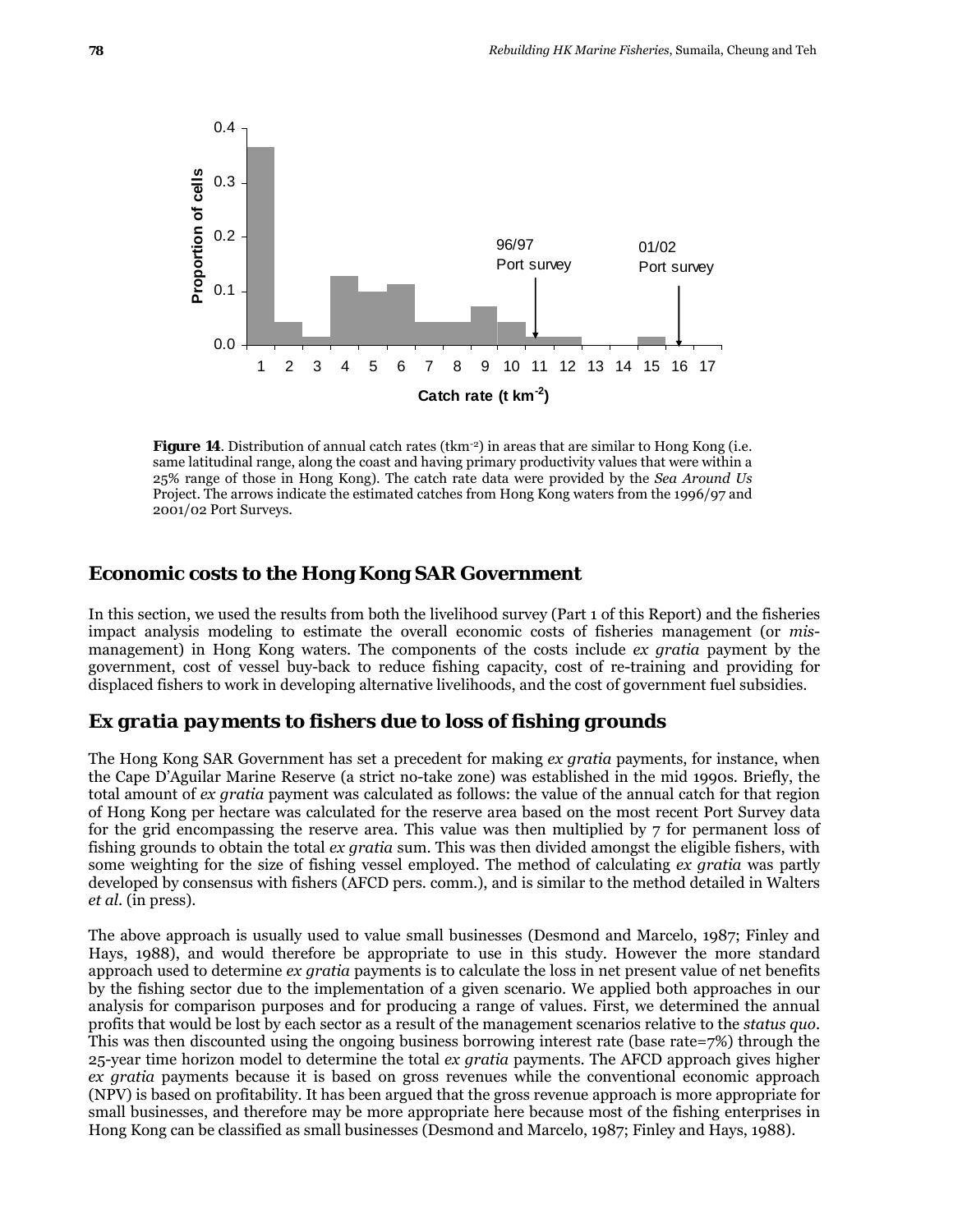Using the AFCD method, depending on the scenarios, estimates of *ex gratia* payments range from HK\$ 4 million to 1.4 billion (Figure 15). Scenario 2a (no-trawl FPAs) would require *ex gratia* payment of around HK\$ 39 million while Scenario 3a (no-take FPAs and marine parks) would require HK\$ 463 million. All scenarios that include trawl-bans (3b, 3d, 3e and 3f) result in high estimated *ex gratia* payment (over HK\$ 0.9 billion) because of the need to compensate for the loss of territorial wide fishing grounds in Hong Kong for stern and pair trawlers and part of the shrimp trawlers (assuming 90% loss of fishing ground).

The *ex gratia* payments determined using the standard method are lower than estimates from the AFCD method in most scenarios, and often many times so (Figure 15). Using the base discount rate of 7%, the estimated *ex gratia* payment ranges from HK\$ 0 for scenario 3c (no-take marine parks) to HK\$215 million for scenario 3f (trawl-ban with no-take FPAs and no-take marine parks). *Ex gratia* payment for scenario 2a is around HK\$ 23 million, while that for scenario 3a is only slightly higher than scenario 2a, at around HK\$ 28 million. This is much lower than the estimates using the AFCD method. No *ex gratia*  payment is required for scenario 3c because every fishing sector would have an increase in discounted net benefits over the *status quo*. The lower estimate from the standard method is due to the use of net profits instead of the total revenue from each fishing sector. Also, profits of some fisheries sectors increased after the management scenarios were implemented, thus the reduction of catch from the loss in fishing grounds was offset by the increased catches from the rebuilt stocks. It should be noted that although the sum of net benefits for all fishing fleets in all the scenarios (25 year timeframe) are positive, some of the sectors would have a net loss in benefits which are included in the calculation of the *ex gratia* payment. Considering that the estimated total landed value of the fisheries from the 2001/02 Port Survey is about HK\$ 552 million, the *ex gratia* payment estimated from the standard method would range from 4 to 38% of this value, depending on the scenarios.



**Figure 15.** Estimated ex-gratia payment required under the different management scenarios using the methods employed by AFCD and the standard economic method. Base discount rate for the standard method is set at 7%.

### *Fishing vessel buy-back*

Similar to the calculation of *ex gratia* payments, the cost of buy-backs can be calculated using the AFCD method (multiplying the landed value by 7) and NPV method (using the NPV of benefits through 25 years). For the NPV method, we calculated the buy-back cost for each scenario. Assuming that fishers are perfectly rational in deciding whether to enter a buy-back scheme or not, they would only leave the fisheries if the buy-back price is higher than or, at least equal to, the net benefits that they could make. Also, fishers would not accept a price that is lower than their current benefits from fishing under the *status quo*. Therefore, buy-back price in each scenario is set by the NPV of net benefits from the scenario. However, if this net benefit is lower than those that the fishers could obtain from the *status quo* scenario, buy-back price is set using the *status quo* NPV of net benefits.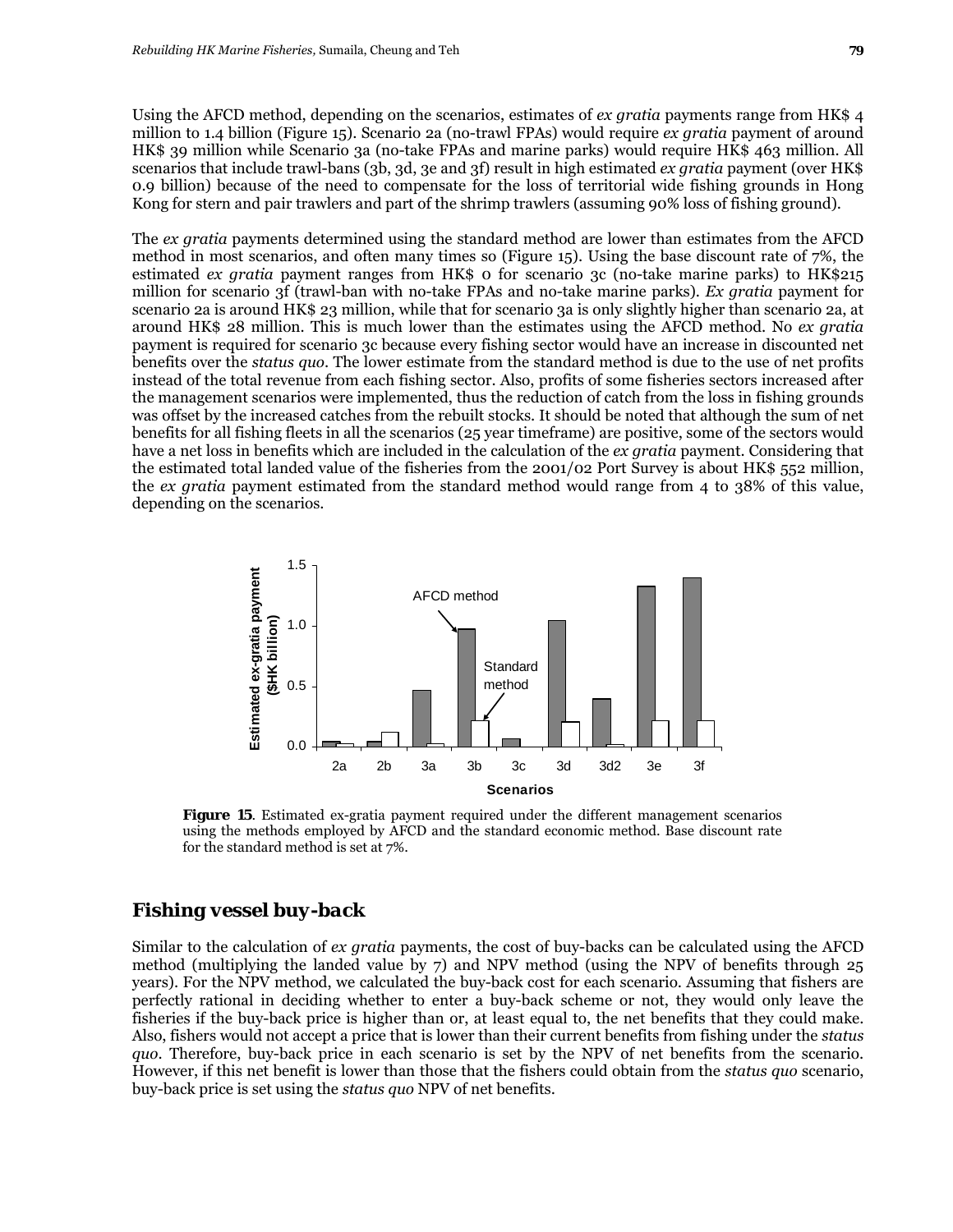Using the results from the simulation modeling, we estimated the potential number of displaced fishing vessels. Firstly, we calculated the catch per fishing boat by each sector based on the estimates from the 2001/02 Port Survey. We then assumed that this was the minimum catch to support one unit of fishing effort (boat). Secondly, we predicted changes in catch for each fishing sector in each scenario using the results from the simulation modeling. We divided the predicted catch from each fishing sector from the model by the catch per boat to estimate the number of fishing units (vessels) that could be supported under each scenario. The differences between the numbers of fishing vessels that can be supported by each scenario and those by the *status quo* represent the potential number of displaced vessels. To estimate the cost of buying back all the displaced vessels in each scenario, the per vessel buy-back cost for each sector under each scenario was multiplied by the number of displaced vessels.

To estimate the cost of buying back all the displaced vessels in each scenario, the per vessel buy-back cost for each sector under each scenario was multiplied by the number of displaced vessels. Total cost of buyback is estimated for each scenario (Figure 16).



**Figure 16**. Cost of fishing vessel buy-back from Hong Kong waters calculated using the AFCD method and the NPV method for each scenario. For the NPV method, the base estimates use a discount rate of 7%.

Scenarios with no-take marine parks only (scenarios 3c and 3d2) require the least buy-back cost as the number of affected vessels is small. All stern and pair trawlers and part of the shrimp trawls are assumed to be bought-back under the scenarios with territorial-wide trawl ban (3b, 3d, 3e, 3f), thus resulting in the highest buy-back cost of around HK\$ 700 and 170 million using the AFCD and NPV methods, respectively. In reality, the buy-back cost may be lower because some of the bigger fishing vessel, particularly the trawlers, may spend more time fishing outside Hong Kong waters instead of giving-up fishing.

Buy-back costs estimated using the AFCD method is generally much higher than the expected NPV of benefits for all scenarios. Scenarios that involve seasonal or territorial-wide trawl bans resulted in much bigger differences compared to the non-trawl ban scenarios. The entire government budget for 2006-07 is estimated to be HK\$ 245.6 billion (http://www.budget.gov.hk). Thus the cost of buying back all fishing boats from operating in Hong Kong waters would be less than 0.3% of the annual government budget even when the maximum buy-back cost is considered.

# *Re-training of fishers for alternative livelihoods*

To estimate the cost of re-training fishers for marine-related alternative livelihoods such as working for the scuba diving and recreational fishing sectors, we asked operators of these businesses their opinion on hiring and training fishers to work for them (see Alternative Livelihoods for the Fishing Community report for details). We then estimated the number of jobs that could potentially be generated from the alternative livelihood operators. The cost of training a fisher to work in these alternative livelihood businesses was estimated as the product of the medians of the reported period of training and the daily salary for the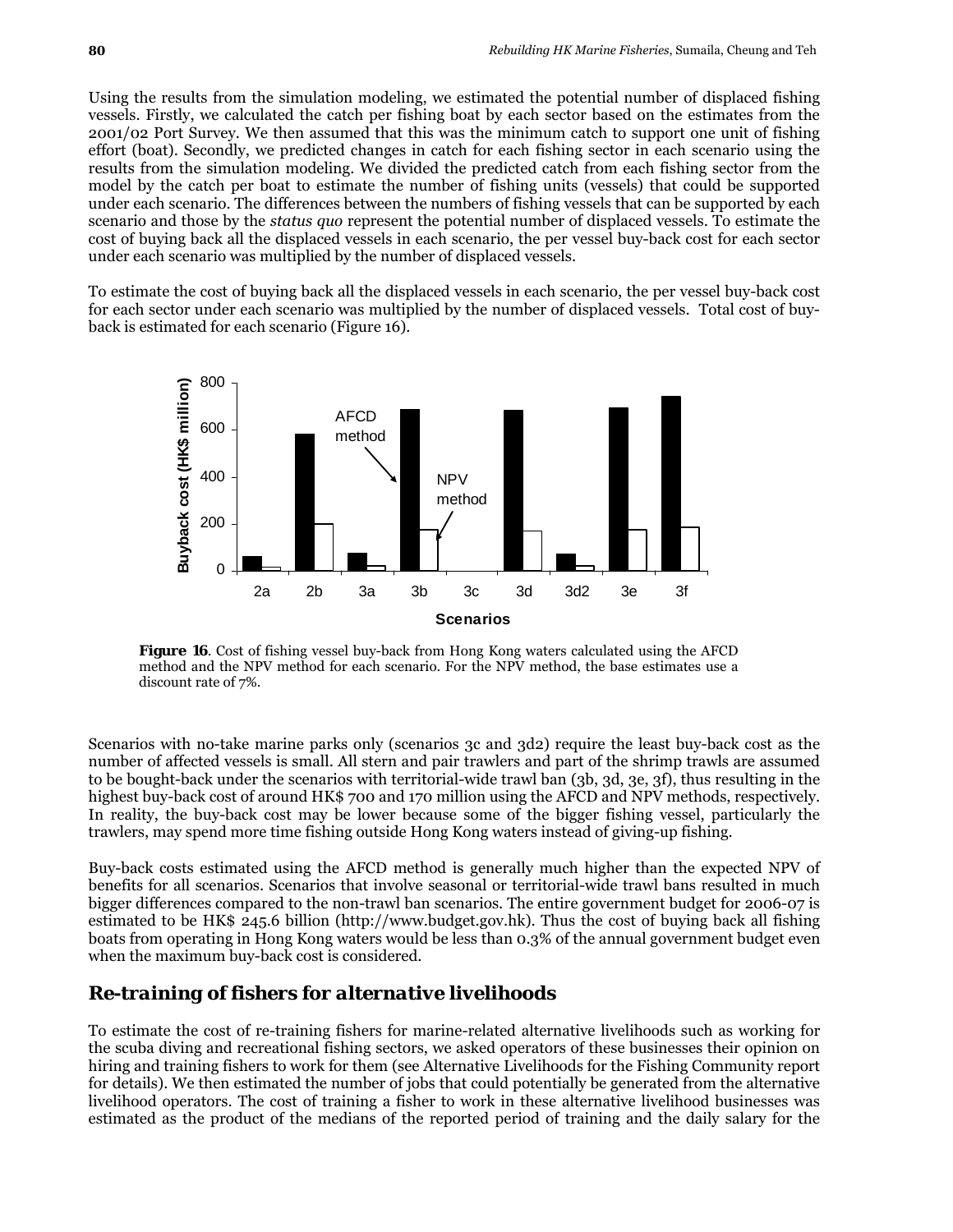employee of the alternative livelihood businesses. Based on the questionnaire responses, this amounted to HK\$ 3,750 per trainee.

Alternatively, fishers who are displaced from fishing may work in other non marine-related sectors, such as the construction sector. In such cases, the cost of re-training fishers can be calculated based on an assumed period of retraining and minimum wage required to support the livelihood of the fishers during this re-training period. In Taiwan, the government provided a retraining programme to fishers and farmers for a maximum period of 6 months. According to the Census and Statistic Department in Hong Kong, the average monthly salary for 'General Workers' in 2005 was HK\$ 7,350. Assuming a maximum retraining period of 6 months, the cost of retaining one fisher is HK\$ 44,100. The Hong Kong government has an on-going fund that supports retraining of workers. Thus, we assume that no-extra cost is needed to set up additional retraining programmes for fishers.

We estimated the number of fishers that may potentially be displaced from fishing by estimating the number of displaced fishing vessels for each scenario using results from our simulations. As detailed in the previous section, using the results from the simulation modeling, we estimated the number of displaced fishing vessel for each scenario. Based on our interview survey, we found that fishing vessels in inshore waters are generally operated by two family members, with additional crew hired as needed from Mainland China. As our analysis focused on Hong Kong fishers only, the effects of the scenarios on the demand for mainland crew are not considered. Thus the total number of displaced fishers was calculated by assuming that an average of two fishers would be out of jobs when one fishing vessel is displaced. In addition, from the interview survey, we observed that it was uncommon for fishers to shift between fishing sectors because such changes would require major investment in fishing gear and a different set of fishing knowledge. An exception was the shift to the P4/7 sector, which seems to be more common since the last decade, especially with the rapid increase in fuel cost (Cheung and Sadovy, 2004). The P4/7 sector has a high profit margin and requires relatively small capital investment and operating cost. In a depleted ecosystem and with increasing operating costs, fishers from larger scale sectors have increasingly moved into the P4/7 sector. This is shown by the increasing number of vessels in the P4/7 sector despite a reduction in vessel numbers in most other sectors (Cheung and Sadovy, 2004). Alternatively, we assumed that the government does a good job at limiting fishing effort growth in each sector. In this case, no fisher is able to change from one fishing sector to another, and thus they would be prevented from fishing altogether.

The number of fishers that are displaced from fishing range from 1 to 798 if they are not allowed to shift between fishing sectors, while there will be no fishers displaced if fishers are allowed to shift to the P4/7 sector (Table 2). As expected, when the extent of the protection is smaller (e.g., 3c, no-take marine parks only), the number of displaced fishers will be smaller. Also, the P4/7 sector is predicted to benefit from all scenarios in the long term. If shifting between fishing sectors is allowed, virtually all the displaced fishers may theoretically be supported by changing to the P4/7 sector. However, because of the other factors such as the difficulties in adapting to new fishing techniques, fishers' un-willingness to change, etc., only part of the fishers may undertake such changes. Some fishers that have been fishing outside Hong Kong waters may shift to the P4/7 sector if their previous fishing operations become less profitable, thereby increasing the overall fishing effort in Hong Kong waters. Therefore, the government should effectively and carefully limit and regulate the number of fishing vessels.

We predicted the number of jobs available for fishers from recreational fishing, diving and marine-related tourism businesses based on the interview survey (Table 3). Respondents of the survey were asked to estimate the magnitude of change in customers 1, 3, 5, and 10 years after marine parks became no-take and after the designation of Fisheries Protection Areas. Also, respondents were asked to provide the anticipated change in customers given a change in the abundance of fish. The scenarios included: 1) a reduction of current fish abundance by half; 2) doubling; 3) 5-times; and 4) 10-times the current fish abundance. Details of the results are reported in Part I of this report. Given the predicted number of customers, we estimated the increase in revenue to each business given the average spending of each customer and the number of businesses in Hong Kong. Using information from our survey, we estimated that 17% of the total revenue would be spent on staff salaries. This was used to estimate the total expenditure on salaries. From the interview survey, we also estimated the expected salary for jobs potentially available for fishers. Using these data, the additional number of jobs created from the various scenarios was estimated. To prevent double counting of additional number of jobs estimated from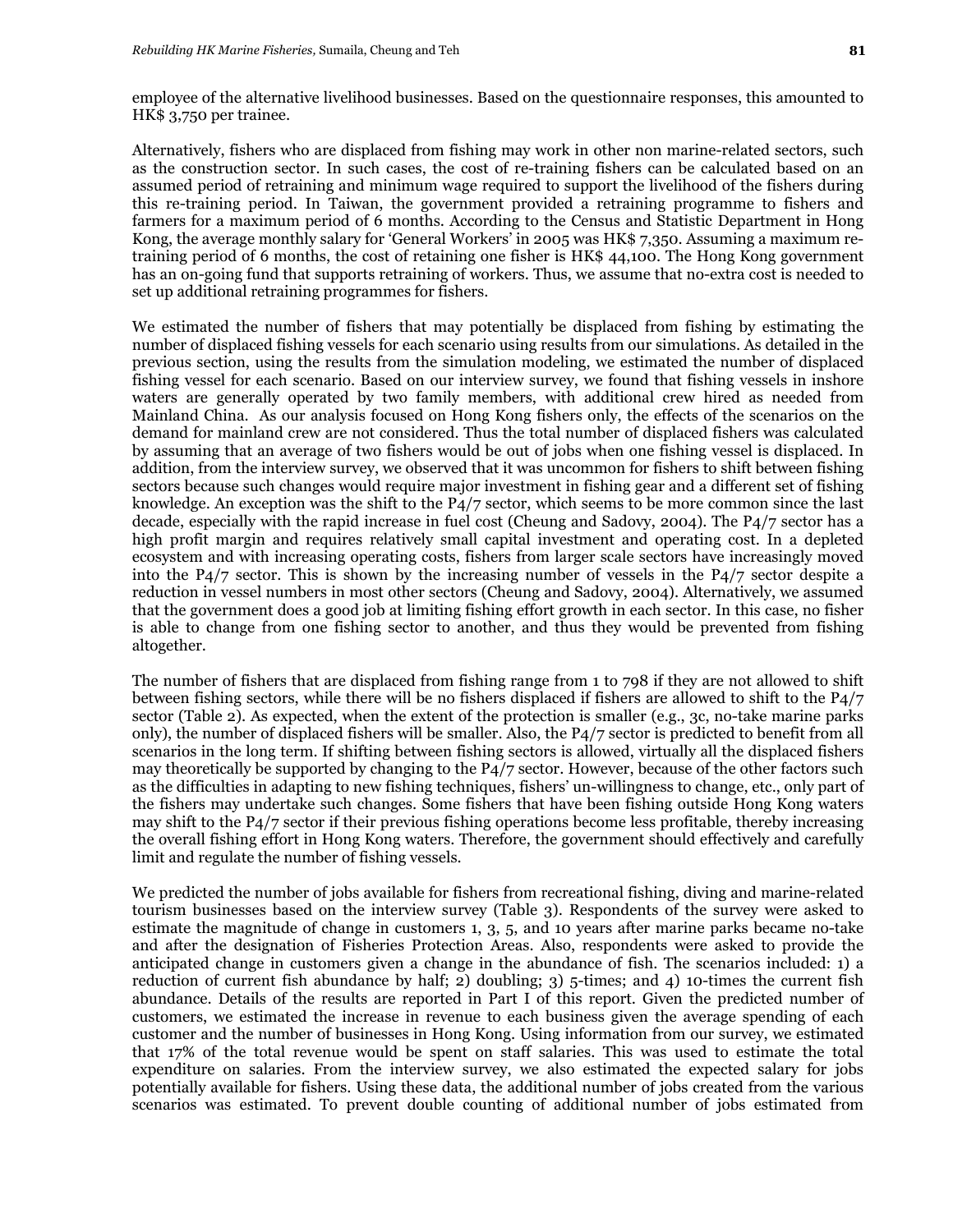protected area-based questions and abundance-based question, we used, for each scenario, the estimate from whichever method yielded higher values (Table 2).

| Port Survey and results from the simulation modeling. |                                                                            |
|-------------------------------------------------------|----------------------------------------------------------------------------|
| <b>Scenarios</b>                                      | Number of fishers displaced relative to the <i>status quo</i> <sup>1</sup> |
| 2a                                                    | 65                                                                         |
| 2b                                                    | 513                                                                        |
| 3a                                                    | 204                                                                        |
| 3 <sub>b</sub>                                        | 713                                                                        |
| 3c                                                    |                                                                            |
| 3d                                                    | 707                                                                        |
| 3d <sub>2</sub>                                       | 201                                                                        |
| 3e                                                    | 798                                                                        |
| 3f                                                    | 768                                                                        |

 **Table 2**. Estimated number of fishers displaced from the fisheries based on the 2001/02 Port Survey and results from the simulation modeling.

<sup>1</sup>Fishers are not allowed to shift to the P $4/7$  sector.

**Table 3**. Number of jobs created from recreational fishing, diving and marine-related tourism operations estimated from the alternative livelihood study. Method a : based on the questions on change in customer number relative to management scenarios; Method b : based on the questions on change in customer number relative to fish abundance.

|                  |     | Jobs created (method a) |     |     | Jobs created (method b) |     |
|------------------|-----|-------------------------|-----|-----|-------------------------|-----|
| <b>Scenarios</b> | Min | Median                  | Max | Min | Median                  | Max |
| 2a               | 17  | 52                      | 69  | 38  | 114                     | 151 |
| 2b               |     | 52                      | 69  | 38  | 114                     | 151 |
| 3a               | 36  | 74                      | 93  | 38  | 114                     | 151 |
| 3b               | Ω   | 0                       | Ο   | 38  | 114                     | 151 |
| 3 <sup>c</sup>   | 19  | 57                      | 76  | Ω   |                         | 2   |
| 3d               | 19  | 57                      | 76  | 38  | 114                     | 151 |
| 3d2              |     | 52                      | 69  | 38  | 114                     | 151 |
| 3e               |     | 52                      | 69  | 46  | 138                     | 184 |
| 3t               | 36  | 74                      | 93  | 38  | 114                     | 151 |

The displaced fishers are assumed to firstly take up the additional jobs from the alternative livelihood operations created from the various scenarios. If such additional jobs are not enough for all displaced fishers, we assume that the remaining fishers will join the retraining programme. Thus the total cost of providing alternative livelihood to fishers can be estimated from the retraining cost for marine-related jobs and the government re-training programme (Table 4).

| <b>Table 4.</b> Estimated total cost of re-training fishers. |                                        |  |  |  |  |
|--------------------------------------------------------------|----------------------------------------|--|--|--|--|
| <b>Scenarios</b>                                             | Total cost (HK\$ million) <sup>1</sup> |  |  |  |  |
| 2a                                                           | 0.24                                   |  |  |  |  |
| 2 <sub>b</sub>                                               | 18.04                                  |  |  |  |  |
| 3a                                                           | 4.40                                   |  |  |  |  |
| 3 <sub>b</sub>                                               | 26.86                                  |  |  |  |  |
| 3c                                                           | 0.00                                   |  |  |  |  |
| 3d                                                           | 26.59                                  |  |  |  |  |
| 3d <sub>2</sub>                                              | 4.28                                   |  |  |  |  |
| 3e                                                           | 29.60                                  |  |  |  |  |
| 3f                                                           | 29.30                                  |  |  |  |  |

1 Based on simulation modeling results.

Total costs of re-training fishers estimated based on both the Port Survey and simulation modeling are highest in the scenarios with territorial-wide trawl ban (scenarios 3b, 3d, 3e, 3f) (Table 4). The high retraining costs with a trawl ban are expected as the inshore trawlers would stop fishing due to the closure of their major fishing grounds.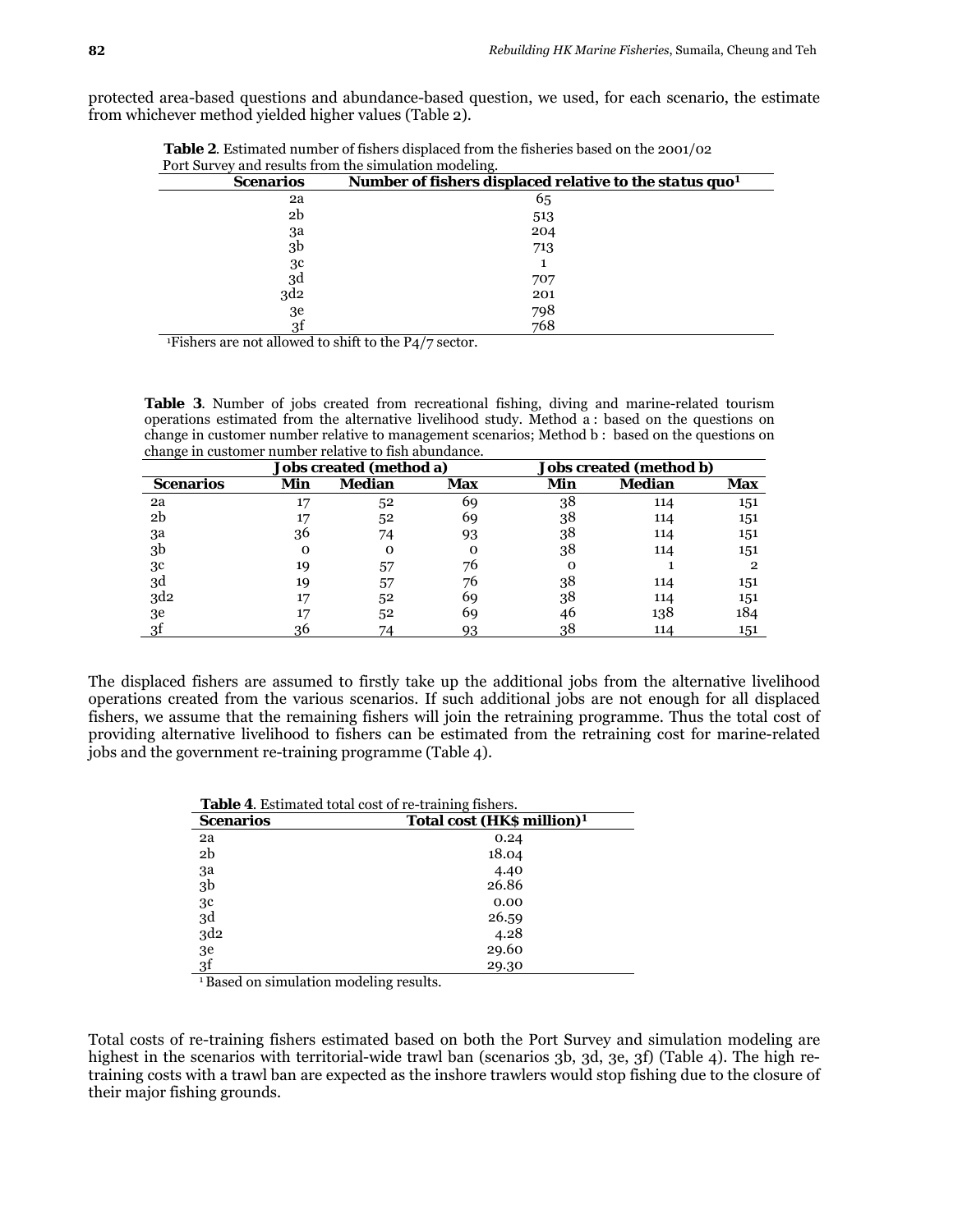Based on the results from the simulation model, scenarios with no-take FPAs and marine parks (3a) require re-training costs of about HK\$ 4.4 million. Estimations based on simulation modeling are considered more reasonable than those from the Port Survey data. This is because the method based on the Port Survey data assumes that all affected fishers would leave the fisheries, even if the fishers obtain a relatively small amount of catch from the affected areas. This may not be a realistic representation of the responses of the fishers to the various management scenarios. Thus, the estimates derived from the model are conservative and reasonable and will be used in the latter part of this report.

# *Subsidies for fishing vessel modification to facilitate alternative livelihoods*

It may be necessary to subsidize vessel modification to facilitate movement from fishing to tourism and recreational activities. Based on the interview survey, fishers and officials from the AFCD noted that the Marine Department has a strict set of requirements for boats that carry passengers commercially. This makes it very difficult, if not impossible, to modify existing fishing vessels to conduct alternative livelihood businesses such as passenger transport, recreational fishing or leisure boating legally. Given the current situation, we assume that the cost to transform fishing vessels for alternative livelihood business is equivalent to acquiring a vessel designed for such purposes.

The number of fishing vessels that would require modification for participating in the alternative livelihood operations is limited by the scale of the alternative livelihood business. Based on the government recreational fishing survey, 290 fishing-related vessels participate in recreational fishing operations, with the majority of them engaged on a part-time basis. This agrees with findings from our alternative livelihood survey. However, the maximum potential number of full-time jobs created from the potential alternative livelihood operations (recreational fishing, diving and marine-related tourism) is below 200 jobs. Due to costs and regulatory conditions associated with switching occupations, it is likely that the newly created jobs will be filled by those fishers already participating in alternative livelihood jobs part-time, i.e., by switching from part time to full time. Alternatively, these new jobs may be taken up by fishers who are currently not engaged in any alternative livelihood operations. These two scenarios form the lower and upper limits of our analysis.

We estimated the subsidies that would be needed for fishing vessel modification to facilitate alternative livelihood activities by assuming that funds are provided to fishers to buy a boat suitable for alternative livelihood activities. We interviewed fishers who had attempted to modify their existing fishing boats to fulfill the requirements from the Marine Department for carrying passengers for commercial purposes legally. Their experience was that the requirements were strict and it would be very costly to modify their fishing boats to comply with the regulations. Fisheries officers from the AFCD also agreed that existing regulations from the Marine Department made it difficult for fishers to legally convert their fishing boats to carry passengers for recreational fishing or diving. However, estimates on the cost for such vessel modifications were not available. Based on the interviews, it was estimated that a glass fibre-reinforced boat with outboard engine (those used by the P4/7 sector) would cost approximately HK\$ 40,000, while HK\$ 200,000 would be required to buy a second hand leisure boat. Using the median (HK\$120,000) of these two estimates as a basis for calculating the total subsidies required, we obtained total cost ranging from HK\$ 15,000 to 12 million required to subsidize up to 100 boats, depending on the scenarios and the number of displaced fishers who participate in the transition.

### *Costs of monitoring, control and surveillance*

Monitoring, control and surveillance (MCS) is crucial if the effort to restore and sustain Hong Kong's fisheries is to be successful. We asked AFCD to provide estimates of management and enforcement costs under the various scenarios (Table 5).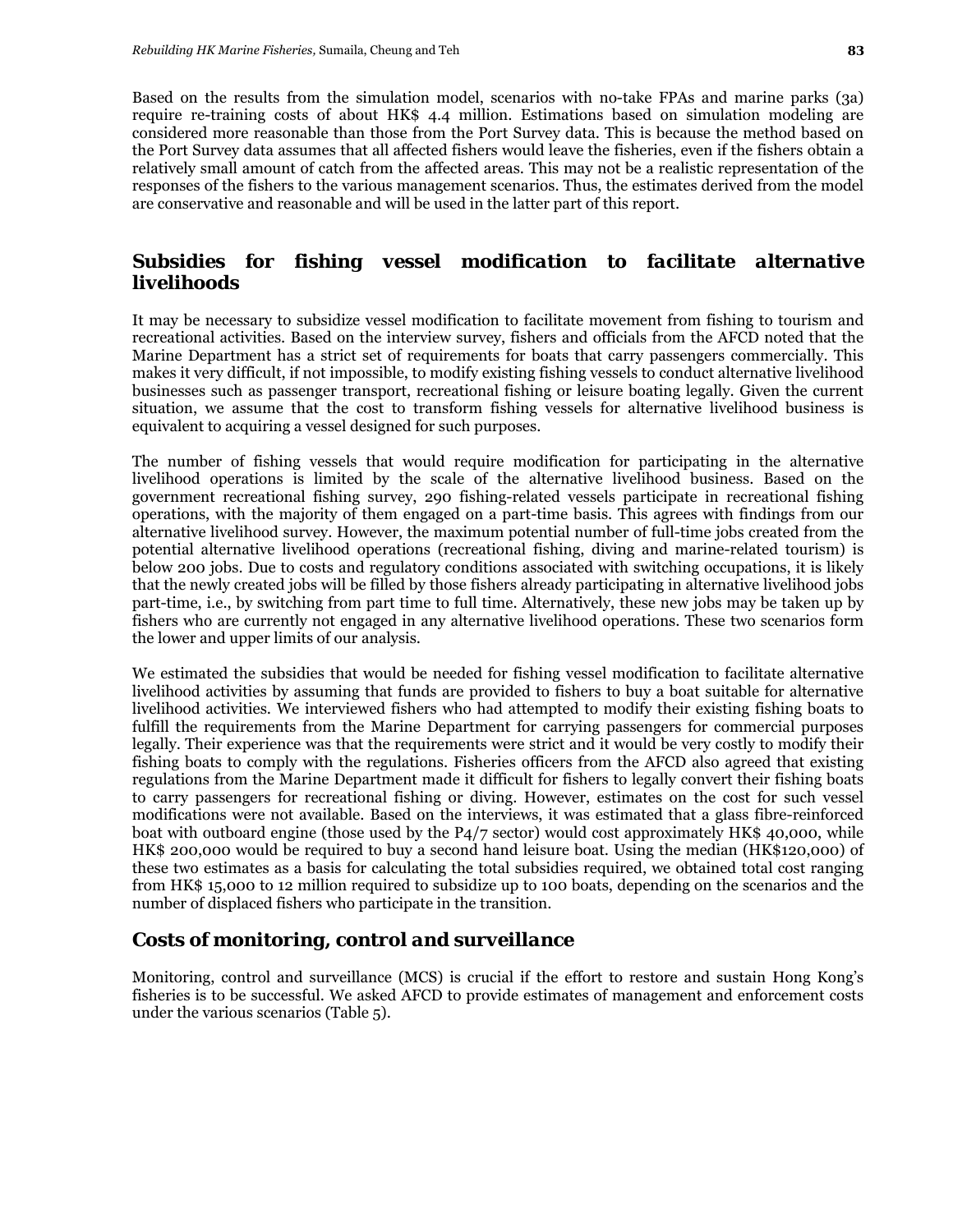|                  |                  |                     | Total cost <sup>1</sup> (\$HK million/year) |                    |                              |
|------------------|------------------|---------------------|---------------------------------------------|--------------------|------------------------------|
|                  |                  |                     |                                             |                    |                              |
|                  | <b>Fisheries</b> | <b>Marine Parks</b> |                                             | from <i>status</i> | <b>Total NPV<sup>2</sup></b> |
| <b>Scenarios</b> | <b>Division</b>  | <b>Division</b>     | <b>Total</b>                                | quo (%)            | $(25 \text{ years})$         |
|                  | 6                | 18                  | 24                                          | 0                  | 492                          |
| 2a               | 14               | 18                  | 32                                          | 33                 | 656                          |
| 2 <sub>b</sub>   | 14               | 18                  | 32                                          | 33                 | 656                          |
| за               | 18               | 21                  | 39                                          | 62                 | 800                          |
| 3 <sub>b</sub>   | 18               | 18                  | 36                                          | 50                 | 738                          |
| 3 <sup>c</sup>   | 6                | 21                  | 27                                          | 13                 | 554                          |
| 3d               | 18               | 21                  | 39                                          | 62                 | 800                          |
| 3d2              | 18               | 18                  | 36                                          | 50                 | 738                          |
| 3e               | 26               | 18                  | 44                                          | 83                 | 902                          |
| 3t               | 26               | 21                  | 47                                          | 96                 | 964                          |

| <b>Table 5.</b> Cost of MCS under the different management scenarios. Estimates were provided by AFCD. |  |  |
|--------------------------------------------------------------------------------------------------------|--|--|
|--------------------------------------------------------------------------------------------------------|--|--|

<sup>1</sup> The cost includes personnel, capital investment (e.g., patrol vessels), maintenance and other expenses (e.g. fuel) ;

<sup>2</sup> The current value estimates are discounted at the government rate of 4%.

Setting up no-take FPAs and no-take marine parks would require an intermediate amount of resources for MCS compared to other scenarios. The cost of MCS is high under scenarios 3e and 3f with annual costs of HK\$ 44 and 47 million, respectively, in which no-take FPAs and a territorial-wide trawl ban are included. The cost of setting up partially protected marine parks and FPAs cost least among the scenarios (scenario 2a and b). According to the AFCD, existing marine parks mainly use relatively cheap, outboard speed boats for patrol and enforcement work. Their capital costs as well as annual maintenance are far less than the proposed big vessels used for managing a no-take FPA. Furthermore, the number of staff to be deployed would be less. These result in a smaller cost of MCS for these scenarios (AFCD, unpublished data)

Fishers could potentially be employed to conduct MCS. This has been suggested and practiced with success in some fisheries, for instance, in protected areas management in the Philippines (Pomeroy, 1995). In this way, the cost of MCS could partly be transferred back to provide alternative livelihood to fishers, thus reducing the actual cost of MCS to the society. Future studies can look into the possibility of such an arrangement in Hong Kong.

# *Cost of fuel subsidy*

Subsidy to the fisheries should be included as a cost in analyzing the costs and benefits of the fisheries resources to society. Although the government denied that they provided subsidies to the fisheries (Albert Leung, AFCD, pers. comm.), fishers with valid fishing boats were entitled to buy fuel (gasoline and diesel) with lower fuel tax. Currently, the subsidy for diesel is estimated to be HK\$2.89 per litre, or approximately 40% of the pump price. The subsidy for industrial grade gasoline is also around 40% of the market price. Based on fishing cost and earnings data collected by the AFCD for 2004, the cost of fuel subsidies amounted to around HK\$237 million.

### **Potential impacts of the different management scenarios**

In this section, we evaluated the potential economic impacts of the management scenarios on the fishing and non-fishing communities.

### *Value of catch from Hong Kong waters*

Changes in the landed values and net benefits of the fisheries were predicted from simulation modeling (see general results section). The NPV estimates show that implementing most of the management scenarios will have some degree of benefits through time to the fishing industry in Hong Kong. However, at the fishing sector level, there will be trade-offs in costs and benefits. For instance, increase in large reef and non-reef fishes would favour the P4/7 and miscellaneous sectors, which target these species. However, benefits to shrimp trawls that target benthic invertebrates would be reduced due to decreased abundance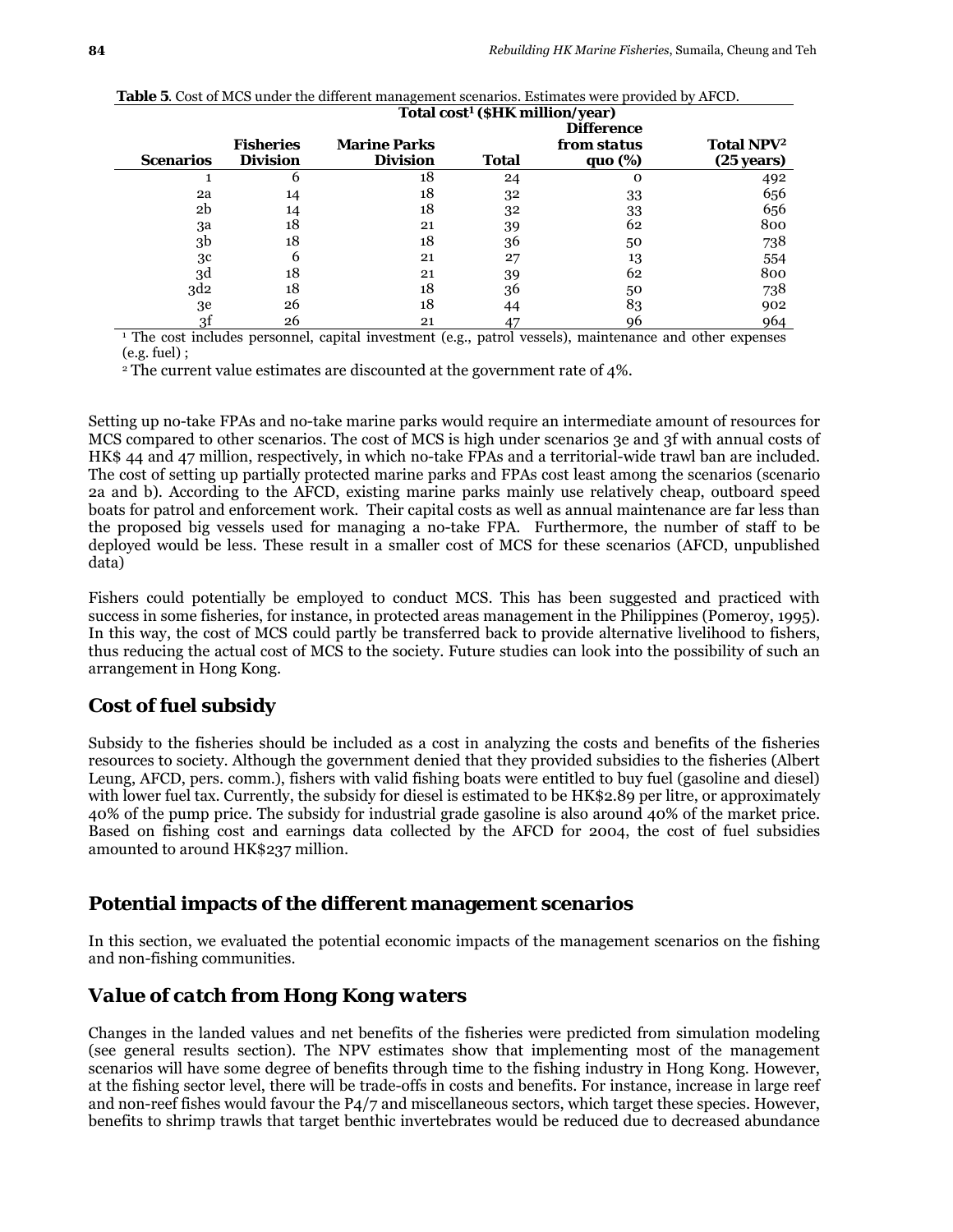of benthic invertebrates resulting from the reduced fishing grounds and decreased productivity of shrimps and other benthic invertebrates following increased abundance of their predators (fishes) (Cheung and Sadovy, 2004). Based on the government cost and earnings study (AFCD unpublished), the jobs provided per unit of revenue (estimated from the wages divided by the total revenue by sector) are 2-3 times higher for the small scale sectors compared to the trawlers. Therefore, given a management objective of maximizing jobs, it would be preferable to encourage the small scale sector rather than the trawl sectors.

# *Potential shifting of fishing effort by area within Hong Kong waters in response to new restrictions on fishing*

We predicted the shifting of fishing effort by comparing the landed value per unit of vessel for each fishing sector within FPAs with their average landed value per vessel in Hong Kong. This is based on the theory of the Ideal Free Distribution (IFD) model. IFD predicts that fishing effort will distribute to areas that maximize profits per unit of effort until the benefits become homogenous across different areas. Thus, if landed value per vessel in the FPAs is low compared to the average from HK waters, it means that the fishing sector will readily move to fish in areas outside the FPAs. On the contrary, a high value per vessel in FPAs means fishing fleets will try to stay as close to the FPAs as possible, so their effort would likely be concentrated along the boundary of the FPAs. Dependence on marine parks as fishing grounds is small so effects of effort redistribution from no-take marine parks should be minimal too.

| <b>Fishing sectors</b> | <b>Port Shelter</b> | <b>Tolo and Long Harbour</b><br>0.3<br>1.1 |  |  |
|------------------------|---------------------|--------------------------------------------|--|--|
| <b>ST</b>              | 2.3                 |                                            |  |  |
| <b>SHT</b>             | 1.8                 |                                            |  |  |
| PТ                     | 2.7                 | 4.8                                        |  |  |
| <b>PS</b>              | 3.4                 | 2.8                                        |  |  |
| P4/7                   | 9.7                 | 6.2                                        |  |  |
| Misc.                  | 1.1                 | 0.5                                        |  |  |

The Port Shelter and Tolo and Long Harbours are important fishing grounds for the pair trawl, purse seine and P4/7 sectors, because fishers can get relatively higher value fishing in these areas compared to other parts of Hong Kong. Thus, it is expected that when these fishing gears are prohibited from fishing within the FPAs, they will concentrate their fishing effort along the FPA boundary.

Port Shelter is a valuable fishing ground for stern trawlers because landed value here is twice as high as compared to other parts of Hong Kong. On the other hand, value per vessel for stern trawlers in Tolo and Long Harbour is lower than other areas, so they will readily distribute their effort to other parts of Hong Kong waters when they are restricted from fishing in the Tolo/Long Harbour FPA. If the shrimp trawl and miscellaneous sectors are prohibited from fishing within the FPAs, they may probably shift their effort to other Hong Kong waters, with a slight concentration along the boundary of the Port Shelter FPA.

# *Potential redistribution of the Hong Kong fleet in the South China Sea.*

In general, the annual catch of the fisheries in Hong Kong waters represents only about 10% of the total catch from the Hong Kong fishing fleet. However, fisheries resources in the northern shelf of the South China Sea, the major fishing ground for the Hong Kong fishing fleets, have been decreasing over the last few decades. The catch-per-unit-effort of many commercially targeted demersal fishes have declined by more than 80% in 15 years from the 70s to the 80s (Pang and Pauly, 2001; Ho 2005). Based on recent surveys by the South China Sea Fisheries Institute, the decline continued from the 1980s to the 2000s (Qiu, Y., South China Sea Fisheries Institute, pers. comm.). Fishing regulations imposed by the Mainland China management authority have become increasingly stringent, partly because of the serious overexploitation of the resources. Hence, there may be limitations to the shifting of current fishing effort from Hong Kong waters to the South China Sea.

Based on the interview survey, those fishing boats that currently fish largely within Hong Kong waters would have limited ability to expand their fishing grounds. This was particularly the case for the vessels based in the eastern waters of Hong Kong. These vessels included P4/7 boats, and some shrimp and stern trawls. Most of these boats had valid fishing licenses for fishing in Chinese waters. However, the P4/7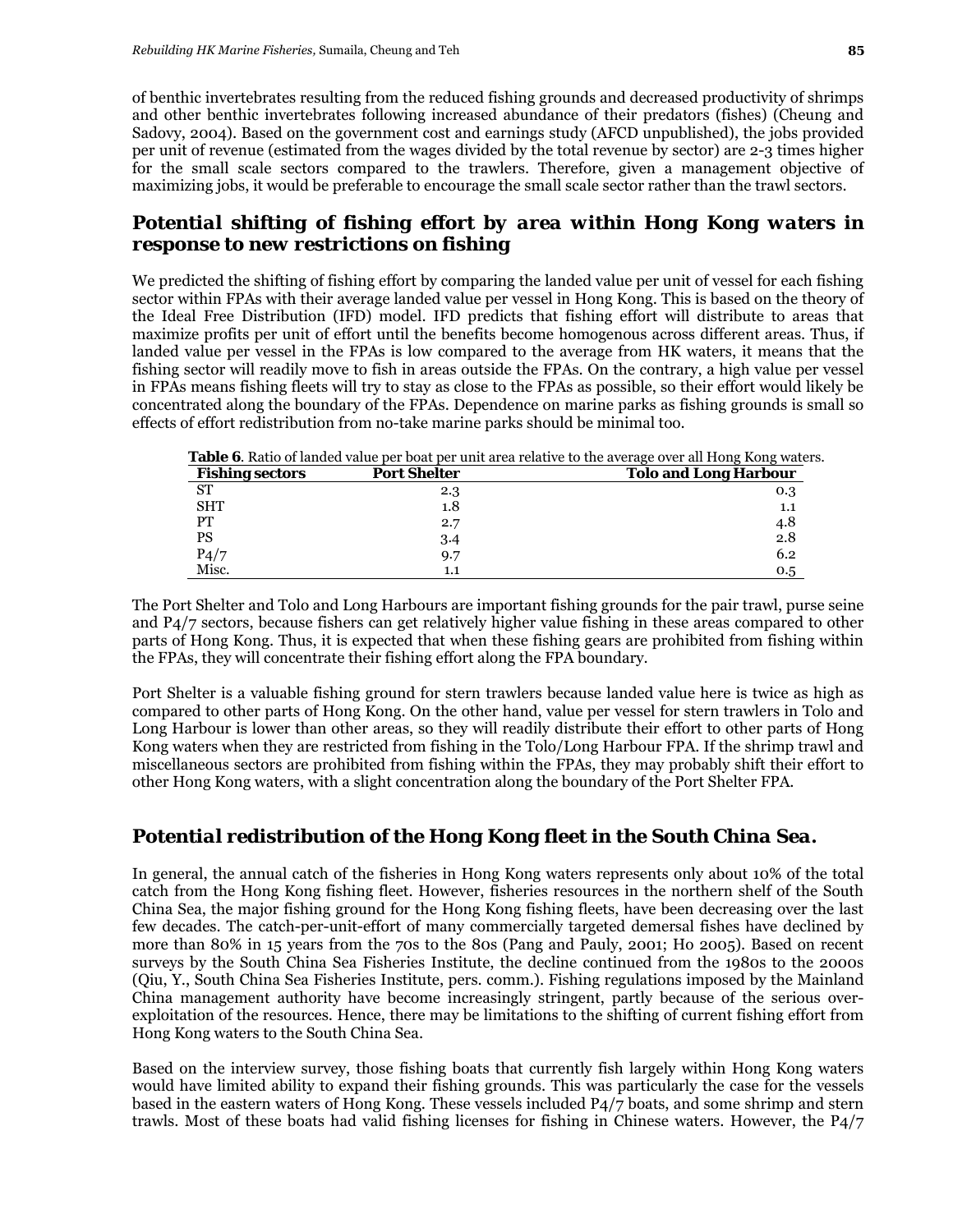glass fibre-reinforced sampan is designed for inshore conditions and would not have been able to travel far to fish outside Hong Kong waters. Similarly, some of the small shrimp and stern trawls could fish at the boundary of Hong Kong waters, but could not withstand the rougher conditions further offshore. The medium sized fishing vessels, which generally have licenses to fish in Chinese waters, would be able to fish in the Pearl River estuary and the South China Sea. During the two months fishing moratorium, mid size trawlers mostly operate within Hong Kong waters, while the large size fishing vessels do not operate at all. The situation may be slightly different in the western waters, where the ports are close to the Pearl River estuary, which is more sheltered, thus allowing smaller boats to fish outside Hong Kong waters.

On the other hand, given increasing fuel costs, some of the fishers from the larger scale sectors may fish closer inshore to reduce fuel cost. Some may even convert to the P4/7 sector, which generally has lower capital and recurrent costs and higher profitability relative to other sectors. This may be part of the reason for the reported increase in the number of fishing boats operating within Hong Kong waters (see earlier section). Also, if fisheries productivity were to be restored in Hong Kong waters, there is a potential for the vessels that are currently fishing in Chinese waters to spend more time fishing in inshore waters.

# *Changing fuel costs*

Fuel cost forms a significant part of the cost of fishing. With rising fuel cost, everything being equal, profitability of fishing will decline. We made three assumptions about fuel costs (remain at current level, decrease, and increase by some percentages based on historic data) in our analysis of fisheries impacts to provide a range of possible outcomes.

We estimated the change in fuel prices for the next 25 years by doing the following. Firstly, we obtained real prices (standardized to 2005 constant prices) of gasoline and diesel at pumps in the USA from 1996- 2005. Second, we calculated the average rate of change of the prices per gallon over this period, which turned out to be US\$ 7.6 and 7.7 gallon<sup>-1</sup> year<sup>-1</sup> for gasoline and diesel, respectively. Finally, we used the calculated rate of price changes to extrapolate relative changes in fuel cost in the next 25 years.

Relative changes in fuel cost for the different fishing sectors in Hong Kong under the various scenarios were estimated. The outboard engine used by the P4/7 sector consumes gasoline while most vessels in the other sectors consume diesel. Assuming that other costs are kept constant over time, we estimated the percentage of fuel cost relative to the total revenue changes based on our predicted rate of change of fuel prices for each fishing sector. Based on the changes in fuel cost, we then calculated the magnitude of decrease in the net benefits in each scenario for the 5, 10, and 25-year time horizon (Figure 17). If fuel cost were to decrease at the same rate in the next 25 years, the magnitude of change would be similar, except that the direction of change in net benefits becomes positive.

Fuel cost has a large impact on the benefits from the fisheries under all scenarios (Figure 17). In the 5 year, 10-year and 25-year time horizon models, net benefits decrease by HK\$ 0.1 - 0.3 billion, 0.4 – 0.8 billion and 1.3 – 1.8 billion, respectively. Since trawlers spend over 50% of their revenue on fuel, compared to the small scale sectors such as  $P_4/7$  and purse seines, which spend 20 – 30% of their revenues on fuel, trawlers are most severely impacted by fuel price changes. As such, scenarios with a trawl ban appear to receive less impact from the increase in fuel cost as trawlers are excluded from fishing in Hong Kong waters and thus are not included in the calculation in these scenarios.

Government fuel subsidies for the fishing sectors on fuel are important components in evaluating the overall cost and benefits of the management scenarios. This will be evaluated and discussed further below.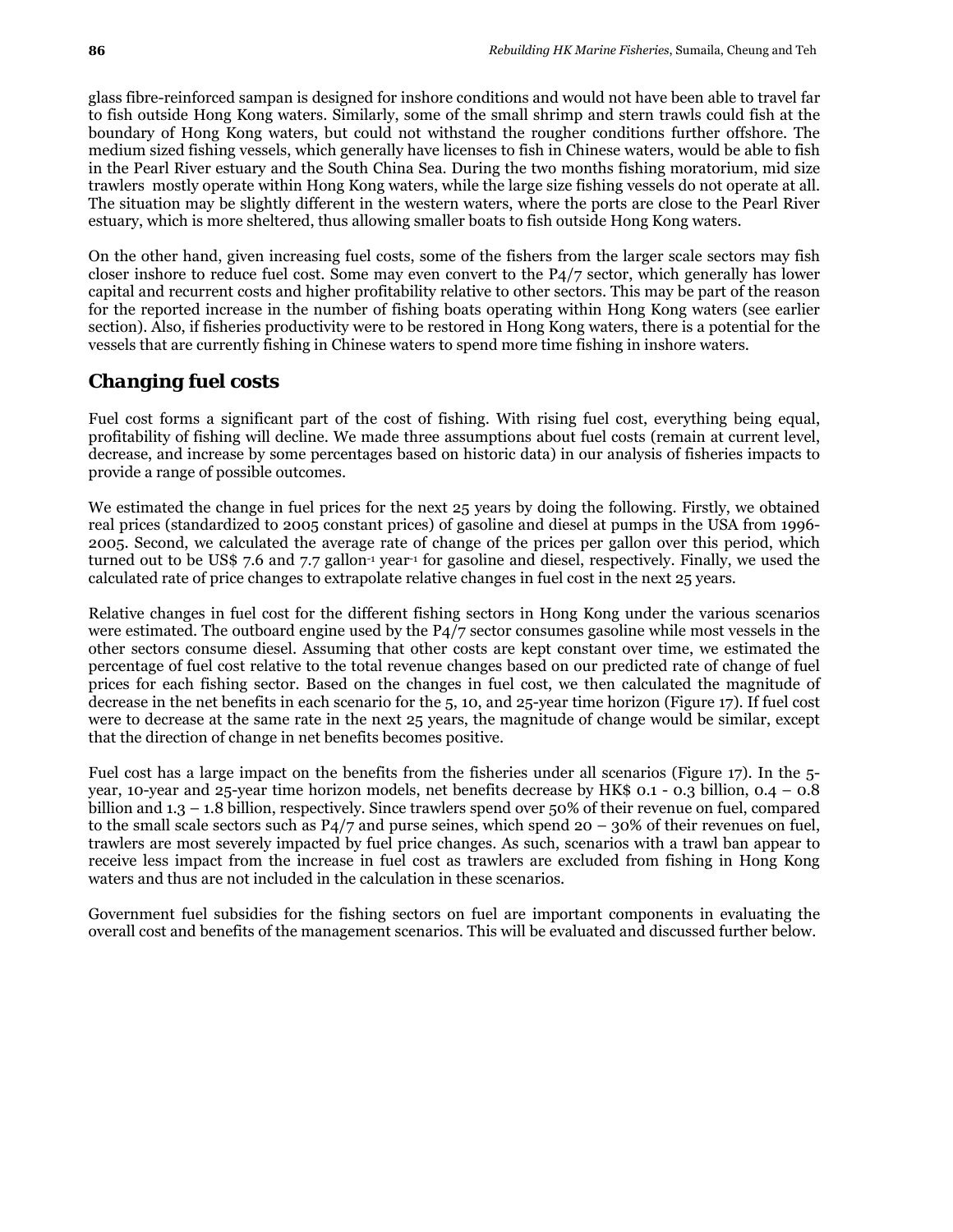

**Figure 17.** Decreases in NPV of benefits in the scenarios from the base runs (assuming no change in fuel cost over time) if fuel cost increases annually. Rate of increase/decrease in fuel cost is predicted based on the change in real pump price of gasoline and diesel in the USA in the past 10 years.

### *Revenue from non-extractive services related to tourism and recreation*

#### *Revenue from overseas visitors*

Revenue from non-extractive services was estimated from tourism statistics and the alternative livelihood study. According to the tourist statistics from the Hong Kong Tourism Board (HKTB, 2005), the total number of visitors to Hong Kong that stayed over-night in 2005 was 14.8 million people. These visitors spent HK\$ 69 billion, including accommodation, shopping, transportation, catering etc. The visitors stayed 3.7 nights on average in Hong Kong. Thus, an 'over-night' visitor spent an average of HK\$ 1,260 per day. Also, a survey by the Hong Kong Tourism Board estimated that 24% of the visitors were interested in eco-tourism (HKTB, 2001). Because eco-tourism, especially when marine-related, may require more than half a day for a visitor to complete the trip, the visitor will then have to spend an extra day in Hong Kong before he/she can leave. Multiplying the number of visitors presumed interested in ecotourism with their average spending, we estimated potential spending from overseas visitors on ecotourism to be HK\$ 4.67 billion per year.

The average break-down of tourist expenditure (for 1999-2004) shows that 32% and 12% of tourism spending goes towards accommodation and food, respectively (Euromonitor Industry Report, 2005). Based on our estimated spending of HK\$ 4.67 billion by potential marine-related tourists, HK\$ 1.0 and 0.53 billion goes to the accommodation and food sectors, respectively. These amounts account for about 8% of total tourist spending. Therefore, potential marine-related tourist spending on food and accommodation constitutes less than 10% of total tourism spending on these sectors.

This represents a rough estimate on the upper limit of the potential value of marine-related tourism in Hong Kong. It has been noted that visitors' interests in 'ecotourism' includes hiking, walking in parks, etc, and not necessarily marine-related activities (Hopkinson and Stern, 2002). Moreover, although the visitors expressed interest in ecotourism, this may not be a strong enough motivation for them to stay an extra day in Hong Kong (Mackercher and Andrew, 2005). Nevertheless, given limited data on the breakdown of visitors interested specifically in marine-related tourism, our estimates can help us understand the potential benefits to society from developing marine-related tourism in Hong Kong.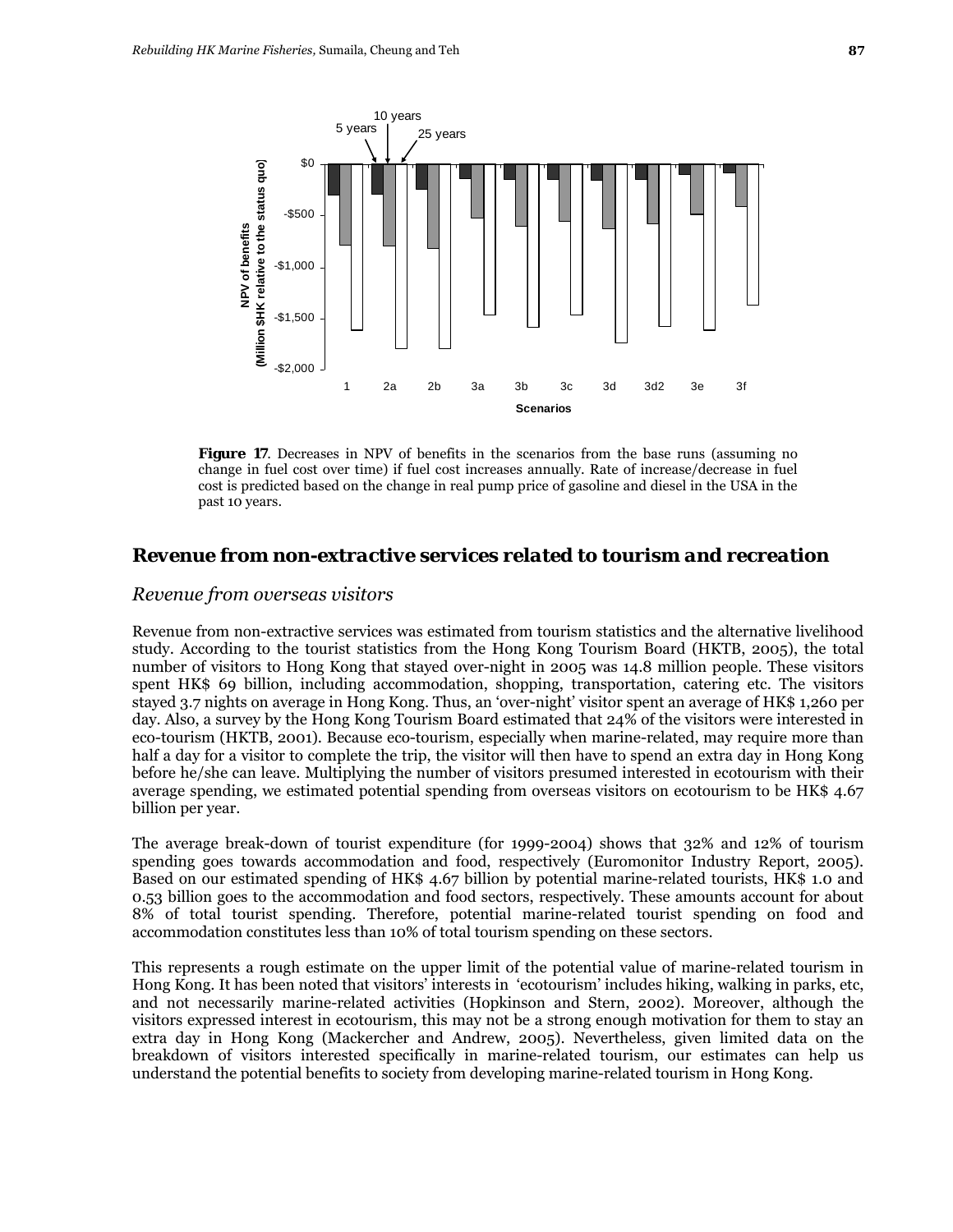#### *Revenue from the residents of Hong Kong*

Marine-related tourism for local visitors includes scuba diving and snorkeling, recreational fishing, dolphin watching, etc. The World Wide Fund for Nature (Hong Kong) estimated that 10,000 local tourists per year joined dolphin watching tours in Hong Kong. Price for a dolphin watching tour ranges from HK\$ 100 to 350 per person. Based on the median of the range (HK\$ 225 per person), we estimated that direct revenue to dolphin watching amounted to HK\$ 2.25 million per year.

The alternative livelihood survey estimated the total revenue from recreational fishing, scuba diving and marine-related tourism operators in Hong Kong. The estimated total revenue from these operations ranges from HK\$ 121 to 816 million per year. These estimates represent mainly direct spending on these activities and do not include indirect expenditure such as catering in the course of carrying out these activities. A survey on recreational fishing in Hong Kong conducted by AFCD estimated the total expenditure (direct and indirect) on recreational fishing amounted to be HK\$ 1 billion per year. Thus, our estimates should be viewed as conservative estimates of the revenue from these activities.

## *Seafood supply and consumption*

We predicted local demand for seafood based on government statistics. We obtained estimates of per capita seafood demand over the past 10 years from the government (AFCD unpublished data). We also estimated the projected population for Hong Kong in the next 5, 10 and 25-year time horizons (Census and Statistics Department 2004). Assuming that per capita seafood demand will be maintained at the average value of the past 10 years, we estimated the total seafood demand by the Hong Kong population in the future.

Using our predicted annual production from the simulation model, we calculated a self-sufficiency ratio for each scenario. In this study, the self-sufficiency ratio refers to the proportion of seafood demand that can be fulfilled by supply from fisheries in Hong Kong waters. This ratio was calculated for the 5, 10 and 25-years time horizons and compared between the different scenarios (Figure 18).



**Figure 18**. Changes in the self-sufficiency ratio relative to the *status quo* in the 5 year (dark bars), 10-year (gray bars) and 25-year (open bars) time horizons under different scenarios. The self-sufficiency ratio is the total fishery landings in Hong Kong waters relative to the predicted seafood consumption in Hong Kong.

All the non-trawl ban scenarios (2a, 3a, c, d2) show slight increases in the self-sufficiency ratio relative to the *status quo*. This means the production of seafood increases faster than the predicted future demand. The increases are largest in scenario 3a (no-take marine parks and no-take FPAs), with about 7% increase in self sufficiency ratio from the *status quo* in the 25-year model.

The trawl ban (seasonal or total) scenarios (2b, 3b, 3d, 3e, 3f) lead to drops in the self-sufficiency ratio (13 – 25%) in the long term. However, catch from Hong Kong waters represents only about 10% of the total domestic landings. The majority of seafood consumed in Hong Kong is either caught outside Hong Kong waters from the South China Sea, or imported from China or other countries. Thus, it is uncertain whether the drop in production from Hong Kong waters will have significant impacts on the local seafood demand. On the other hand, depletion of local fisheries resources may leave Hong Kong vulnerable to price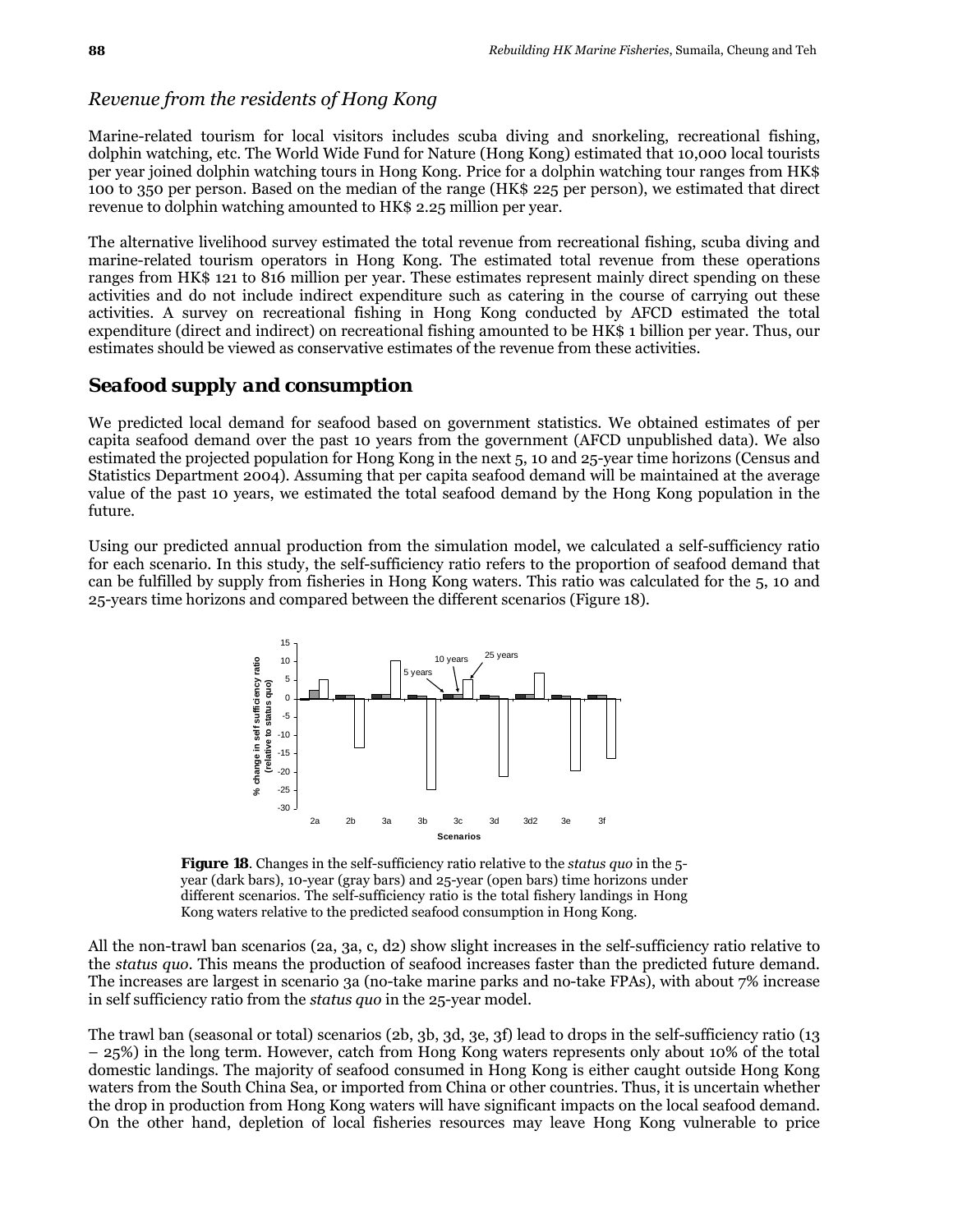fluctuations, particularly if seafood supplies from elsewhere decrease because of over-exploitation. Thus it would be desirable for Hong Kong to maintain the potential productivity of inshore fisheries resources.

## *Links between the fishing industry and industries dependent on it*

The objective of this exercise is to recognize that associated industries may be impacted under the 3 fisheries scenarios, and identify them so that future studies may be carried out. The impact analysis carried out so far is all about how the various scenarios are likely to impact the fishing (or what some call the harvesting) sector of the food chain. But clearly, this is not the full picture, since a number of postfishing activities will also be affected. A simplified classification of the fish chain is made up of : (i) the catching or fishing sector ; (ii) the processing sector ; (iii) the wholesale sector ; (iv) the retail sector ; and (v) the consumer. As can be seen below, this classification can vary depending on the fishery, availability of data, etc. Thus, qualitative analysis was carried out to indicate where the greatest negative or positive impacts are likely to occur so that further more-detailed studies can potentially be undertaken.

Gudmundsson *et al.* (2006) reported on four case studies performed to determine how revenue is distributed through the fish value chain. We apply the findings in this report to our analysis of how different scenarios are likely to impact the non-fishing part of the food chain listed above. The starting point for our analyses are the revenues generated by each scenario relative to the *status quo* scenario as determined by our modeling exercise.

Gudmundsson *et al.* (2006) analyzed the revenue distribution of the fish chain of : (i) Icelandic cod ; (ii) Tanzanian Nile perch ; (iii) Danish herring ; and (iv) the Moroccan anchovy. They found out that 18%, 27%, 19%, and 36% of the revenue from a tonne of the Icelandic cod went to the fishing, processing, wholesale/secondary processing, and retailers, respectively. In the case of Tanzanian Nile perch, 16%, 5%, 18% and 61% of the revenues are estimated to go to fishers, fishmongers, processing, and wholesale/secondary processing/retail sectors, respectively. Equivalent numbers for Danish herring are 8%, 17%, 38% and 37%, respectively. Finally, the revenue from a tonne of Moroccan anchovy is split among the fishing, processing and wholesale/secondary processing/retail sectors, respectively, into 4%, 21% and 75%.

We apply these numbers to our study as follows. First, we divide the fish chain into the fishing and postfishing sectors, where the latter consists of the processing sector, the fishmongers, the wholesale sector, and the retail sector. Second, we identify the proportion of the total revenue that is retained by each sector based on our survey and information from the four cases above. These are then applied to the distribution of income between fishing and non-fishing sectors in Hong Kong.

The potential fish chains for Hong Kong as identified from our survey are:

Chain 1: Fishers > Fish collector > Wholesale market > Retailer Chain 2: Fishers > Fish collector/wholesale market > Processor > Retailer Chain 3: Fishers > Fish collector/wholesale market > Retailer Chain 4: Fishers > Retailer Chain 5: Fishers being the retailer

The common chains of trade that can be found in the different fishing sectors in Hong Kong are identified in Table 7.

|                      | Chain 1 | Chain 2 | Chain 3 | <b>Chain 4</b> | Chain 5 |
|----------------------|---------|---------|---------|----------------|---------|
| <b>Stern Trawl</b>   |         |         |         |                |         |
| <b>Shrimp Trawl</b>  |         |         |         |                |         |
| <b>Pair Trawl</b>    |         |         |         |                |         |
| <b>Purse Seine</b>   |         |         |         |                |         |
| P4/7                 |         |         |         |                |         |
| <b>Miscellaneous</b> |         |         |         |                |         |
| <b>Hang Trawl</b>    |         |         |         |                |         |

**Table 7.** Common occurrence of the fish chains of different fishing sectors in Hong Kong. Y – Yes, N – No.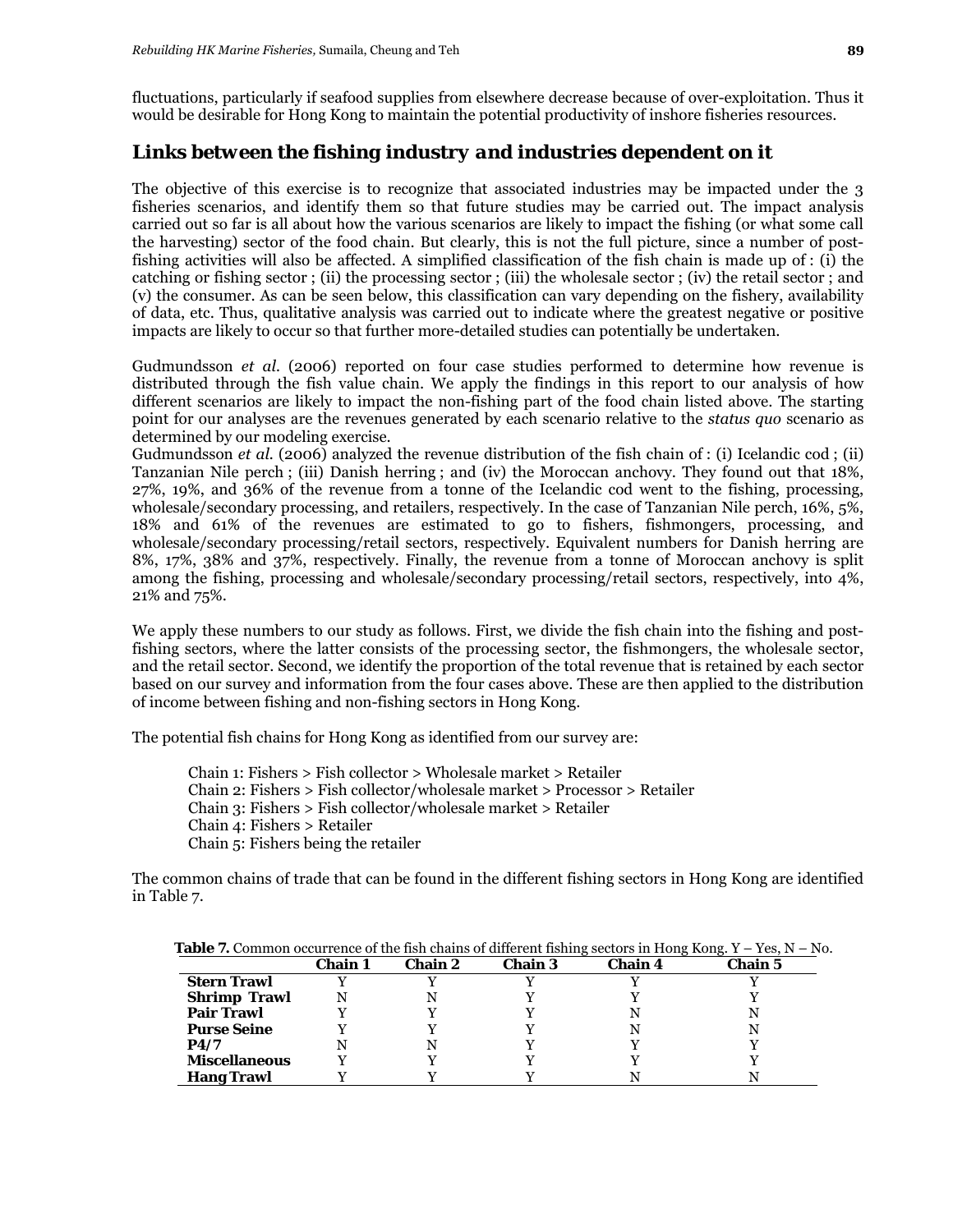The fish collectors generally go around the fishing grounds and ports to collect catches from fishing vessels. Respondents from our survey estimated that the fish collectors generally take 10% commission from the value of the catches. The wholesale markets are run by the government's Fish Marketing Organization (FMO). There are currently seven FMO wholesale markets. The FMO is a non-profit organization, and its revenue is obtained from the commission on sale value of the landings. The commission for sales by auction or by negotiation is calculated at 7% of the sales value. The commission for sales by direct sale method is calculated at 7% of the sales value or at a rate of five dollars per 15 catties (i.e., about 9 kilograms), whichever is less. For simplicity, we used the 7% commission on sale value in our analysis. For fish processors and retailers, we used the average percent of revenue from the above four case studies in our analysis. This assumption is a bold one but in the absence of data on Hong Kong fisheries for a similar analysis to be carried out, the assumption is probably sufficient.

Based on the above data, we calculated the split of revenues between fishing and non-fishing sectors. For chain 1, 41% and 59% of revenue goes to the fishing and non-fishing sectors. For chain 2, 3 and 4, the splits are 28% and 72%, 44% and 56%, and 48% and 52% between fishing and non-fishing sectors respectively. For chain 5, since fishers are retailing their catch, the fishing sector can get 100% of the revenue.

Our estimates suggest that 36% to 62% of the revenue from landings goes to the non-fishing sectors (Table 8). The shrimp trawl, P4/7 and miscellaneous sectors get a high percentage of the total revenue (thus, low percentage to non-fishing sector). The findings agree with the government cost and earnings studies and our interview survey which indicated that these three fishing sectors were operating at high profit margins compared to other sectors. This is encouraging given the various approximations we made in the calculations because of scarce data.

| <b>Sectors</b>    | <b>Revenue to non-fishing (%)</b> | Non-fishing: fishing revenue ratio |
|-------------------|-----------------------------------|------------------------------------|
| Stern Trawl       | 47.91                             | 0.92                               |
| Shrimp Trawl      | 36.08                             | 0.56                               |
| Pair Trawl        | 62.44                             | 1.66                               |
| Purse Seine       | 62.44                             | 1.66                               |
| P <sub>4</sub> /7 | 36.08                             | 0.56                               |
| Miscellaneous     | 47.91                             | 0.92                               |
| Hang Trawl        | 62.44                             | 1.66                               |

**Table 8.** Revenue per unit of landings that goes to non-fishing sectors such as wholesaling, processing and retailing in fishing sectors.

Incorporating the revenue from non-fishing sectors, the total annual revenues from landings amount to around HK\$ 1.3 billion in 5, 10 and 25-year analyses under the *status quo*, with about HK\$ 0.6 billion going to the non-fishing sectors (Figure 19). Focusing on landed revenues of the non-fishing sectors, the net present values from 5 and 10 years decrease from the *status quo* in scenarios involving territorial-wide trawl ban (3b, 3d, 3e, 3f) (Figure 20). The decreases are greatest in the trawl ban with no-take marine parks and FPAs scenarios, in which landings decrease greatly.

In addition to the post-harvesting sector considered here, the management scenarios are also likely to affect upstream sectors, e.g. the demand for fishing gear or fishing boats. However, according to fishers, most of their fishing gears, such as nets, are bought from China. Fishing boats are also built in China due to lower labour costs. Since it appears that those upstream sectors are not prevalent in Hong Kong, inclusion of these sections should not considerably change the overall picture of the links between fishing and non-fishing sectors depicted from our analysis.

This analysis identifies several key areas to further the understanding of the fish marketing chains and the potential impacts of fisheries management policies on the non-fishing sectors. Firstly, data on the volumn or proportion of catch that flows through the different chains are needed. Also, structure of the chains and the players involved should be properly identified. The financing of each node or players along the fish chain should be better understood.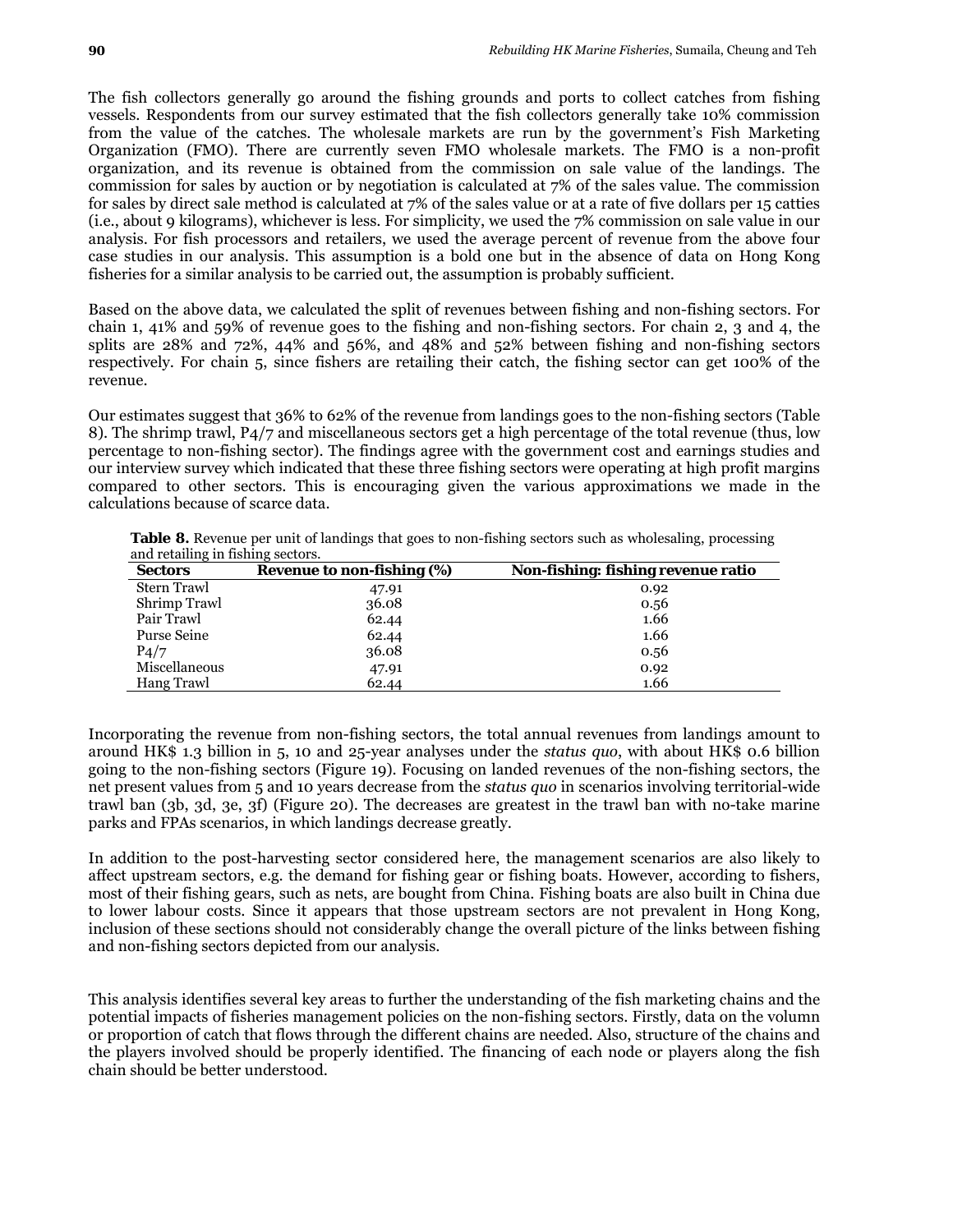

**Figure 19**. The estimated annual revenue from landings to the fishing and non-fishing sectors in (a) 5 years, (b) 10 years and (c) 25 years.



**Figure 20**. Estimated changes in discounted revenue to the non-fishing sectors in the different scenarios relative to the *status quo*. Discount rate is assumed to be 7% per annum.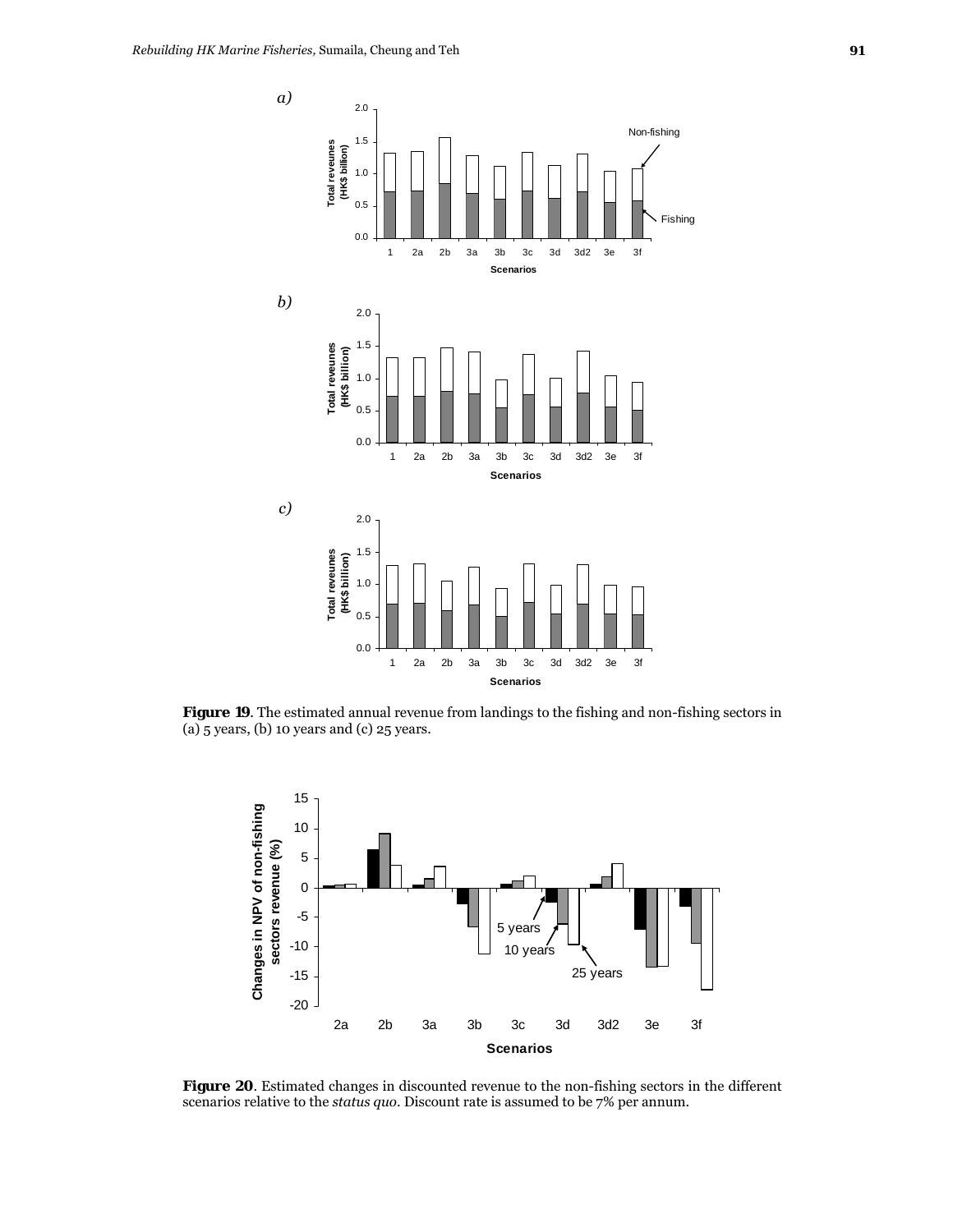## **Overall costs and benefits of management scenarios to society**

# *Counting costs*

We conducted an accounting of the societal costs and benefits under the various scenarios analyzed. The costs include : 1) the additional cost of management, control and surveillance (MCS); 2) buy-back of excess fishing capacity, which includes the cost of *ex gratia* payments; 3) subsidies to modify existing fishing vessels for alternative livelihood operations; 4) retraining fishers to work in alternative livelihoods or other businesses; and 5) fuel subsidy costs. Buy-back, vessel modification, and retraining costs are incurred in the first year of the analysis, while management and fuel subsidy costs are recurring annual costs. Currently, the subsidy for diesel is estimated to be HK\$2.89 per litre, or approximately 40% of the pump price. The subsidy for industrial grade gasoline is also around 40% of the market price. Using 2004 fuel cost data (AFCD unpublished data), the cost of fuel subsidies amounted to around HK\$237 million per year, or \$60,340 per vessel. However, this estimate was based on the number of vessels reported by the AFCD 2001/2002 Port Survey, w4hich included vessels that fished both inside and outside Hong Kong waters. Thus the HK\$237 million per year is likely an over-estimate of annual fuel subsidies to fishing in Hong Kong waters. To calculate fuel subsidies for vessels fishing within Hong Kong waters only, we estimated fishing effort based on results from the simulation model (see 'Fishing vessel buy-back', p.96 for details). Under the *status quo* scenario, this resulted in an annual subsidy cost of HK\$ 48 million. Management costs were assumed to increase by an amount equal to inflation each year. Buy-back costs applied only to fishers who were willing to leave the fishery. From our fisher interview results, this group made up 75% of respondents (see Part 1, this report). Vessel modification costs were applicable only for fishers who were not willing to leave the fishery. This group constituted 25% of the respondents. Fuel subsidies accounted for 40% of fuel prices, and were assumed to change according to the level of fishing effort for each scenario.

# *Measuring benefits*

The benefits to society are defined as the sum of the difference in net revenues from commercial fishing and from the alternative livelihood operations (recreational fishing, diving and tourism) under the *status quo* and other management scenarios. The net present value of benefits relative to the *status quo* was calculated for each scenario. Since we were estimating the benefits to society, and not the private sector, a social discount rate of 4% was used (Hopkinson and Stern 2002). As mentioned earlier in this report, the societal benefits under each management scenario do not end at the 25 year time frame, but continue through time. Thus, the total benefit to society is equal to the NPV of flows of net benefits in perpetuity.

# *Net benefits*

The flows of costs and benefits described above were netted out and discounted to determine the net present value of benefits to Hong Kong. The results obtained and the net private benefits to fishers in the 25 year time horizon model are reported in Figure 21. We see from this figure that the net benefits relative to the *status quo*, both to fishers as a group and the society, are positive. But society clearly benefits more by moving away from the *status quo* management. The results are generally robust to alternative estimates of buy-back costs. It should be noted that the performance of the private sector in the short and medium terms (5 and 10 years) are lower than that in the 25 year time horizon. Also, although the sum of net benefits for all fishing fleets taken together in all the scenarios are positive in the 25 year time horizon, some of the sectors would have a net loss in benefits. The combined short term cost to certain sectors explains why there is opposition to change from the *status quo*. Given the benefits to society, it makes sense economically to compensate potential 'losers' in order to initiate change.

The government no-trawl FPA and seasonal moratorium scenario (2b) delivers the least benefit of HK\$ 0.5 billion to society. Scenarios with no-take FPAs and no-take MP (3a) generate less benefits than scenario 2a (no-trawl FPAs). This is because scenario 3a results in a short term (5 years) loss from the *status quo* which greatly lowers its overall discounted benefits. The territorial-wide trawl ban with special shrimp trawl area and no-take marine parks scenario (3d) generates the highest societal net benefit (HK\$ 2.8 billion). Fisheries benefits and fuel subsidy savings are the main drivers of the positive net benefits.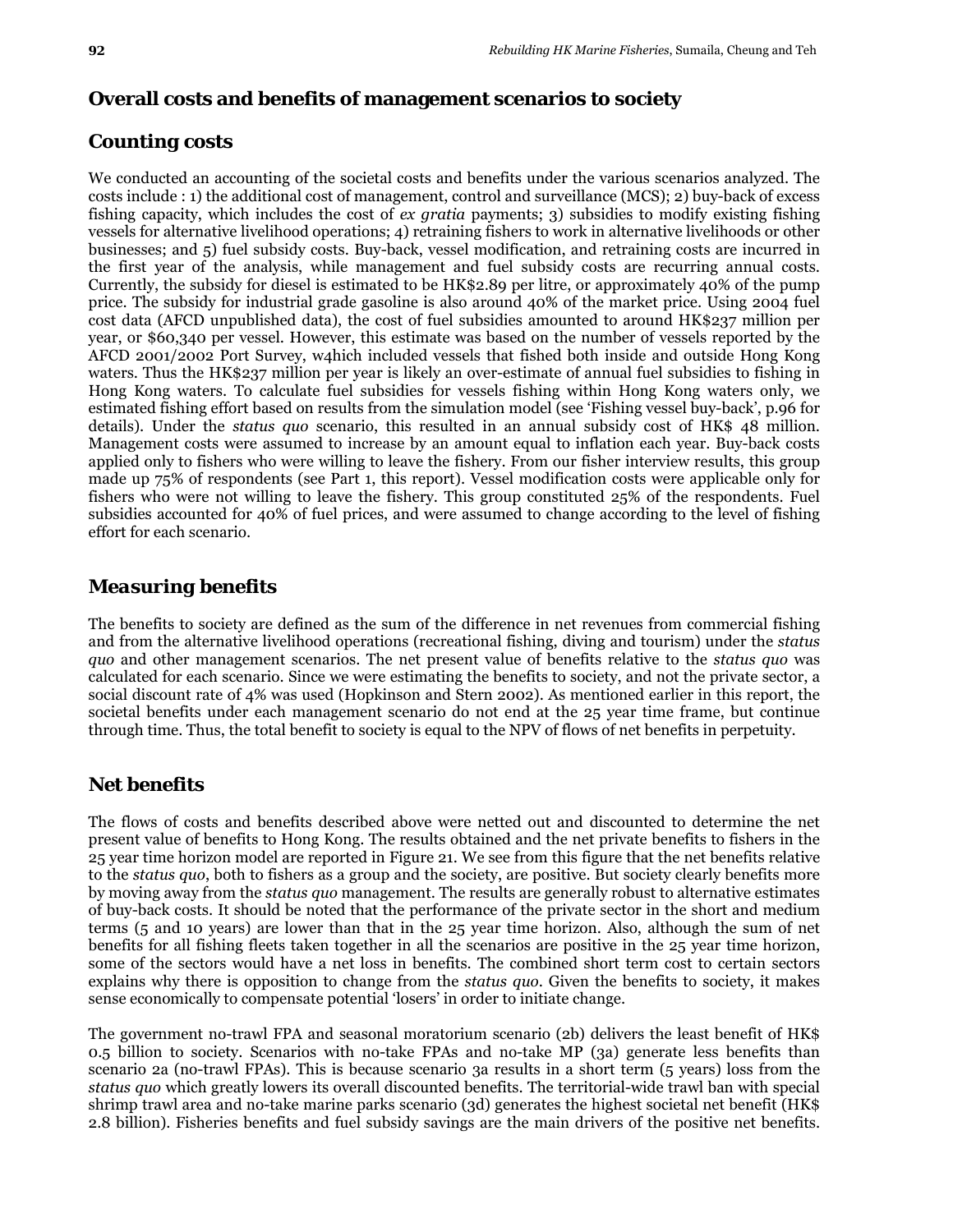Thus, the territorial-wide trawl ban scenarios do best as they involve the displacement of more trawl vessels, hence, less fishing effort and fuel usage while the small scale sectors such as the P4/7 and the miscellaneous sectors are allowed to continue fishing, and thus realize the economic benefits from stock recoveries. On the other hand, scenario 2b involves an increase in fishing effort (number of vessels) after 21 years, thus leading to increases in fuel subsidy costs. Management costs are another driver of net benefits. Scenario 3c has the lowest management cost, contributing to its high net benefits even though its fisheries benefits are less than those in scenario 3d2. This implies that the government can potentially increase societal benefits by streamlining its monitoring and surveillance costs.

The revenues obtained from the alternative livelihood operations make important contributions to the net societal benefits. Therefore, active and sustainable development of these sectors should increase the societal benefits from the marine ecosystem. However, it should also be noted that the revenues depend on gains in extra customers for the businesses, and based on the interview survey, the customer gains are a function of the management policies and fish abundance (see Part 1, this report). Thus, the estimated benefits are sensitive to the predicted biomass changes from the simulation modeling. The benefits and costs to the private sectors, society and the marine ecosystem are summarized in Table 9.

In summary, all the scenarios have the potential to deliver higher net benefits to the society than that under the *status quo*. In addition, a restored ecosystem is likely to increase non-market values that are not explicitly captured by our analysis. Studies that aim to capture such non-market values can be conducted to include this component into the costs and benefits calculations reported herein (see Berman and Sumaila, 2006 and references therein). Capturing these non-market values in the cost-benefit analysis will further increase the societal benefits that can be obtained from a properly managed ecosystem.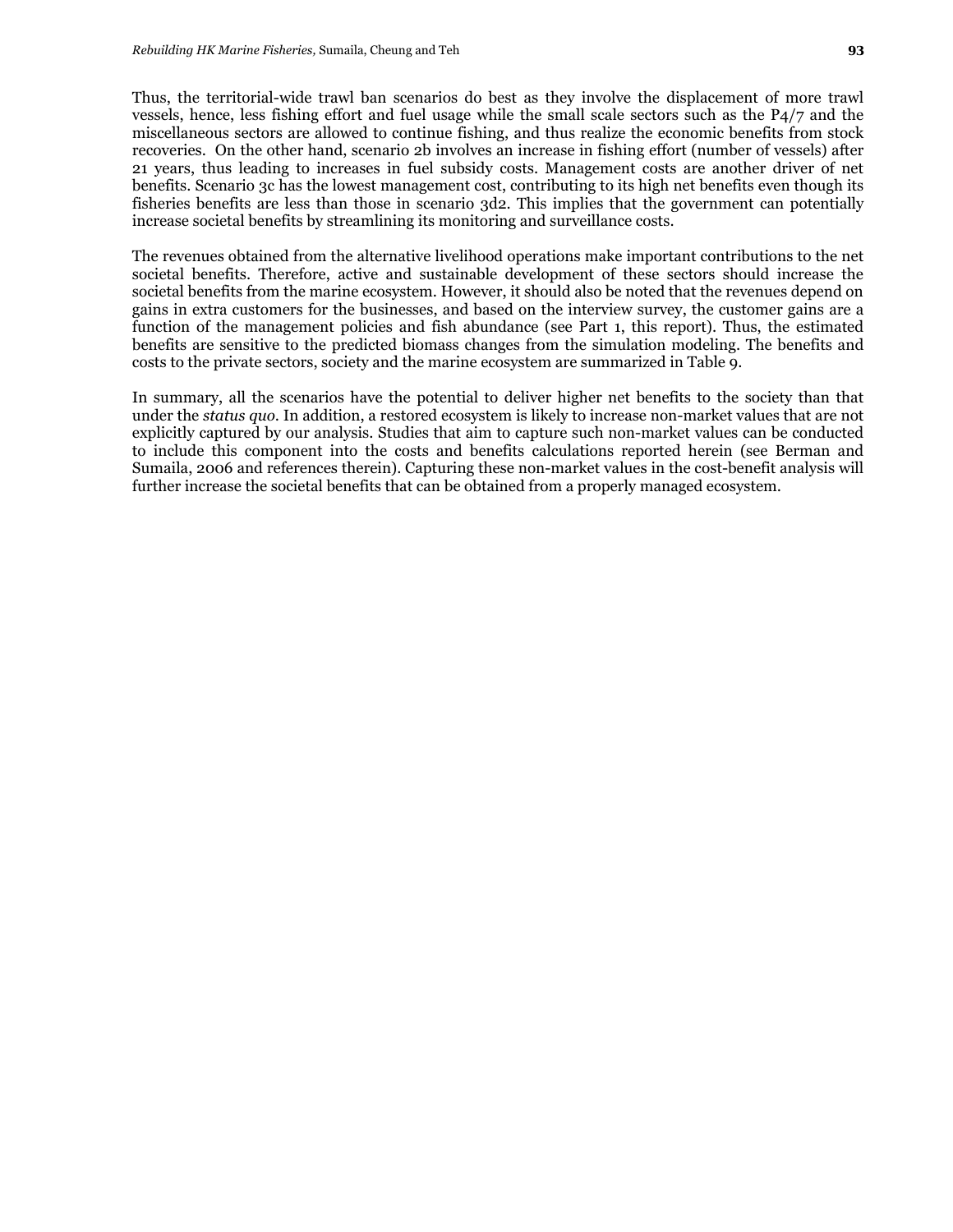

**Figure 21**. Net present value of benefits relative to the status quo from the Hong Kong marine ecosystem to the society (black bars) and the benefits to the fishing sectors of Hong Kong (open bars). Societal benefits included buy-back costs that were calculated from (a) the NPV method and (b) AFCD method.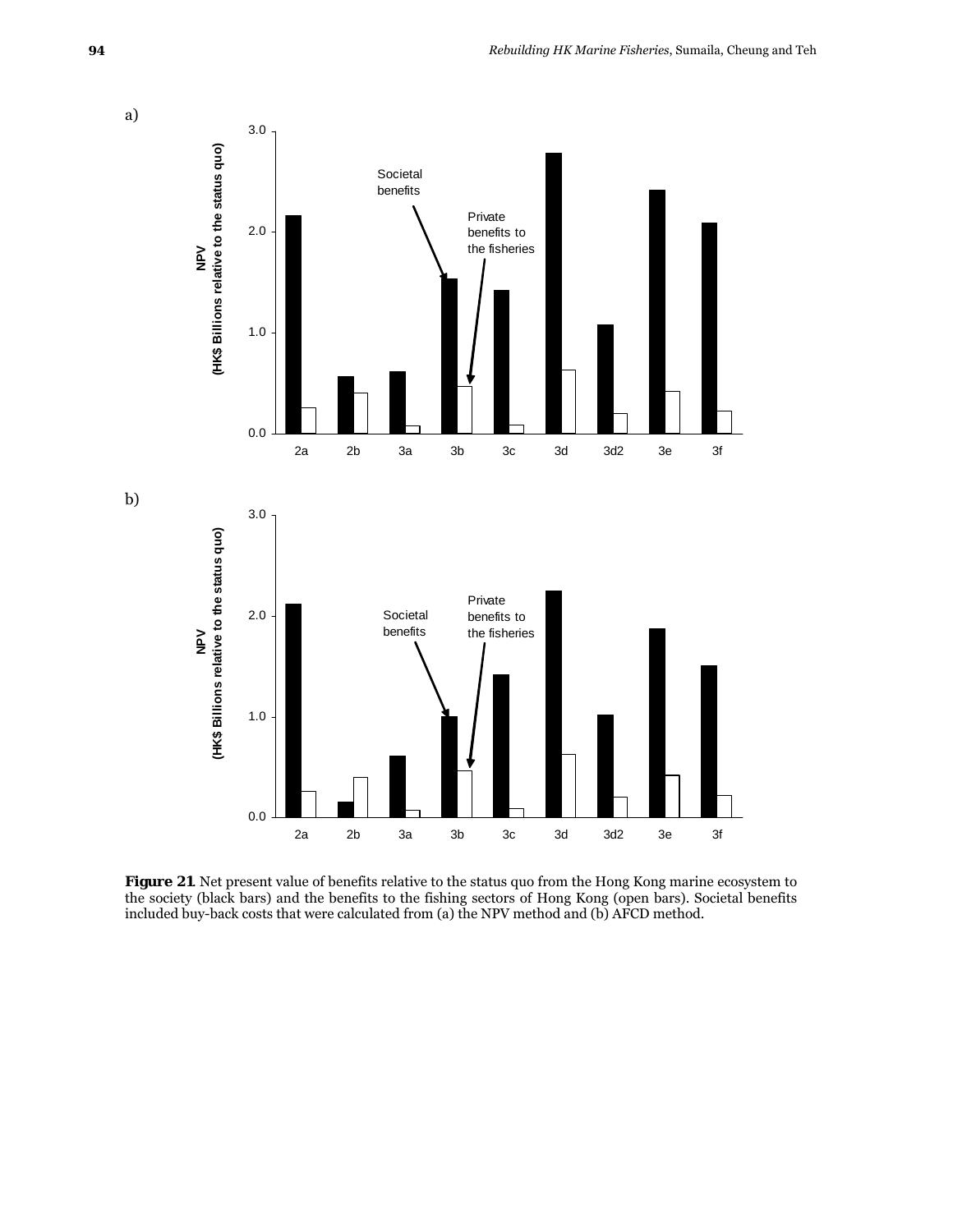|                 |                                             | <b>Fishing sectors</b>  |                               | <b>Society</b>     | Ecosystem <sup>3</sup> |                      |                          |                         |
|-----------------|---------------------------------------------|-------------------------|-------------------------------|--------------------|------------------------|----------------------|--------------------------|-------------------------|
|                 | <b>Scenarios</b>                            | <b>Total</b><br>catches | <b>Landed</b><br><b>Value</b> | NPV of<br>benefits | NPV of<br>benefits     | Large reef<br>fishes | Large non-reef<br>fishes | Large pelagic<br>fishes |
| 2a              | <b>No-Trawl FPAs</b>                        |                         |                               |                    |                        |                      |                          |                         |
| 2 <sub>b</sub>  | No-Trawl FPAs and<br>seasonal<br>moratorium |                         |                               |                    |                        |                      |                          |                         |
| за              | No take FPAs and<br><b>MPs</b>              |                         |                               |                    |                        |                      |                          |                         |
| 3 <sub>b</sub>  | Trawl ban in all HK<br>water                |                         |                               |                    |                        |                      |                          |                         |
| 3c              | No take MPs                                 |                         |                               |                    |                        |                      |                          |                         |
| 3d              | Trawl ban and No-<br>Take MPs               |                         |                               |                    |                        |                      |                          |                         |
| 3d <sub>2</sub> | No-take FPAs                                |                         |                               |                    |                        |                      |                          |                         |
| 3e              | Trawl ban and No-<br>take FPAs              |                         |                               |                    |                        |                      |                          |                         |
| 3f              | No-take MPs, FPAs<br>and trawl ban          |                         |                               |                    |                        |                      |                          |                         |

1.The non-fishing sectors include the recreational diving, recreational fishing and tourism industry. ;

2. The cost of management scenarios to the society relative to the *status quo* include cost of ex gratia and vessel buy-back, cost of monitoring, control and surveillance, subsidies on fuel and modification of fishing vessels to operate alternative livelihood, and cost of retraining fishers;

3. The benefits to the ecosystem are indicated by the change in biomass of large-bodied fishes. An increase in biomasses of large fishes indicates recovery of the ecosystem.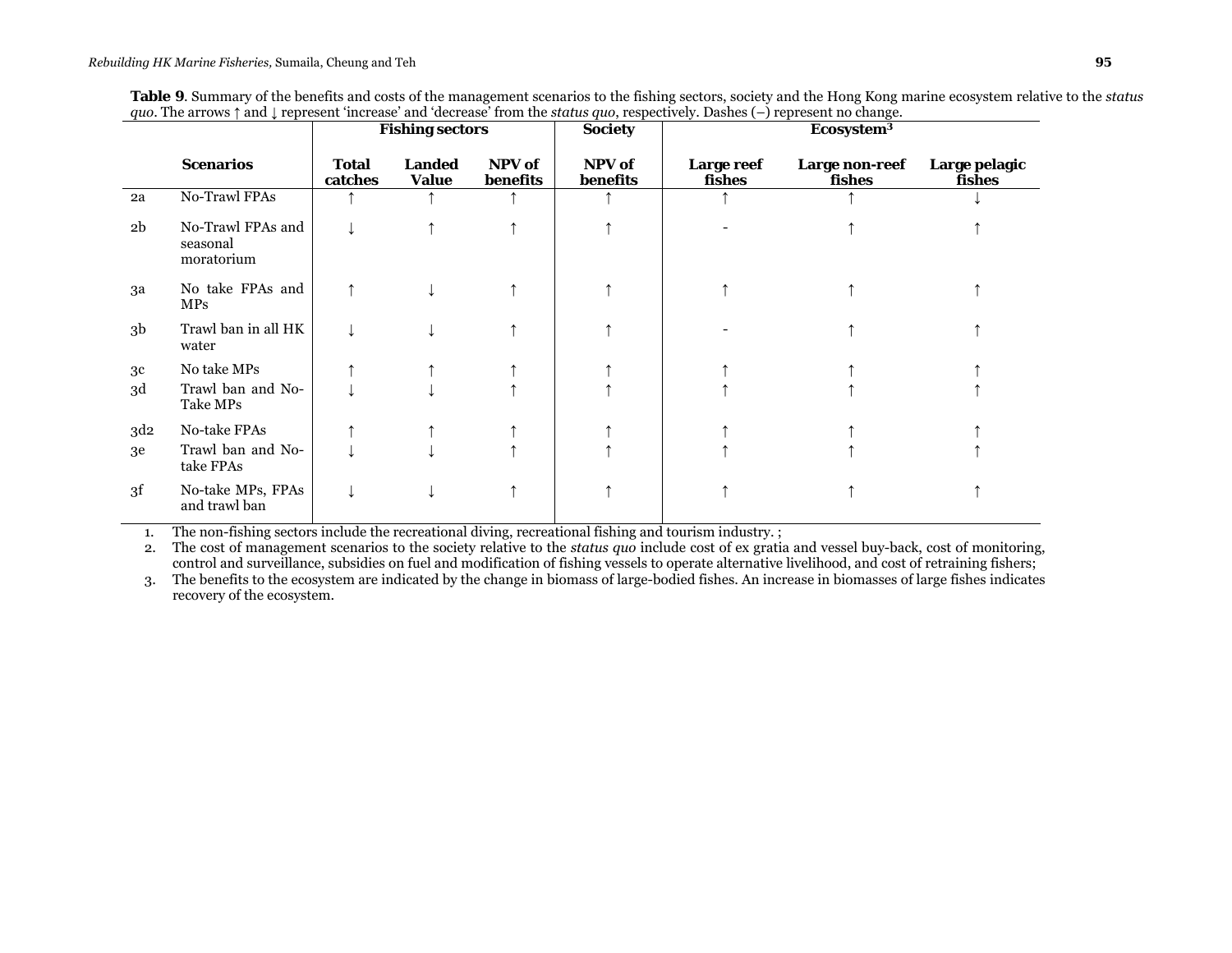The effects of using the 2001/02 Port Survey catch data in the updated Hong Kong ecosystem model was assessed by comparing the outputs from the previous version (the 1990s model) (Figure 22). The 90s Hong Kong model was based on catch data collected from the 96/97 Port Survey (Pitcher *et al*., 2002) in which the estimated catch was around 50% lower than the 2001/02 survey. Our previous analysis (section 2.2 of this report) suggested that the 2001/02 catch data might be over-estimated. This section explores the effects of this uncertainty on our analyses. The differences between the outputs from the two models are indicated by the proportional difference in changes in biomass and catches relative to those in the *status quo* scenario from each model. Thus, when the relative difference (y-axis of Figures 22 & 23) is higher than 1, the 2001/02 model estimated a bigger change (relative to the *status quo*) than the 90s model, and *vice versa* when the relative difference is less than 1.

The updated Hong Kong model (based on the 2001/02 catch data) generally predicted similar changes in biomass and catches of invertebrates and fishes except in a few scenarios where the 2001/02 model predicted biomass and catch several times higher than the predictions from the 1990s model (Figure 22 & 23). For instance, in scenarios 3a and 3f, the 2001/02 model predicted over two and four times the biomass and catch of shrimps, respectively. Moreover, the 2001/02 model generally predicted more rapid increase in biomass and catches for reef fishes in scenario 2a, and catches of large pelagic fishes in the territory-wide trawl ban scenarios (3b, d, e, and f). The higher biomass recoveries and catch increases predicted by the 2001/02 model are likely due to the higher catches specified in the 2001/02 model. Any management scenario that limits fishing effort releases the stocks from high exploitation pressure. This would result in a more rapid response to recovery compared to a model with almost half the specified catches.

The sensitivity analysis provides support to our simulation modeling. The analysis showed that the relative pictures obtained from the modeling studies are robust to the large uncertainty in the catch data. This may be a result of the mass-balance assumption in the Ecopath with Ecosim modeling approach. Mass-balance imposes a thermodynamic constraint to the possible ecosystem states and limits the system dynamics even when some of the input parameters are uncertain. On the other hand, absolute values from the model should be viewed with caution as they are sensitive to the magnitude of the input parameters. The ultimate challenge of the model is to compare model predictions with monitoring data. This could evaluate the accuracy of the model forecasts and, at the same time, improve the model and its predictions.

It should be stressed that accurate catch data are important in effective fisheries assessment and management, as such data could provide useful indicators about the ecosystem state (Fulton *et al*., 2005; Link, 2005). Currently, the catch data were collected by a Port Survey in which fishers were interviewed for information regarding their previous fishing trips. Annual catches by taxonomic groups, fishing gears and areas were then extrapolated from the survey data. Since this method relies almost entirely on fishers' voluntary information, uncertainties could result from the fishers' memories on fishing experience and intentional or unintentional mis-reporting in addition to the sampling errors. Incentives for mis-reporting may be particularly high if fishers are aware that their reported catch in the Port Survey will be used to calculate their *ex gratia* payment or calculate their buy-back price. Thus, it is crucial that regular surveys are conducted to collect more reliable catch data or to cross-validate and, if needed, correct the data collected from the Port Survey.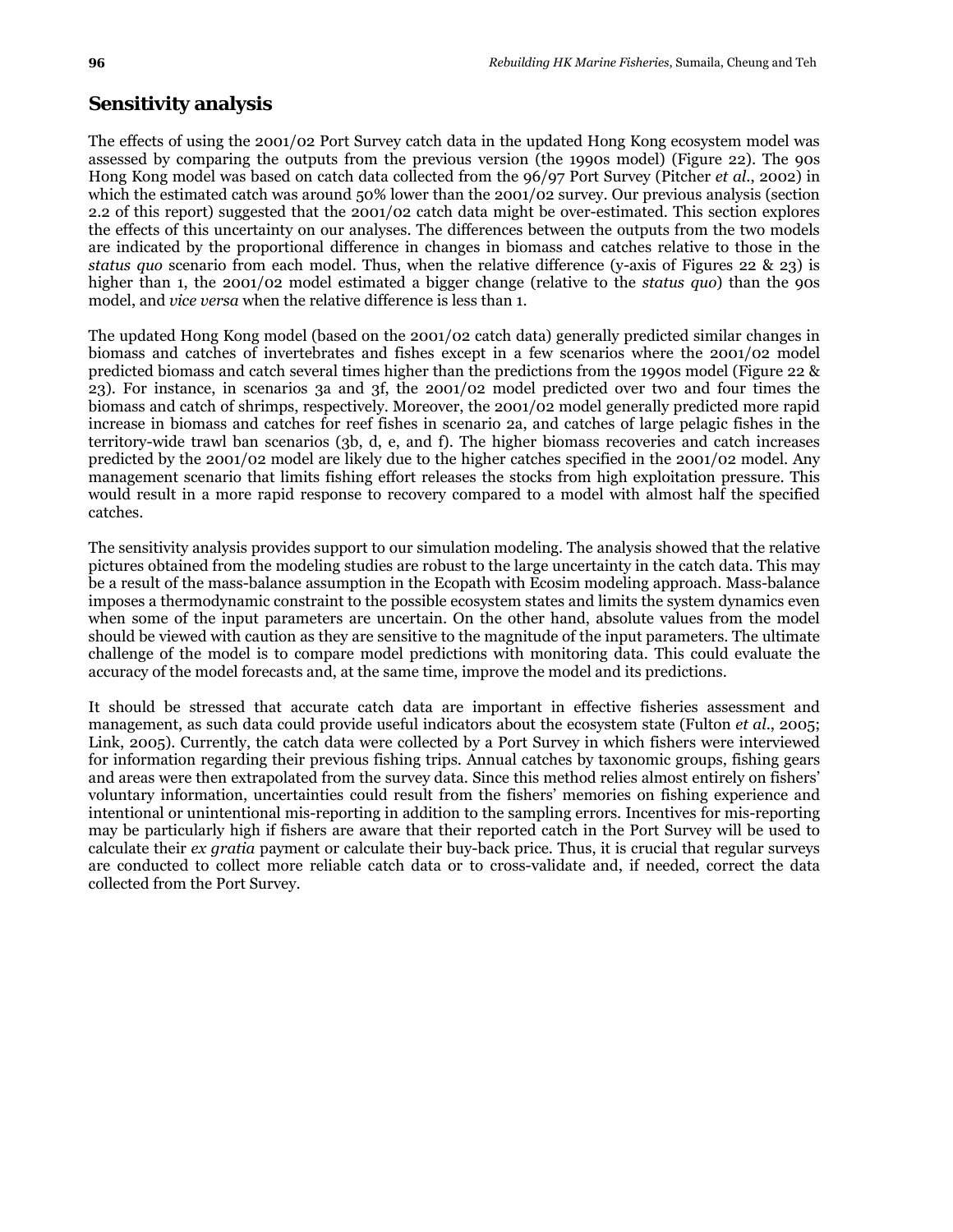a) Shrimps





**Figure 22**. Difference in outputs from the updated HK model relative to the previous version (the 1990s model): (a) biomass of shrimps, (b) biomass of small reef fishes, (c) biomass of large reef fishes, and (d) biomass of large pelagic fishes in 5 (black bars) and 25 (open bars) years.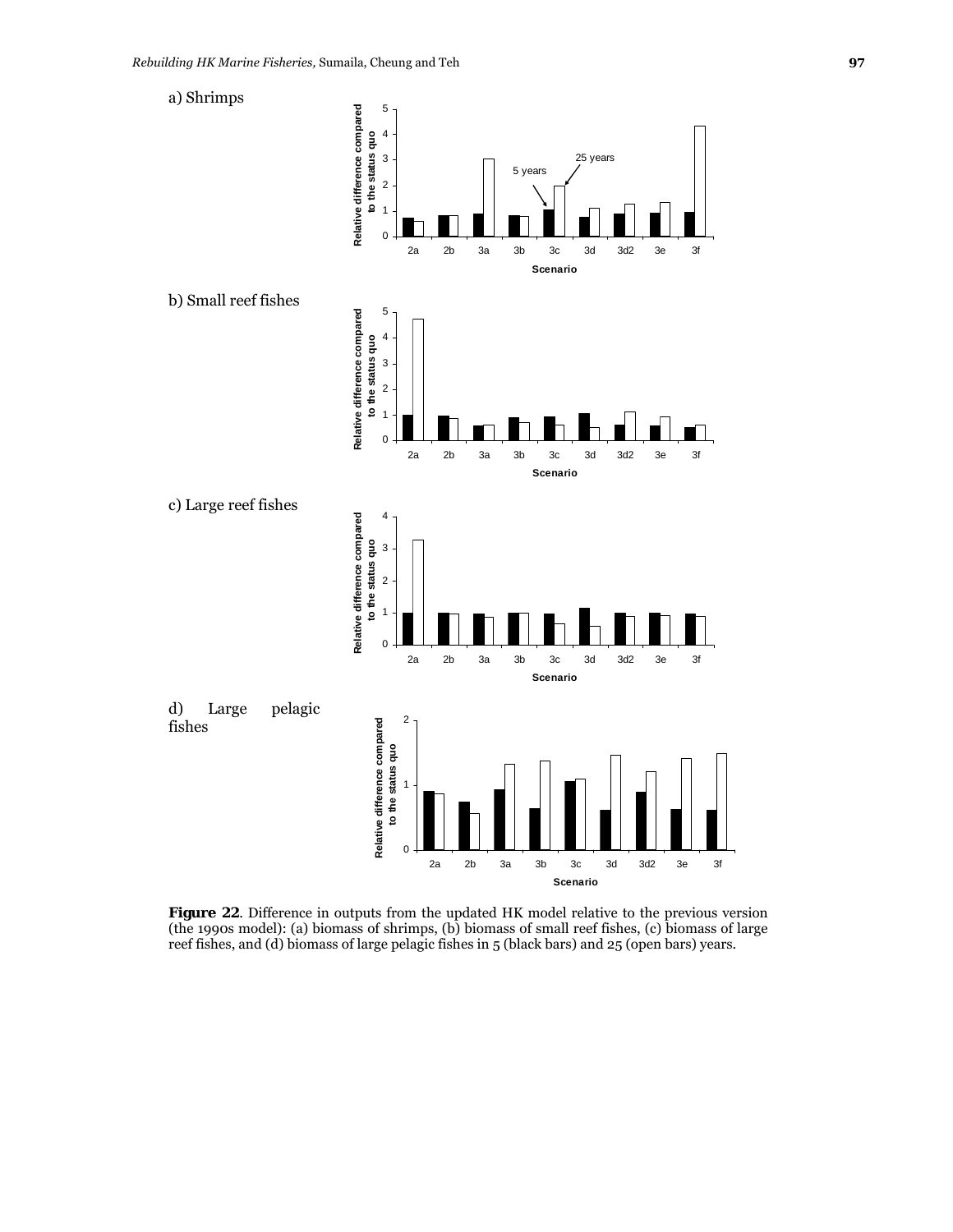

**Figure 23**. Difference in the outputs from the updated HK model relative to the previous version (the 1990s model): (a) catch of shrimps, (b) catch of small reef fishes, (c) catch of large reef fishes, and (d) catch of large pelagic fishes in 5 (black bars) and 25 (open bars) years.

#### **Model assumptions and uncertainties**

# *1. Modeling reef habitats*

The representation of reef habitat in the spatial model is limited by the spatial resolution of the grid system. The Hong Kong marine ecosystem is represented by  $5 \times 5$  km<sup>2</sup> cells and this resolution is too coarse to accurately represent the relatively small and patchy distribution of reef habitats in Hong Kong. Thus reef habitats from different areas are collectively represented by 5 spatial cells. This affects the predicted spatial distribution of organisms, and fishing effort.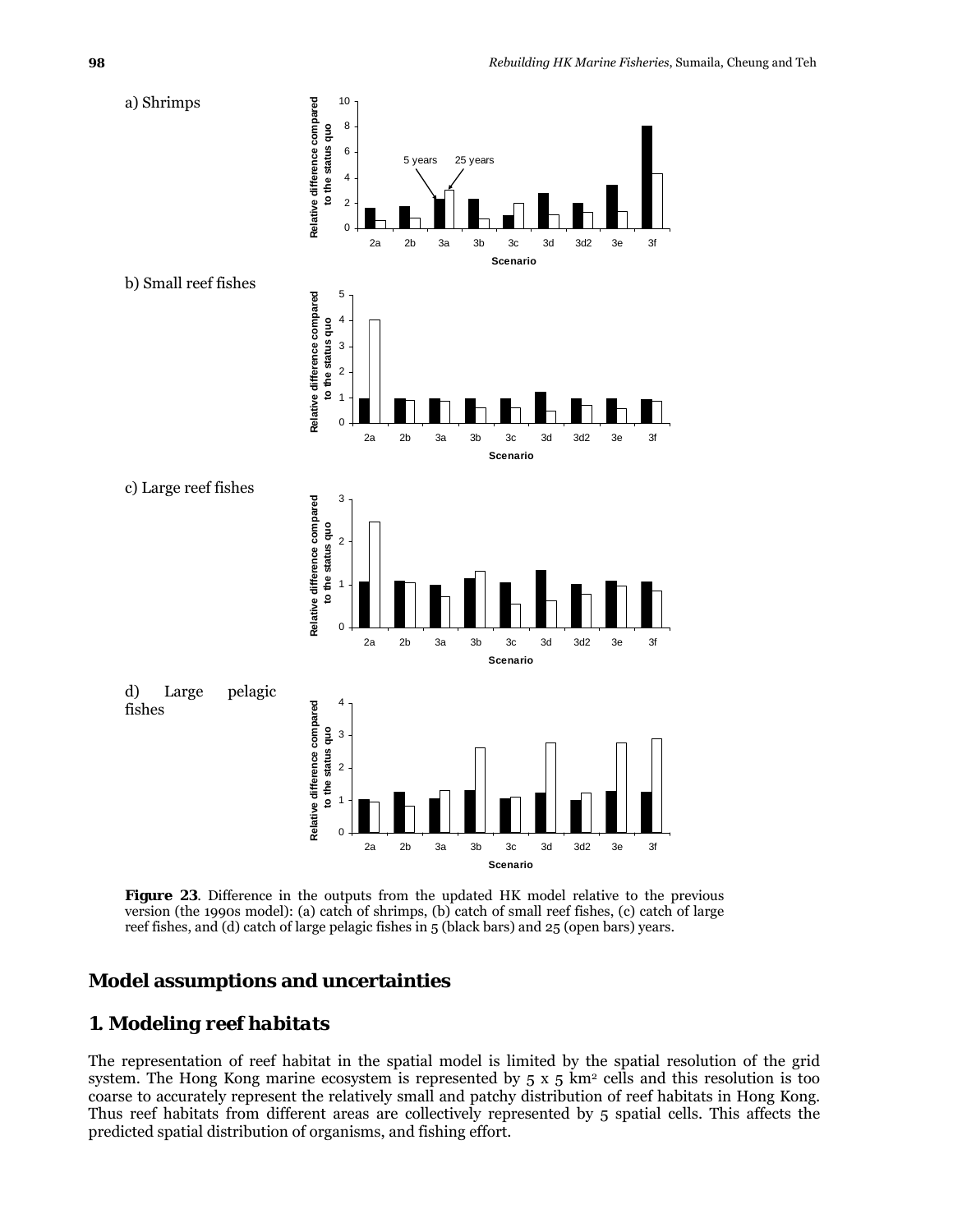#### *2. Compliance with management*

The model assumes perfect and instantaneous compliance with all fishery regulations. However, in reality, non-compliance is likely especially during the time just after the implementation of the new regulations. In particular, illegal fishing in the existing marine parks and reserve was reported from our survey and it is likely that such illegal fishing activities may occur if the various management scenarios were to be implemented. Alternative scenarios of changes in fishing effort were evaluated in previous studies (Pitcher *et al*., 2002, 2005). The studies found that continued increase in fishing effort would cause further deterioration of the ecosystem and fisheries from the *status quo*. Therefore, effective control of fishing effort is essential.

#### *3. Recreational fishing*

The model does not explicitly incorporate the recreational fishing sector. A recent survey conducted by AFCD (AFCD unpublished data) estimated that about 0.58 million Hong Kong people went recreational fishing at least once a year. Thus, we acknowledge that the impact of recreational fishing on local fisheries resources may be significant. However, data on recreational fishing catch are sparse. Moreover, we showed that the catch data in the simulation model are probably overestimates. Therefore, we believe that the exclusion of recreational fishing in the model should not affect the conclusions of this study. On the other hand, data on catch from recreational fishers should be collected in the future. Such data can then be incorporated into the simulation model.

#### *4. Parameter uncertainty*

The simulation models (Ecopath, Ecosim and Ecospace) that we employed in this study required considerable amounts of biological data, many of which could not be estimated from reliable local data. In such cases, these parameters were obtained from empirical equations or from areas that are similar to the Hong Kong ecosystem (see Pitcher *et al*., 2002). As such, the absolute values of the estimated results should be viewed with caution. This is particularly the case for the short-term simulations (5-year) because the uncertainty of the simulation trajectory at short time scales is particularly high. The results become more reliable when comparing results from simulations that have reached, or are nearly reaching equilibrium. Nonetheless, we believe that the results should be valid for broad scale comparisons of impacts between management scenarios.

### *5. Structural uncertainty of the model*

Various structural assumptions and approximations are made in the model given the amount of data available. Firstly, the Hong Kong marine ecosystem is assumed to be closed (no migrations or dispersal with systems outside Hong Kong waters). This is probably not completely valid given the small area of Hong Kong waters and its connectivity with the Pearl River Estuary in the west and the South China Sea in the east. Effects of this assumption have been covered in the previous sections. For instance, dispersal, migration and recruitment from outside Hong Kong waters may increase the recovery rate of the stock when management scenarios are implemented. Secondly, detailed ontogenic changes in spatial resource usage (e.g., spawning and nursery grounds) are not modeled. Thirdly, oceanographic and other physical changes (e.g.,nutrient inputs) are not represented in the model. Furthermore, effects of non-fishing impacts such as reclamation and pollution on the ecosystem are not included in the model. This is likely to affect the prediction on the absolute changes of the ecosystem. In addition, the economic component of the model is static, i.e., profitability of fishing fleets and prices do not change dynamically with time, except to account for inflation, as the ecosystem changes. However, the major focus of this study is to compare the fisheries impacts across management scenarios. Therefore, our analysis should be more robust to these assumptions and approximations.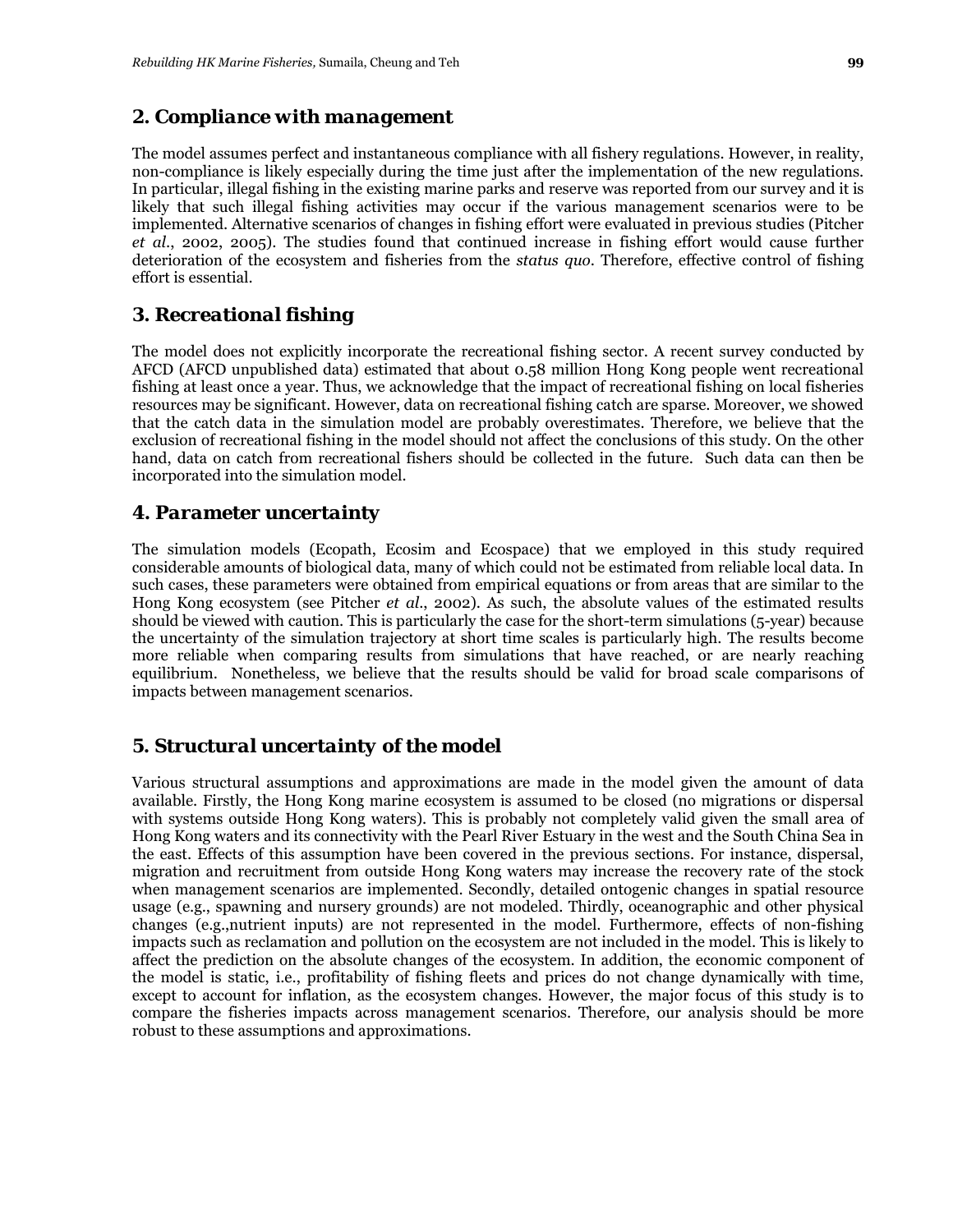# **Discussion and concluding remarks**

We find that in terms of net economic benefits, both fishers as a group and the society are likely to increase their benefits by moving away from the current *status quo* management. The available evidence clearly shows that the Hong Kong marine ecosystem is seriously over-exploited. Maintaining the *status quo* means a loss of potential productivity and benefits to the fisheries and the society from the ecosystem. Moreover, there may be other problems such as deterioration of functions and aesthetics values (Pitcher *et al*., 2005). Therefore, any management policies that reduce fishing effort can help restore the productivity, and thus profitability, of the fisheries. On the other hand, the management policies have external costs to the fishing sectors and the society.

Overall, the fishing industry in Hong Kong would benefit from any scenarios presented in this study in the long-term. However, some fishing sectors and communities will lose from change in management from the *status quo*. In particular, although the management scenarios can increase the net benefits from fishing, the overall catches and landed values will decrease in the short and medium term. This agrees with economic theory which predicts over-capacity in a depleted, open access system such as in Hong Kong. Therefore, under the management scenarios, some fishers may have to be displaced from fishing. This may become a social problem if the fishers cannot find alternative livelihoods.

Specifically, the benefits and costs vary for different fishing sectors and under different management scenarios. Our study reveals that:

- Catch of invertebrates generally decreases after the designation of FPAs, marine parks or trawl bans. Invertebrates are mostly caught by trawlers, and command high market prices. Thus, these scenarios reduce the landed value of the trawling fleets considerably;
- Catches of reef associated fishes show strong positive responses under most scenarios, particularly those with a combination of no-take FPAs and marine parks (Scenario 3a). Reef fishes are mainly caught by the P4/7 and miscellaneous sectors and these sectors benefit most with the implementation of FPAs and marine parks;
- A territorial-wide trawl ban is effective in restoring biomass. However, it may lead to a large reduction in catch and landed values of the fisheries. On the other hand, since profitability of most trawl sectors are much lower than those for small-scale sectors, a territorial-wide trawl ban could increase the overall profitability of the fisheries, thus resulting in the highest net benefits compared with the other non-trawl ban scenarios. In addition, the special shrimp trawl area in southern Hong Kong waters can allow one of the most profitable fishing sectors to continue fishing under a territorial-wide trawl ban. This appears to be a good compromise to help offset the loss in benefits from banning trawling; and
- Overall, no-take FPAs and marine parks may result in a slightly larger reduction in catch in the short term but a slightly higher catch in the medium and long term, compared to the no-trawl FPA scenario.

All scenarios that do not involve territorial-wide trawl ban may result in positive impacts to the nonfishing sectors along the fish chain in Hong Kong in the short, medium and long terms. However, territory-wide trawl bans would have a relatively large impact on the non-fishing sectors.

The society is predicted to benefit from all the management scenarios. The direct benefits, if implemented, would include the increased profits generated from better-managed fisheries. Also, the management scenarios restore the abundance of organisms (especially fishes), to some extent, in Hong Kong waters. Since we identified a positive relationship between fish abundance and revenue in the diving, recreational and tourism industries (see Part 1 of this Report for details), the management scenarios provided extra benefits to non-fishing sectors in Hong Kong society. In addition, the government is providing fuel subsidies (in terms of reduced fuel tax). As the size of the fishing fleets reduces with the management scenarios, the amount of government spending on fuel subsidies can also reduced.

Implementation of the management scenarios may also be costly to the society. Firstly, the government may need to bear the *ex gratia* payment and buy-back cost to designate no-take zones or to reduce the capacity of the fishing fleets. Secondly, the government, private sectors or non-governmental organizations may also need to provide training or funding to help fishers find alternative livelihoods.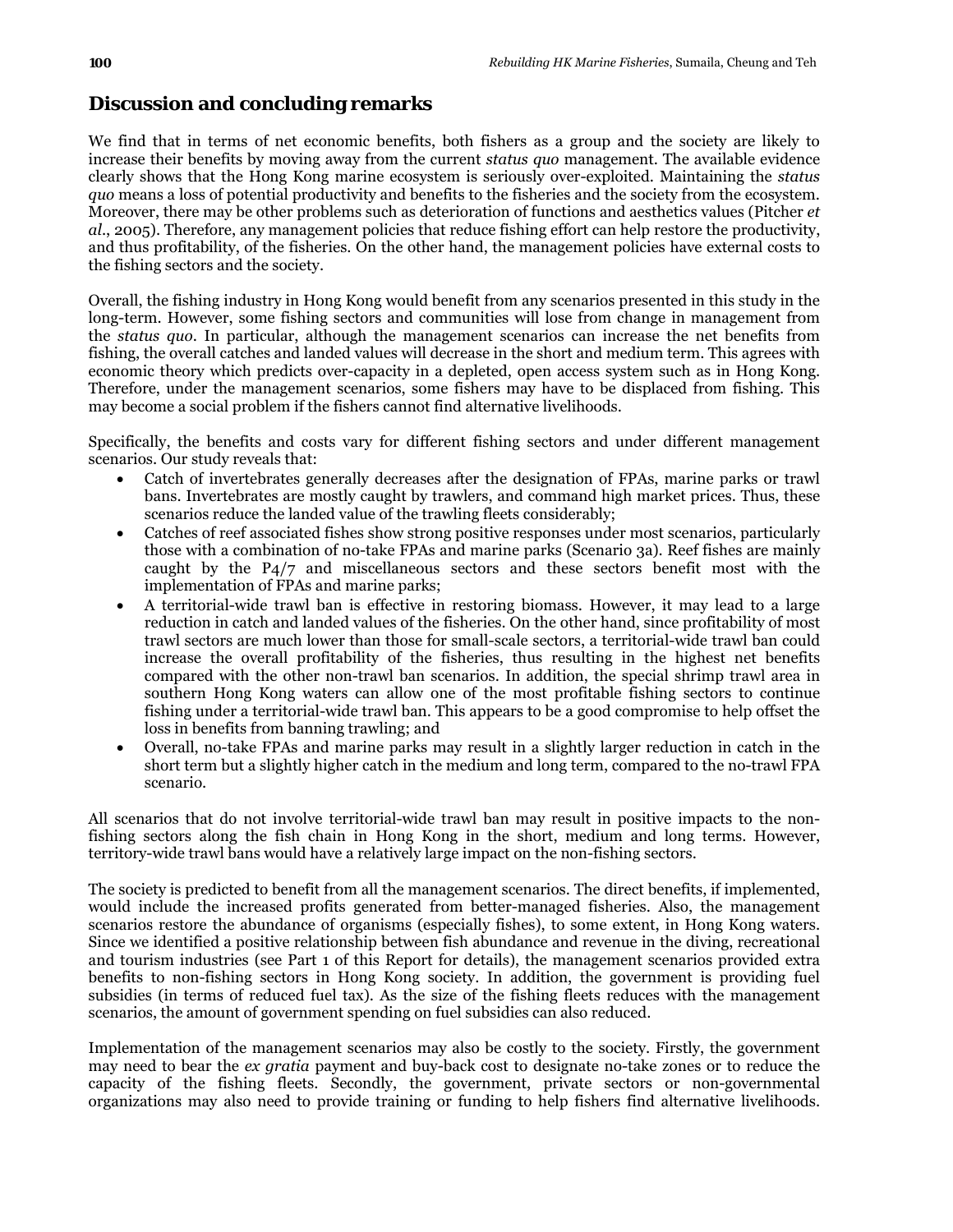Moreover, to effectively implement the management policies, the government must increase their spending on monitoring, control and surveillance.

The good news is that the total benefits from the implementation of the management scenarios largely exceed their cost. Specifically, scenarios with territory-wide trawl bans with no-take marine parks deliver the biggest net benefits to society, although trawl bans incur the biggest cost. Besides the increased net benefits from the fisheries, the cost of fuel subsidy was substantially reduced with territory-wide trawl bans. These offset the increased costs of *ex gratia* payment, vessel buy-back, retraining of displaced fishers, and monitoring, control and surveillance. No-take FPAs and marine parks result in slightly less gain in net benefits to society compared to the no-trawl FPAs scenario. This is because the no-take FPAs and marine parks may result in a short term loss from the *status quo* that greatly lowers its overall discounted benefits. Costs for no-take FPAs and marine parks scenarios are intermediate, while the notrawl FPA scenario is less costly to the government.

Regarding how the different scenarios will affect domestic seafood supply in Hong Kong, our study revealed that implementing FPAs (no-take or no-trawl) can increase the contribution of catches from local waters. However, the trawl ban scenario would reduce supply from local waters. In any case, catch from Hong Kong waters only contributes a small percentage (~10%) of total catches to the Hong Kong fishing fleets. Therefore, the overall impact of management scenarios on Hong Kong seafood supply is likely to be small. However, maintenance of the potential productivity of local fisheries resources may help to buffer the country against the impacts of regional and/or global fluctuations in seafood supplies and prices in the future.

In terms of biomass, we find that the combination of no-take FPAs, no-take marine parks and territorialwide trawl ban are most effective in restoring the biomass of large fishes (including reef-associated, non reef-associated and pelagics). The no-trawl FPAs and partially protected marine parks are less effective in restoring the biomass of most fish groups. Although the recovery of non-reef or pelagic fishes could be seen in the short to medium terms (5 years and 10 years), reef fishes (particularly the medium and largebodied fishes) respond relatively slowly under the scenarios. Our analysis shows that major changes in the biomass of reef fishes (after the implementation of the management scenarios) may only be evidenced in the 25-year time horizon. The slow recovery of large reef fishes may be because of the current depletion of most adult reef fishes. Thus, recovery may largely depend on recruitment from reefs outside Hong Kong waters. This also highlights the importance of protecting local spawning and nursery grounds. The proposed locations of the FPAs have been identified as spawning and nursery grounds for commercial species. In fact, this is a major reason for proposing the creation of FPAs in these areas. Thus, protecting these areas should facilitate the recovery of depleted stocks.

It is worth noting that to derive the results reported in this report, we relied on simulation modeling and made a number of assumptions. Further, the analysis had to contend with uncertainty in the data (especially catch data). To understand how this uncertainty may affect our results, we conducted sensitivity analysis, which shows that model outputs are reasonably stable, except for the catch levels used. Thus, further research is needed to provide more accurate and consistent catch estimates. Finally, our results are robust comparisons of the different scenarios, but fine-scale predictions from the model (in space and time) should be viewed with caution.

In conclusion, our study clearly shows that a territory-wide trawl ban appears to provide the most benefits in terms of net economic benefits to the fishing sectors and the society. Moreover, the combination of the trawl-ban with no-take FPAs and no-take marine parks performs best in restoring the depleted marine ecosystem of Hong Kong. However, the increased cost from implementing the FPAs and marine parks lower the overall net benefits. The choice of the optimal scenarios would thus depend largely on the management goals. Also, we want to emphasize that the projected net benefits both to fishers and to society are based on the strong assumption that the fishery resources of Hong Kong will be managed effectively after the implementation of the new management scenarios, particularly with regards to the avoidance of future overcapacity and over-fishing. Moreover, previous studies of Hong Kong fisheries suggested that continued increase in fishing effort would cause further deterioration of the ecosystem and fisheries from the *status quo*. This means that an effective licensing, monitoring, control and surveillance system, together with an incentive scheme for fishers to ensure sustainable and efficient fishing by the remaining Hong Kong fleet, will have to be put in place.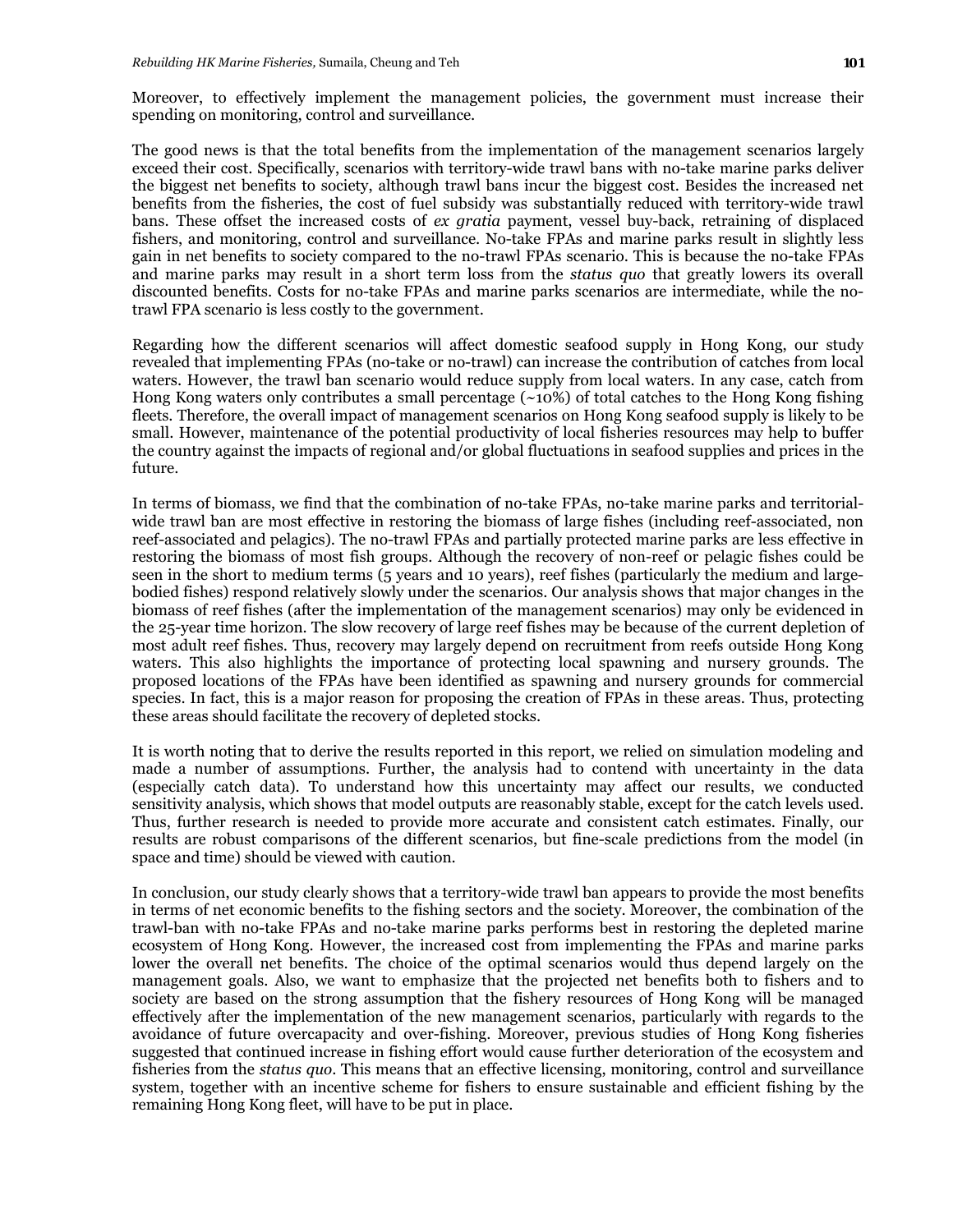# **References**

- Baumol, W.J., Oates, E.O., 1988. The theory of environmental policy. Cambridge University Press. Second edition.
- Berman, M., Sumaila, U.R., 2006. Discounting, amenity values and marine ecosystem restoration. Marine Resource Economics 21 (2), 211-219.
- Buchary, E., Cheung, W.W.L., Sumaila, U.R., Pitcher, T.J., 2003. Back to the future: A paradigm shift for restoring Hong Kong's marine ecosystem. In: Phillips, B., Megrey, B.A., Zhou, Y. (Eds.), Proceedings of the Third World Fisheries Congress: Feeding the World with Fish in the Next Millennium - The Balance Between Population and Environment. American Fisheries Society, Beijing, pp. 727-746
- Butchart, S.H.M., Stattersfield, A.J., Bennun, L. ., Shutes, S.M., Akcakaya, H.R., Baillie, J.E.M., Stuart, S.N., Hilton-Taylor, C. & Mace, G.M., 2004. Measuring global trends in the status of biodiversity: red list indices for birds. PLoS Biology 2(12), 1-11.
- Census and Statistics Department, Hong Kong SAR government, 2004. Hong Kong Life Table 1998-2033. Census and Statistics Department, Hong Kong.
- Cheung, W.W.L., 2001. Changes in Hong Kong's capture fisheries during the 20th century and reconstruction of the marine ecosystem of local inshore waters in the 1950s. M.Phil. thesis, University of Hong Kong, Hong Kong.
- Cheung, W.W.L., Sadovy, Y., 2004. Retrospective evaluation of data-limited fisheries: a case from Hong Kong. Reviews in Fish Biology and Fisheries 14, 181-206.
- Christensen, V., Pauly, D., 1992. ECOPATH II a software for balancing steady-state ecosystem models and calculating network characteristics. Ecological Modeling 61, 169-185.
- Christensen, V., Walters, C.J., 2004. Ecopath with Ecosim: methods, capabilities and limitations. Ecological Modeling 172, 109-139.
- Environmental Resource Management-Hong Kong Ltd. 1998. Fisheries Resources and Fishing Operations in Hong Kong Waters – Final Report. 7 March 1998.
- Gudmundsson, E., Asche, F., Nielsen, M, 2006. Revenue distribution through the seafood value chain. FAO Fisheries Circular No. 1019. Food and Agricultural Organization of the United Nations, Rome.
- Ho, C.M.V., 2005. Biology and fisheries of the bartail flathead, *Platycephalus indicus* (Linnaeus, 1758), in the Northern South China Sea Ecology and Biodiversity. The University of Hong Kong, Hong Kong.
- Hopkinson, L., Stern, R., 2002. Wild but not free: an economic valuation of the benefits of nature conservation in Hong Kong. The Civic Exchange, Hong Kong.
- Mackercher, B., Andrew, C., 2005. How special is special interest tourism? Journal of Travel Research 44, 21-31.
- Pang, L., Pauly, D., 2001. Chinese Marine Capture Fisheries for 1950 to the late 1990s : The hopes, the plans and the data. In : Watson, R., Pang, L., Pauly, D. (Eds.), The Marine Fisheries of China : Development and Reported Catches. Fisheries Centre Research Reports 9(2), 1-27.
- Pauly, D., Watson, R., 2005. Background and interpretation of the 'Marine Trophic Index' as a measure of biodiversity. Philosophical Transactions of the Royal Society of London: B 360, 415-423.
- Pitcher, T.J., Watson, R., Courtney, A.M., Pauly D., 1998. Assessment of Hong Kong's inshore fishery resources. Fisheries Centre Research Reports 6(1), 1-168.
- Pitcher, T., Buchary, E. & Trujillo, P., 2002. Spatial simulations of Hong Kong's marine ecosystem: ecological and economic forecasting of marine protected areas with human-made reefs. Fisheries Centre Research Reports 10(3).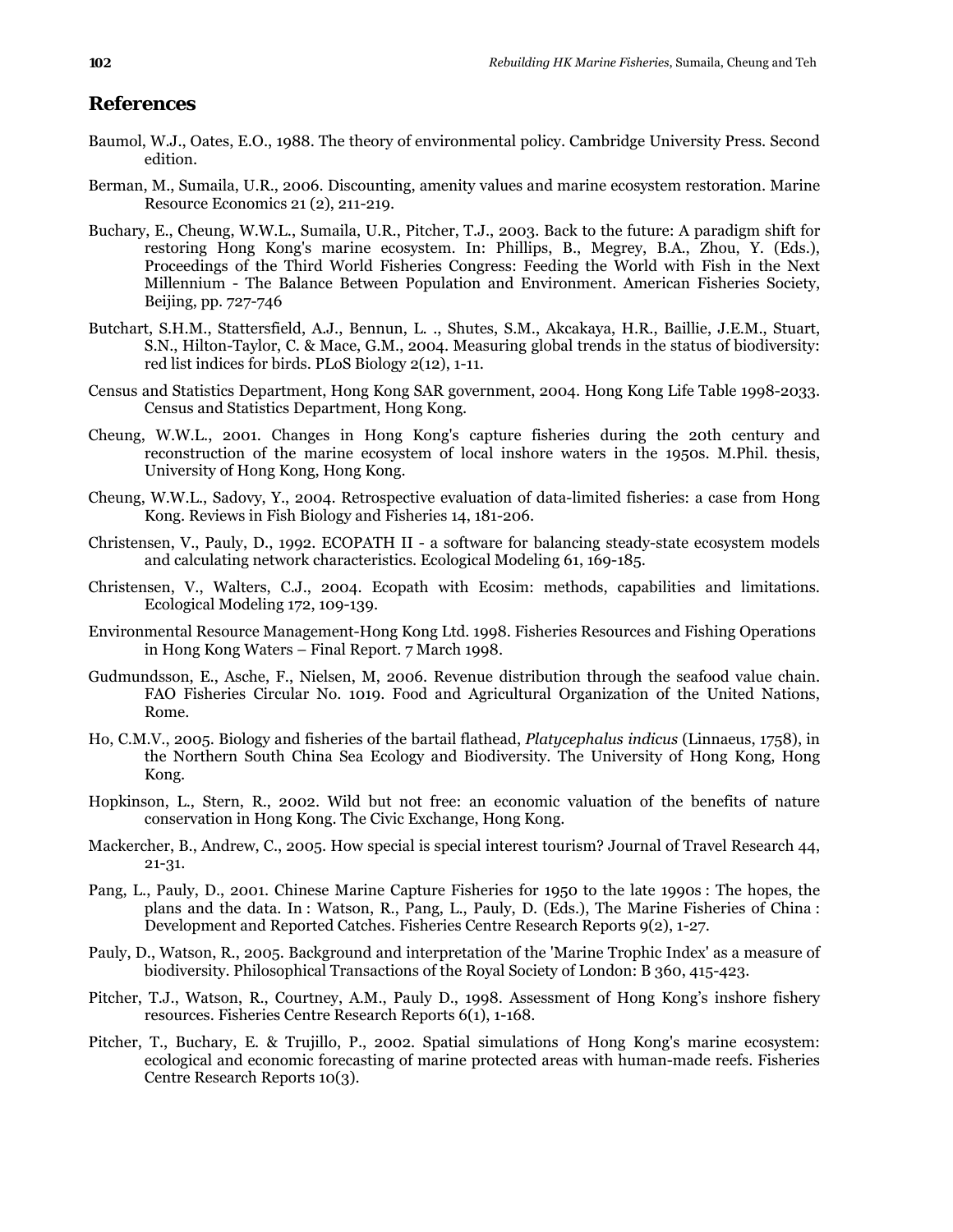- Pitcher, T.J., Pauly, D., 1998. Rebuilding ecosystems, not sustainability, as the proper goal of fishery management. In: Pitcher, T.J., Hart, P., Pauly, D. (Eds.), Reinventing Fisheries management, Kluwer Academic Publishers, London, pp. 311-329.
- Pitcher, T.J., Buchary, E.A., Hutton, T., 2002. Forecasting the Benefits of No-take Human-made Reefs Using Spatial Ecosystem Simulation. ICES J. Mar. Sci. 59, S17-S26.
- Pitcher, T.J., Sumaila, U.R., Cheung, W.W.L., Haggan, N., 2005. Further Spatial Simulations with MPAs and human-made reefs in Hong Kong's Marine Ecosystem. Fisheries Centre Research Reports 10(3), Addendum.
- Pitcher, T.J., Watson, R., Haggan, N., Guénette, S., Kennish, R., Sumaila, R., Cook, D., Wilson, K., Leung, A., 2000. Marine Reserves and the Restoration of Fisheries and Marine Ecosystems in the South China Sea. Bulletin of Marine Science 66(3), 530-566.
- Polovina, J.J., 1984. Model of a coral reef ecosystem I. The ECOPATH model and its application to French Frigate Shoals. Coral Reefs 3, 1-11.
- Walters, C., Christensen, V., Pauly, D., 1997. Structuring dynamic models of exploited ecosystem from trophic mass-balance assessment. Reviews in Fish Biology and Fisheries 7, 139-172.
- Walters, C., Pauly, D., Christensen, V., 1999. Ecospace: Prediction of mesoscale spatial patterns in trophic relationships of exploited ecosystems, with emphasis on the impacts of marine protected areas. Ecosystems 2, 539-554.
- Sumaila, U.R., 2004. Intergenerational cost benefit analysis and marine ecosystem restoration. Fish and Fisheries 5, 329-343.
- Sumaila, U.R., Walters, C., 2005. Intergenerational discounting: A new intuitive approach. Ecological Economics 52, 135-142.
- Walters, C. J., Martell, S.J.D., 2004. Fisheries ecology and management Princeton: Princeton University Press.
- Walters, C. J., Sumaila, U. R., Martell, S. J. D., in press. Industry-funded license reduction as a business investmenet strategy. Fisheries Centre Working Paper
- Watson, R., Kitchingman, A., Gelchu, A., Pauly, D., 2004. Mapping global fisheries: sharpening our focus. Fish and Fisheries 5(2), 168-177.
- Watson, R., Pauly, D., 2001. Systematic distortions in world fisheries catch trends. Nature 414, 534-536.
- Worm, B., Myers, R. A., 2003. Meta-analysis of cod-shrimp interactions reveal top-down control in oceanic food webs. Ecology 84(1), 162-173.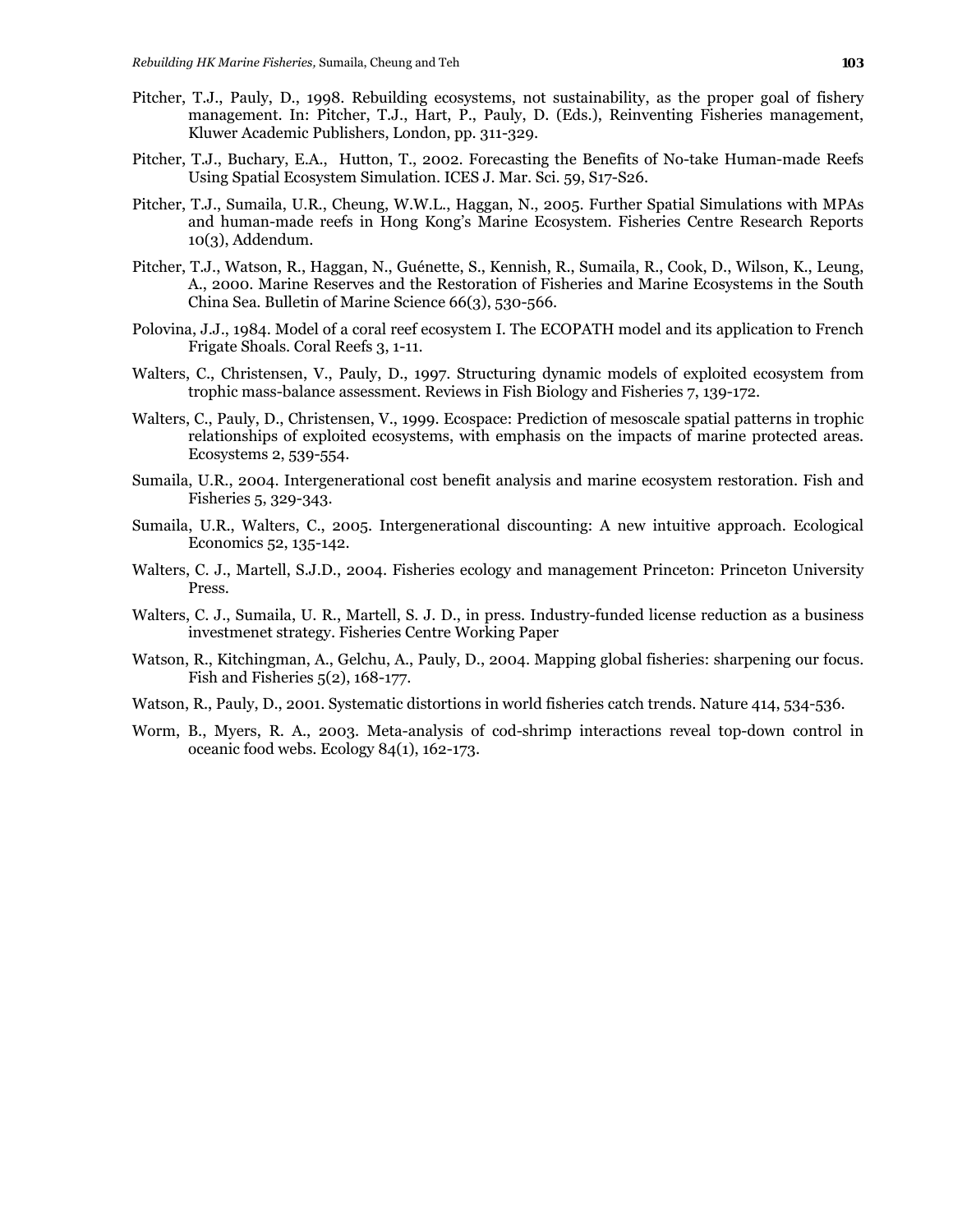# **Appendix 1a.**

Functional groups and their basic parameters used in the Hong Kong ecosystem models. Values in parentheses are estimated by the model.  $B - Biomass$ ,  $P/B - Production$  to biomass ratio,  $Q/B -$ Consumption to biomass ratio, EE – Ecotrophic efficiency, NRA – non reef-associated, RA – reef associated, Ju – Juvenile, Ad – Adult.

| Group no.     | <b>Functional group</b>             | B<br>$(t \text{ km}^{-2})$ | P/B<br>$(year-1)$ | $\overline{\mathbf{Q}/\mathbf{B}}$<br>$(year-1)$ | EE       |
|---------------|-------------------------------------|----------------------------|-------------------|--------------------------------------------------|----------|
| $\mathbf{1}$  | <b>Benthic Producers</b>            | 153.00                     | 11.89             |                                                  | (0.01)   |
| $\mathbf 2$   | Phytoplanktons                      | 13.00                      | 231.00            |                                                  | (0.77)   |
| 3             | Corals                              | 0.47                       | 1.09              | 9.00                                             | (0.99)   |
| 4             | Zooplanktons                        | (14.70)                    | 32.00             | 192.00                                           | (0.19)   |
|               | Sea Turtles                         | 0.00                       | 0.10              | 2.50                                             | 0.95     |
| $\frac{5}{6}$ | Jellyfish                           | 1.53                       | 5.01              | 25.05                                            | (0.26)   |
| 7             | Living bottom structure (LBS)       | 0.00                       | 0.25              | 0.50                                             | (0.80)   |
| 8             | Small zoobenthos                    | 70.37                      | 6.57              | 27.40                                            | (0.43)   |
| 9             | Macrozoobenthos                     | (1.99)                     | 3.00              | 12.50                                            | 0.95     |
| 10            | Benthic Crustacean NRA              | 0.36                       | 5.65              | 26.90                                            | 0.95     |
| 11            | Benthic Crustacean RA               | 0.80                       | 2.80              | 8.35                                             | (0.72)   |
| 12            | Prawns NRA                          | 0.22                       | 5.05              | 16.35                                            | (0.68)   |
| 13            | Prawns RA                           | 0.83                       | 7.60              | 41.54                                            | (0.43)   |
| 14            | Cephalopods NRA                     | 0.60                       | 3.10              | 11.97                                            | (0.85)   |
| 15            | Cephalopods RA                      | 0.19                       | 3.10              | 11.97                                            | (0.13)   |
| 16            | LBS-associated fish Juv             | (0.20)                     | 4.00              | 10.89                                            | 0.95     |
| 17            | LBS-associated fish Ad              | (0.02)                     | 1.50              | 6.64                                             | 0.95     |
| 18            | <b>Small Demersal RA</b>            | 0.96                       | 4.00              | 10.47                                            | 0.95     |
| 19            | <b>Small Demersal NRA</b>           | 2.50                       | 4.00              | 10.89                                            | (0.99)   |
| 20            | <b>Medium Demersal RA</b>           | 0.31                       | 2.00              | 8.63                                             | (0.67)   |
| 21            | <b>Medium Demersal NRA</b>          | 0.35                       | 2.40              | 8.63                                             | (0.97)   |
| 22            | Large Demersal RA Juv               | 0.31                       | 4.18              | 15.00                                            | (0.80)   |
| 23            | Large Demersal RA. Ad               | (0.06)                     | 0.92              | 5.11                                             | 0.95     |
| 24            | Large Demersal NRA. Juv             | 0.30                       | 4.00              | 10.89                                            | (0.85)   |
| 25            | Large Demersal NRA. Ad              | (0.09)                     | 0.92              | 4.53                                             | 0.95     |
| 26            | <b>Small Pelagics</b>               | 2.09                       | 4.00              | 11.00                                            | 0.98     |
| 27            | <b>Medium Pelagics</b>              | 0.21                       | 2.50              | 7.59                                             | 0.95     |
| 28            | Large Pelagics Juv                  | 0.21                       | 4.00              | 10.81                                            | (0.72)   |
| 29            | Large Pelagics Ad                   | 0.05                       | 1.20              | 5.90                                             | (0.26)   |
| 30            | Rays and Skates                     | 0.13                       | 0.50              | 6.35                                             | (0.0048) |
| 31            | <b>Small Sharks</b>                 | 0.13                       | 0.40              | 6.83                                             | (0.0025) |
| 32            | Large Sharks Juv.                   | 0.0010                     | 0.40              | 6.83                                             | (0.32)   |
| 33            | Large Sharks Ad.                    | 0.0010                     | 0.20              | 4.13                                             | (0.11)   |
| 34            | Fish-eating Seabirds                | 0.0008                     | 0.06              | 61.28                                            | (0.00)   |
| 35            | <b>Invertebrate-eating Seabirds</b> | 0.0023                     | 0.06              | 72.76                                            | (0.00)   |
| 36            | <b>Marine Mammals</b>               | 0.01                       | 0.05              | 14.77                                            | (0.55)   |
| 37            | Detritus                            | 200.00                     |                   |                                                  | (0.49)   |

Ĭ.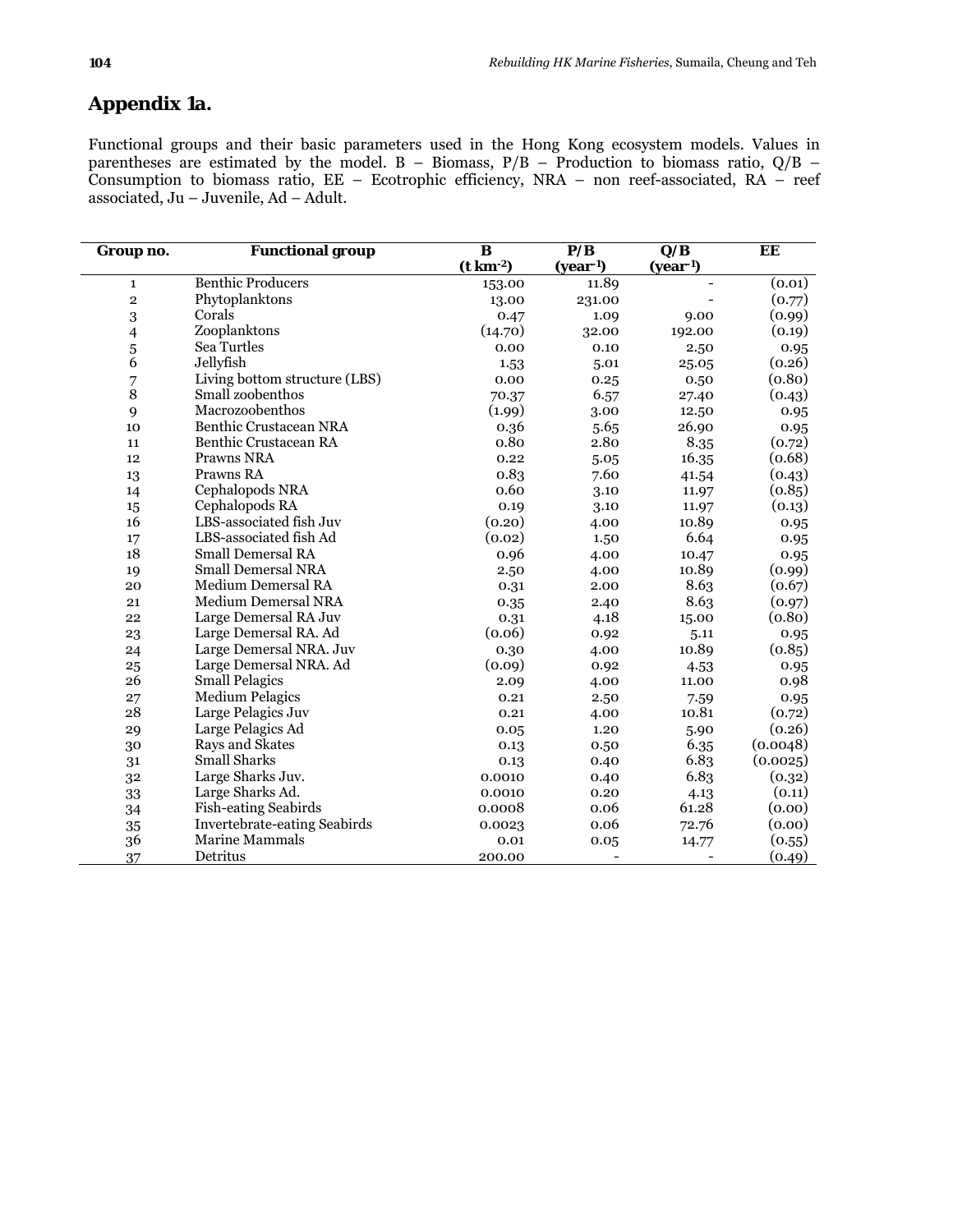### **Appendix 1b.**

Estimated fishery catch (t km-2) by functional groups and gear types in the updated HK model. ST – stern trawl, Sht – shrimp trawl, PT – pair trawl, PS – purse seine, Misc – miscellaneous, HT – hang trawl.

|                               |           |            | Landings (t km <sup>-2</sup> year <sup>-1</sup> ) |           |
|-------------------------------|-----------|------------|---------------------------------------------------|-----------|
| <b>Functional group</b>       | <b>ST</b> | <b>Sht</b> | РT                                                | <b>PS</b> |
| <b>Benthic Producers</b>      |           |            |                                                   |           |
| Phytoplanktons                |           |            |                                                   |           |
| Corals                        |           |            | 0.01000                                           |           |
| Zooplanktons                  |           | 0.01938    |                                                   | 0.00160   |
| Sea Turtles                   |           | 0.000012   |                                                   |           |
| Jellyfish                     |           |            |                                                   |           |
| Living bottom structure (LBS) |           |            |                                                   |           |
| Small zoobenthos              |           |            |                                                   |           |
| Macrozoobenthos               |           | 0.03330    |                                                   | 0.00040   |
| <b>Benthic Crustacean NRA</b> | 0.01400   | 0.41480    | 0.00810                                           | 0.00460   |
| <b>Benthic Crustacean RA</b>  | 0.00740   | 0.15990    | 0.00810                                           | 0.00350   |
| Prawns NRA                    | 0.00280   | 0.45340    |                                                   |           |
| Prawns RA                     | 0.00280   | 0.45340    |                                                   |           |
| Cephalopods NRA               | 0.15730   | 0.02680    | 0.02230                                           | 0.32920   |
| Cephalopods RA                |           | 0.00020    |                                                   |           |
| LBS-associated fish Juv       | 0.08840   | 0.04210    | 0.02080                                           | 0.04620   |
| LBS-associated fish Ad        | 0.00070   | 0.00020    |                                                   | 0.00120   |
| <b>Small Demersal RA</b>      | 0.12590   | 0.13320    | 0.03450                                           | 0.30480   |
| <b>Small Demersal NRA</b>     | 0.48110   | 0.51150    | 0.07050                                           | 0.25090   |
| <b>Medium Demersal RA</b>     | 0.00760   | 0.00190    | 0.00020                                           | 0.01290   |
| <b>Medium Demersal NRA</b>    | 0.10870   | 0.03900    | 0.00390                                           | 0.02790   |
| Large Demersal RA Juv         | 0.09820   | 0.04090    | 0.01980                                           | 0.04600   |
| Large Demersal RA. Ad         | 0.00520   | 0.00220    | 0.00100                                           | 0.00240   |
| Large Demersal NRA. Juv       | 0.14880   | 0.00730    | 0.00120                                           | 0.07570   |
| Large Demersal NRA. Ad        | 0.01650   | 0.00080    | 0.00010                                           | 0.00840   |
| <b>Small Pelagics</b>         | 0.27710   | 0.05670    | 1.03670                                           | 1.03300   |
| <b>Medium Pelagics</b>        | 0.02150   | 0.00080    | 0.00040                                           | 0.17300   |
| Large Pelagics Juv            | 0.09320   | 0.04160    | 0.02060                                           | 0.04250   |
| Large Pelagics Ad             | 0.00130   | 0.00010    |                                                   | 0.00080   |
| Rays and Skates               |           |            |                                                   |           |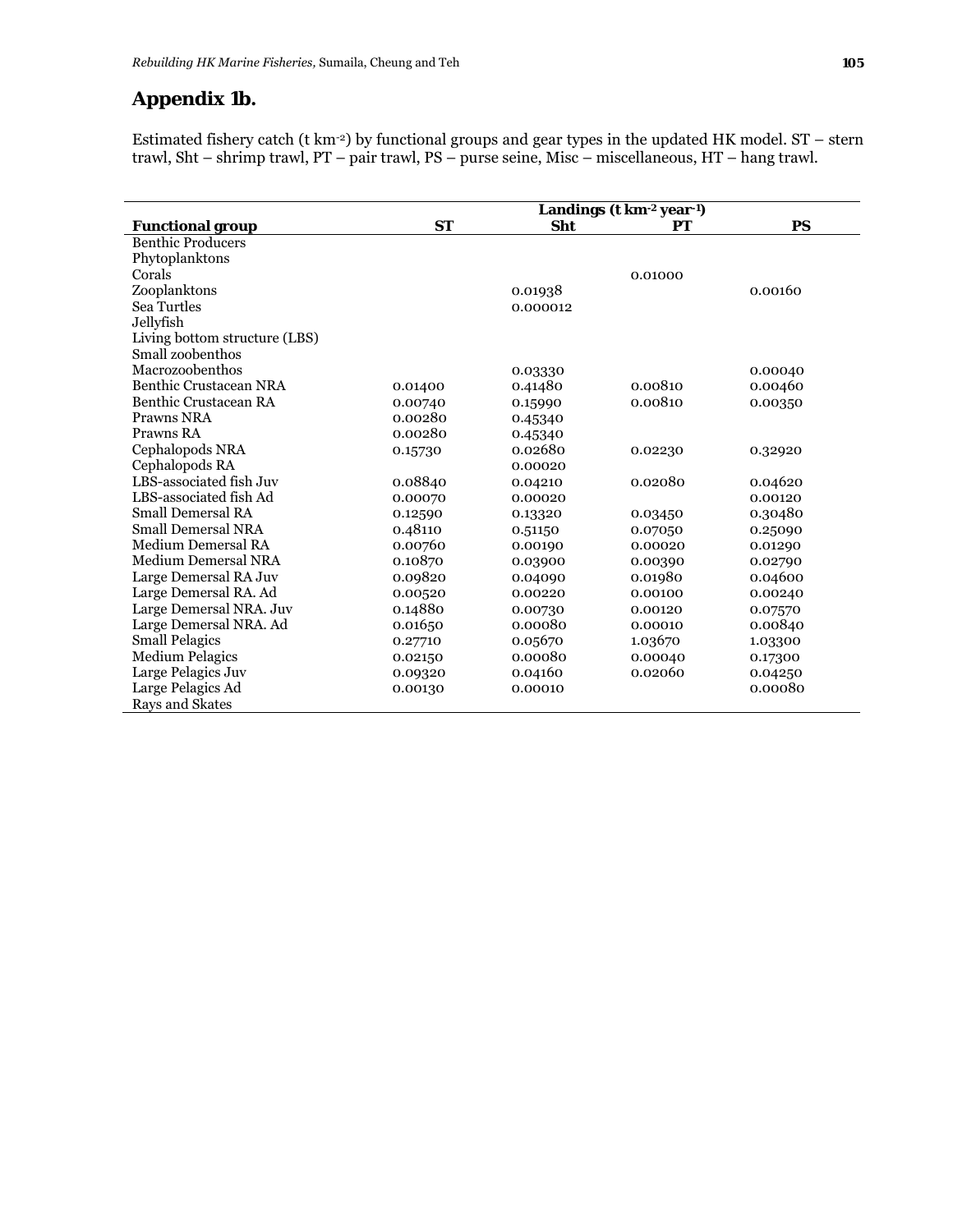# **Appendix 1b con't .**

 Estimated fishery catch (t km-2) by functional groups and gear types in the updated HK model. ST – stern trawl, Sht – shrimp trawl, PT – pair trawl, PS – purse seine, Misc – miscellaneous, HT – hang trawl.

|                               |        |             | Landings (t km <sup>-2</sup> year <sup>-1</sup> ) |         |
|-------------------------------|--------|-------------|---------------------------------------------------|---------|
| <b>Functional group</b>       | P/7    | <b>Misc</b> | HТ                                                | Total   |
| <b>Benthic Producers</b>      |        |             |                                                   | 0.0000  |
| Phytoplanktons                |        |             |                                                   | 0.0000  |
| Corals                        |        |             |                                                   | 0.0100  |
| Zooplanktons                  |        | 0.11076     |                                                   | 0.13174 |
| Sea Turtles                   |        |             |                                                   | 0.00001 |
| Jellyfish                     |        |             |                                                   | 0.0000  |
| Living bottom structure (LBS) |        |             |                                                   | 0.0000  |
| Small zoobenthos              |        |             |                                                   | 0.0000  |
| Macrozoobenthos               | 0.0669 | 0.0024      |                                                   | 0.1030  |
| Benthic Crustacean NRA        | 0.1957 | 0.1110      | 0.0027                                            | 0.7509  |
| Benthic Crustacean RA         | 0.1958 | 0.1160      | 0.0027                                            | 0.4934  |
| Prawns NRA                    | 0.0305 | 0.0164      | 0.0172                                            | 0.5203  |
| Prawns RA                     | 0.0305 | 0.0164      | 0.0172                                            | 0.5203  |
| Cephalopods NRA               | 0.3775 | 0.0510      | 0.1699                                            | 1.1340  |
| Cephalopods RA                | 0.0008 |             |                                                   | 0.0010  |
| LBS-associated fish Juv       | 0.2444 | 0.0773      | 0.0827                                            | 0.6019  |
| LBS-associated fish Ad        | 0.0171 | 0.0047      | 0.0004                                            | 0.0243  |
| Small Demersal RA             | 1.1811 | 0.4034      | 0.1288                                            | 2.3117  |
| <b>Small Demersal NRA</b>     | 0.6822 | 0.6340      | 0.4328                                            | 3.0630  |
| Medium Demersal RA            | 0.2697 | 0.0781      | 0.0044                                            | 0.3748  |
| <b>Medium Demersal NRA</b>    | 0.1716 | 0.1317      | 0.1945                                            | 0.6773  |
| Large Demersal RA Juv         | 0.4774 | 0.1565      | 0.0868                                            | 0.9256  |
| Large Demersal RA. Ad         | 0.0251 | 0.0082      | 0.0046                                            | 0.0487  |
| Large Demersal NRA. Juv       | 0.1923 | 0.18740     | 0.0156                                            | 0.6283  |
| Large Demersal NRA. Ad        | 0.0214 | 0.0208      | 0.0017                                            | 0.0697  |
| <b>Small Pelagics</b>         | 0.7042 | 0.1320      | 0.7282                                            | 3.9679  |
| <b>Medium Pelagics</b>        | 0.1310 | 0.0360      | 0.0607                                            | 0.4234  |
| Large Pelagics Juv            | 0.1006 | 0.0469      | 0.1646                                            | 0.5100  |
| Large Pelagics Ad             | 0.0011 | 0.0013      | 0.0095                                            | 0.0141  |
| Rays and Skates               | 0.0001 | 0.0001      |                                                   | 0.0002  |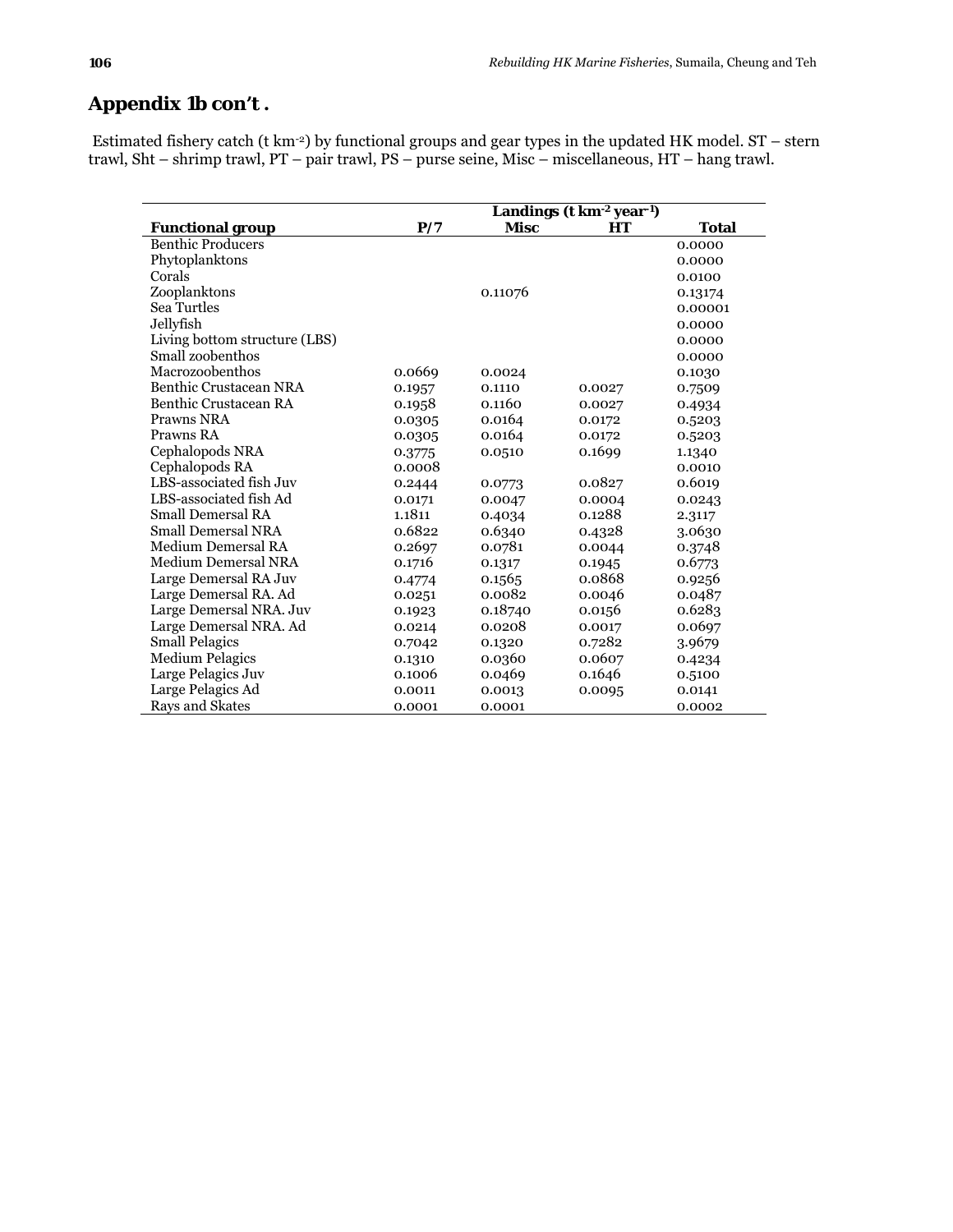# **Appendix 2**.

Species composition of each functional group (based on *Buchary et al*., 2003).

| No.                     | <b>Functional groups</b>                     | <b>Group description</b>                                                                                                                                                                                                                                                                                                                                                                 |
|-------------------------|----------------------------------------------|------------------------------------------------------------------------------------------------------------------------------------------------------------------------------------------------------------------------------------------------------------------------------------------------------------------------------------------------------------------------------------------|
| 1                       | <b>Benthic producers</b>                     | Marine algae (epilithic algae, endolithic algae, reef turf algae, benthic<br>fleshy algae, macroalgae, and benthic algae) and spermatophytes (sea<br>grass)                                                                                                                                                                                                                              |
| $\overline{\mathbf{2}}$ | Phytoplankton                                | Diatoms and dinoflagellates                                                                                                                                                                                                                                                                                                                                                              |
| 3                       | Coral                                        | All hermatypic corals in Hong Kong                                                                                                                                                                                                                                                                                                                                                       |
| 4                       | Zooplanktons                                 | Copepods, ostracods, bivalve larvae, cirripedia larvae, cladocerans,<br>echinoderm larvae, larvacea, other mollusk larvae, and larvacea; mysids,<br>sergestids, euphausiids, amphipodes, luciferidae, and other decapod<br>larvae; chaetognaths, annelids and ichthyoplankton                                                                                                            |
| 5                       | Sea turtles                                  | Mostly Chelonia mydas                                                                                                                                                                                                                                                                                                                                                                    |
| 6                       | Jellyfish                                    | Includes Cnidarians (hydrozoa and scyphozoa)                                                                                                                                                                                                                                                                                                                                             |
| 7                       | Living bottom structure<br>(LBS)             | Sponges (Poterion spp.), gorgonians (sea fans and sea whips), soft corals,<br>sea pens, sea squirts and sea anemones                                                                                                                                                                                                                                                                     |
| 8                       | Small zoobenthos                             | Includes all burrowing benthos of the size less than 1.0 mm. These include<br>polychaetes, mollusks, echinoderms, crustaceans, sipunculans, and<br>benthic stage larvae of other larger organisms                                                                                                                                                                                        |
| 9                       | Macrozoobenthos                              | Includes all mollusks and echinoderms larger than 1.0 mm, such as conch,<br>oysters, scallops, clams, cockles, mussels, sea urchins, sea cucumbers, and<br>sea stars                                                                                                                                                                                                                     |
| 10                      | Benthic Crustaceans, non-<br>reef associated | Portunidae (Charybdis spp., Portunus spp., and Scylla serrata),<br>Solenoceridae, Squillidae, Decapoda, and Tachypleidae                                                                                                                                                                                                                                                                 |
| 11                      | Benthic Crustaceans, reef<br>associated      | Palinuridae (Panulirus versicolor) and Portunidae (Portunus pelagicus)                                                                                                                                                                                                                                                                                                                   |
| 12                      | Penaeid prawns, non-reef<br>associated       | Penaeidae (Parapenaeopsis spp., Penaeus spp. and Trachypenaeus spp.)                                                                                                                                                                                                                                                                                                                     |
| 13                      | Penaeid prawns, reef<br>associated           | Penaeidae (Metapenaeopsis spp. and Metapenaeus spp.)                                                                                                                                                                                                                                                                                                                                     |
| 14                      | Cephalopods, non-reef<br>associated          | Loligo spp., Sepioteuthis spp., Octopus indicus, O. indicus, O. aegini, O.<br>dofleini, O. dollfusi and O. membranaceus                                                                                                                                                                                                                                                                  |
| 15                      | Cephalopods, reef<br>associated              | Octopus cyaneus, O. vulgaris, Sepia spp, Sepiella spp. and Euprymna<br>mosei                                                                                                                                                                                                                                                                                                             |
| 16                      | LBS-associated fish<br>Juvenile              | Juvenile stage of fishes predominantly associated with LBS including<br>Carangidae, Lethrinidae, Lutjanidae, Polynemidae and Sphyraenidae                                                                                                                                                                                                                                                |
| 17                      | LBS-associated fish Adult                    | Adult stage of fishes listed in group 16                                                                                                                                                                                                                                                                                                                                                 |
| 18                      | Small demersal reef<br>associated fish       | Demersal reef fishes with less than 30 cm total length including<br>Gerreidae,<br>Apogonidae,<br>Cirrhitidae,<br>Haemulidiae,<br>Holocentridae,<br>Kyphosidae,<br>Labridae, Lutjanidae, Monachantidae,<br>Nemipteridae,<br>Pempheridae, Pomacanthidae, Pomacentridae, Scorpaenidae, Sebastidae,<br>Serranidae, Zanclidae, Antennariidae, Priacanthidae, Syngnathidae and<br>Synanceiidae |
| 19                      | Small demersal non-reef<br>associated fish   | Demersal fishes associated in non-reef area (e.g., muddy and sandy area)<br>with less than 30 cm total length, including Ambassidae, Blennidae,<br>Callionymidae, Carangidae, Chaetodontidae, Cynoglossidae, Gerreidae,                                                                                                                                                                  |

Gobiidae, Haemulidae, Leiognathidae, Microdesmidae, Monachantidae,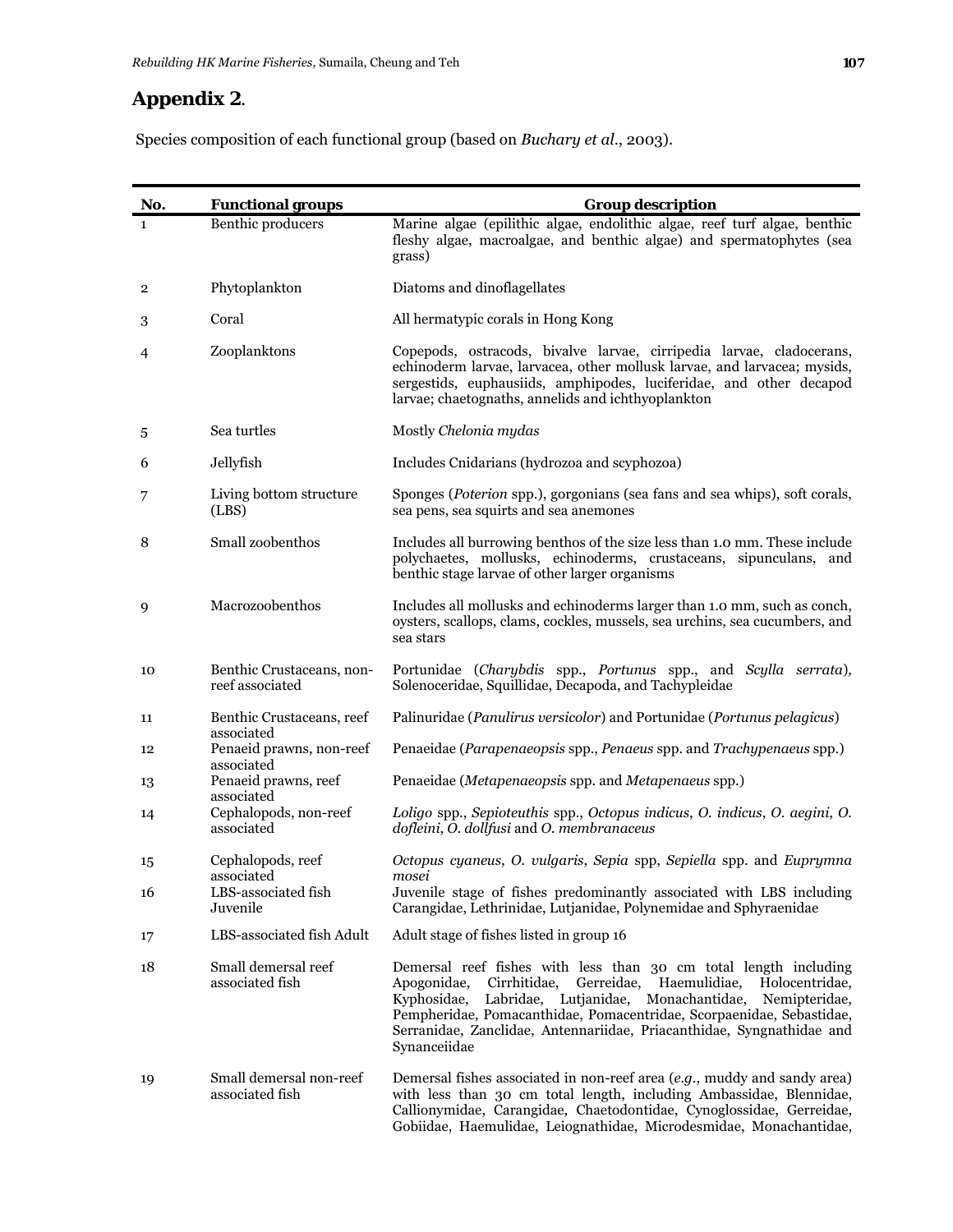| No.      | <b>Functional groups</b>                            | <b>Group description</b>                                                                                                                                                                                                                                                                                                                                                         |
|----------|-----------------------------------------------------|----------------------------------------------------------------------------------------------------------------------------------------------------------------------------------------------------------------------------------------------------------------------------------------------------------------------------------------------------------------------------------|
|          |                                                     | Monodactylidae, Mugilidae, Mullidae, Nemipteridae, Platycephalidae,<br>Scorpaenidae,<br>Plotosidae,<br>Polynemidae,<br>Sciaenidae,<br>Sillaginidae,<br>Sparidae, Stromateidae, Synodontidae, Terapontidae, Tetraodontidae,<br>Eleotridae,<br>Aploactinidae,<br>Ariidae,<br>Bothidae,<br>Paralichthyidae,<br>Rhyacichthyidae, Soleidae, Synanceiidae, Triacanthidae and Triglidae |
| 20       | Medium demersal reef<br>associated fish             | Demersal reef fishes with 30-60 cm total length, including Acanthuridae,<br>Apogonidae, Blennidae, Carangidae,<br>Chaetodontidae, Haemulidae,<br>Labridae, Lethrinidae,<br>Lutjanidae,<br>Muraenidae, Pomacanthidae,<br>Scorpaenidae, Serranidae and Sparidae                                                                                                                    |
| 21       | Medium demersal non-<br>reef associated fish        | Demersal non-reef fishes with 30-60 cm total length, including<br>Carangidae, Cynoglossidae, Dasyatidae, Labridae, Malacanthidae,<br>Mugilidae,<br>Platycephalidae,<br>Scaridae,<br>Scatophagidae,<br>Sciaenidae,<br>Synodontidae, Tetraodontidae and Syngnathidae                                                                                                               |
| 22       | Large demersal reef<br>associated fish Juvenile     | Juvenile stage of the demersal reef fishes with more than 60 cm total<br>length, including Carangidae, Chaetodontidae, Fistularidae, Labridae,<br>Lethrinidae, Lutjanidae, Percichthyidae, Serranidae, Sparidae, and<br>Ophichthidae                                                                                                                                             |
| 23       | Large demersal reef<br>associated fish Adult        | Adult stage of the fishes listed in group 22                                                                                                                                                                                                                                                                                                                                     |
| 24       | Large demersal non-reef<br>associated fish Juvenile | Juvenile stage of demersal non-reef fishes with more than 60 cm total<br>length, including Carangidae, Centropomidae, Fistularidae, Kyphosidae,<br>Muraenesocidae,<br>Paralichtydae,<br>Mugilidae,<br>Platycephalidae,<br>Rachycentridae, Sciaenidae, Serranidae, Congridae, and Ophichthidae                                                                                    |
| 25       | Large demersal non-reef<br>associated fish Adult    | Adult stage of fishes listed in group 24                                                                                                                                                                                                                                                                                                                                         |
| 26       | Small pelagic fish                                  | Pelagic fishes with less than 30 cm total length, including Atherinidae,<br>Bregmacerotidae, Carangidae, Centrolophidae, Clupeidae, Engraulidae,<br>Mugilidae, Synodontidae, Terapontidae and Hemiramphidae                                                                                                                                                                      |
| 27       | Medium pelagic fish                                 | Pelagic fishes with 30 - 60 cm total length, including Carangidae,<br>Carangidae, Cheilodactylidae, Clupeidae, Lacteridae, Scombridae and<br>Sphyraenidae                                                                                                                                                                                                                        |
| 28       | Large pelagic fish Juvenile                         | Juvenile stage of pelagic fishes with more than 60 cm total length,<br>including Carangidae, Lobotidae, Scombridae and Trichiuridae                                                                                                                                                                                                                                              |
| 29<br>30 | Large pelagic fish Adult<br>Rays and skates         | Adult stage of fishes listed in group 28<br>Dasyatidae, Gymnuridae, Myliobatidae and Rajidae                                                                                                                                                                                                                                                                                     |
| 31       | Small sharks                                        | below 100 cm total length including Carcharhinidae,<br>Sharks<br>Hemiscylliidae and Orectolobidae                                                                                                                                                                                                                                                                                |
| 32       | Large sharks Juvenile                               | Juvenile stage of sharks over 100 cm total length including<br>Carcharhinidae                                                                                                                                                                                                                                                                                                    |
| 33       | Large sharks Adult                                  | Adult stage of large sharks group                                                                                                                                                                                                                                                                                                                                                |
| 34       | Fish-eating seabirds                                | Sea and shore birds with fish dominates in their diet, including Ardeidae,<br>Gaviidae, Laridae, Pelecanidae and Treskiornithidae                                                                                                                                                                                                                                                |
| 35       | Invertebrate-eating<br>seabirds                     | Sea and shore birds with invertebrates dominate in their diet, including<br>Anatidae, Charadriidae, Gaviidae, Jacanidae, Laridae, Recurvirostridae<br>and Scolopacidae                                                                                                                                                                                                           |
| 36       | Marine mammals                                      | Comprised of Indo-Pacific Hump-backed dolphins (Sousa chinensis) and<br>Finless porpoises (Neophocaena phocaenoides)                                                                                                                                                                                                                                                             |
| 37       | Detritus                                            | Comprised of particulate and dissolved organic matters                                                                                                                                                                                                                                                                                                                           |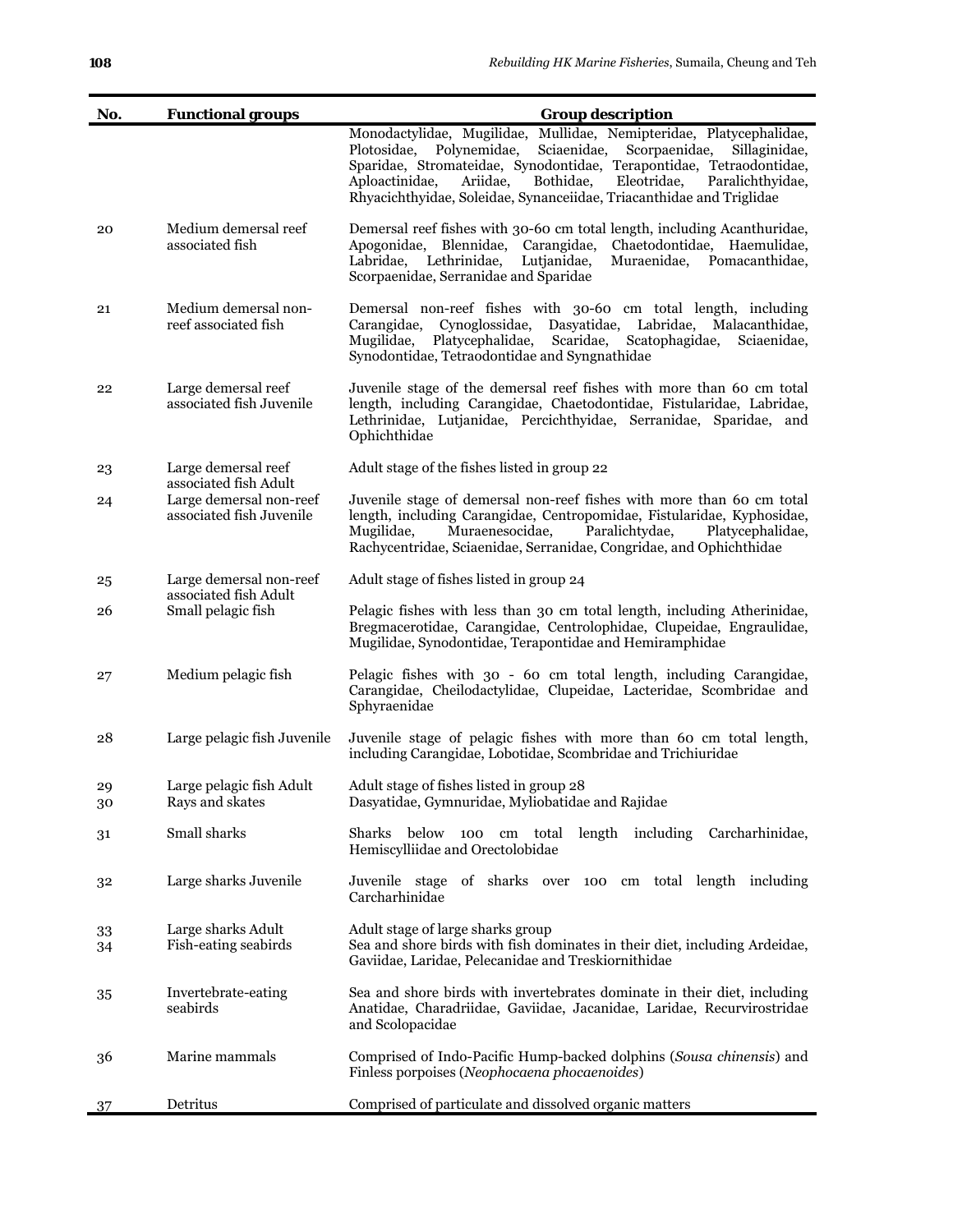### **Appendix 3.1**

Number of fishing boats that operate in Hong Kong waters (AFCD Fishing Vessel Database, unpublished). The average amount of time that each vessel type spent fishing in Hong Kong waters varies.

| <b>Vessel Type</b>          | <b>No of Vessels</b> |
|-----------------------------|----------------------|
| Pair Trawler                | 30                   |
| <b>Stern Trawler</b>        | 105                  |
| Shrimp Trawler              | 413                  |
| <b>Hang Trawler</b>         | 48                   |
| Gill Netter                 | 285                  |
| Long Liner                  | 165                  |
| Hand Liner                  | 39                   |
| <b>Purse Seiner</b>         | 92                   |
| Miscellaneous $Craft^{(1)}$ | 103                  |
| Sampan                      | 2,745                |
| <b>Total</b>                | 4,025                |

1 Miscellaneous craft consist mainly of cage trappers and Mui Ha trawlers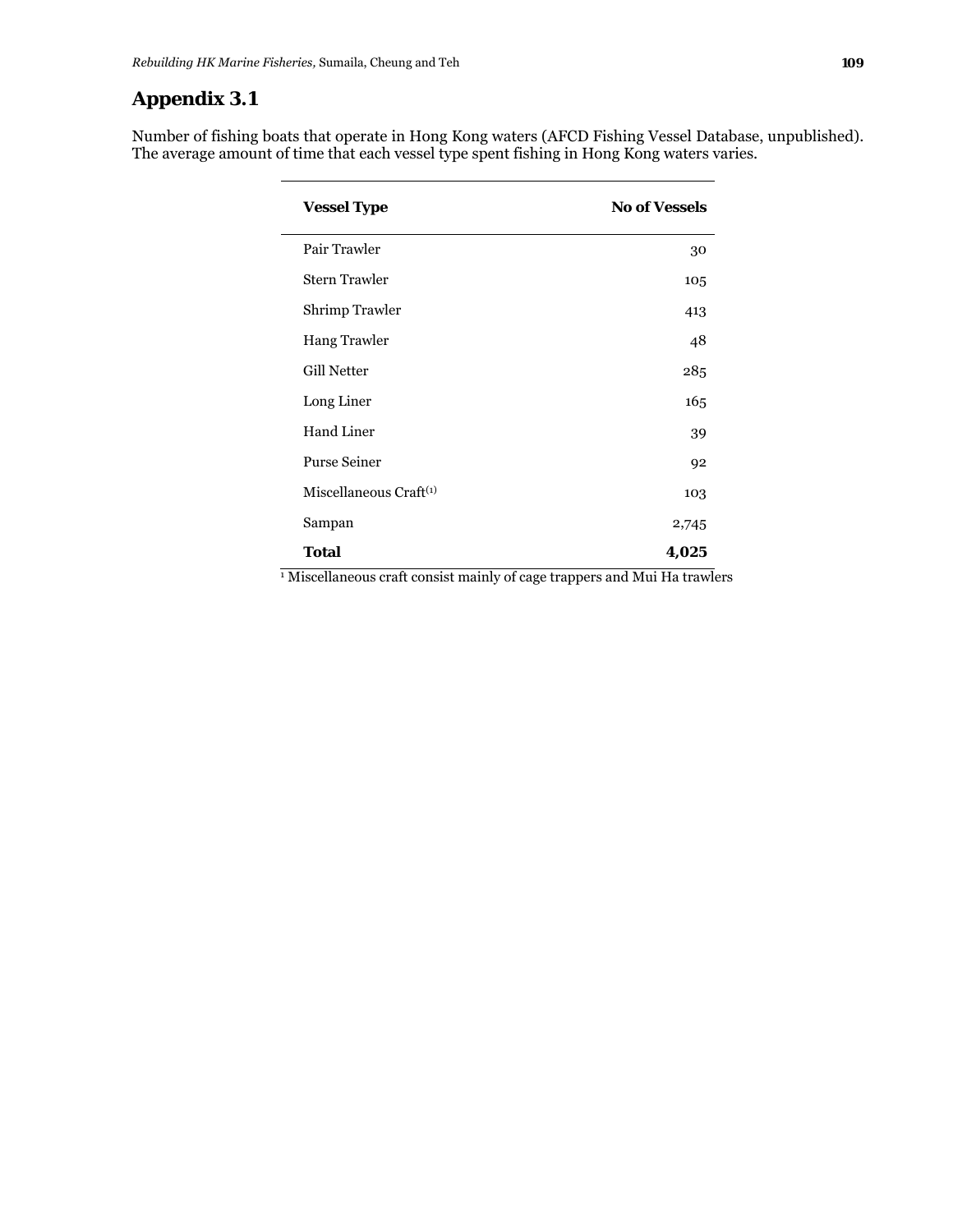# **Appendix 3**.**2**.

Estimated changes in number of fishing vessel from the *status quo* under each scenario in 5, 10 and 25 year. The numbers represent the state of fisheries independently from each time frame. **5 years** 

|               | Predicted changes in fishing vessel number under each scenario |                |             |        |             |        |                |        |        |  |
|---------------|----------------------------------------------------------------|----------------|-------------|--------|-------------|--------|----------------|--------|--------|--|
| <b>Fleets</b> | 2a                                                             | 2b             | 3a          | 3b     | 3c          | 3d     | <b>3d2</b>     | 3e     | 3f     |  |
| <b>ST</b>     | $-1$                                                           | 9              | $\mathbf 0$ | $-121$ |             | $-121$ | $-1$           | $-121$ | $-121$ |  |
| <b>SHT</b>    | $-27$                                                          | 15             | $-28$       | $-198$ | $\mathbf 0$ | $-197$ | $-27$          | $-244$ | $-195$ |  |
| РT            | $\Omega$                                                       | -3             | 2           | $-34$  | $\mathbf 0$ | -34    | $\overline{2}$ | -34    | -34    |  |
| <b>PS</b>     | $\mathbf 0$                                                    | 1              | 2           | 35     |             | 36     |                | 13     | 38     |  |
| P4/7          | 43                                                             | 1053           | -26         | 1261   | 10          | 1281   | $-24$          | 442    | 1219   |  |
| Misc.         | $\mathbf{2}$                                                   | 41             | 1           | 44     |             | 45     |                | 13     | 43     |  |
| HT            | $\Omega$                                                       | $\overline{2}$ | $\mathbf 0$ | 20     | $\mathbf 0$ | 20     | $\mathbf 0$    | 7      | 20     |  |
| Sum           | 17                                                             | 1118           | $-48$       | 1007   | 14          | 1030   | -48            | 76     | 969    |  |

#### **10 years**

| Predicted changes in fishing vessel number under each scenario |                |      |       |        |                |        |            |        |          |
|----------------------------------------------------------------|----------------|------|-------|--------|----------------|--------|------------|--------|----------|
| <b>Fleets</b>                                                  | 2a             | 2b   | 3a    | 3b     | 3c             | 3d     | <b>3d2</b> | 3e     | 3f       |
| <b>ST</b>                                                      | $\mathbf 0$    | 6    | 9     | $-121$ | 3              | $-121$ | ⇁          | $-121$ | $-37$    |
| <b>SHT</b>                                                     | $-32$          | 9    | $-18$ | $-211$ | $\mathbf 0$    | $-211$ | -19        | $-207$ | 78       |
| PТ                                                             | $\mathbf 0$    | $-5$ | 7     | $-35$  |                | -35    | 6          | $-35$  | $-11$    |
| <b>PS</b>                                                      | 1              | $-7$ | 16    | 17     | $\overline{4}$ | 18     | 14         | 28     | $\Omega$ |
| P4/7                                                           | 32             | 903  | 306   | 961    | 71             | 997    | 263        | 1207   | 307      |
| Misc.                                                          | $\overline{2}$ | 39   | 12    | 38     | 3              | 39     | 10         | 45     | 11       |
| HT                                                             | $\Omega$       | $-1$ | 6     | 14     |                | 14     | 5          | 16     | 42       |
| Sum                                                            | 3              | 945  | 338   | 662    | 83             | 702    | 285        | 934    | 391      |

**25 years** 

÷.

|               | Predicted changes in fishing vessel number under each scenario |                |                |        |              |        |            |        |        |  |
|---------------|----------------------------------------------------------------|----------------|----------------|--------|--------------|--------|------------|--------|--------|--|
| <b>Fleets</b> | 2a                                                             | 2 <sub>b</sub> | 3a             | 3b     | 3c           | 3d     | <b>3d2</b> | 3e     | 3f     |  |
| <b>ST</b>     | 6                                                              | -36            | 6              | $-121$ | 6            | $-121$ | 7          | $-121$ | $-121$ |  |
| <b>SHT</b>    | $-33$                                                          | $-149$         | $-40$          | $-201$ | $\mathbf 0$  | $-198$ | $-38$      | $-201$ | $-228$ |  |
| PТ            | 1                                                              | $-14$          | $\overline{4}$ | $-35$  | л.           | $-35$  | 4          | $-35$  | -35    |  |
| PS            | 7                                                              | $-39$          | 11             | 26     | 5            | 35     | 12         | 35     | 25     |  |
| P4/7          | 420                                                            | 447            | 285            | 1050   | 339          | 1454   | 303        | 1393   | 1199   |  |
| Misc.         | 15                                                             | 20             | 10             | 40     | 11           | 49     | 11         | 51     | 40     |  |
| HT            |                                                                | $-19$          | 3              | 18     | $\mathbf{2}$ | 21     | 4          | 20     | 13     |  |
| Sum           | 416                                                            | 210            | 279            | 778    | 363          | 1206   | 303        | 1142   | 893    |  |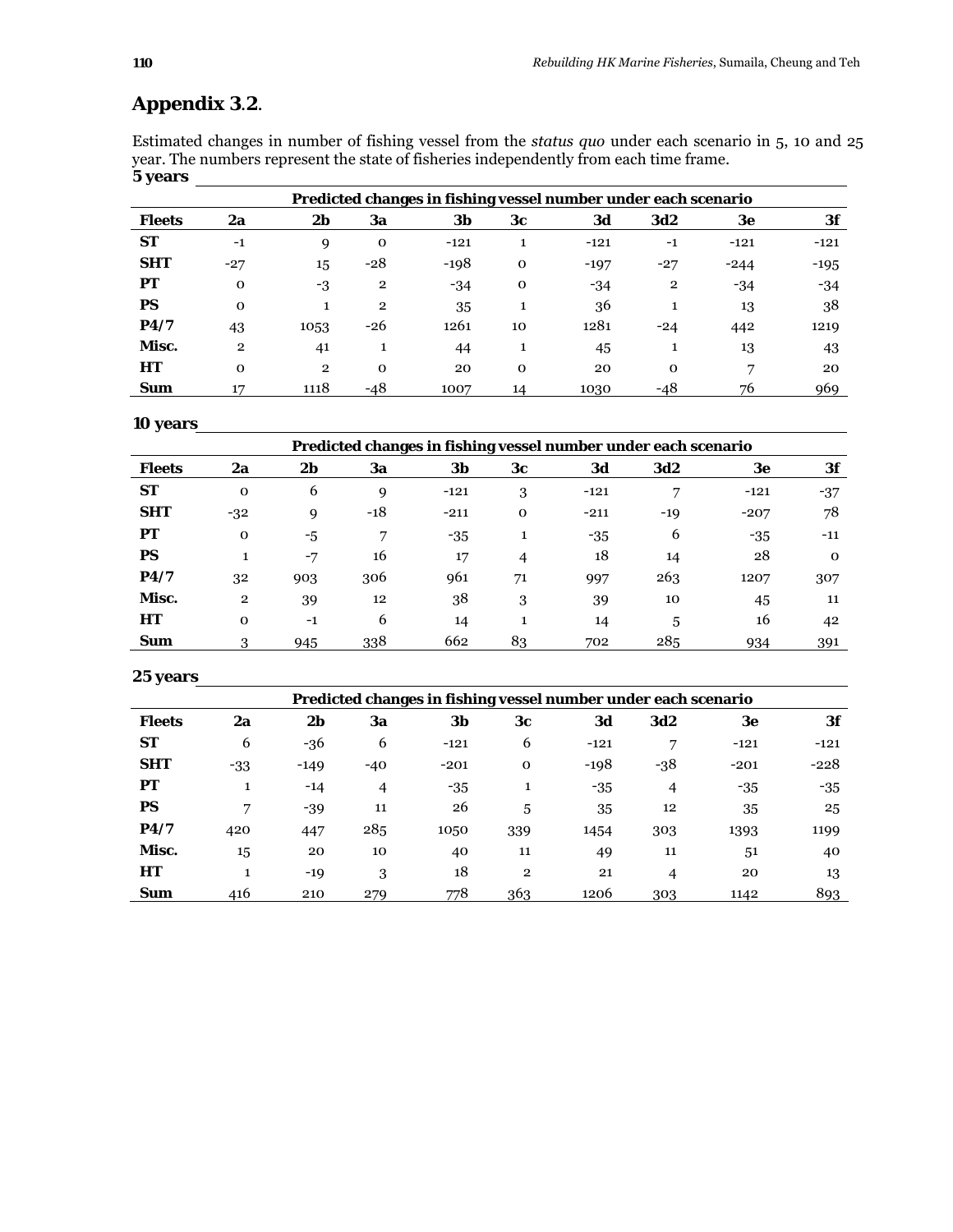### **Appendix 3.3.**

 Estimated *ex gratia* payment (HK\$ million) to each fishing sector under the management scenarios estimated using: (a) the AFCD (i.e. potential loss in landed values x 7), (b) NPV method (i.e. sum of loss in net present value of benefits from each sector over 25 year timeframe using a discount rate for private sector of 7% per annum).

| (a)              |           |            |      |           |       |       |     |
|------------------|-----------|------------|------|-----------|-------|-------|-----|
| <b>Scenarios</b> | <b>ST</b> | <b>SHT</b> | PТ   | <b>PS</b> | P4/7  | Misc. | HT  |
| 1                | 0.0       | 0.0        | 0.0  | 0.0       | 0.0   | 0.0   | 0.0 |
| 2a               | 11.2      | 12.0       | 16.0 | 0.0       | 0.0   | 0.0   | 0.0 |
| 2 <sub>b</sub>   | 11.2      | 12.0       | 16.0 | 0.0       | 0.0   | 0.0   | 0.0 |
| за               | 11.2      | 12.0       | 16.0 | 52.1      | 346.5 | 25.4  | 4.7 |
| 3 <sub>b</sub>   | 213.3     | 706.3      | 52.1 | 0.0       | 0.0   | 0.0   | 0.0 |
| 3c               | 0.0       | 0.0        | 0.0  | 4.1       | 56.7  | 4.8   | 4.7 |
| 3d               | 213.3     | 706.3      | 52.1 | 4.1       | 56.7  | 4.8   | 4.7 |
| 3d2              | 11.2      | 12.0       | 16.0 | 48.0      | 289.8 | 20.6  | 0.0 |
| 3e               | 213.3     | 706.3      | 52.1 | 48.0      | 289.8 | 20.6  | 0.0 |
| 3f               | 213.3     | 706.3      | 52.1 | 52.1      | 346.5 | 25.4  | 4.7 |

**(b)** 

| $\sim$           |           |            |      |      |      |       |     |
|------------------|-----------|------------|------|------|------|-------|-----|
| <b>Scenarios</b> | <b>ST</b> | <b>SHT</b> | PТ   | PS   | P4/7 | Misc. | HT  |
| 1                | 0.0       | 0.0        | 0.0  | 0.0  | 0.0  | 0.0   | 0.0 |
| 2a               | 0.0       | 23.3       | 0.0  | 0.0  | 0.0  | 0.0   | 0.0 |
| 2b               | 2.2       | 40.0       | 17.2 | 50.9 | 0.0  | 0.0   | 9.2 |
| 3a               | 0.0       | 26.2       | 0.0  | 0.0  | 0.0  | 1.8   | 0.0 |
| 3 <sub>b</sub>   | 12.7      | 144.1      | 54.7 | 0.0  | 0.0  | 0.0   | 0.0 |
| 3c               | 0.0       | 0.0        | 0.0  | 0.0  | 0.0  | 0.0   | 0.0 |
| 3d               | 12.7      | 141.8      | 54.7 | 0.0  | 0.0  | 0.0   | 0.0 |
| 3d <sub>2</sub>  | 0.0       | 16.6       | 0.0  | 0.0  | 0.0  | 0.0   | 0.0 |
| 3e               | 12.7      | 145.0      | 54.7 | 0.0  | 0.0  | 0.0   | 0.0 |
| 3f               | 12.7      | 147.6      | 54.7 | 0.0  | 0.0  | 0.0   | 0.0 |
|                  |           |            |      |      |      |       |     |